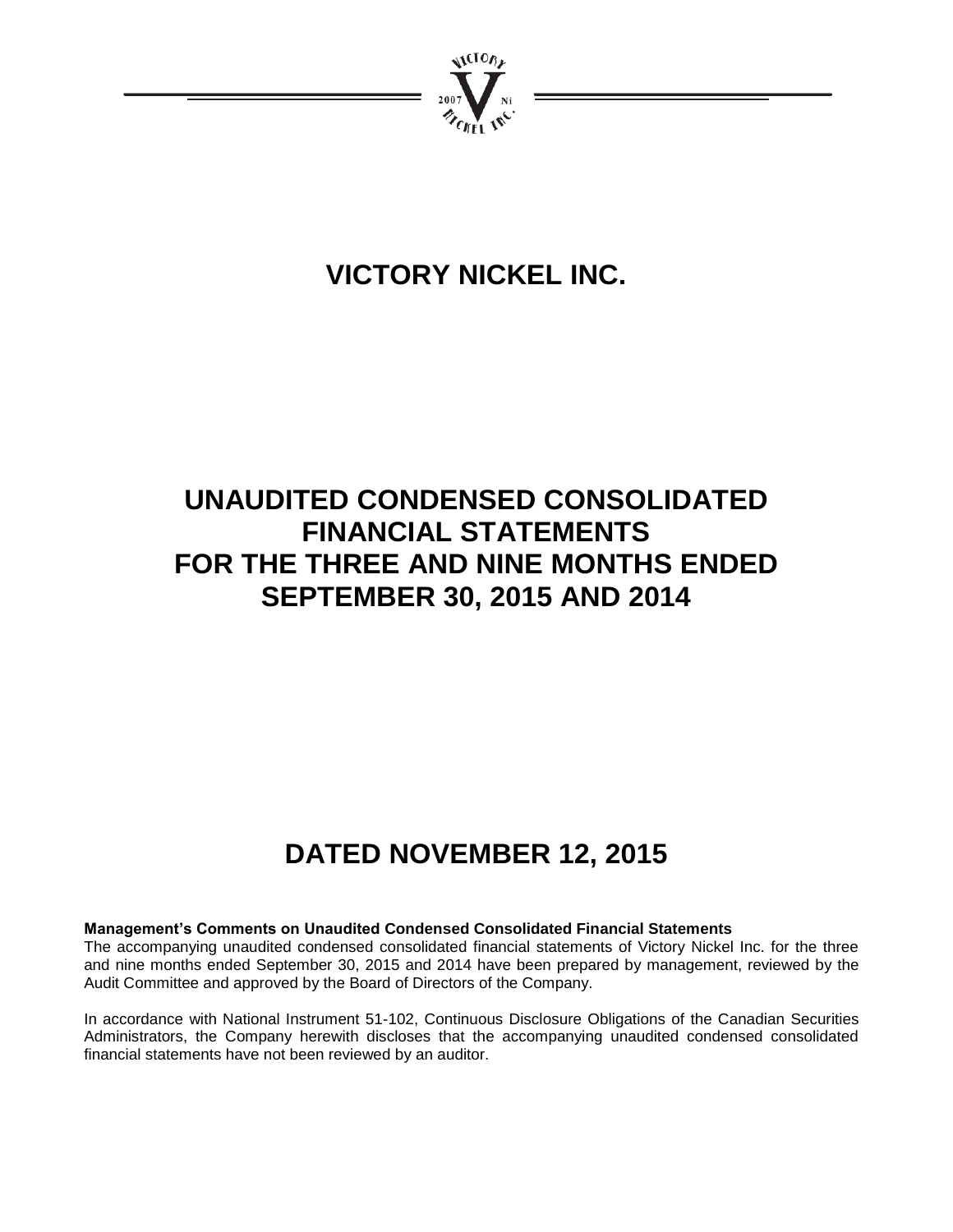# **Condensed Consolidated Balance Sheets**

|                                                   |                | September 30,<br>2015 |     | December 31,<br>2014 |
|---------------------------------------------------|----------------|-----------------------|-----|----------------------|
| (in thousands of United States dollars)           | <b>Notes</b>   | (unaudited)           |     |                      |
| <b>ASSETS</b>                                     |                |                       |     |                      |
| <b>Current assets</b>                             |                |                       |     |                      |
| Cash and cash equivalents                         | 6              | \$<br>9               | \$  | 712                  |
| Restricted deposits                               | 6              | 37                    |     | 271                  |
| Receivables and prepaids                          | $\overline{7}$ | 350                   |     | 3,367                |
| Marketable securities                             | 8              | 262                   |     | 153                  |
| Inventory                                         | 9              | 3,367                 |     | 2,977                |
| <b>Total current assets</b>                       |                | 4,025                 |     | 7,480                |
| Non-current assets                                |                |                       |     |                      |
| Property, plant and equipment                     | 10             | 5,761                 |     | 6,179                |
| Mine property and development project             | 11             | 35,007                |     | 34,893               |
| Exploration and evaluation projects               | 12             | 13,406                |     | 13,380               |
| <b>Total non-current assets</b>                   |                | 54,174                |     | 54,452               |
| <b>Total Assets</b>                               |                | \$<br>58,199          | -\$ | 61,932               |
| <b>LIABILITIES AND SHAREHOLDERS' EQUITY</b>       |                |                       |     |                      |
| <b>Current liabilities</b>                        |                |                       |     |                      |
| Trade and other payables                          | 13             | \$<br>3,411           | -\$ | 3,032                |
| Loans and borrowings - current                    | 14             | 11,271                |     | 7,493                |
| <b>Total current liabilities</b>                  |                | 14,682                |     | 10,525               |
| <b>Non-current liabilities</b>                    |                |                       |     |                      |
| Loans and borrowings - long-term                  | 14             |                       |     | 2,957                |
| Participating Interest                            | 15             | 1,979                 |     | 3,548                |
| Lease obligations - long-term                     | 16             | 170                   |     | 275                  |
| Deferred tax liability                            |                | 256                   |     | 817                  |
| <b>Total non-current liabilities</b>              |                | 2,405                 |     | 7,597                |
| <b>Total Liabilities</b>                          |                | 17,087                |     | 18,122               |
| <b>Shareholders' equity</b>                       |                |                       |     |                      |
| Share capital                                     | 17             | 52,570                |     | 52,570               |
| Contributed surplus                               |                | 5,696                 |     | 5,644                |
| Accumulated other comprehensive loss              |                | (4, 118)              |     | (4, 144)             |
| Deficit                                           |                | (13,036)              |     | (10, 260)            |
| <b>Total shareholders' equity</b>                 |                | 41,112                |     | 43.810               |
| <b>Total Liabilities and Shareholders' Equity</b> |                | \$<br>58,199          | \$  | 61,932               |

 $\sum_{\substack{\mathbf{2007}}\\ \mathcal{U}(\mathbf{10}\mathcal{B})}}^{\mathcal{U}(\mathbf{10}\mathcal{B})} \mathbf{N}(\mathbf{10})$ 

### **NATURE OF OPERATIONS AND GOING CONCERN (Note 1)**

The accompanying notes are an integral part of these condensed consolidated financial statements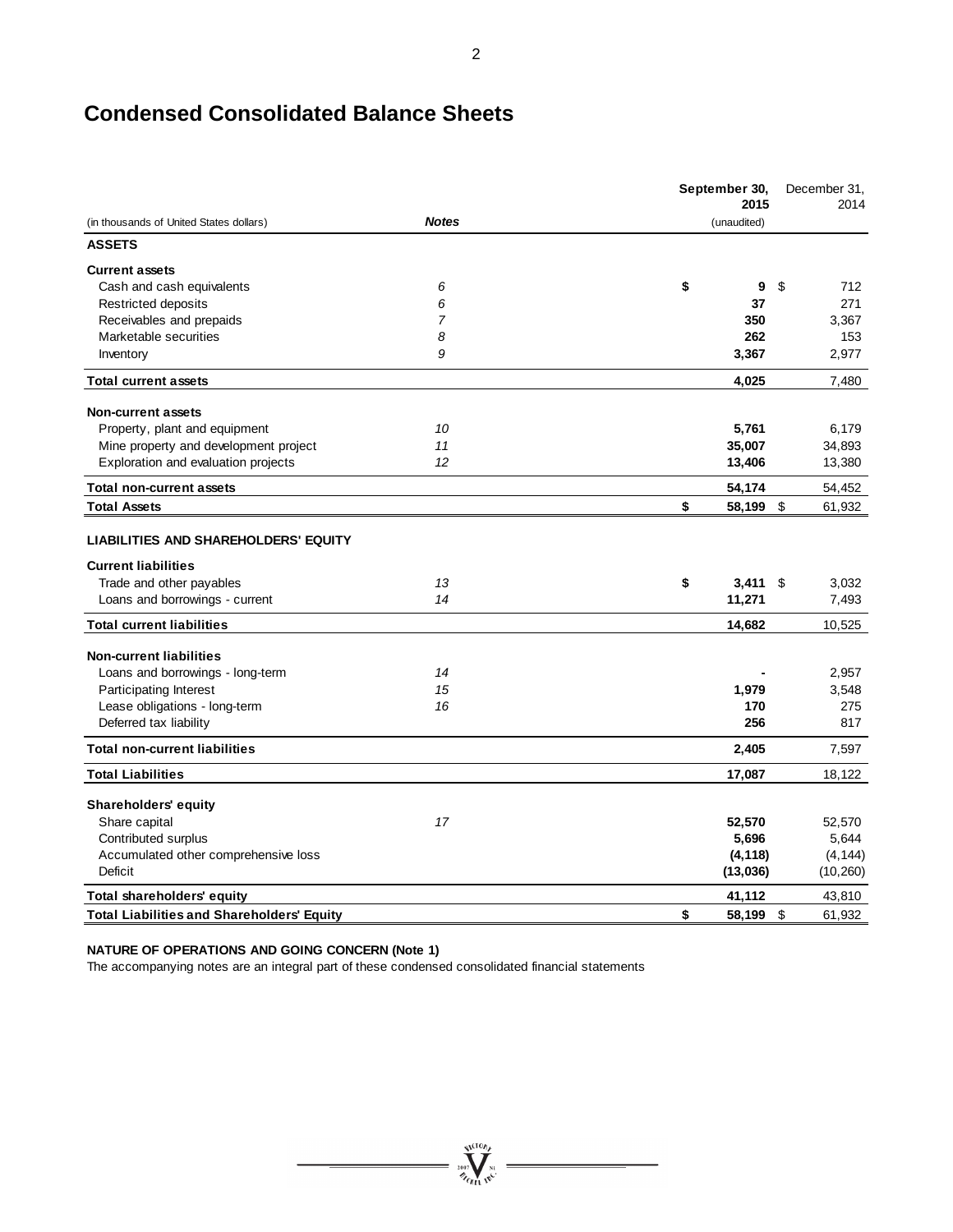| I            |  |
|--------------|--|
| I<br>۰,<br>I |  |

# **Condensed Consolidated Statements of Operations**

|                                                                   |              |                    | Three months ended Sept 30, |             |    | Nine months ended Sept 30, |             |  |
|-------------------------------------------------------------------|--------------|--------------------|-----------------------------|-------------|----|----------------------------|-------------|--|
|                                                                   |              | 2015               |                             | 2014        |    | 2015                       | 2014        |  |
|                                                                   |              | (unaudited)        |                             | (unaudited) |    | (unaudited)                | (unaudited) |  |
| (in thousands of United States dollars, except per share amounts) | <b>Notes</b> |                    |                             | (Note 2)    |    |                            | (Note 2)    |  |
| <b>Revenues</b>                                                   |              | \$<br>325          | \$                          | 5,463       | \$ | 2,478<br>\$                | 6,773       |  |
| Cost of goods sold                                                |              | (888)              |                             | (4, 774)    |    | (3,212)                    | (6, 230)    |  |
| Gross margin                                                      |              | (563)              |                             | 689         |    | (734)                      | 543         |  |
| <b>Operating expenses</b>                                         |              |                    |                             |             |    |                            |             |  |
| General and administrative                                        |              | (313)              |                             | (579)       |    | (952)                      | (1, 847)    |  |
| Share-based payments:                                             | 19           |                    |                             |             |    |                            |             |  |
| Options                                                           |              | (5)                |                             | (235)       |    | (53)                       | (312)       |  |
| Amortization of property, plant and equipment                     | 10           | (161)              |                             | (174)       |    | (491)                      | (390)       |  |
| Recovery (Writedown) of E and E projects                          | 12           |                    |                             | (24)        |    | 186                        | (50)        |  |
| Pre-exploration costs                                             |              |                    |                             | (4)         |    |                            | (4)         |  |
| Net frac sand pre-operating costs                                 | 23           |                    |                             |             |    |                            | (194)       |  |
| Non-recurring plant costs                                         | 21           | 13                 |                             |             |    | (643)                      |             |  |
| <b>Operating loss</b>                                             |              | (1,029)            |                             | (327)       |    | (2,687)                    | (2, 254)    |  |
| Finance income                                                    | 20           | 185                |                             | 987         |    | 1,944                      | 1,569       |  |
| Finance costs                                                     | 20           | (755)              |                             | (1, 242)    |    | (2, 595)                   | (2, 742)    |  |
| Net finance income (costs)                                        |              | (570)              |                             | (255)       |    | (651)                      | (1, 173)    |  |
| Loss before income taxes                                          |              | (1, 599)           |                             | (582)       |    | (3, 338)                   | (3, 427)    |  |
| Income tax recovery (expense)                                     |              |                    |                             | 209         |    | 562                        | 915         |  |
| Net Loss for the Period                                           |              | \$<br>$(1,599)$ \$ |                             | (373)       | \$ | $(2,776)$ \$               | (2, 512)    |  |
| Loss per share                                                    | 18           |                    |                             |             |    |                            |             |  |
| Basic loss per share                                              |              | \$<br>$(0.03)$ \$  |                             | (0.01)      | \$ | $(0.05)$ \$                | (0.04)      |  |
| Diluted loss per share                                            |              | \$<br>$(0.03)$ \$  |                             | (0.01)      | \$ | $(0.05)$ \$                | (0.04)      |  |
|                                                                   |              |                    |                             |             |    |                            |             |  |

The accompanying notes are an integral part of these condensed consolidated financial statements

# **Condensed Consolidated Statements of Comprehensive Loss**

|                                                   |              | Three months ended Sept 30, |                     |  |                     |   |                     | Nine months ended Sept 30, |  |
|---------------------------------------------------|--------------|-----------------------------|---------------------|--|---------------------|---|---------------------|----------------------------|--|
|                                                   |              |                             | 2015<br>(unaudited) |  | 2014<br>(unaudited) |   | 2015<br>(unaudited) | 2014<br>(unaudited)        |  |
| (in thousands of United States dollars)           | <b>Notes</b> |                             |                     |  | (Note 2)            |   |                     | (Note 2)                   |  |
| Net loss for the period                           |              |                             | $(1,599)$ \$        |  | (373)               | S | $(2,776)$ \$        | (2, 512)                   |  |
| Other comprehensive (loss) income ("OCI")         |              |                             |                     |  |                     |   |                     |                            |  |
| Net change in fair value of financial assets      | 8            |                             | (69)                |  | (105)               |   | (83)                | (54)                       |  |
| Income tax expense                                |              |                             | 8                   |  | 14                  |   |                     |                            |  |
| Foreign exchange on change in functional currency | 2            |                             | (20)                |  | -                   |   | 57                  |                            |  |
| Other comprehensive income (loss) for the period  |              |                             | (80)                |  | (91)                |   | (26)                | (47)                       |  |
| Total Comprehensive Loss for the period           |              |                             | $(1,679)$ \$        |  | (464)               |   | $(2,802)$ \$        | (2, 559)                   |  |

The accompanying notes are an integral part of these condensed consolidated financial statements

 $= \sum_{i=1}^{N_{\text{U}}(10_{\tilde{r}_i})}$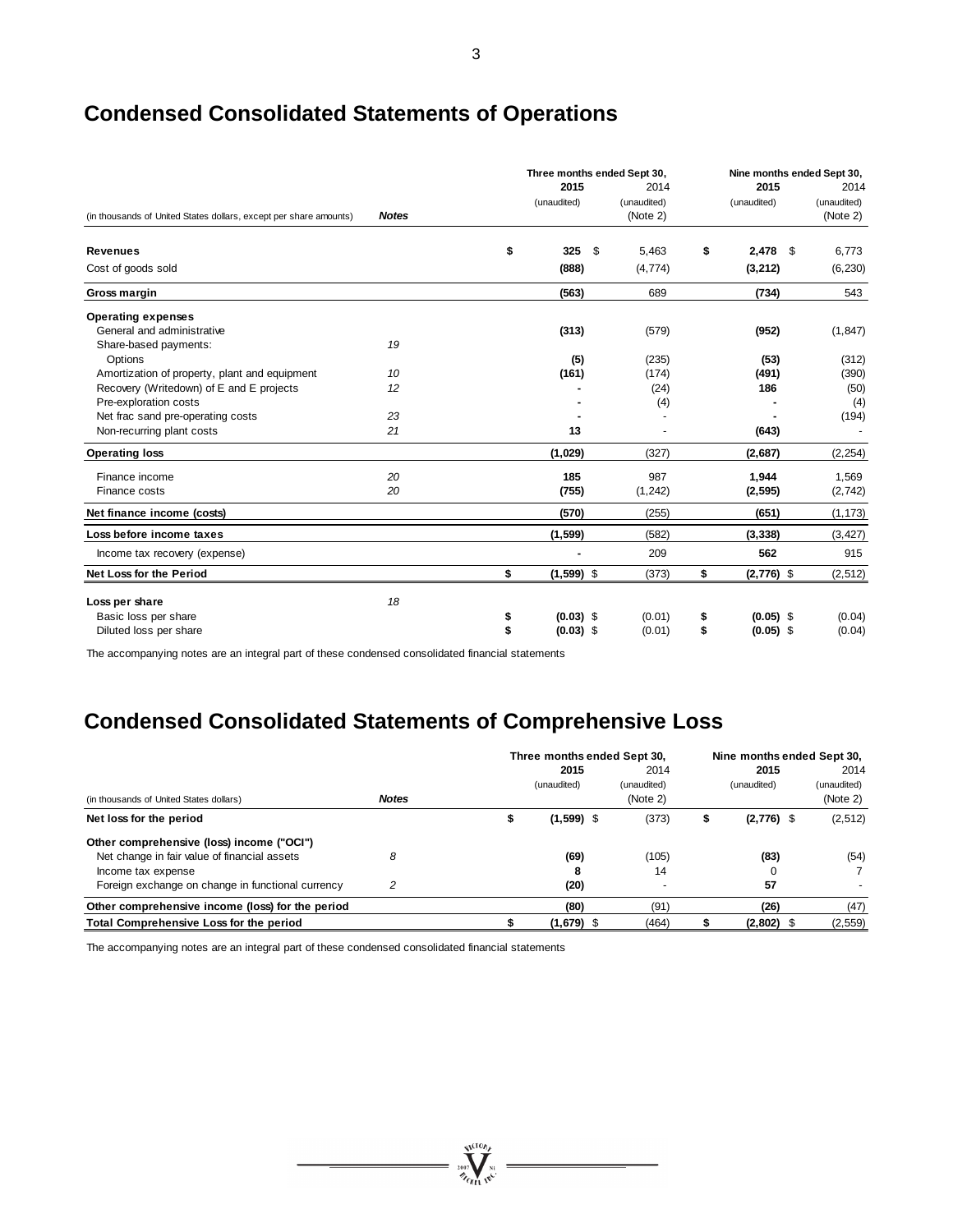# **Condensed Consolidated Statements of Shareholders' Equity**

| (unaudited)                                                                        |              |     | <b>Share</b> | Contributed    | <b>Accumulated</b><br>Other<br>Comprehensive |                |                     |
|------------------------------------------------------------------------------------|--------------|-----|--------------|----------------|----------------------------------------------|----------------|---------------------|
| (in thousands of United States dollars)                                            |              |     | Capital      | <b>Surplus</b> | Income / (Loss)                              | <b>Deficit</b> | <b>Total Equity</b> |
| Balances as at January 1, 2014                                                     | <b>Notes</b> | -\$ | 52,048       | \$<br>5,431    | \$<br>$(1,714)$ \$                           | $(7,844)$ \$   | 47,921              |
| Total comprehensive loss for the period                                            |              |     |              |                |                                              |                |                     |
| Net loss for the period<br>Other comprehensive loss                                |              |     |              |                |                                              | (2,512)        | (2,512)             |
| Net change in fair value of financial assets                                       |              |     |              |                | (54)                                         |                | (54)                |
| Income tax expense                                                                 |              |     |              |                | $\overline{7}$                               |                | $\overline{7}$      |
| Total other comprehensive income (loss)                                            |              |     |              |                | (47)                                         |                | (47)                |
| Total comprehensive loss for the period                                            |              |     |              |                |                                              |                | (2, 559)            |
| Transactions with owners, recorded directly in equity                              |              |     |              |                |                                              |                |                     |
| Contributions by owners in the period                                              |              |     |              |                |                                              |                |                     |
| Options vesting<br>Warrants exercised                                              | 19<br>14, 17 |     | 185          | 313<br>(29)    |                                              |                | 313<br>156          |
| Options exercised                                                                  | 17,19        |     | 378          | (145)          |                                              |                | 233                 |
| <b>Total contributions by owners</b>                                               |              |     | 563          | 139            |                                              |                | 702                 |
| <b>Total transactions with owners</b>                                              |              |     | 563          | 139            | ÷,                                           |                | 702                 |
| Balances as at September 30, 2014                                                  |              | \$  | 52,611       | \$<br>5,570    | \$<br>$(1,761)$ \$                           | $(10, 356)$ \$ | 46,064              |
| Balances as at January 1, 2015                                                     |              | \$  | 52,570       | \$<br>5,644    | \$<br>$(4, 144)$ \$                          | $(10, 260)$ \$ | 43,810              |
| Total comprehensive loss for the period                                            |              |     |              |                |                                              |                |                     |
| Net loss for the period                                                            |              |     |              |                |                                              | (2,776)        | (2,776)             |
| Other comprehensive income                                                         |              |     |              |                |                                              |                |                     |
| Net change in fair value of financial assets                                       |              |     |              |                | 83                                           |                | 83                  |
| Income tax expense<br>Foreign exchange on change in functional currency            |              |     |              |                | $\Omega$<br>(57)                             |                | $\Omega$<br>(57)    |
|                                                                                    |              |     |              |                |                                              |                |                     |
| Total other comprehensive income (loss)<br>Total comprehensive loss for the period |              |     |              |                | 26                                           |                | 26                  |
|                                                                                    |              |     |              |                |                                              |                | (2,750)             |
| Transactions with owners, recorded directly in equity                              |              |     |              |                |                                              |                |                     |
| Contributions by owners in the period<br>Options vesting                           | 19           |     |              | 52             |                                              |                | 52                  |
| <b>Total contributions by owners</b>                                               |              |     |              | 52             |                                              |                | 52                  |
| <b>Total transactions with owners</b>                                              |              |     |              | 52             |                                              |                | 52                  |
| Balances as at September 30, 2015                                                  |              | \$  | 52,570 \$    | 5,696 \$       | $(4, 118)$ \$                                | $(13,036)$ \$  | 41,112              |

 $= \sqrt[3000]{\frac{\sqrt[3]{100}}{n}}$ 

The accompanying notes are an integral part of these condensed consolidated financial statements

4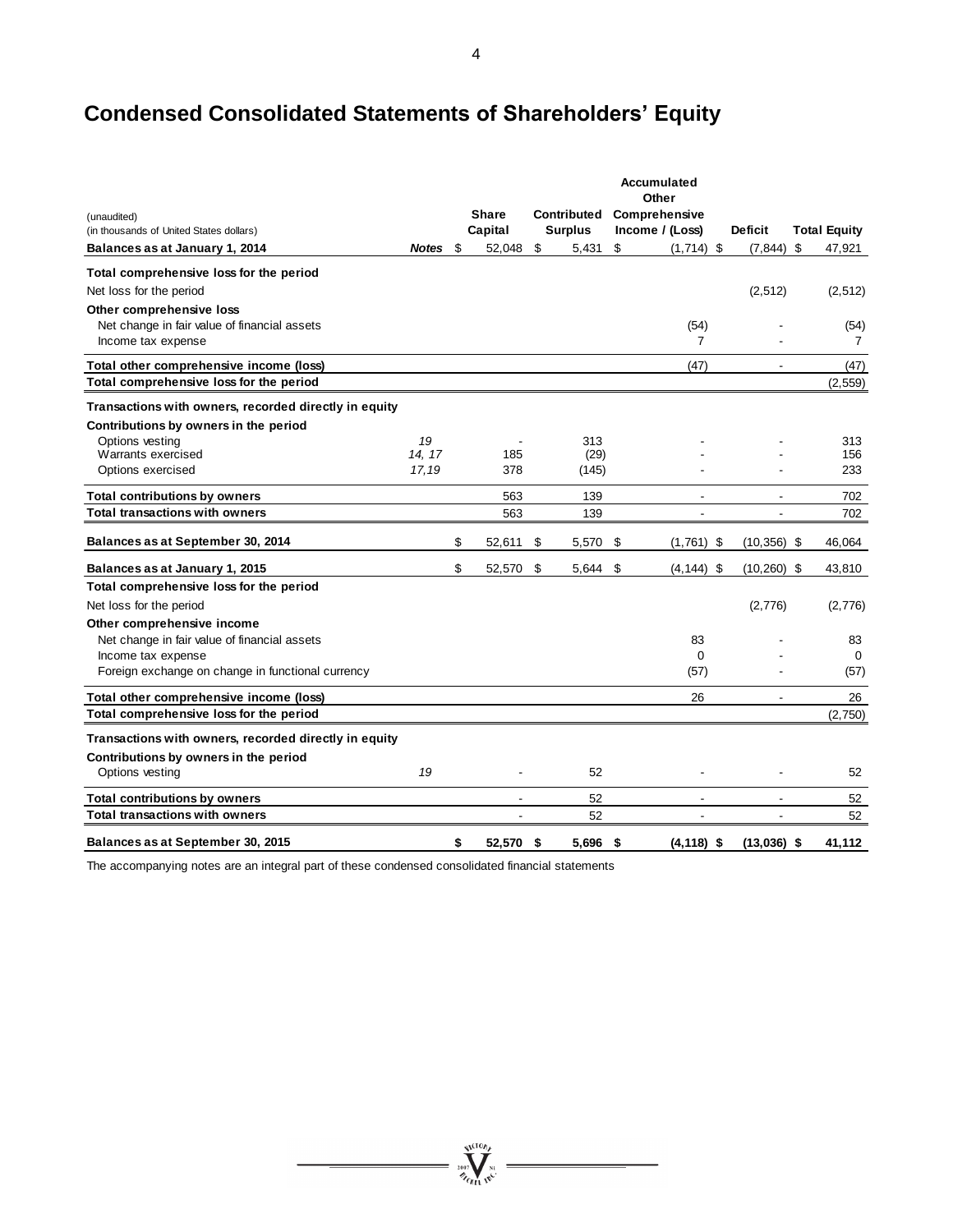| ×. | ۰. | ٠ |    |        |
|----|----|---|----|--------|
|    |    |   |    |        |
|    |    |   | ۰. | I<br>I |

|                                                            |                |                    | Nine months ended Sept 30, |
|------------------------------------------------------------|----------------|--------------------|----------------------------|
|                                                            |                | 2015               | 2014                       |
| (in thousands of United States dollars)                    | <b>Notes</b>   | (unaudited)        | (unaudited)<br>(Note 2)    |
| Cash flows from operating activities                       |                |                    |                            |
| Net loss for the period                                    |                | $(2,776)$ \$<br>\$ | (2,512)                    |
| Adjustments for:                                           |                |                    |                            |
| Share-based payments                                       | 19             | 53                 | 312                        |
| Amortization of property, plant and equipment              | 10             | 491                | 390                        |
| Provision for inventory                                    | 9              | 494                | 84                         |
| Recovery (Writedown) of exploration and evaluation project | 12             | 186                |                            |
| Net finance costs                                          | 20             | 651                | 710                        |
| Income tax recovery                                        |                | (562)              | (915)                      |
| Net change in working capital:                             |                |                    |                            |
| Change in receivables                                      | $\overline{7}$ | 3,017              | (3,946)                    |
| Change in inventory                                        | 9              | (884)              | (3, 190)                   |
| Change in accrued interest                                 | 14             | 804                |                            |
| Change in trade and other payables                         | 13             | (579)              | 3,115                      |
| Net cash from (used by) operating activities               |                | 895                | (5,953)                    |
| Cash flows from investing activities                       |                |                    |                            |
| Expenditures on mine property and development project      | 11             | (114)              | (271)                      |
| Expenditures on exploration and evaluation projects        | 12             | (26)               | (79)                       |
| Deposits on equipment                                      | 11             |                    | (49)                       |
| Expenditures on 7P Plant                                   | 10             | (33)               | (2,056)                    |
| Net cash used by investing activities                      |                | (173)              | (2, 455)                   |
| Cash flows from financing activities                       |                |                    |                            |
| Issue of common shares                                     | 17             |                    | 341                        |
| Payments of interest                                       | 14, 15, 16     | (677)              | (765)                      |
| Payments under leases                                      | 16             | (132)              | (128)                      |
| Net (repayment) proceeds of loans                          | 14             | (850)              | 8,040                      |
| Deposits of restricted cash                                | 6              | 234                | (279)                      |
| Net cash from (used by) financing activities               |                | (1, 425)           | 7,209                      |
| Net decrease in cash and cash equivalents                  |                | (703)              | (1, 199)                   |
| Cash and Cash Equivalents, Beginning of the Period         |                | 712                | 1,338                      |
| Cash and Cash Equivalents, End of the Period               |                | \$<br>\$<br>9      | 139                        |

The accompanying notes are an integral part of these condensed consolidated financial statements

 $= \sqrt[n]{\frac{\sqrt[n]{\log p}}{n}}$ 

 $\equiv$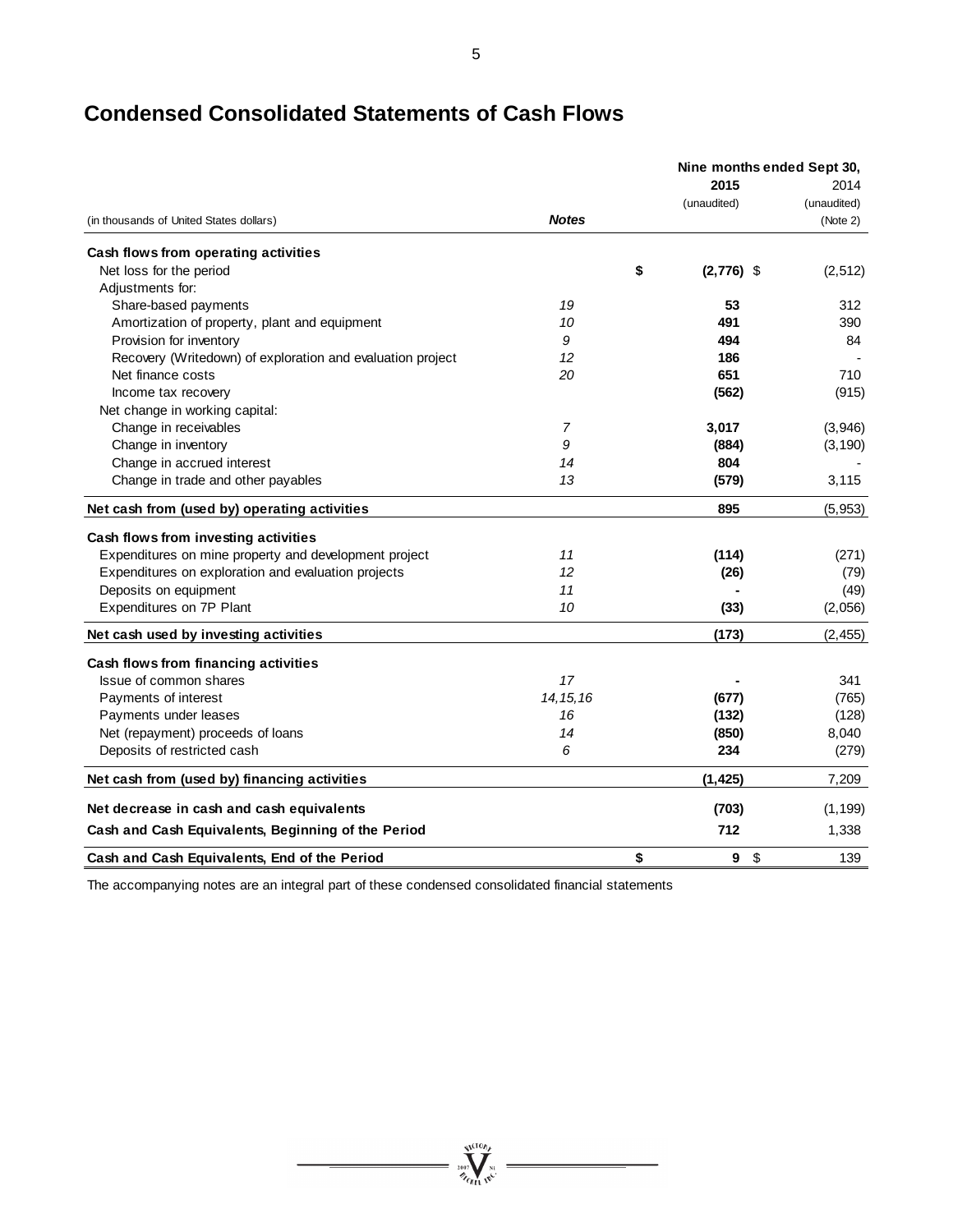# **1. NATURE OF OPERATIONS AND GOING CONCERN**

# **Nature of Operations**

Victory Nickel Inc. ("Victory Nickel" or the "Company") is a company domiciled in Canada. The address of the Company's registered office is 80 Richmond St. West, Suite 1802, Toronto, Ontario, M5H 2A4. The condensed consolidated financial statements as at and for the nine months ended September 30, 2015 and 2014 comprise the Company and its subsidiary Victory Silica Ltd. ("VSL" or "Victory Silica") together referred to as "Victory Nickel" and individually as "Victory Nickel entities". Victory Nickel was primarily engaged in the acquisition, exploration and development of nickel properties and associated products in Canada until the second quarter of 2014 when the Company became a producer and supplier of premium frac sand from its 500,000 ton per annum ("tpa") capacity frac sand plant (the "7P Plant") located near Seven Persons approximately 18kms southwest of Medicine Hat, Alberta. Frac sand is specialized sand that is used as a proppant to enhance recovery from oil and gas wells. The Company was formed on February 1, 2007 pursuant to a plan of arrangement.

The Company is listed on the Toronto Stock Exchange ("TSX") under the symbol NI. On August 4, 2015, the Company received a letter from the TSX advising that its eligibility for continued listing on the TSX is under review. Under the TSX's Remedial Review Process, the Company has been granted 60 days from that date to comply with all requirements for continued listing. On October 2, 2015, the Company announced that the TSX's Continued Listing Committee had granted an extension of its delisting review, deferring its delisting decision until no later than December 4, 2015. By that date the Company is required to comply with all requirements for continued listing.It is the intent of the Company to maintain a public listing for the Company's shares. In addition to working with the TSX during this period, management will evaluate alternative listing options. There can be no assurance that either the Company will be able to achieve compliance with the TSX's listing requirements within the required time frame or will secure an alternative listing.

### **Change in Functional and Presentation Currency**

Effective October 1, 2014, the Company changed its functional currency to the United States dollar ("US\$") from the Canadian dollar ("C\$"). This change in accounting treatment is applied prospectively. Concurrently, the Company determined that it would change its presentation currency to the US\$. Refer to Note 2 (c) for additional information.

### **Going Concern**

These condensed consolidated financial statements have been prepared using Generally Accepted Accounting Principles ("GAAP") applicable to a going concern, which contemplates the realization of assets and settlement of liabilities in the normal course of business as they come due. As at September 30, 2015, the Company had a working capital deficiency of \$10,657,000. The Company generated net cash from operating activities of \$895,000 during the nine months ending September 30, 2015 but this is not yet at levels sufficient to wholly fund its activities. As a result the Company is in default on its secure debt and as of the date of November 11, 2015 is in default on \$2,000,000 of unsecured Promissory convertible Notes..

On May 15, 2014, the Company announced that it had executed the SPA Loan to issue and sell to the purchaser senior secured 14.8% notes in the aggregate principal amount of \$4,000,000 (each a "SPA Note"). In October 2014, the Company obtained a short-term facility of \$2,000,000 through the issuance of a promissory note. This facility was paid down to \$1,000,000 and the due date extended on a monthly basis by the lender to May 31, 2015 (Note 14).

On June 3, 2015, the Company announced it had entered into an amending agreement (the "Amending Agreement") with respect to the SPA loan. Under terms of the Amending Agreement, the SPA Loan was amended to permit the issuance of additional notes by the Company for an additional sum of \$1,150,000, the proceeds of which were used to repay the \$1,000,000 owed under the promissory note and for working capital purposes. The aggregate amount of \$5,150,000 under the amended loan was due on July 30, 2015. The interest rate on the Amended Loan is 14.8% per annum. As noted earlier, the Company was unable to repay the principal amounts due under the SPA Loan on July 30, 2015.

In addition to the SPA loan, the Company issued two year unsecured promissory convertible notes aggregating approximately \$6,000,000 (the "Promissory Convertible Notes"). One Promissory Convertible Note in the amount of \$2,000,000 is in default as it was due i November 11, 2015, three Promissory Convertible Notes aggregating \$750,000 are due in February 2016, four Promissory Convertible Notes aggregating to C\$265,000 are due at various times between January and March, 2016 and one Promissory Convertible Note in the amount of

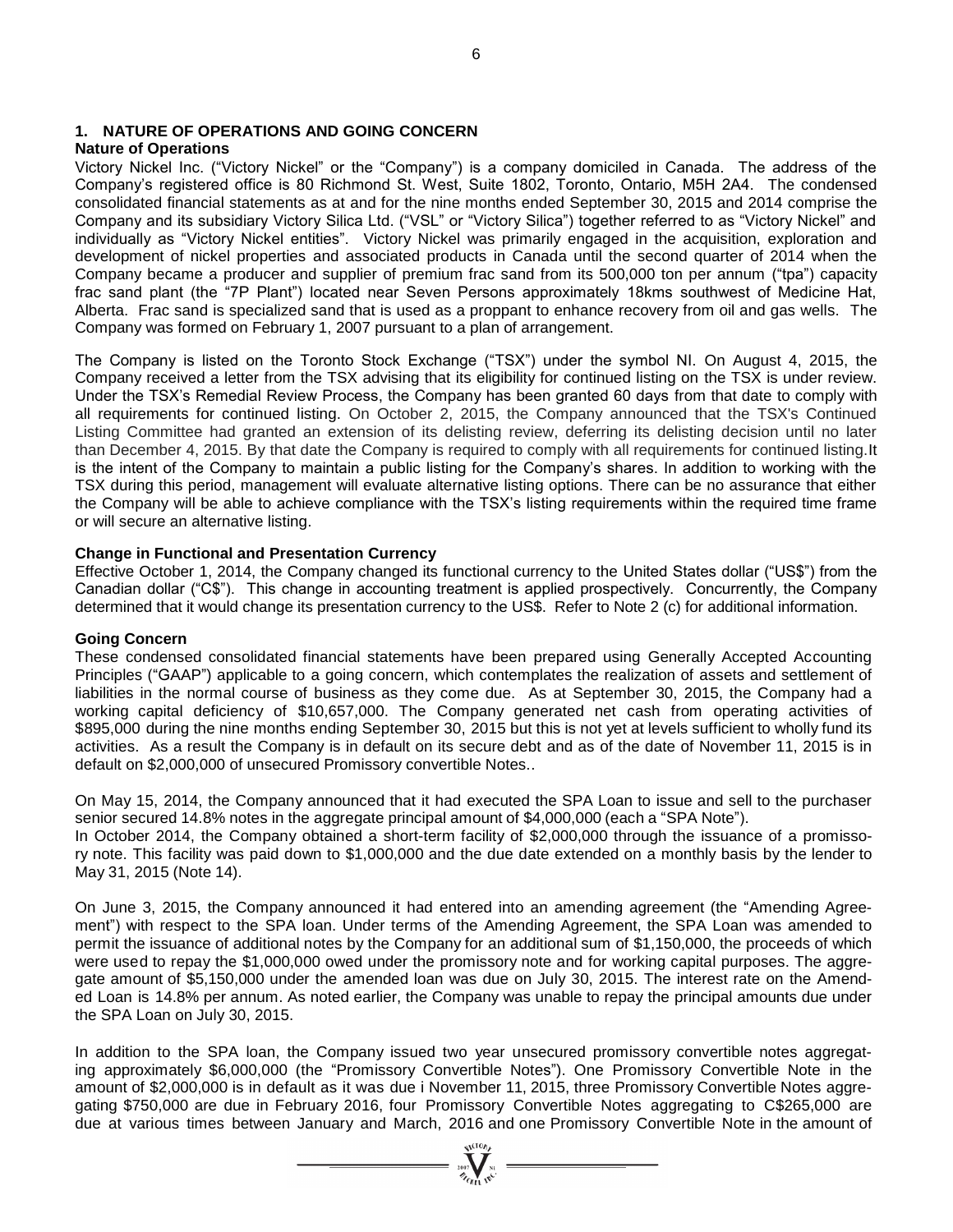*(all tabular amounts in thousands of United States dollars, except common share and per share information)*

\$3,000,000 is due in July, 2016, accordingly, they are classified as current liabilities, due within one year. Interest due on the Promissory Convertible Notes is due quarterly in arrears. As noted earlier, the Company was not able to make the interest payment due on June 30, 2015 and September 30, 2015.

On July 1, 2015, the Company announced that it was not able to make the quarterly interest payment due June 30, 2015 on the securities purchase and line of credit agreement (the "SPA Loan") and on the Promissory Convertible Notes outlined below, and that it was in discussion with its lenders and other potential financiers to restructure the Company's debt and recapitalize the Company. On July 30, 2015, the Company announced it had not repaid the principal amounts due under the SPA Loan The Company was unable to make interest payments due on September 30, 2015. On November 12, 2015, the Company announced it had not repaid \$2,000,000 in principal due under the Promissory Convertible Notes. The Company is continuing with discussions among the holder of the SPA Loan and other potential financing sources to restructure the Company's debt and recapitalize the Company. To date, the Company has not received acceptable expressions of interest and has not completed the debt restructuring. Without an injection of capital until the demand for frac sand returns to allow the Company to sell its inventory, the Company will not be able to meet its outstanding obligations or any new obligations as they become due. There can be no assurance that the Company will be able to restructure its debt and/or recapitalize and there is no certainty as to what steps the secured lenders may take in light of these defaults.

The Company is subject to the risks and challenges experienced by other companies at a comparable stage. These risks include, but are not limited to, continuing losses, an unexpected change in the frac sand market which would limit the Company's ability to generate cash flow from the 7P Plant, dependence on key individuals and the ability to secure adequate financing or to complete corporate transactions to meet the minimum capital required to successfully complete its projects and fund other operating expenses. Development of the Company's current nickel mining projects to the production stage will require significant financing. Given the current economic climate, the ability to raise funds may prove difficult.

None of the Company's mining projects has commenced commercial production and, accordingly, the Company is dependent upon debt or equity financings, the optioning and/or sale of resource or resource-related assets and/or the ability to generate sufficient cash flow from its other operating activities for its funding. During the second quarter of 2014, the Company was in the start-up and commissioning stage and began producing and selling frac sand from the 7P Plant; on August 11, 2014, the Company announced that the 7P Plant was commissioned. On April 14, 2015, the Company announced that operations at the 7P Plant were temporarily suspended until the demand for frac sand improves; this temporary suspension was due to the dramatic decrease in energy pricing that began in 2014. On June 23, 2015, the Company announced that there were no sales made during the period from March 14 to May 12, 2015 at which time frac sand sales activity resumed. Sales activity has not resumed at the rates achieved during 2014 and the 7P Plant operates temporarily on an as-needed basis in order to fulfil customer needs.

Despite these sales, the near-term outlook in the frac sand market remains unclear due to the continuing downward pressure on the oil price and related impact on exploration and production ("E&P)and oilfield services companies. The strength of the US dollar is also impacting demand for high-quality Wisconsin sand as the price for domestic sand has dropped and service companies appear satisfied with using lower quality domestic sand because of the price differential. This will continue to stress the Company's liquidity until such time as the market demand recovers and operations can resume on a consistent basis.

The recoverability of the carrying value of exploration and evaluation projects and the mine property and development project, and ultimately the Company's ability to continue as a going concern, is dependent upon either exploration results which have the potential for the discovery of economically-recoverable reserves and resources, the Company's ability to finance exploitation of its projects through debt or equity financings and the optioning and/or sale of resource or resource-related assets such as royalty interests for its funding or the success of the frac sand business referred to above.

 $\sum_{2007}$  Wellon

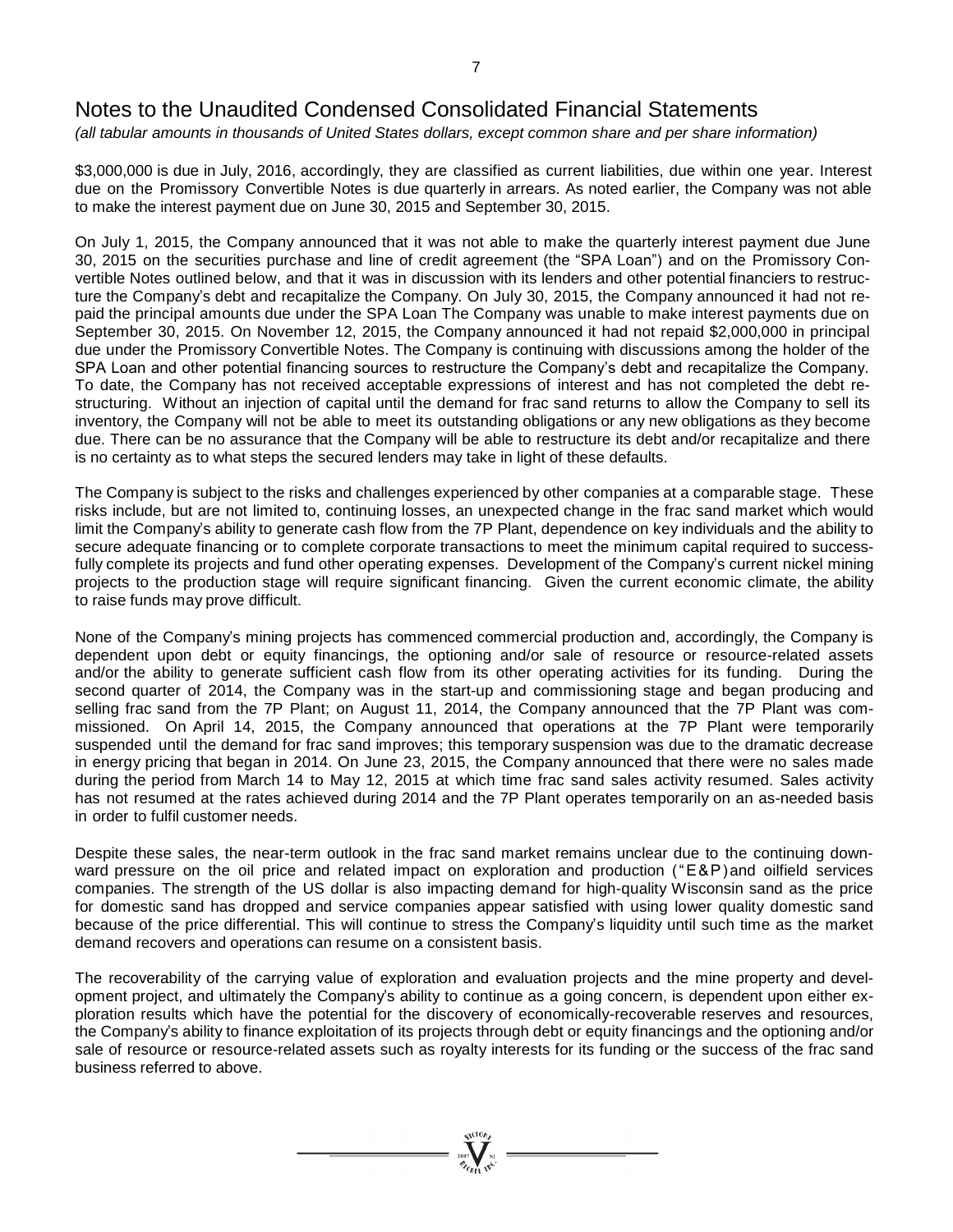*(all tabular amounts in thousands of United States dollars, except common share and per share information)*

However, should the Company not be able to reach successful cash flow generation and achieve profitable operations from frac sand business or continue to achieve favourable exploration results, obtain the necessary financing or achieve future profitable production or sale of properties, the carrying value of the Company's assets could be subject to material adjustment and, in addition, other adjustments may be necessary to these financial statements should such adverse events impair the Company's ability to continue as a going concern as contemplated under GAAP. There is no certainty, especially in the present environment, that the Company's initiatives to restructure its debt and improve working capital will be successful or that working capital generated thereby will be sufficient to fund the Company's activities including debt servicing, project expenditures and corporate costs. These conditions indicate the existence of a material uncertainty that may cast significant doubt about the Company's ability to continue as a going concern. Failure to continue as a going concern would require that the Company's assets and liabilities be restated on a liquidation basis, which would differ from the going concern basis.

# **2. BASIS OF PREPARATION**

### **(a) Statement of Compliance**

The condensed consolidated financial statements have been prepared using accounting policies consistent with International Financial Reporting Standards ("IFRS") and its interpretations adopted by the International Accounting Standards Board ("IASB") and in accordance with IAS 34, *Interim Financial Reporting* ("IAS 34"). This is GAAP for a Canadian public company.

These unaudited condensed consolidated financial statements reflect the accounting policies described in Note 3 to the Company's Audited Consolidated Financial Statements for the years ended December 31, 2014 ("2014 "Audited Financial Statements") (with the exception of any changes set out in Note 3 below) and accordingly, should be read in conjunction with those financial statements and the notes thereto.

The management of Victory Nickel prepares the condensed consolidated financial statements which are then reviewed by the Audit Committee and the Board of Directors. The condensed consolidated financial statements were authorized for issue by the Board of Directors on November 12, 2015 and are made available to shareholders and others through filing on SEDAR shortly thereafter.

### **(b) Basis of Measurement**

The financial statements have been prepared on the historic cost basis except for derivative financial instruments such as warrants which are measured at fair value with changes through operations and financial assets such as marketable securities which are measured at fair value with changes recorded through other comprehensive income or loss ("OCI").

# **(c) Functional and Presentation Currency**

Under IFRS, an entity's functional currency should reflect the underlying transactions, events and conditions relevant to the entity. Given the Company's transition into an operating entity with revenues and significant expenses driven by prices in US\$ and which currency influences management's primary operating, capital and financing decisions, effective October 1, 2014, the Company changed its functional currency to the US\$. This change in accounting treatment is applied prospectively. Concurrently, the Company changed its presentation currency to the US\$.

For comparative reporting purposes, historic financial statements were translated into the US\$ reporting currency whereby assets and liabilities were translated at the closing rate in effect at the end of the comparative periods; revenues, expenses and cash flows were translated at the average rate in effect for the comparative periods and equity transactions were translated at historic rates.

These condensed consolidated financial statements are presented in US dollars, which is the Company's functional currency. All financial information is expressed in US dollars unless otherwise stated; tabular amounts are stated in thousands of dollars.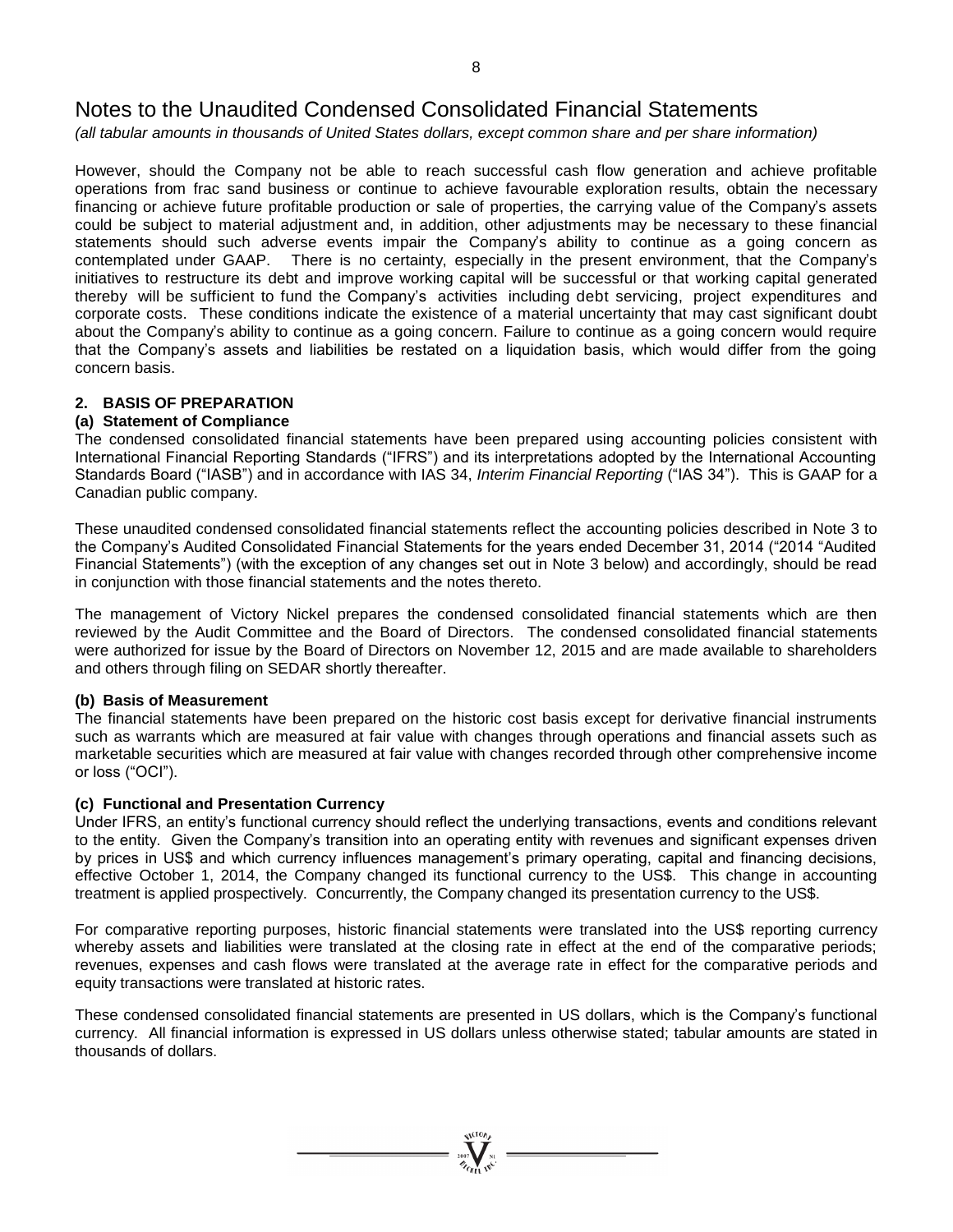*(all tabular amounts in thousands of United States dollars, except common share and per share information)*

### **(d) Use of Estimates and Judgements**

The preparation of financial statements in conformity with IFRS requires management to make estimates, judgements and assumptions that affect the application of accounting policies and the reported amounts of assets, liabilities, income and expenses. Actual results may differ from these estimates.

It is reasonably possible that, on the basis of existing knowledge, outcomes in the next financial year that are different from the assumptions used could require a material adjustment to the carrying amount of the asset or liability affected.

The accompanying unaudited condensed consolidated financial statements include all adjustments that are, in the opinion of management, necessary for fair presentation. The results of operations and cash flows for the current periods as presented are not necessarily indicative of the results to be expected for the full year.

### *Significant estimates and assumptions*

Estimates and underlying assumptions are reviewed on an ongoing basis. Revisions to accounting estimates are recognized in the period in which the estimates are revised and in any future periods affected.

Information regarding significant areas of estimation uncertainty made in applying accounting policies that have the most significant effect on the amounts recognized in the financial statements is included in the following notes:

- Note 7 valuation of receivables;
- Note 8 valuation of financial assets at fair value through operations and OCI;
- Note 9 valuation of inventory;
- Note 11 measurement of the recoverable amount of mine property and development project;
- Note 12 measurement of the recoverable amount of exploration and evaluation projects;
- Note 14 measurement and valuation of the embedded options in Promissory Convertible Notes;
- Note 15 measurement and valuation of the participating interest; and
- Note 19 measurement of share-based payments.

#### *Significant judgements*

Judgements are reviewed on an ongoing basis. Changes resulting from the effects of amended judgements are recognized in the period in which the circumstance giving rise to the change occurs and in any future periods presented. Information regarding significant areas of critical judgements made in applying accounting policies that have the most significant effect on the amounts recognized in the financial statements is included in the following notes:

- Note 1 going concern assessment;
- Note 2 determination of the functional currency for the Company and its subsidiaries;
- Note 7 impairment of receivables;
- Note 9 impairment of inventory;
- Note 11 classification of expenditures as mine property and development project or operating expenses;
- Note 12 classification of expenditures as exploration and evaluation projects or operating expenses.

### *Share Consolidation*

On September 12, 2014, as described more fully in Note 17, the Company consolidated its common shares on a one-for-ten basis (the "Share Consolidation"). Accordingly, certain comparative information regarding issued and outstanding common shares, options, warrants, weighted average number and per share information has been adjusted retroactively to be comparable using that basis as if the Share Consolidation had been effective on the first day of the reporting period of these financial statements. Refer to Notes 17, 18 and 19.

 $\sum_{j=0}^{\sqrt{100}h_{\mathcal{F}}}$   $\sum_{j=0}^{\sqrt{100}h_{\mathcal{F}}}$ 

### *Reclassifications*

Certain of the prior period balances have been reclassified to conform to the current presentation.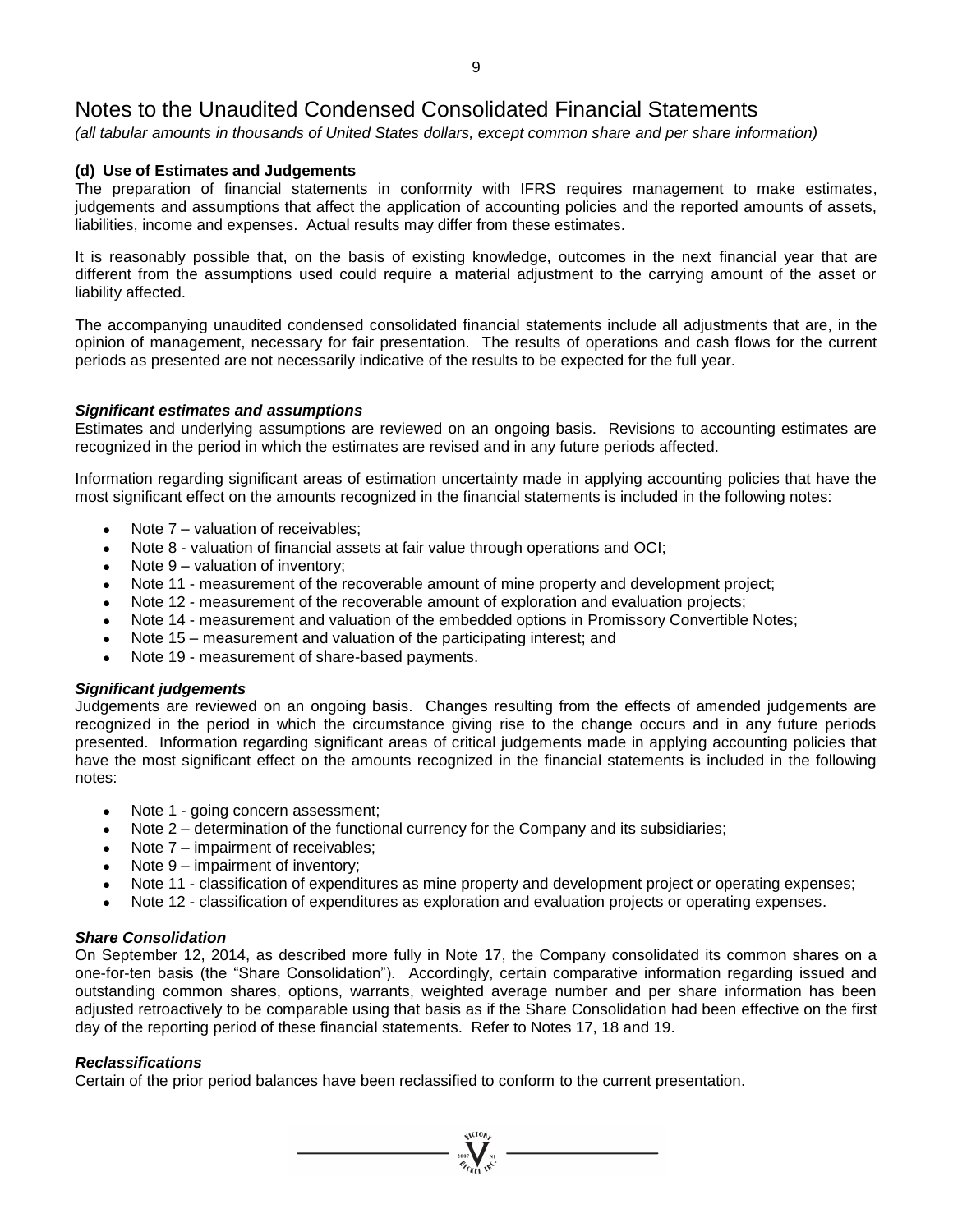*(all tabular amounts in thousands of United States dollars, except common share and per share information)*

## **3. SIGNIFICANT ACCOUNTING POLICIES**

The accounting policies of the Company are set out in detail in Note 3 to the 2014 Audited Consolidated Financial Statements. Such policies have been applied consistently to all periods presented in these condensed consolidated financial statements, and have been applied consistently by Victory Nickel entities.

### **(a) New Accounting Policies**

There have been no new accounting policies adopted by the Company, except as noted below.

#### **(b) New Standards and Interpretations Not Yet Adopted**

Since the issuance of the Company's 2014 Audited Consolidated Financial Statements, the IASB and International Financial Reporting Interpretations Committee ("IFRIC") have issued several new and revised standards and interpretations. However, the revised standards and interpretations are not applicable to the Company or are expected to have minimal impact.

#### **(c) Revenue Recognition**

Revenues from frac sand sales are recognized when legal title passes to the customer which may occur at the Company's production facility, rail origin or at the destination terminal or transload facility. At that point, delivery has occurred, evidence of a contractual arrangement exists and collectability is reasonably assured.

#### **(d) Inventory**

Finished products and raw materials inventories are valued at the lower of cost and net realizable value. Cost comprises all costs of purchase, costs of processing and other costs incurred in bringing inventories to their present location and condition. Net realizable value for finished products and raw materials is generally considered to be the selling price of the finished product in the ordinary course of business less the estimated costs of completion and estimated costs to make the sale. Inventory is reviewed to ensure the carrying value does not exceed net realizable value. A write-down is recognized when carrying cost exceeds net realizable value. The write-down may be reversed if the circumstances which caused it no longer exist.

### **(e) Property, Plant and Equipment**

The 7P Plant has commenced operation mid-2014 and accordingly, amortization of plant equipment commenced during the period. Plant and equipment at the 7P Plant (other than mobile equipment) is being amortized on a straight-line basis based on estimated useful lives of between five and ten years.

#### **4. FINANCIAL RISK MANAGEMENT AND CAPITAL MANAGEMENT DISCLOSURES Overview**

The Company has exposure to the following risks from its use of financial instruments:

- credit risk;
- liquidity risk;
- market risk; and
- operational risk.

A complete description of the Company's financial risk management and capital management is included in Note 4 to the 2014 Audited Consolidated Financial Statements.

This note updates information about the Company's exposure to each of the above risks where there have been material or noteworthy changes. Further quantitative disclosures are included throughout these condensed consolidated financial statements.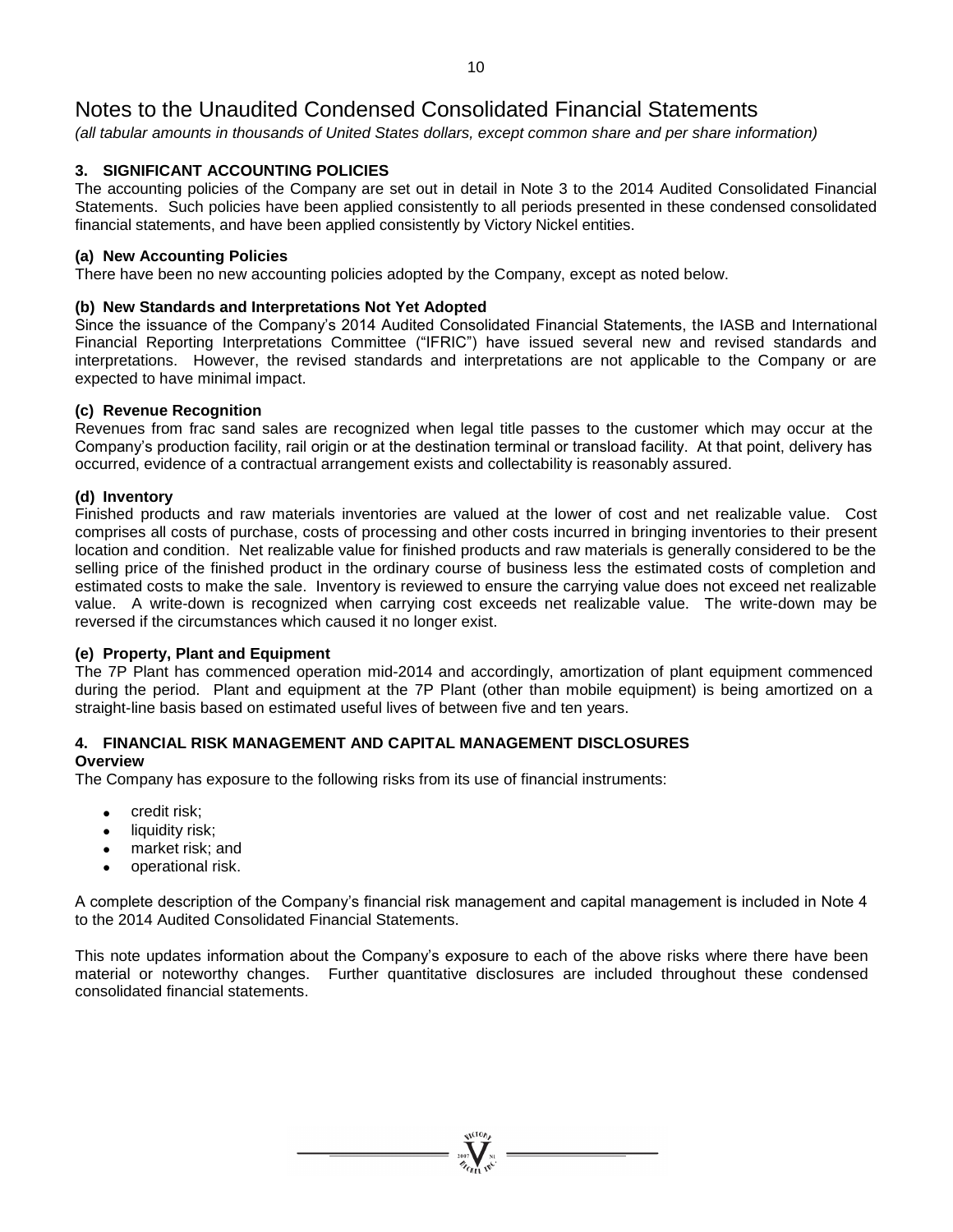*(all tabular amounts in thousands of United States dollars, except common share and per share information)*

# **Capital Management Disclosures**

The Company's objective when managing capital is to safeguard its accumulated capital in order to provide an adequate return to shareholders by maintaining a sufficient level of funds to support continued project development and corporate activities. Capital is defined by the Company as the aggregate of its shareholders' equity as well as any long-term debt, equipment-based and/or project-based financing.

|                                          | Sept 30,  | December 31, |
|------------------------------------------|-----------|--------------|
|                                          | 2015      | 2014         |
| Shareholders' equity                     | 41,112 \$ | 43,810       |
| Loans and borrowings - long-term portion |           | 2,957        |
| Participating Interest                   | 1,979     | 3,548        |
| Lease obligations - long-term portion    | 170       | 275          |
|                                          | 43,261    | 50,590       |

Neither the Company, nor its subsidiary, is subject to externally-imposed capital requirements. There were no changes in the Company's approach to capital management during the year.

### **5. DETERMINATION OF FAIR VALUES**

There have been no changes in how the Company determines fair value for both financial and non-financial assets and liabilities from the descriptions included in Note 5 to the Company's 2014 Audited Consolidated Financial Statements. When applicable, further information about the assumptions made in determining fair values is disclosed in the notes specific to that asset or liability.

# **6. CASH AND CASH EQUIVALENTS**

|                                               | <b>Sept 30,</b><br>2015 | December 31.<br>2014 |
|-----------------------------------------------|-------------------------|----------------------|
| <b>Bank balances</b>                          | 9                       | 707                  |
| Short-term deposits                           | -                       | 5                    |
| Cash and Cash Equivalents in the Statement of |                         |                      |
| <b>Cash Flows</b>                             | 9                       | 712.                 |

The Company has placed \$37,000 (December 31, 2014 - \$271,000) on deposit with a Canadian chartered bank to support a letter of credit being used to facilitate business activity and are presented as restricted cash on the condensed consolidated balance sheet. The term deposit matures within one year.

# **7. RECEIVABLES AND PREPAIDS**

|                               | <b>Sept 30,</b><br>2015 | December 31,<br>2014 |
|-------------------------------|-------------------------|----------------------|
| Trade accounts receivable     | 226                     | \$<br>2,725          |
|                               | 226                     | 2,725                |
| Other receivables             | -                       | 48                   |
| Prepaid expenses and deposits | 124                     | 594                  |
|                               | 350                     | 3,367                |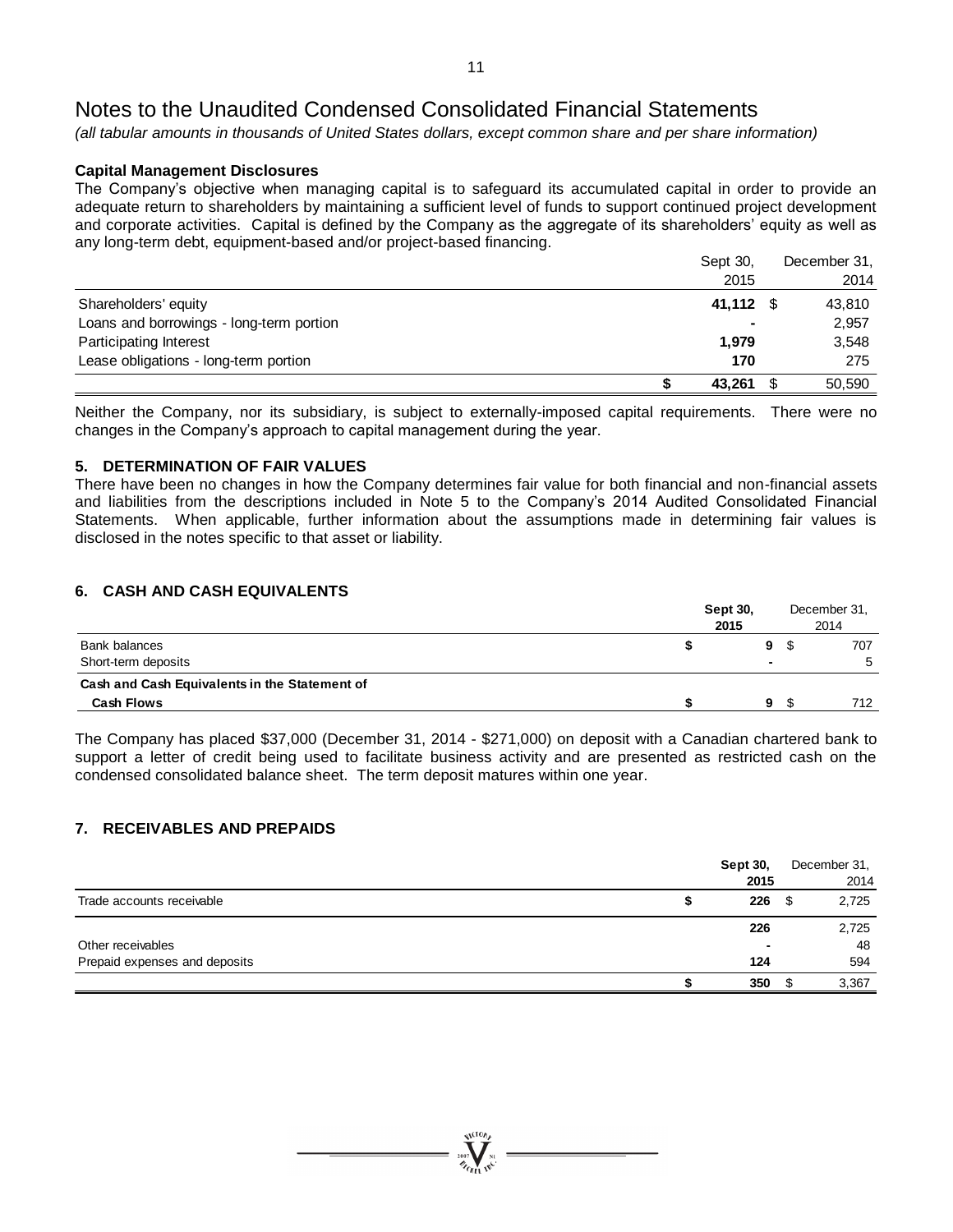*(all tabular amounts in thousands of United States dollars, except common share and per share information)*

The aging of trade accounts receivable is as follows:

|                           | <b>Sept 30,</b> |    | December 31. |
|---------------------------|-----------------|----|--------------|
|                           | 2015            |    | 2014         |
| Trade accounts receivable |                 |    |              |
| Current                   | \$<br>132       | \$ | 1,945        |
| Past due 0-30 days        | 94              |    | 454          |
| Past due 31-60 days       | $\blacksquare$  |    | 253          |
| Past due 61-90 days       | ۰               |    | 42           |
| Past due > 90 days        | $\blacksquare$  |    | 31           |
|                           | 226             | -S | 2,725        |

As at September 30, 2015, the Company determined that it had no exposure to losses due to the quality of customers; the majority of the balances outstanding had been collected by the date of this report.

### **8. MARKETABLE SECURITIES**

|                                             |   | <b>Sept 30.</b> | December 31, |
|---------------------------------------------|---|-----------------|--------------|
|                                             |   | 2015            | 2014         |
| Financial assets at fair value through OCI: |   |                 |              |
| Shares                                      |   | 262             | 153          |
|                                             |   | 262             | 153          |
|                                             | . |                 |              |

The Company records its portfolio of shares at available market prices with any difference in fair value compared with acquisition cost being recorded as gain or loss on financial assets at fair value through OCI.

On April 6, 2015, the Company received 40,000,000 shares of Corazon Mining Limited valued at \$192,000 as part of the option agreement of Lynn Lake as described in Note 12.

### **9. INVENTORY**

|                                                                           | <b>Sept 30,</b><br>2015 |      | December 31,              |
|---------------------------------------------------------------------------|-------------------------|------|---------------------------|
| Raw material<br>At transload facility<br>In transit<br>Stored at 7P Plant | 168<br>ъ<br>300<br>577  | - \$ | 2014<br>118<br>951<br>463 |
| Finished goods                                                            | 1,045<br>2,322<br>3,367 | ፍ    | 1,532<br>1,445<br>2,977   |

The Company determined that a writedown of inventory of \$494,00 against finished goods was required during the period.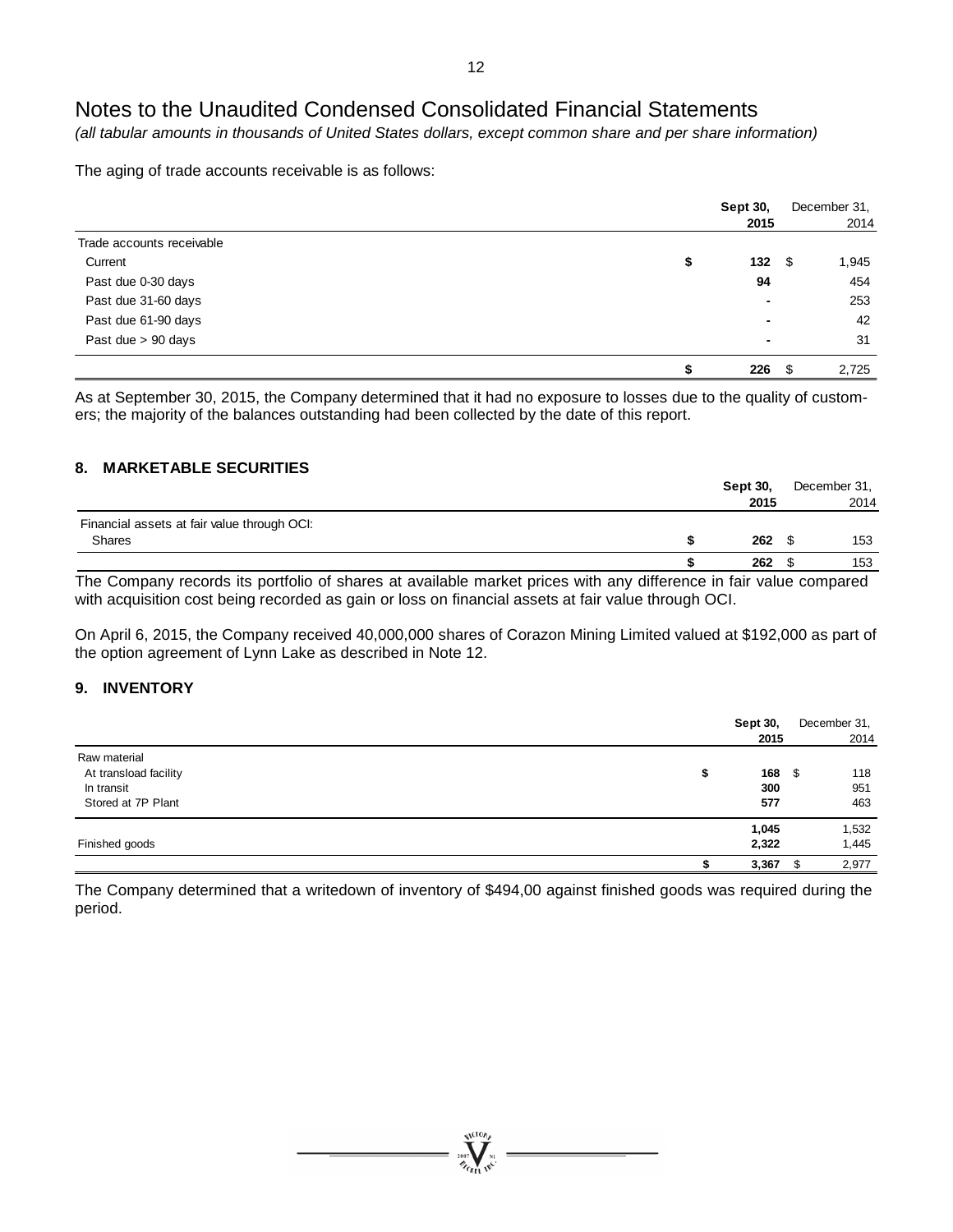*(all tabular amounts in thousands of United States dollars, except common share and per share information)*

# **10. PROPERTY, PLANT, AND EQUIPMENT**

|                                     | Land and        |                 |           | Mobile Equipment and |             |
|-------------------------------------|-----------------|-----------------|-----------|----------------------|-------------|
| Balances as at January 1, 2014      | <b>Building</b> | <b>7P Plant</b> | Equipment | <b>Furniture</b>     | Total       |
| Cost                                | \$<br>\$<br>83  | 2,922           | \$<br>635 | \$<br>1,526          | \$<br>5,166 |
| <b>Accumulated Amortization</b>     | (9)             |                 | (38)      | (28)                 | (75)        |
| Effect of Foreign Exchange (Note 2) | (16)            | (10)            | (3)       | (99)                 | (128)       |
| <b>Carrying Amount</b>              | 58              | 2,912           | 594       | 1,399                | 4,963       |
| Additions                           |                 | 1,852           | 73        | 115                  | 2,040       |
| Amortization                        | (2)             | (382)           | (168)     | (2)                  | (554)       |
| Balances as at December 31, 2014    |                 |                 |           |                      |             |
| Cost                                | 83              | 4,774           | 708       | 1,641                | 7,206       |
| <b>Accumulated Amortization</b>     | (11)            | (382)           | (202)     | (30)                 | (625)       |
| Effect of Foreign Exchange (Note 2) | (8)             | (187)           | (47)      | (160)                | (402)       |
| <b>Carrying Amount</b>              | 64              | 4,205           | 459       | 1,451                | 6,179       |
| Additions                           |                 | 30              |           | 3                    | 33          |
| Amortization                        | (1)             | (389)           | (97)      | (4)                  | (491)       |
| Balances as at Sept 30, 2015        |                 |                 |           |                      |             |
| Cost                                | 83              | 4,804           | 708       | 1,644                | 7,239       |
| <b>Accumulated Amortization</b>     | (12)            | (771)           | (299)     | (34)                 | (1, 116)    |
| Effect of Foreign Exchange (Note 2) | (8)             | (147)           | (47)      | (160)                | (362)       |
| <b>Carrying Amount</b>              | \$<br>63<br>S   | 3,886           | 362<br>\$ | 1,450<br>S           | 5,761<br>S  |

Equipment and furniture includes deposits of \$1,544,000 related to the purchase of transformers and other electrical equipment; the equipment is not available for use and is not being depreciated. Vehicles and Mobile Equipment include \$666,000 (December 31, 2014 - \$666,000) of equipment acquired under leases (Note 16).

# **11. MINE PROPERTY AND DEVELOPMENT PROJECT**

|        |              |            | <b>Effect of Foreign</b> |      |              |            |      |              |
|--------|--------------|------------|--------------------------|------|--------------|------------|------|--------------|
|        |              | January 1, | Exchange                 |      | Current      |            |      | Sept 30      |
|        |              | 2015       | (Note 2)                 |      | Expenditures | Recoveries |      | 2015         |
| Minago | \$           | 34,893 \$  |                          | - \$ | 114S         |            | - \$ | 35,007       |
|        |              | 34,893 \$  | ٠                        |      | 114S         |            | - \$ | 35,007       |
|        |              |            | <b>Effect of Foreign</b> |      |              |            |      |              |
|        |              | January 1, | Exchange                 |      | Current      |            |      | December 31, |
|        | $\pmb{\tau}$ | 2014       | (Note 2)                 |      | Expenditures | Recoveries |      | 2014         |
| Minago | \$           | 36,357 \$  | $(1,836)$ \$             |      | 372 \$       |            | - \$ | 34,893       |
|        |              | 36,357     | $(1,836)$ \$             |      | 372 \$       | - S        |      | 34,893       |

### **Minago**

The 100%-owned Minago project covers approximately 19,661 ha, through a combination of mining claims, mineral leases and a mineral exploration licence, on Manitoba's Thompson Nickel Belt. The property encompasses the Nose Deposit, which contains the entire current nickel mineral resource, and the North Limb, a zone of nickel mineralization with a known strike length of 1.5 kilometres located to the north of the Nose Deposit.

From 2006 to date, considerable work has been performed, including diamond drilling, metallurgical testing and engineering studies, feasibility study and all the studies required to complete the Environmental Impact Study which was filed in May 2010. As a result, in August 2011, the Company received its Environmental Act Licence ("EAL"). On April 30, 2014, the Company announced the filing of an Environmental Act Proposal ("EAP") to amend the EAL to allow for the relocation of the proposed tailings impoundment. Approval of the EAP is in progress; the EAL remains in good standing. The results of the Minago Feasibility Study ("FS") were announced in December 2009 and improvements thereto announced in June 2010 and July 2011.

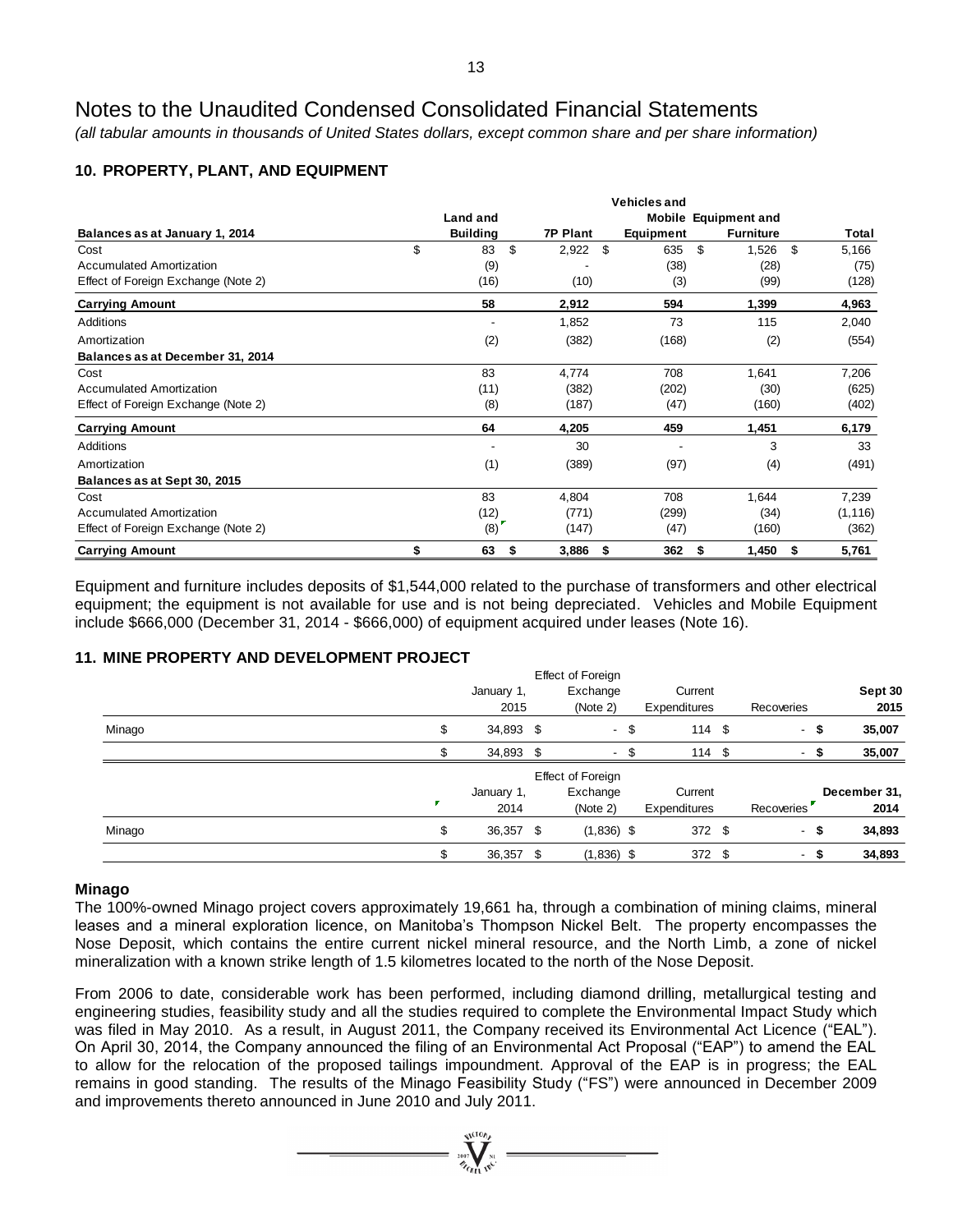*(all tabular amounts in thousands of United States dollars, except common share and per share information)*

Five mineral claims totalling 691 ha located at the north end of the Company's existing Minago property package are subject to a maximum 2% net smelter return royalty with a 50% back-in right; these claims represent approximately 2.4% of the total Minago project.

The Minago project is not in production. Accordingly, the Minago project is not being depreciated.

## **12. EXPLORATION AND EVALUATION PROJECTS**

Cumulative costs relating to the acquisition of mineral properties and E&E expenditures have been incurred on the following projects:

|            |   |                          | Effect of Foreign    |                         |      |                           |                          |                         |
|------------|---|--------------------------|----------------------|-------------------------|------|---------------------------|--------------------------|-------------------------|
|            |   | January 1,<br>2015       | Exchange<br>(Note 2) | Current<br>Expenditures |      | Writedowns/<br>Recoveries | Excess<br>Proceeds       | <b>Sept 30,</b><br>2015 |
| Lac Rocher | จ | $6,609$ \$               |                      |                         | 8 \$ | S<br>$\sim$               | -                        | 6,617                   |
| Mel        |   | 6,771                    |                      | 18                      |      | $\sim$                    | $\overline{\phantom{a}}$ | 6,789                   |
| Lynn Lake  |   | $\overline{\phantom{a}}$ |                      |                         |      | (199)                     | 192                      |                         |
|            |   | 13,380                   | $\sim$<br>- 30       | 33                      | - \$ | (199) \$                  | 192                      | 13,406                  |

|                  | January 1,<br>2014 | <b>Effect of Foreign</b><br>Exchange<br>(Note 2) | Current<br>Expenditures | Writedowns/<br>Recoveries        | Excess<br>Proceeds       |      | December 31,<br>2014 |
|------------------|--------------------|--------------------------------------------------|-------------------------|----------------------------------|--------------------------|------|----------------------|
| Lac Rocher       | \$<br>$6,946$ \$   | $(349)$ \$                                       | 12S                     | - \$<br>$\sim$                   | $\sim$                   | - 55 | 6,609                |
| Mel<br>Lynn Lake | 7,026<br>۰         | (347)<br>$\overline{\phantom{a}}$                | 92<br>44                | $\overline{\phantom{a}}$<br>(44) | $\overline{\phantom{a}}$ |      | 6,771                |
| Other            | 4                  |                                                  | 12                      | (16)                             |                          |      |                      |
|                  | 13,976 \$          | $(696)$ \$                                       | 160 \$                  | $(60)$ \$                        |                          |      | 13,380               |

### **Lac Rocher**

The Lac Rocher project, which is 100%-owned, is located 140 kilometres northeast of Matagami in northwestern Québec. The project is subject to a royalty of \$0.50 per ton on any ores mined and milled from the property and a 2% NSR described below.

The Lac Rocher property is subject to a discovery incentive plan (the "DIP") to reward certain individuals involved in the discovery of Lac Rocher with a 2% NSR for mines that were discovered on certain properties prior to the expiry of the DIP. The NSR is payable only on revenues earned after recovery of all development costs for any mine on the property. The terms of the DIP provide the Company with a right of first refusal on any proposed disposition of the NSR. In addition, the DIP contains put/call provisions under which the Company may be required to purchase, or may exercise an option to purchase, the NSR at the value of its discounted cash flows, as defined therein. The Lac Rocher property is the only property subject to the DIP. As the Lac Rocher property is not yet in production, no royalties are currently payable.

### **Mel**

The Company purchased a 100% interest in the Mel Properties located near Thomson, Manitoba from Vale. Vale is entitled to a 10% royalty on "distributable earnings" defined as net revenue less operating expenses, before federal and provincial income taxes, after provincial mining taxes and less aggregate pre-production capital but before depreciation.

Vale has a contractual obligation to mill ore mined from the Mel deposit at its cash cost plus 5% provided that the product meets Vale specifications and that Vale has sufficient mill capacity.

Ongoing updating of Mel data is being conducted and applies to both the drilling data on the Mel deposit/lease as well as the 111 drill holes collared on the claims portion of the property. Additional modelling of the resource will be continued. No fieldwork has been conducted during 2015.

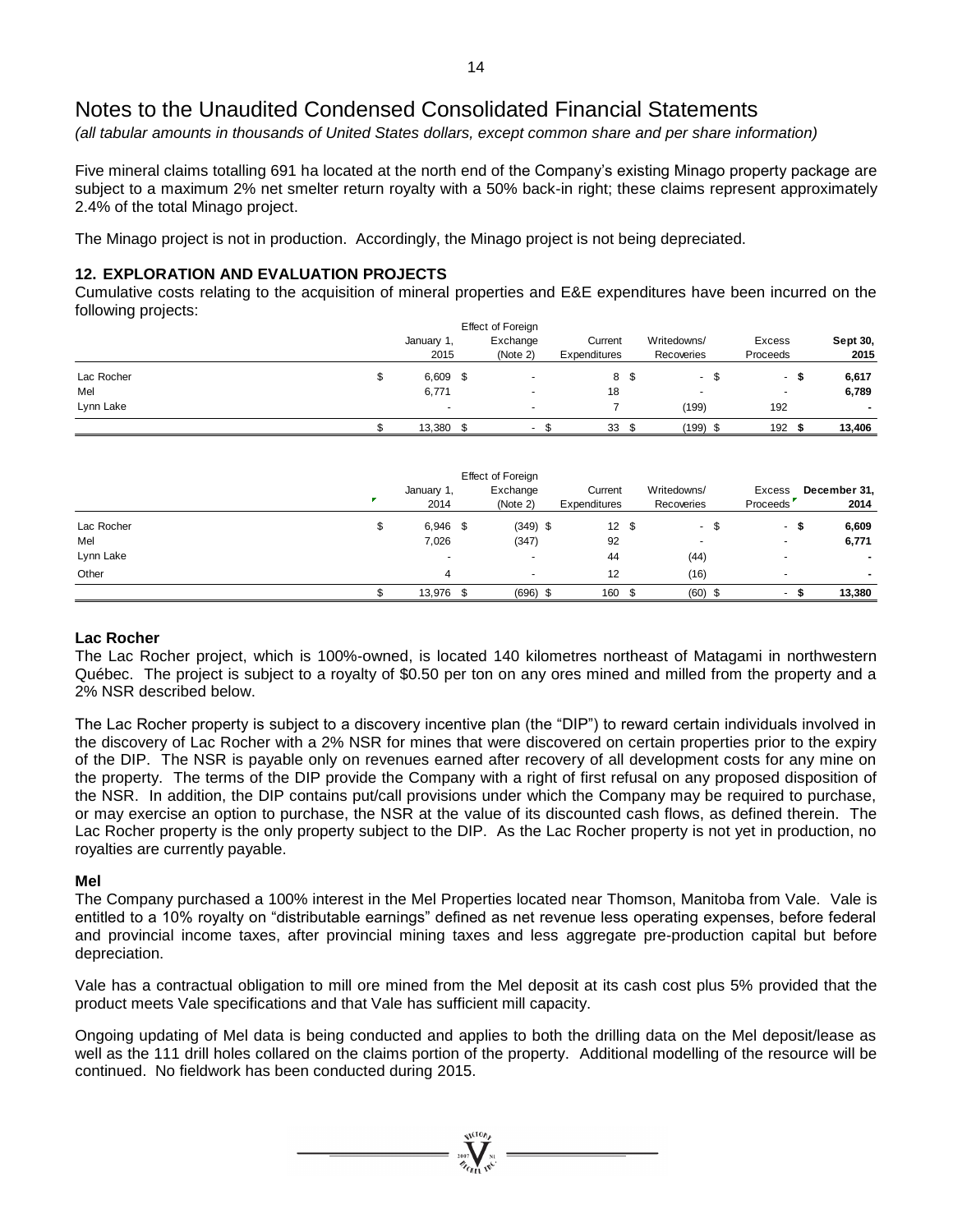*(all tabular amounts in thousands of United States dollars, except common share and per share information)*

### **Lynn Lake**

The Company owns a 100% right, title and interest in the Lynn Lake nickel property ("Lynn Lake"), covering approximately 600 ha in northern Manitoba. As at December 31, 2013, the Lynn Lake property was subject to an option agreement with Wellgreen Platinum Ltd. ("Wellgreen") (formerly Prophecy Platinum Corp.).

On March 17, 2014, Wellgreen formally confirmed to the Company that it was relinquishing the Lynn Lake option.

On November 4, 2014, the Company announced that it had optioned the Lynn Lake property to Corazon Mining Ltd. ("Corazon") an Australian public company (ASX: CZN).

On April 6, 2015, the Company received 40,000,000 shares of Corazon Mining Limited valued at \$192,000 as part of the option agreement.

### **Bear Coulee**

In October 2014, the Company entered into an option to acquire a 100% interest in a frac sand land package totalling over 300 acres in south western Wisconsin, USA (the "Bear Coulee Property"). The option agreement provides for a cash payment on signing of the agreement, a second cash payment on delivery of permits and a third cash payment on exercise of the option. The option is valid for six months from receipt of permits with two equivalent extensions available under certain circumstances. Prior to production, the Company will be required to pay \$40,000 per annum as advance royalties on the initial 20,000 tons of sand production. Once the Bear Coulee Proper is in production, the Company will be required to pay a royalty of \$2.00 per ton of frac sand sold from the property.

In February 2015, the Company announced that a resource estimate of approximately 11 million tons of sand has been completed by Summit on the Bear Coulee Property and was incorporated into a National Instrument 43-101 technical report. The Bear Coulee frac sand property is located in Trempeleau County, Wisconsin.

|                                       |              | <b>Sept 30.</b> | December 31, |
|---------------------------------------|--------------|-----------------|--------------|
|                                       | <b>Notes</b> | 2015            | 2014         |
| Accounts payable                      |              |                 |              |
| Mine property and development project |              | \$<br>19        | 13<br>- \$   |
| Exploration and evaluation projects   |              |                 |              |
| Property and equipment                |              | 225             | 402          |
| Other accounts payable                |              | 2,085           | 1,708        |
| <b>Accrued liabilities</b>            |              |                 |              |
| Mine property and development project |              |                 | 22           |
| Other accrued liabilities             |              | 937             | 683          |
| Other payables                        |              |                 | 21           |
| Lease obligations - current portion   | 16           | 140             | 137          |
| Due to Nuinsco Resources Limited      |              |                 |              |
| Under the Management Agreement        | 22           | 6               | 45           |
|                                       |              | 3,411           | 3.032<br>-S  |

# **13. TRADE AND OTHER PAYABLES**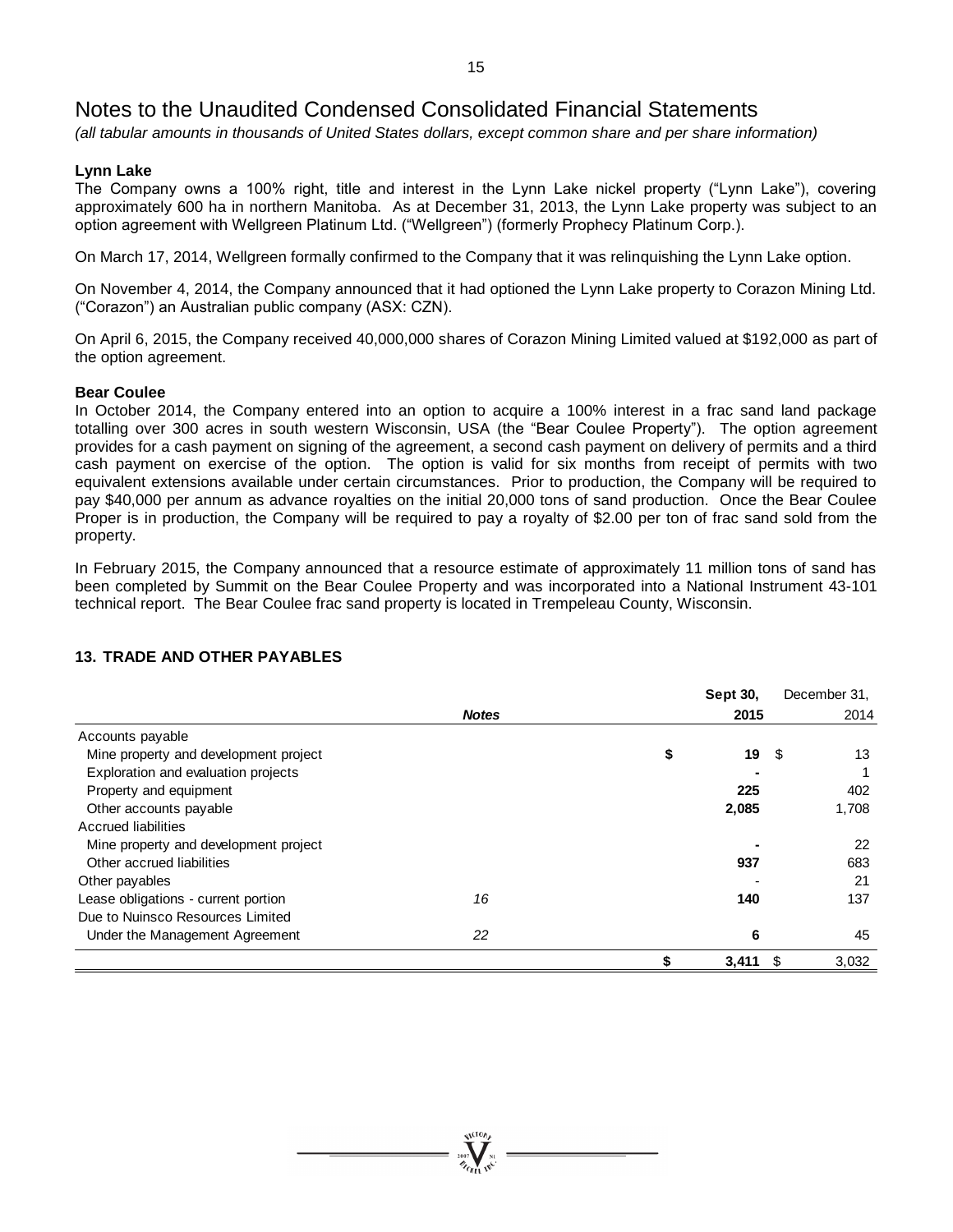*(all tabular amounts in thousands of United States dollars, except common share and per share information)*

# **14. LOANS AND BORROWINGS**

|                                                              |              | Sept 30,         | December 31, |
|--------------------------------------------------------------|--------------|------------------|--------------|
|                                                              | <b>Notes</b> | 2015             | 2014         |
| <b>Current loans</b>                                         |              |                  |              |
| SPA Loan                                                     | (a)          | \$<br>$5,150$ \$ | 3,585        |
| Short-term loan                                              | (b)          |                  | 2,000        |
| Current portion of long-term loans                           | (c)          | 5,317            | 1,908        |
| Accrued interest                                             |              | 804              |              |
| <b>Total current loans</b>                                   |              | 11,271           | 7,493        |
| Long-term loans                                              |              |                  |              |
| Promissory convertible notes                                 | (c)          |                  | 2,957        |
| Total long-term loans                                        |              |                  | 2,957        |
|                                                              |              | \$<br>11,271     | \$<br>10,450 |
|                                                              |              | Sept 30,         | December 31, |
| (a) SPA Loan                                                 |              | 2015             | 2014         |
| Principal balance                                            |              | 5,150            | 4,000        |
| Add: fair value of warrants with a cashless exercise feature |              |                  | 121          |
| Less: unamortized loan fees                                  |              |                  | (536)        |
| <b>SPA Loan</b>                                              |              | \$<br>5,150      | \$<br>3,585  |

On May 15, 2014, the Company announced that it had executed a securities purchase and line of credit agreement (the "SPA Loan") to issue and sell to the purchaser senior secured 14.8% notes in the aggregate principal amount of \$4,000,000 (each a "SPA Note").

On June 3, 2015, the Company announced it had entered into an amending agreement (the "Amending Agreement") with respect to the SPA loan. Under terms of the Amending Agreement, the SPA Loan was amended to permit the issuance of additional notes by the Company for an additional sum of \$1,150,000, the proceeds of which were used to repay the \$1,000,000 owed under the Promissory Convertible Note, as outlined in note 14 (b), and for working capital purposes. The aggregate principal amount of \$5,150,000 under the amended loan was due on July 30, 2015.

On July 1, 2015, the Company announced that it was not able to make the quarterly interest payment due June 30, 2015 on the SPA Loan. On July 30, 2015, the Company announced it had not repaid the amounts due, including the principal amount, under the SPA Loan, and that it was continuing with discussions among the holder of the SPA Loan and other potential financing sources to restructure the Company's debt and recapitalize the Company.

The Company has issued to the purchaser 2,000,000 common share purchase warrants (after giving retroactive effect to the Share Consolidation Note 17). The number of warrants is subject to an increase from 500,000 to 1,000,000 warrants (after giving retroactive effect to the Share Consolidation Note 17) for each \$1,000,000 Note issued if any of the Notes is prepaid and the closing price of the Company's common shares is C\$2.00 or lower (after giving retroactive effect to the Share Consolidation Note 17) on the trading day preceding the date of such prepayment. Given that there are costs associated with the prepayment right, the Company has valued the prepayment right at \$nil. Each Original Warrant (after giving retroactive effect to the Share Consolidation Note 17) entitles the holder to purchase one common share of the Company at an exercise price of C\$1.00 (after giving retroactive effect to the Share Consolidation Note 17) for a period of 36 months from the Initial Closing Date. The Original Warrants are subject to a cashless exercise provision and are therefore considered a component of debt rather than equity; the fair value at inception was calculated at C\$620,000 and was revalued at June 30, 2015 at \$0 with the aggregate change in fair value of \$584,000 being recorded in finance income, of which \$121,000 (2014 - \$147,000) was recorded in the nine months ending September 30, 2015 (Note 20).

 $\sum_{2007}$   $\sum_{N=1}^{N(10)}$   $\sum_{N=1}^{N}$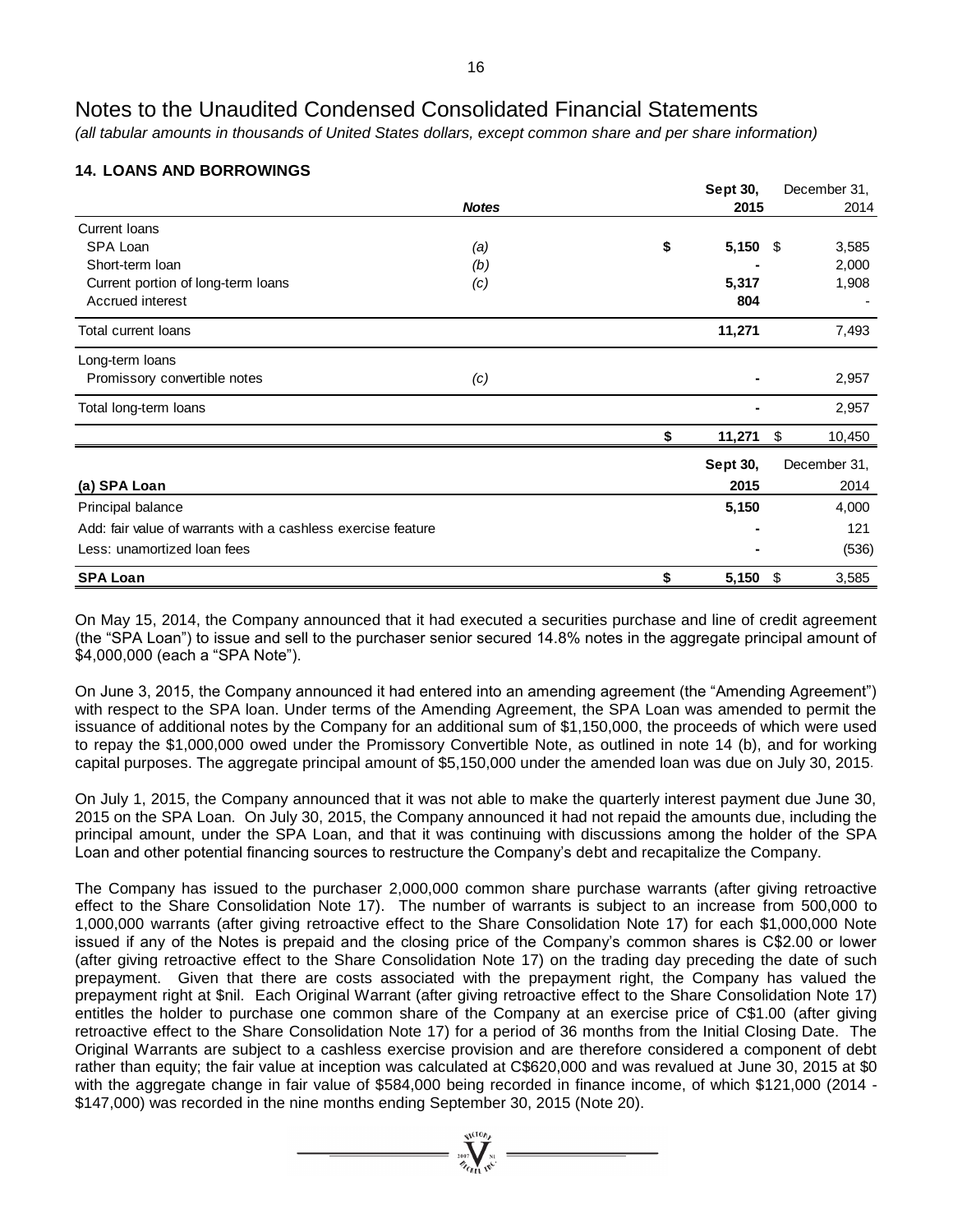*(all tabular amounts in thousands of United States dollars, except common share and per share information)*

Pursuant to the Amending Agreement, the terms of the Original Warrants were amended to reduce the exercise price to \$0.50 and to extend the expiry date to June 3, 2017 (from May 15, 2017). Additionally, as partial consideration for entering into the Amended Loan, the Company has issued to the lender an additional 575,000 common share purchase warrants on the same terms, including the pre-payment terms, as the Original Warrants, as amended (together with the Original Warrants, the "Warrants").

In the nine months ended September 30, 2015, the Company paid \$148,000 and accrued \$376,000 in interest and amortized \$543,000 in loan fees into finance costs. There are no amounts remaining to be drawn under the SPA Loan.

The values of the Warrants with a cashless exercise provision have been calculated using the Black-Scholes optionpricing model using the following parameters:

|                                                             | Sept 30    | December 31, | May 15,        |
|-------------------------------------------------------------|------------|--------------|----------------|
| (after retroactive effect of Share Consolidation - Note 17) | 2015       | 2014         | 2014           |
|                                                             |            |              | (At inception) |
| Fair values                                                 | C\$0.00    | C\$0.07      | C\$0.31        |
| Share prices at valuation dates                             | \$<br>0.00 | C\$0.24      | C\$0.60        |
| <b>Assumptions</b>                                          |            |              |                |
| Exercise price                                              | C\$1.00    | C\$1.00      | C\$1.00        |
| Expected volatilities                                       | 134%       | 111%         | 101%           |
| Expected remaining terms (years)                            | 1.62       | 2.37         | 3.00           |
| Expected dividends                                          |            |              |                |
| Risk-free interest rates                                    | 0.53%      | 1.00%        | 1.12%          |

### **b) Short-term loan**

On October 1, 2014, the Company completed the arrangement of short-term financing by way of a promissory note amounting to \$2,000,000. The promissory note bears interest at an annual rate of 28% and was originally due on December 1, 2014. The lender agreed to several monthly extensions of the short-term facility upon payment of extension fees, and penalties. During the first quarter ended March 31, 2015 the Company repaid \$1,000,000 and paid interest expense, extension fees, and penalties aggregating \$179,000. The outstanding balance of \$1,000,000 was due on or before May 31, 2015. On June 3, 2015, the Company announced it had entered into the Amending Agreement with respect to the SPA loan as explained in Note 14 (a). Under terms of the Amending Agreement, the SPA Loan was amended to permit the issuance of additional notes by the Company for an additional sum of \$1,150,000, the proceeds of which were used to repay the \$1,000,000 owed under the promissory note.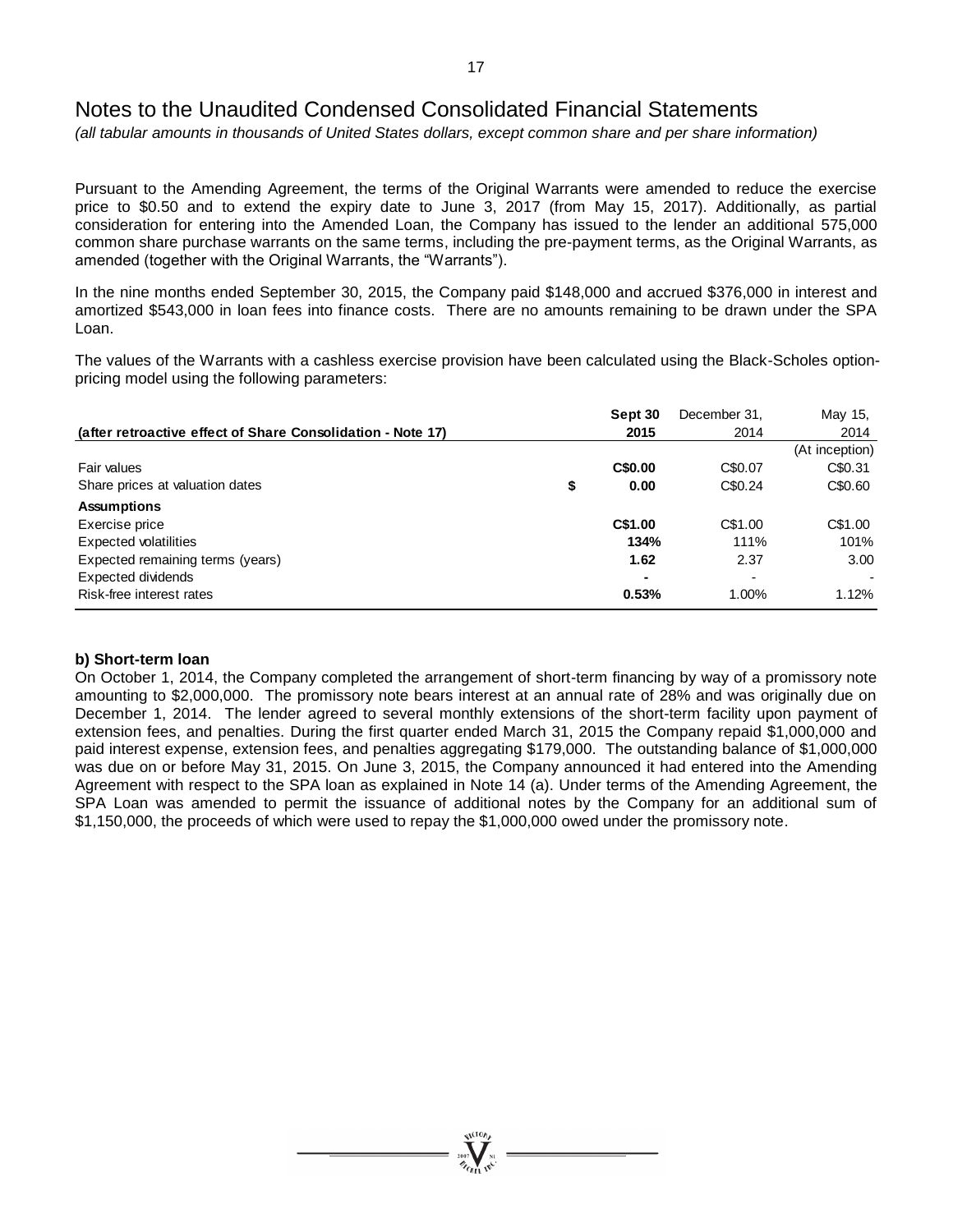*(all tabular amounts in thousands of United States dollars, except common share and per share information)*

|                                                         |              |          | Sept 30  |          | December 31, |
|---------------------------------------------------------|--------------|----------|----------|----------|--------------|
| (c) Promissory Convertible Notes                        | <b>Notes</b> |          | 2015     |          | 2014         |
| <b>Total Principal Outstanding</b>                      |              |          | 5,979    |          | 5,979        |
| Embedded option derivatives at inception                | \$           | (1, 420) | \$       | (1, 420) |              |
| Less: effect of conversion to SPA Loan                  |              | 417      |          | 417      |              |
| Less: accumulated amortization                          | 20           | 707      |          | 339      |              |
|                                                         |              |          | (296)    |          | (664)        |
| Less: unamortized loan fees                             |              |          | (74)     |          | (108)        |
| Add: Effect of foreign exchange                         |              |          | (14)     |          | 19           |
| Less: Equity component of debt                          |              |          | (48)     |          | (48)         |
| Net promissory convertible notes                        |              |          | 5,547    |          | 5,178        |
| Embedded option derivatives at inception                |              | 1,420    |          | 1,420    |              |
| Less: effect of conversion to SPA Loan                  |              | (417)    |          | (417)    |              |
| Change in value of embedded option derivatives          | 20           | (1, 420) |          | (1, 316) |              |
|                                                         |              |          | (417)    |          | (313)        |
|                                                         |              |          | 5,317    |          | 4,865        |
| Less: current portion of promissory notes               |              |          | (5, 317) |          | (1,908)      |
| <b>Promissory Convertible Notes - long-term portion</b> |              | \$       |          |          | \$<br>2,957  |

On November 11, 2013 and during 2014, the Company entered into several unsecured Promissory Convertible Notes for \$6,750,000 and C\$265,000 by way of private placements; \$1,000,000 was converted into a SPA Note as referred to above. The Promissory Convertible Notes bear interest calculated and payable quarterly at 14.8% and are convertible at the option of the holder into the Company's shares at C\$1.00 (after retroactive effect of the Share Consolidation). All Promissory Convertible Notes have two-year terms.

In the nine months ended September 30, 2015 the Company paid \$220,000 for interest in cash and accrued another \$428,000 of interest expense; amortization of \$43,000 in loan fees and 531,000 for the embedded option derivatives at inception using the effective interest rate method (2014 - \$666,000, \$58,000 and \$455,000, respectively).

The embedded option derivatives have been calculated using the Black-Scholes option-pricing model using the following parameters:

|                                                             | Sept 30      | December 31. | (Various         | November 11.             |
|-------------------------------------------------------------|--------------|--------------|------------------|--------------------------|
| (after retroactive effect of Share Consolidation - Note 17) | 2015         | 2014         | inception dates) | 2013                     |
|                                                             |              |              |                  | (At inception)           |
| Fair values                                                 | C\$0.00      | C\$0.00 to   | C\$0.22 to       | C\$0.08                  |
|                                                             |              | C\$0.03      | C\$0.40          |                          |
| Share prices at valuation dates                             | C\$0.002     | C\$0.24      | C\$0.50 to       | C\$0.30                  |
|                                                             |              |              | C\$0.70          |                          |
| <b>Assumptions</b>                                          |              |              |                  |                          |
| Exercise price                                              | C\$1.00      | C\$1.00      | C\$1.00          | C\$1.00                  |
| <b>Expected volatilities</b>                                | 72%          | 82% to 109%  | 116%             | 103%                     |
| Expected remaining terms (years)                            | 0.11 to 0.77 | 0.86 to 1.52 | 2.00             | 2.00                     |
| Expected dividends                                          |              |              |                  | $\overline{\phantom{a}}$ |
| Risk-free interest rates                                    | 1.18%        | 1.00%        | 1.20%            | 1.20%                    |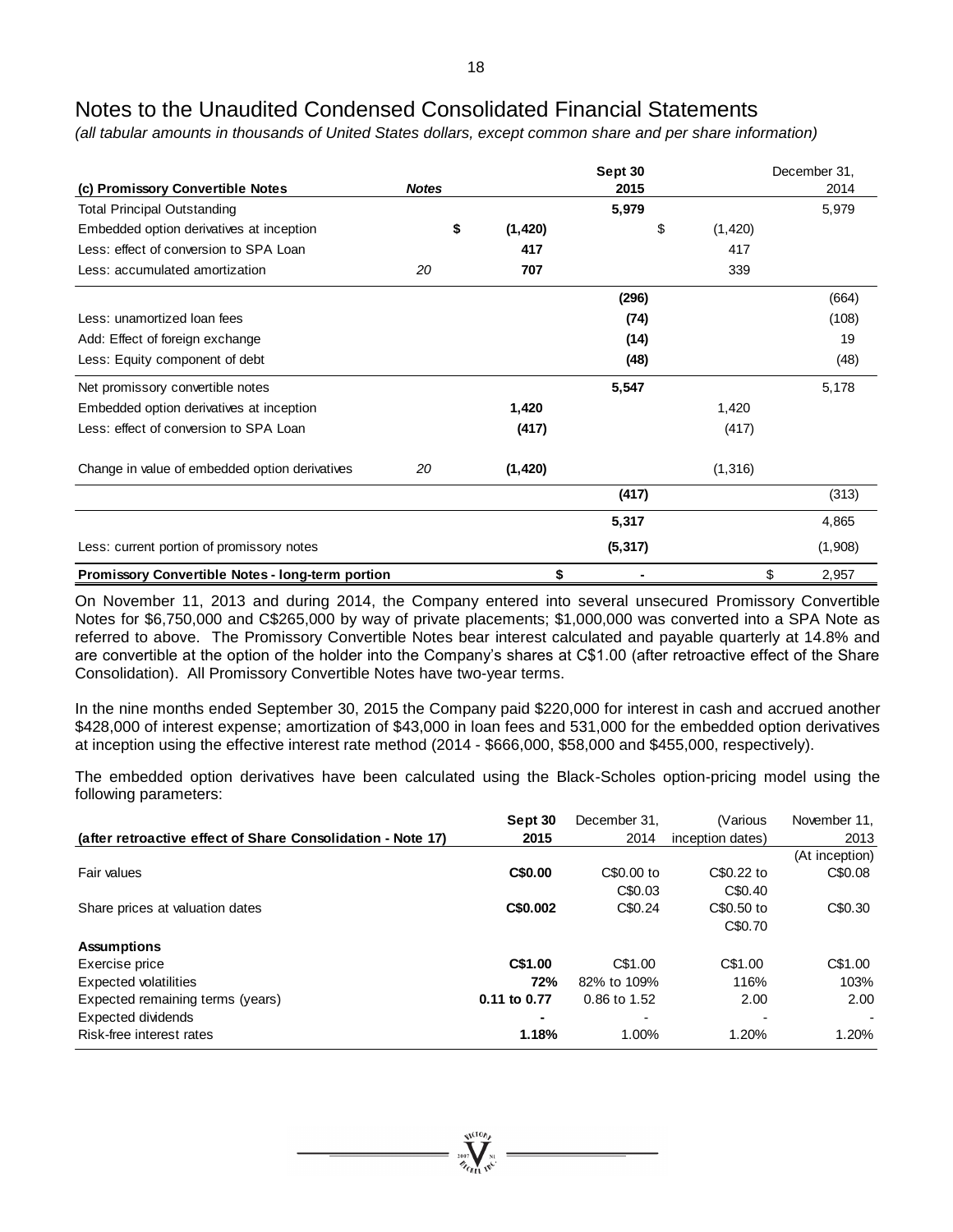*(all tabular amounts in thousands of United States dollars, except common share and per share information)*

# **15. PARTICIPATING INTEREST**

|                                                              |             | Sept 30              | December 31. |
|--------------------------------------------------------------|-------------|----------------------|--------------|
| <b>Participating Interest</b>                                | <b>Note</b> | 2015                 | 2014         |
| Advance for working capital                                  |             | \$<br>$\blacksquare$ | \$<br>940    |
| Advance under Amended Loan for standby commitment            |             |                      | 1,135        |
| Aggregate advances                                           |             |                      | 2,075        |
| Less: settled in Units of Victory Nickel                     |             |                      | (1, 135)     |
| Less: unamortized loan fees                                  |             |                      | (51)         |
| Opening balance                                              |             | 3,548                | 889          |
| Change in fair value                                         | 20          | (1, 569)             | 2,875        |
| Effect of foreign exchange                                   |             |                      | (216)        |
| <b>Participating Interest</b>                                |             | 1,979                | \$<br>3,548  |
|                                                              |             |                      |              |
| Current portion - due within one year (1)                    |             | \$<br>Ξ.             | \$           |
| Long-term portion $(2)$                                      |             | 1,979                | 3,548        |
| <b>Participating Interest</b><br>$(1)$ $\bigcap$ $(1)$ $(2)$ |             | 1,979                | \$<br>3,548  |

(1) Classified as loans and borrowings - current

(2) Classified as loans and borrowings - long-term

In 2012, the Company entered into a loan agreement for C\$1,000,000. The loan was amended and restated on March 25, 2013 (the "Amended Loan") to up to C\$3,000,000 with the additional amount being available to fund capital expenditures relating to the 7P Plant. The Amended Loan bore interest at 12% per annum and was set to mature on January 31, 2015; the loan was secured by equipment and a general security agreement over the equipment of the Company.

Prior to June 1, 2014, the Lender had the right to convert the outstanding balance of the Amended Loan into a limited participating interest (the "Conversion") whereby the Lender is entitled to receive a share of cash flows earned from the sale of frac sand from the 7P Plant. The Lender's participation was capped at C\$10,000,000, with a minimum of C\$7,500,000, and was subject to adjustment under certain circumstances. On Conversion, the Amended Loan would be considered paid in full. Pursuant to the Amended Loan the Lender provided a backstop of C\$1,207,584 in cash to a rights offering which closed on July 30, 2013. This capped the Amended Loan at C\$2,707,584 and reduced the amount available to be drawn down to C\$500,000. Upon exercise of the backstop, the Lender increased its shareholding in the Company to approximately 12.24% on a non-diluted basis, thereby becoming a related party of the Company. The lender is no longer a related party as it's shareholding in the Company has fallen below 10%.

The Company was to pay, with shares, an arrangement fee of up to C\$300,000 plus a commitment fee of 1.5% per annum on unutilized balances. Commitment fees of C\$11,000 were accrued to December 31, 2013 and are included in *Finance costs* in Note 20; shares were issued in December 2014. Effective March 2013, the Company issued 5,681,818 shares in satisfaction of the arrangement fee at that time of C\$250,000; an additional 789,294 shares with a stated value of C\$20,758 were issued in August 2013 under the loan terms related to the backstop of the rights offering; this satisfies the arrangement fee in full. These amounts, along with other loan fees, are being amortized as interest expense using the effective interest rate method prior to conversion of loan into participating interest; in the nine months ended September 30, 2015, there was no amortization of loan fees as interest expense and or interest paid to the Lender in cash (2014 - \$119,000 and \$46,000, respectively).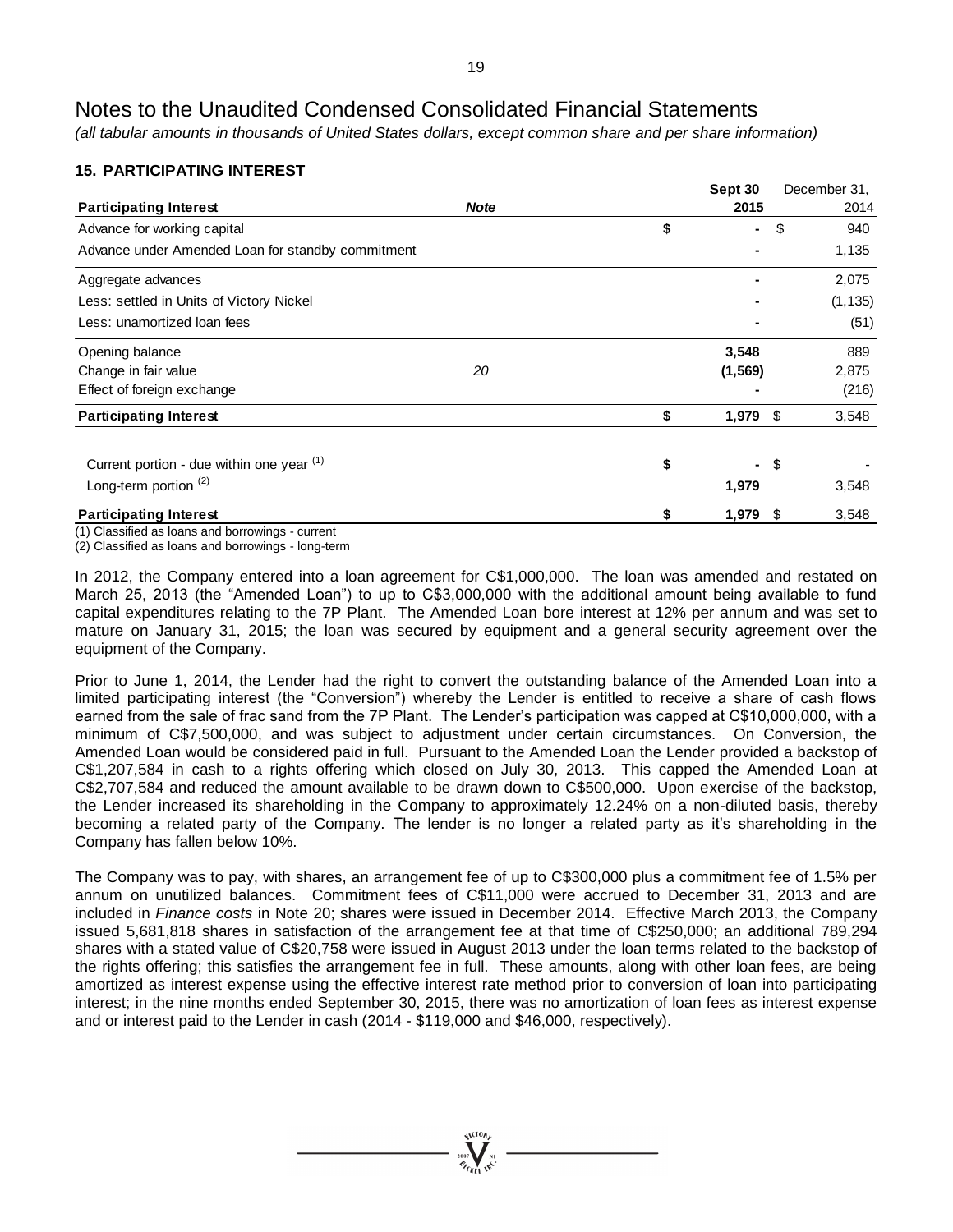*(all tabular amounts in thousands of United States dollars, except common share and per share information)*

On February 4, 2014, the Lender and Victory Nickel agreed to cancel the amount that remained available to be drawn down under the Amended Loan. This fixed the commitment fee to be paid in shares at C\$12,000 and also amended the range of the Company's participation in the net cash flows earned from the sale of frac sand to a maximum of C\$10,222,831 with a minimum of C\$7,667,124. As at September 30, 2015, these limits approximate \$7,660,000 and \$5,745,000.

The loan is classified as a financial liability carried at amortized cost and is defined as "Participating Interest". From recognition until the fourth quarter of 2013, the Company considered that there were no changes in estimated cash flows since the Lender had not converted its loan and the 7P Plant was not built and there were other significant uncertainties. During the fourth quarter of 2013, the plant construction was well underway and the probability of Conversion had increased substantially. Accordingly, the Company revised the estimated future cash flows and discounted these cash flows at 15%. The estimated future cash flows were determined using a probability-weighted estimation of future expected cash flow scenarios from the frac sand business based on current expectations of business results, capital costs and pre-operating expenditures. An assessment is made regarding the applicable ceiling for the cash flows which is dependent upon the phase attained by the Company when payments under the Participating Interest are anticipated. These cash flows were on the basis of Phase Two completion; the Company still expects to enter Phase Two before paying out the expected cash flows despite announcing a deferral of Phase Two during February, 2015. The Company also included probability weightings of 5%, 40% and 55% as risk factors applied to varying levels of expected cash flows – being zero, 50% and 100% of the applicable ceiling maximum of C\$10,222,831. As at June 30, 2015, the probability weightings used in the model were 5%, 40% and 55%; representing a probability-weighted average of 75% (December 31, 2014 – 75%).

As described earlier, the percentage participation in net cash flows is 52.16% and the applicable ceiling for Phase Two is C\$7,667,124 (Phase One - C\$10,222,831). These assumptions resulted in revised amortized cost carrying amount of the Participating Interest of \$1,979,000 and, accordingly \$1,1,566,000 was recorded as a *gain on adjustment of estimated cash flows* through the statement of operations. As at December 31, 2014, the Participating Interest was estimated to be \$3,548,000 with \$225,000 being recorded as a loss through the statement of operations. This is a Level 3 methodology and is subject to the highest level of uncertainty. The Company will continue to review and revise its estimates of expected future cash flows as the expectations of payments of the Participating Interest change. Changes in that estimate will be recorded through operations with appropriate adjustment for actual cash flows paid**.**

# **16. LEASE OBLIGATIONS**

|                                                         |             | <b>Sept 30.</b> | December 31. |
|---------------------------------------------------------|-------------|-----------------|--------------|
|                                                         | <b>Note</b> | 2015            | 2014         |
| Vehicles and Mobile Equipment:                          |             |                 |              |
| Total present value of minimum lease payments           |             | 570             | 570          |
| Principal payments                                      |             | (260)           | (158)        |
| Total present value of minimum lease payments remaining |             | 310             | 412          |
| Lease obligations - current portion                     | 13          | (140)           | (137)        |
| Lease obligations - long-term                           |             | 170             | 275          |

The Company has finance lease obligations for equipment in use at the 7P Plant. At the end of the lease obligations, ownership is transferred to the Company for all leases except one, whereby an election is to be made 60 days prior to the end of the lease term at the purchase option price of \$1.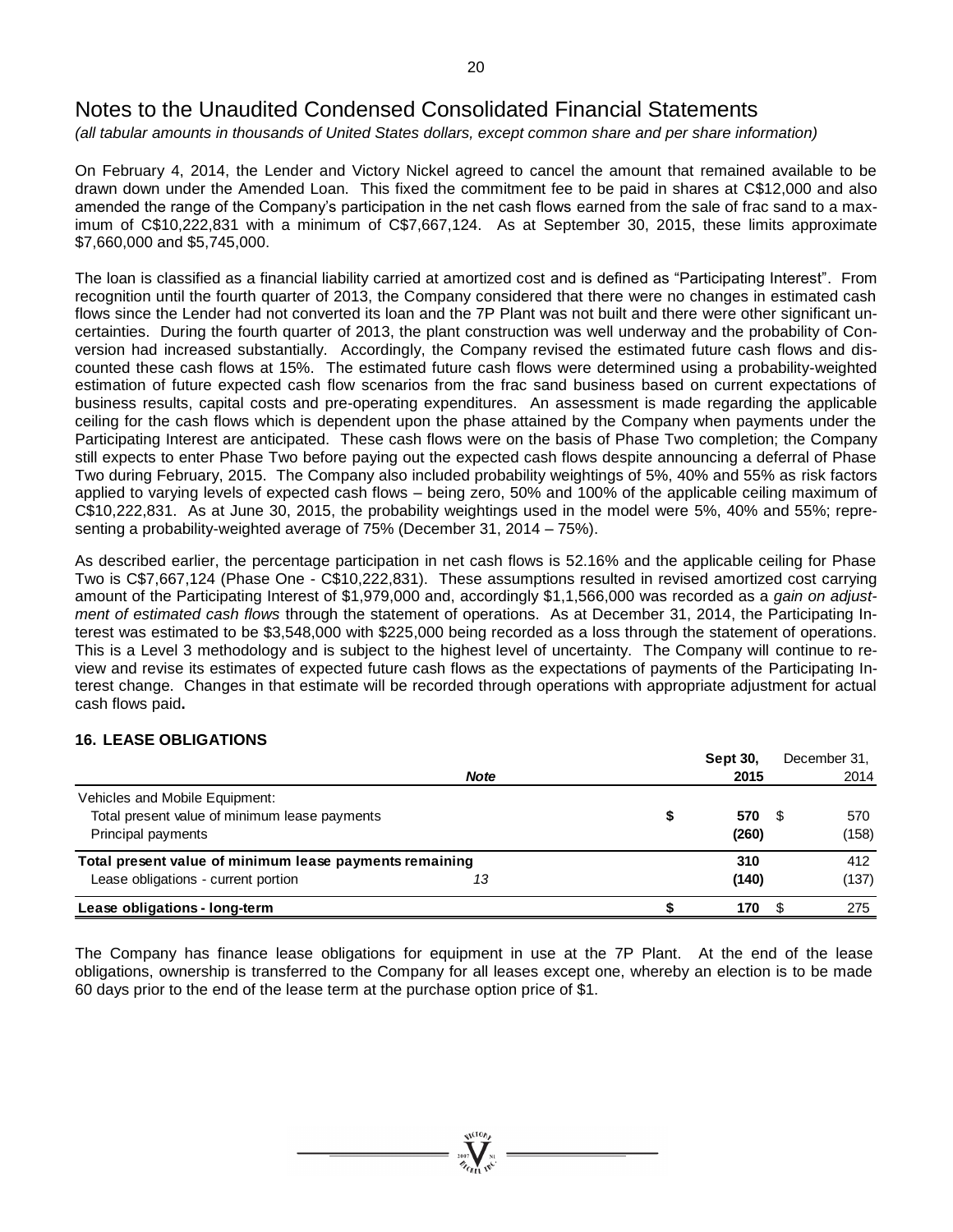*(all tabular amounts in thousands of United States dollars, except common share and per share information)*

The future minimum lease payments are as follows:

|                                                  | <b>Sept 30.</b> | December 31, |
|--------------------------------------------------|-----------------|--------------|
|                                                  | 2015            | 2014         |
| Less than 1 year                                 | 156             | 160          |
| Between 1 and 5 years                            | 249             | 293          |
| Total minimum lease payments payable             | 405             | 453          |
| Future finance charges on minimum lease payments | 23              | 41           |
| Present value of minimum lease payments          | 382             | 412          |

# **17. CAPITAL AND OTHER COMPONENTS OF EQUITY**

# **Share Capital**

# *Authorized*

The Company is authorized to issue an unlimited number of common shares with no par value.

### *Share Consolidation*

On September 12, 2014, pursuant to shareholder approval granted at the Company's Annual and Special Meeting of Shareholders held on May 29, 2014 (the "ASM"), the Company consolidated its common shares on a one-for-ten basis (the "Share Consolidation"). Accordingly, certain comparative information regarding issued and outstanding common shares, options, warrants, weighted average number and per share information has been adjusted retroactively to be comparable using that basis as if the Share Consolidation had been effective on the first day of these financial statements. Refer to Notes 2, 18 and 19.

# *Number of shares issued and outstanding*

As at September 30, 2015, the Company had 57,634,578 shares outstanding. There were no common shares issued during the nine months ended September 30, 2015. In January and February 2014, various officers, employees and consultants of the Company exercised 4,630,000 (after giving retroactive effect to the Share Consolidation) options generating aggregate cash proceeds of \$201,000; \$144,000 was transferred from contributed surplus. As at September 30, 2014, the number of shares outstanding was 57,130,600 (after giving retroactive effect to the Share Consolidation).

### **Share Incentive Plan**

The Company has a Share Incentive Plan which includes a Share Purchase Plan and a Share Bonus Plan. Both are described fully in the Company's 2014 Audited Consolidated Financial Statements.

# **Accumulated Other Comprehensive Income or (Loss) ("AOCI")**

AOCI is comprised of the following separate components of equity:

# *Net change of financial assets at fair value through OCI*

This comprises the cumulative net change in the fair value of financial assets at fair value through OCI.

# *Income tax on other comprehensive income*

This comprises the amount of income tax determined to be required on the cumulative net change in the fair value of financial assets at fair value through OCI.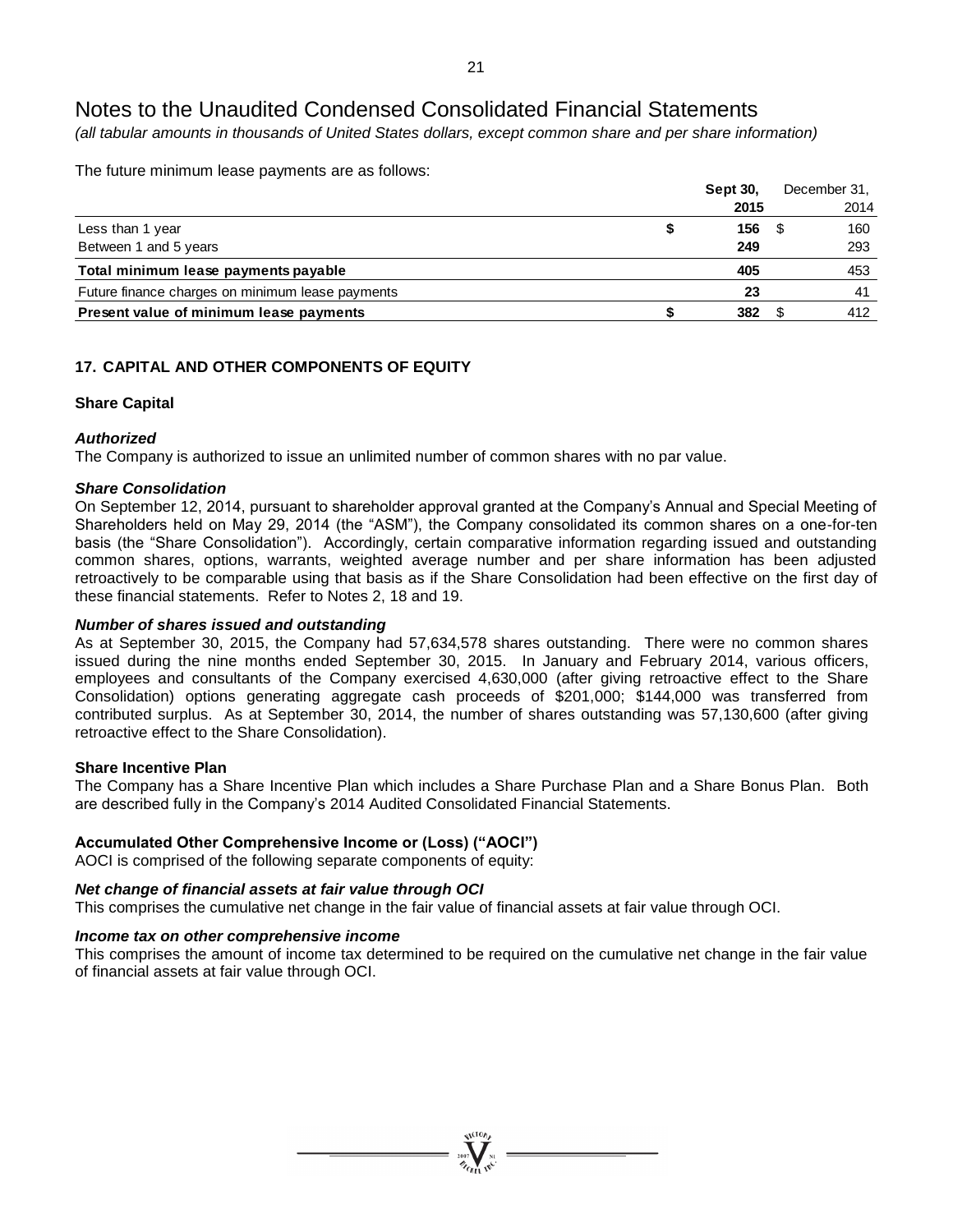*(all tabular amounts in thousands of United States dollars, except common share and per share information)*

# **18. EARNINGS (LOSS) PER SHARE**

The calculation of basic and diluted EPS for the three and nine months ended September 30, 2015 and 2014 was based on the information in the table below.

|                                                               |    |              | Three months ended Sept 30, |  |              | Nine months ended Sept 30, |  |
|---------------------------------------------------------------|----|--------------|-----------------------------|--|--------------|----------------------------|--|
| (after retroactive effect of Share Consolidation - Note 17)   |    | 2015         | 2014                        |  |              | 2014                       |  |
| Balance as at beginning of the period                         |    | 57,634,578   | 56,703,100                  |  | 57,634,578   | 56,703,100                 |  |
| Effect of options exercised                                   |    |              |                             |  |              | 439,500                    |  |
| Effect of warrants exercised                                  |    |              | 229,300                     |  |              | 229,300                    |  |
| Weighted average number of common shares                      |    |              |                             |  |              |                            |  |
| as at end of period - Basic and Diluted                       |    | 57,634,578   | 56,932,400                  |  | 57,634,578   | 57,371,900                 |  |
|                                                               |    |              |                             |  |              |                            |  |
| Weighted average number of common shares                      |    |              |                             |  |              |                            |  |
| as at end of the period - Diluted                             |    | 57,634,578   | 57,579,600                  |  | 57,634,578   | 58,019,100                 |  |
| Number of options excluded                                    |    | 2,701,000    | 3,590,000                   |  | 2,701,000    | 3,590,000                  |  |
| Number of warrants excluded                                   |    | 3,825,000    | 12,806,929                  |  | 3,825,000    | 12,806,929                 |  |
| Number of shares from conversion of promissory notes excluded |    | 6,935,575    | 7,825,000                   |  | 6,935,575    | 7,825,000                  |  |
| Net loss attributable to shareholders - Basic                 | \$ | $(1,599)$ \$ | $(373)$ \$                  |  | $(2,776)$ \$ | (2, 512)                   |  |
| Net loss attributable to shareholders - Diluted               |    | $(1,599)$ \$ | $(373)$ \$                  |  | $(2,776)$ \$ | (2, 512)                   |  |
| Basic loss per share                                          |    | $(0.03)$ \$  | $(0.01)$ \$                 |  | $(0.05)$ \$  | (0.04)                     |  |
| Diluted loss per share                                        |    | $(0.03)$ \$  | $(0.01)$ \$                 |  | $(0.05)$ \$  | (0.04)                     |  |

The disclosures in the table above are provided after giving retroactive effect to the share consolidation on a onefor-ten basis described in Note 17.

The effect of adjustments to the weighted average number of common shares would be anti-dilutive when the Company incurs losses. The table above provides the weighted average number of shares on a diluted basis for periods where losses are incurred for information only. The average market value of the Company's shares for purposes of calculating the dilutive effect of share options is based on quoted market prices for the respective periods during which the options were outstanding.

There have been no share issuances subsequent to the end of the period which would have had a significant effect on the EPS.

# **19. SHARE-BASED PAYMENTS**

### **Description of the Share-based Payment Arrangements**

The Company's share-based payment arrangements are described in the Company's 2014 Audited Consolidated Financial Statements.

### *Stock Option Plan (equity-settled)*

As at September 30, 2015, the Company had 5,944,186 common shares available for the granting of future options (December 31, 2014 – 5,125,187 common shares) after giving retroactive effect to the Share Consolidation in Note 17. Options are exercisable at the closing market price of the shares at the date prior to grant. The Company does not have any cash-settled transactions.

### *Share purchase warrants (equity-settled)*

Pursuant to the rights offering which closed on July 30, 2013, the Company issued 10,000,000 warrants (after giving retroactive effect to the Share Consolidation in Note 17); 9,549,420 of these warrants expired unexercised on July 31, 2015. The Company also issued 1,250,000 warrants (after giving retroactive effect to the Share Consolidation in Note 17) pursuant to a share private placement on September 19, 2013. The 2,575,000 Warrants (after giving retroactive effect to the Share Consolidation in Note 17) issued on June 3, 2015 pursuant to the SPA Loan may be settled without cash and are, accordingly, classified as debt (Note 14).

=  $\sum_{\alpha=1}^{\text{N}}$   $\sum_{\alpha=1}^{\text{N}}$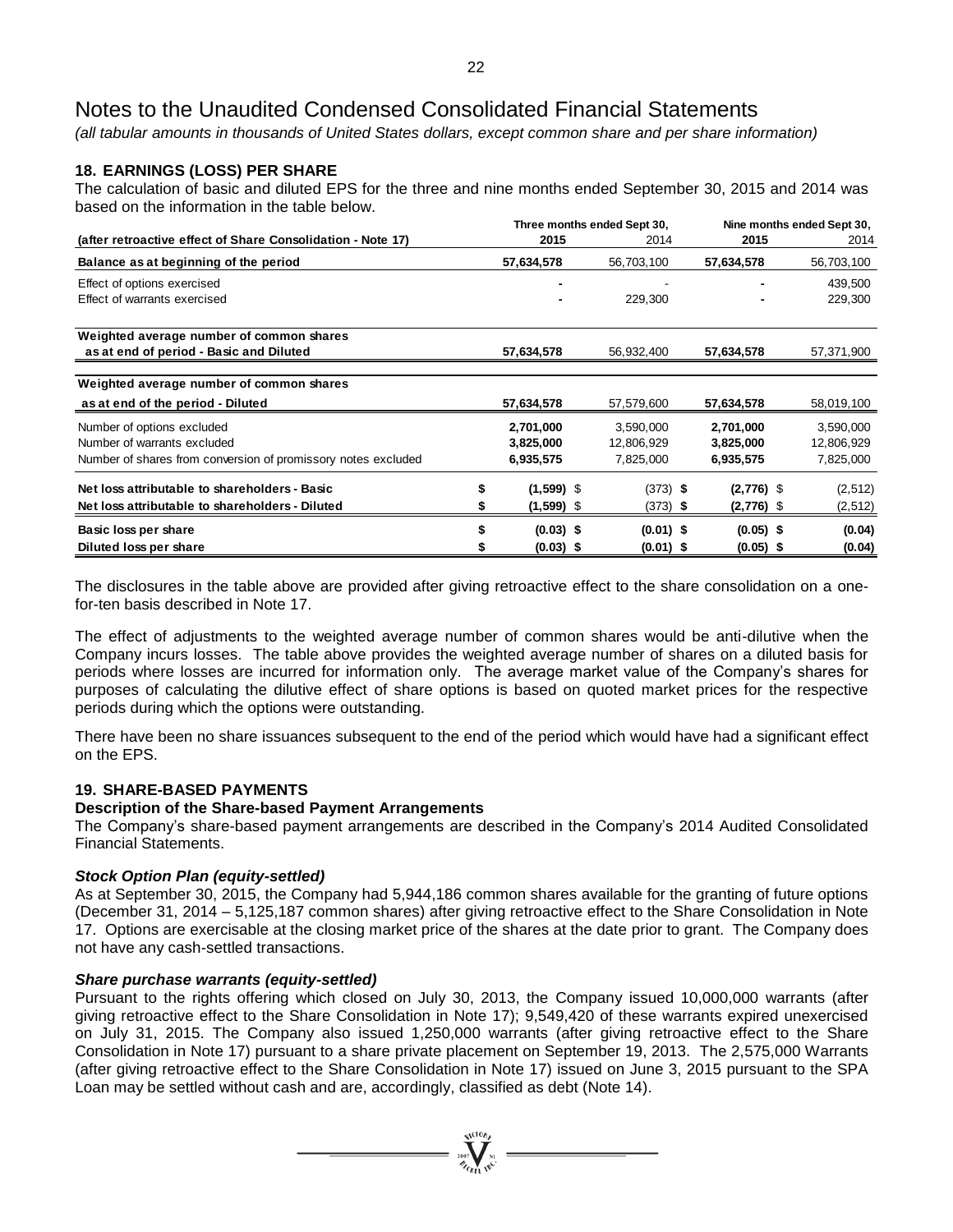*(all tabular amounts in thousands of United States dollars, except common share and per share information)*

### *Share Bonus Plan*

The terms of the Share Bonus Plan are set out in Note 21 to the Company's 2014 Audited Consolidated Financial Statements.

# **Terms and Conditions of Share-based Payment Arrangements**

# *Stock Option Plan and Share purchase warrants*

The terms and conditions relating to the grants of the Company's Stock Option Plan are set out in Note 21 to the Company's 2014 Audited Consolidated Financial Statements. The warrants issued under the rights offering in 2013 are exercisable on July 31, 2014 and expired on July 31, 2015. The Company's share purchase warrants issued pursuant to the private placement are exercisable on issue and expire on September 19, 2015.

# **Disclosure of Share-based Payment Arrangements**

#### *Stock Option Plan*

The number and weighted average exercise prices of options are as follows:

|                                                             |                          |                               |    |           |      | Weighted                   |
|-------------------------------------------------------------|--------------------------|-------------------------------|----|-----------|------|----------------------------|
| (after retroactive effect of Share Consolidation - Note 17) | <b>Number of options</b> | average exercise price        |    |           |      |                            |
| (amounts in Canadian dollars)                               | Sept 30                  | December 31,                  |    | Sept 30   |      | December 31,               |
| As at and for the periods ended                             | 2015                     | 2014                          |    | 2015      |      | 2014                       |
| Outstanding as at beginning of period                       | 3,555,000                | $3,204,125$ \$                |    | $0.72$ \$ |      | 0.80                       |
| Granted                                                     |                          | 1,063,000 \$                  |    |           | \$   | 0.66                       |
| Exercised                                                   |                          | $(463,000)$ \$                |    |           | S    | 0.46                       |
| Expired or forfeit                                          | (854,000)                | $(249, 125)$ \$               |    | 1.33      | \$   | 1.70                       |
| Outstanding as at end of period                             | 2,701,000                | $3,555,000$ \$                |    | 0.57      | - \$ | 0.72                       |
| Exercisable as at end of period                             | 2,512,250                | 3,209,750                     | \$ | 0.57      | \$   | 0.73                       |
|                                                             |                          |                               |    |           |      | Weighted average remaining |
|                                                             |                          | Number of options outstanding |    |           |      | contractual life (years)   |
| (after retroactive effect of Share Consolidation - Note 17) | Sept 30                  | December 31,                  |    | Sept 30   |      | December 31,               |
|                                                             | 2015                     | 2014                          |    | 2015      |      | 2014                       |
| Range of exercise prices (Canadian dollars)                 |                          |                               |    |           |      |                            |
| \$0.25 to \$0.50                                            | 1,492,000                | 1,587,000                     |    | 2.21      |      | 2.96                       |
| \$0.55 to \$0.55                                            | 243,000                  | 263,000                       |    | 3.35      |      | 4.10                       |
| \$0.60 to \$1.40                                            | 966,000                  | 1,186,000                     |    | 2.73      |      | 3.22                       |
| \$1.50 to \$1.60                                            |                          | 519,000                       |    |           |      | 0.01                       |
|                                                             | 2,701,000                | 3,555,000                     |    | 2.50      |      | 2.61                       |

Additional disclosures relating to the Company's options are as follows:

| (after retroactive effect of Share Consolidation - Note 17)                     |         | Sept 30<br>2015          | December 31.<br>2014 |  |
|---------------------------------------------------------------------------------|---------|--------------------------|----------------------|--|
| Number of options granted during the period                                     |         | $\overline{\phantom{0}}$ | 1.063.000            |  |
| Weighted average fair value of options granted at grant date (Canadian dollars) | n/a     |                          | 0.39                 |  |
| Number of options subject to vesting as at end of period                        | 188.750 |                          | 345.250              |  |
| Share-based payment expense - vesting options                                   |         | 66 \$                    | 344                  |  |
| Unvested options not yet charged to operations                                  |         | - \$                     | 58                   |  |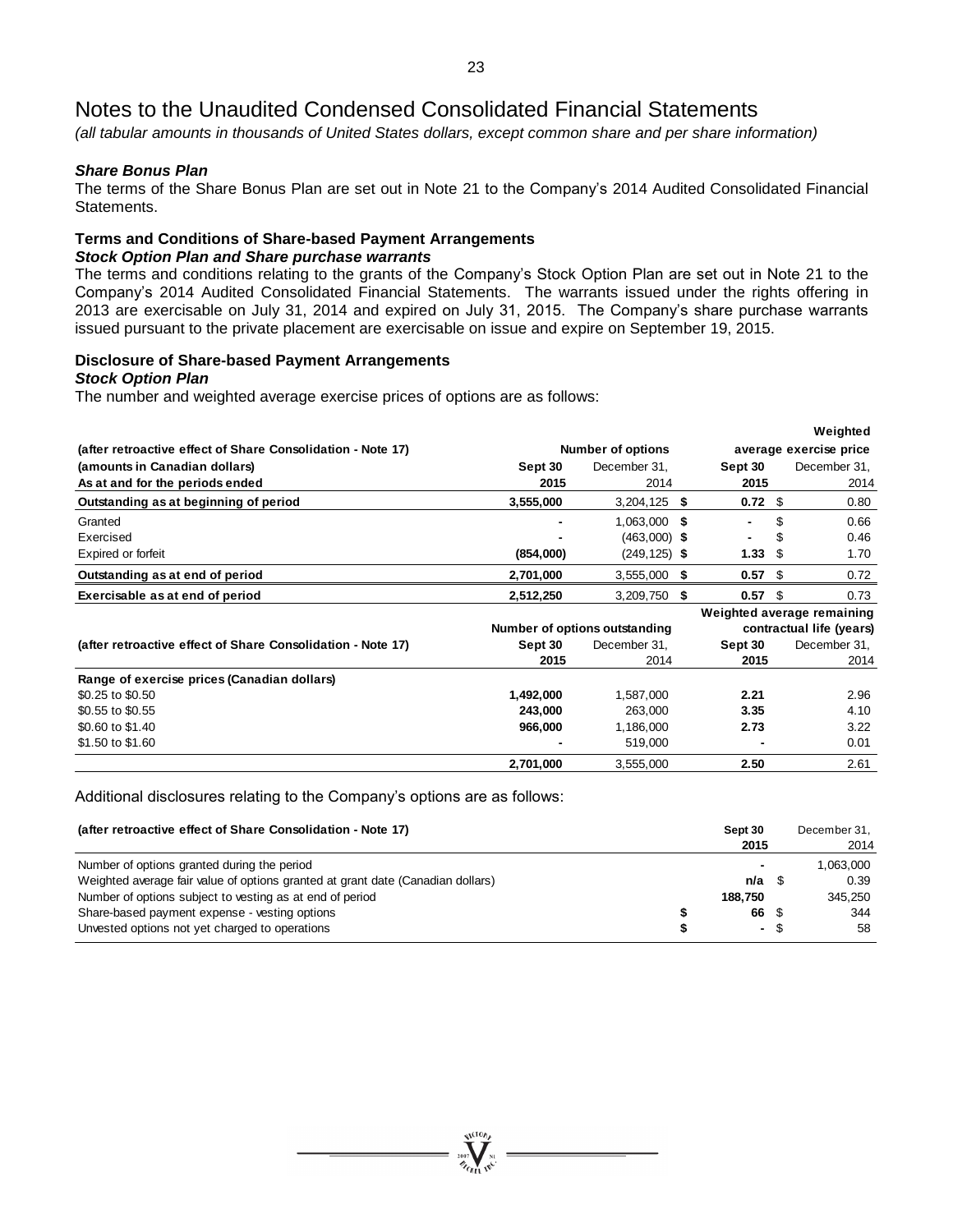*(all tabular amounts in thousands of United States dollars, except common share and per share information)*

#### *Share purchase warrants*

The number and weighted average exercise prices of warrants are as follows:

|                                                             |                |            |             |                    |   |           |     | Weighted               |
|-------------------------------------------------------------|----------------|------------|-------------|--------------------|---|-----------|-----|------------------------|
| (after retroactive effect of Share Consolidation - Note 17) |                |            |             | Number of warrants |   |           |     | average exercise price |
| (amounts in Canadian dollars)                               | Date Issued /  |            | Sept 30     | December 31.       |   | Sept 30   |     | December 31.           |
| As at and for the periods ended                             | Cancelled      | Life       | 2015        | 2014               |   | 2015      |     | 2014                   |
| Issued pursuant to rights offering                          |                |            |             |                    |   |           |     |                        |
| Unit warrants                                               | July 30, 2013  | $12^{(a)}$ | 9,549,935   | 10.000.000         | S | $0.35$ \$ |     | 0.35                   |
| Exercised                                                   |                |            |             | (450,065)          |   |           |     |                        |
| Expired                                                     | July 30, 2015  |            | (9,549,935) | n/a                |   | n/a       |     | n/a                    |
| Issued and cancelled pursuant to private placements         |                |            |             |                    |   |           |     |                        |
| Unit warrants                                               | Sept. 19, 2013 | 24         | 1,250,000   | $1.250,000$ \$     |   | $0.35$ \$ |     | 0.35                   |
| <b>SPA</b> warrants                                         | May 15, 2014   | 36         | 2,000,000   | $2,000,000$ \$     |   | 1.00%     |     | 1.00                   |
| SPA warrants cancelled (d)                                  | June 3, 2015   | 36         | (2,000,000) | n/a                |   | n/a       |     | n/a                    |
| New SPA warrants <sup>(d)</sup>                             | June 3, 2015   | 24         | 2,575,000   | $n/a$ \$           |   | 0.50      |     | n/a                    |
| Outstanding as at end of the period                         |                |            | 3.825.000   | 12.799.935         | S | 0.75      | -\$ | 0.45                   |

(a) The life of warrants is shown in number of months from issue date, except for those issued pursuant to the rights offering which became exercisable 12 months from issue. The warrants expired July 30, 2015 unexercised.

(b) The SPA warrants may be settled without cash and are, accordingly, classified as debt rather than as a component of contributed surplus.

(c) The number of warrants and weighted average exercise prices are disclosed after giving retroactive effect to the Share Consolidation in Note 17.

(d) On June 3, 2015 the Company entered into an Amending Agreement with respect to the SPA Loan (Note 14). Under the Amending Agreement the 2,000,000 SPA warrants issued on May 15, 2014 were cancelled and were replaced with New SPA warrants with a life of 24 months and an exercise price of C\$0.50.

#### **Inputs for Measurement of Grant-Date Fair Values**

The grant-date fair values of share-based payments were measured based on the Black-Scholes option-pricing model. Expected volatility is estimated by considering historic average share price volatility.

The inputs used in the measurement of the fair values at grant date of the share-based payments granted, modified or issued during the years are as follows:

| (after retroactive effect of Share Consolidation - Note 17) | <b>Options</b>  |                          | Warrants        |              |  |
|-------------------------------------------------------------|-----------------|--------------------------|-----------------|--------------|--|
| (amounts in Canadian dollars)                               | <b>Sept 30.</b> | December 31,             | <b>Sept 30.</b> | December 31, |  |
|                                                             | 2015            | 2014                     | 2015            | 2014         |  |
| Fair values at grant dates                                  | n/a             | \$0.31 and \$0.42        | n/a             | n/a          |  |
|                                                             |                 |                          |                 |              |  |
| Fair values of options modified                             | n/a             | n/a                      | n/a             | n/a          |  |
| Share prices at grant and modification dates                | n/a             | \$0.70 and \$0.50        | n/a             | n/a          |  |
| <b>Assumptions</b>                                          |                 |                          |                 |              |  |
| Exercise prices                                             | n/a             | \$0.70 and \$0.55        | n/a             | n/a          |  |
| Expected volatilities                                       | n/a             | 93% and 91%              | n/a             | n/a          |  |
| Life (years)                                                | n/a             | 4                        | n/a             | n/a          |  |
| Expected dividends                                          | n/a             | $\overline{\phantom{0}}$ | n/a             | n/a          |  |
| Risk-free interest rates                                    | n/a             | 1.23% and 1.01%          | n/a             | n/a          |  |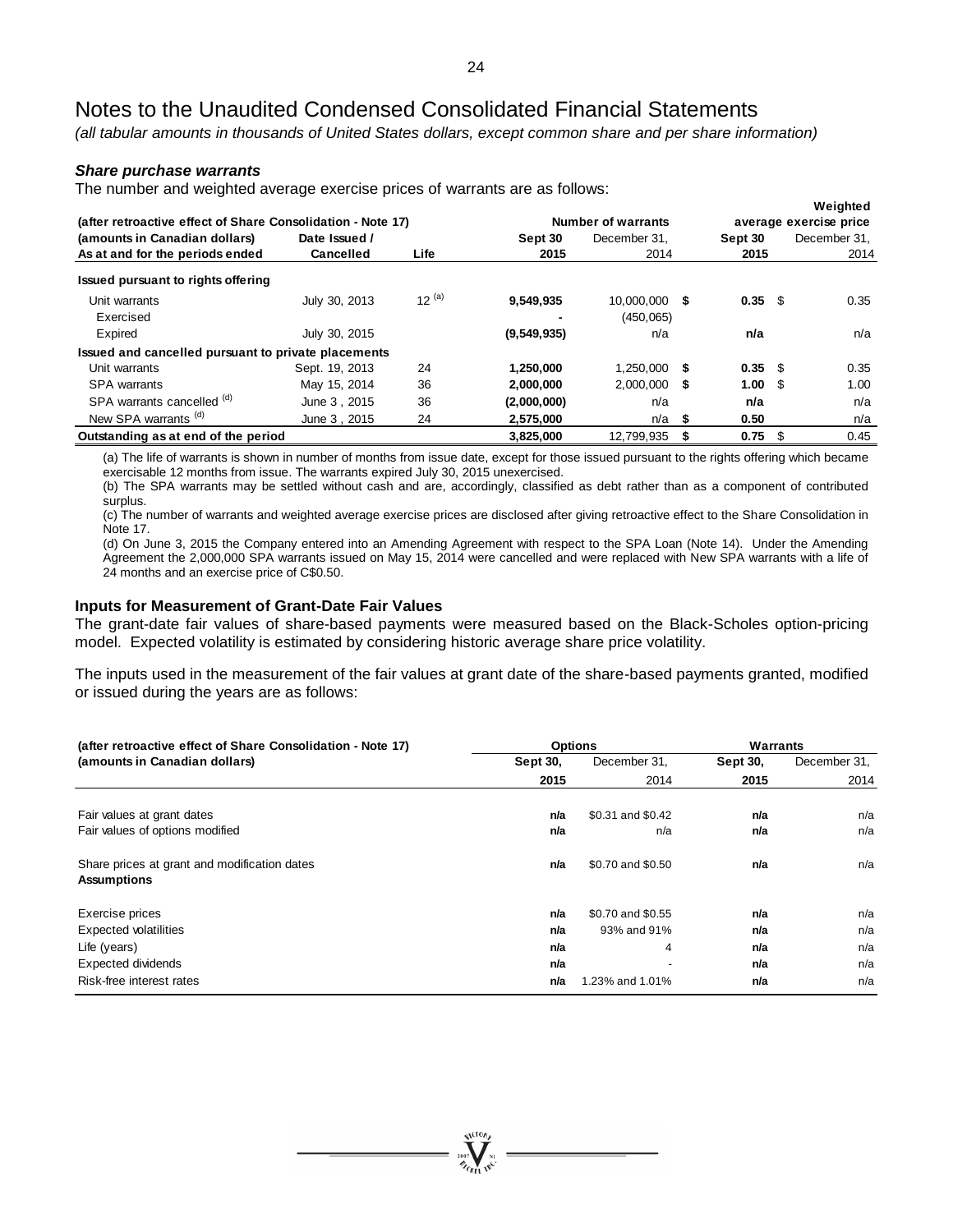*(all tabular amounts in thousands of United States dollars, except common share and per share information)*

|                                                      | Three months ended Sept 30, |          | Nine months ended Sept 30, |       |                |  |
|------------------------------------------------------|-----------------------------|----------|----------------------------|-------|----------------|--|
|                                                      |                             | 2015     | 2014                       | 2015  | 2014           |  |
| Interest income on bank deposits                     | \$                          | \$<br>۰. |                            | \$    | \$             |  |
| Net change in fair value of financial liabilities at |                             |          |                            |       |                |  |
| fair value through operations                        |                             |          | 987                        | 226   | 1,569          |  |
| Gain on adjustment of estimated cash flows           |                             | 73       |                            | 1,566 |                |  |
| Net foreign exchange gain                            |                             | 112      |                            | 152   |                |  |
| <b>Finance income</b>                                |                             | 185      | 987                        | 1,944 | 1,569          |  |
| Interest expense on loans                            |                             |          |                            |       |                |  |
| Accrued and Cash settled                             |                             | 494      | 376                        | 1,477 | 765            |  |
| Amortization of loan fees                            |                             | 102      | 277                        | 587   | 466            |  |
| Amortization of embedded option derivatives          |                             | 159      | 175                        | 531   | 277            |  |
| Commitment fee                                       |                             |          |                            |       | 3              |  |
| Loss on adjustment of estimated cash flows           |                             |          | 20                         |       | 269            |  |
| Net change in fair value of financial liabilities at |                             |          |                            |       |                |  |
| fair value through operations                        |                             |          | (73)                       |       |                |  |
| Net foreign exchange loss                            |                             |          | 464                        |       | 963            |  |
| <b>Finance costs</b>                                 |                             | 755      | 1,242                      | 2,595 | 2,742          |  |
| <b>Net Finance Income/(Costs)</b>                    | \$                          | (570) \$ | (255) \$                   | (651) | \$<br>(1, 173) |  |

# **20. FINANCE INCOME AND FINANCE COSTS**

# **21. OPERATING SEGMENT**

# **Reporting Segments**

The Company is engaged in the exploration, evaluation and development of properties for the mining and production of nickel and associated products; since January 1, 2014, it also is a producer and supplier of premium frac sand from its 7P Plant. Accordingly, the Company has three reporting segments: Corporate, Exploration and Development, and Frac Sand. Prior to January 1, 2014, there were no formal operating segments; for comparative purposes, the Company estimated the assets involved in each segment and has reported them in the table below.

The Corporate segment operates to support the Company's activities, including exploration and development projects and the frac sand business. The Company will continue to share services with Nuinsco (Note 22) to do so.

Senior management makes decisions with respect to Exploration and Development by considering exploration and development potential and results on a project basis. The exploration and development projects are all located in Canada. Any applicable amounts relating to such projects will continue to be capitalized to the relevant project as either *Exploration and evaluation projects* or *Mine property and development project* on the consolidated balance sheets.

The Frac Sand segment is managed and operated by Victory Silica's executives and employees although the business and operating assets are part of Victory Nickel (refer also to Note 23). The segment is located in Canada although raw materials purchases are sourced from the US.

There have been no changes in the reportable segment or the treatment of segmented assets and revenues year over year.

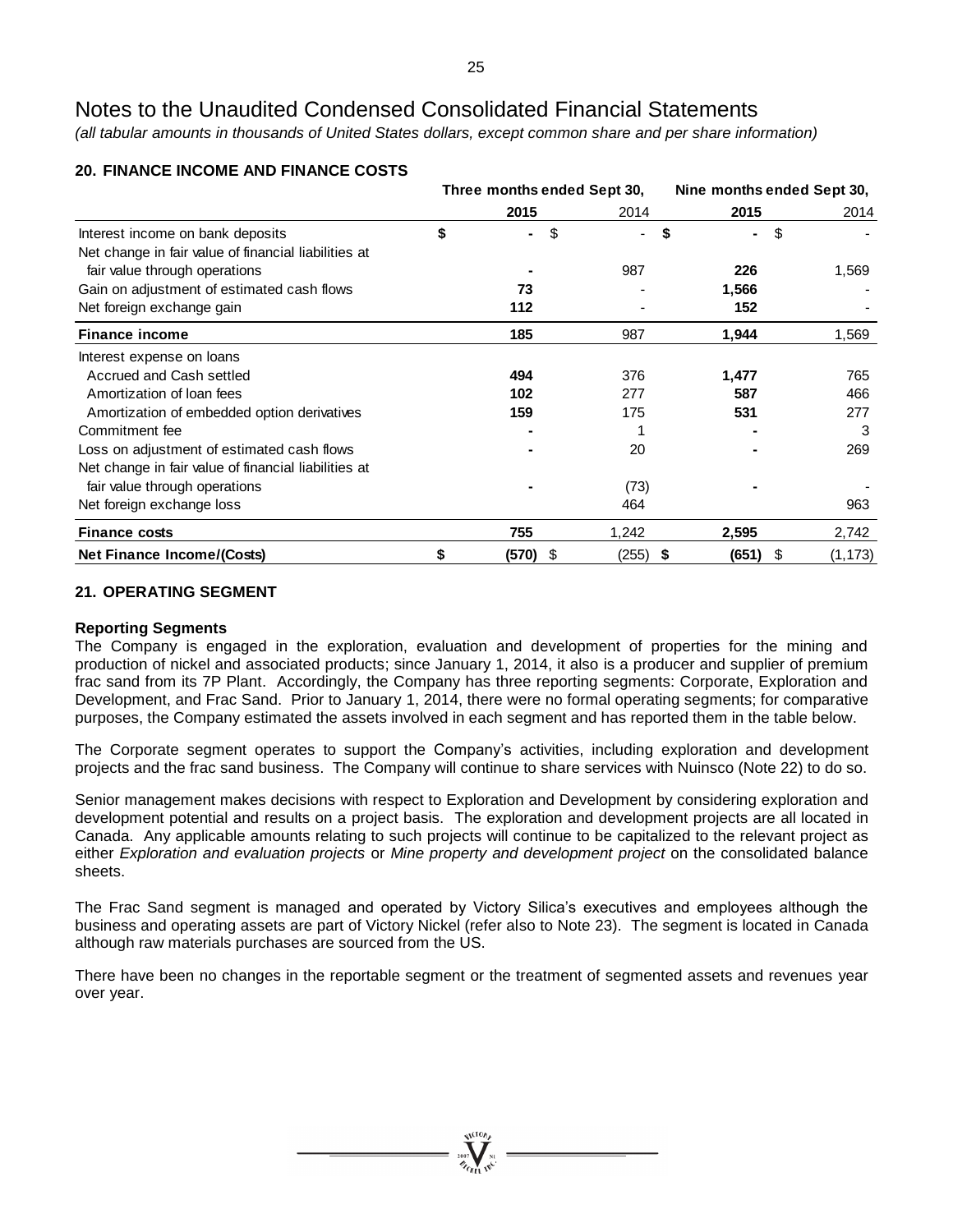*(all tabular amounts in thousands of United States dollars, except common share and per share information)*

The following tables provide information on the Company's segments.

|                                    | Sept 30,<br>2015 | December 31,<br>2014 |
|------------------------------------|------------------|----------------------|
| Canada                             |                  |                      |
| Corporate                          | $1,415$ \$       | 1,860                |
| <b>Exploration and Development</b> | 49,958           | 49,734               |
| Frac Sand                          | 7,895            | 11,300               |
| Intersegment elimination           | (1,068)          | (962)                |
| <b>Total Assets</b>                | 58,199           | 61,932               |

| Nine months ended Sept 30, 2015                                                  | <b>Exploration and</b><br>Development<br>Corporate |      | <b>Frac Sand</b>      | Intersegment<br><b>Reclassification</b> | Total                   |
|----------------------------------------------------------------------------------|----------------------------------------------------|------|-----------------------|-----------------------------------------|-------------------------|
| <b>Revenues</b><br>Cost of goods sold                                            | \$<br>\$                                           | - \$ | $2,478$ \$<br>(3,212) |                                         | \$<br>2,478<br>(3, 212) |
| Gross margin                                                                     |                                                    | ٠    | (734)                 | ۰                                       | (734)                   |
| <b>Operating expenses</b><br>General and administrative<br>Share-based payments: | (741)                                              | (25) | (186)                 |                                         | (952)                   |
| Options                                                                          | (53)                                               | ٠    |                       |                                         | (53)                    |
| Amortization of property, plant and equipment                                    | (3)                                                | (3)  | (485)                 |                                         | (491)                   |
| Recovery (writedown) of E and E projects                                         |                                                    | 186  |                       |                                         | 186                     |
| Pre-exploration costs                                                            |                                                    |      |                       |                                         |                         |
| Net frac sand pre-operating costs                                                |                                                    |      |                       |                                         |                         |
| Non-recurring plant costs (1)                                                    |                                                    |      | (643)                 |                                         | (643)                   |
| Operating income (loss)                                                          | (797)                                              | 158  | (2,048)               | ۰                                       | (2,687)                 |
| Finance income                                                                   | 1,962                                              |      | $\mathbf{2}$          | (20)                                    | 1,944                   |
| Finance costs                                                                    | (2, 592)                                           |      | (23)                  | 20                                      | (2, 595)                |
| Net finance costs                                                                | (630)                                              | ٠    | (21)                  | ٠                                       | (651)                   |
| Income (loss) before income taxes                                                | (1, 427)                                           | 158  | (2,069)               | ٠                                       | (3, 338)                |
| Income tax recovery                                                              | 562                                                |      |                       |                                         | 562                     |
| Net Income (loss) for the Period                                                 | \$<br>$(865)$ \$                                   | 158  | \$<br>$(2,069)$ \$    | ٠                                       | \$<br>(2,776)           |

**WILLOW**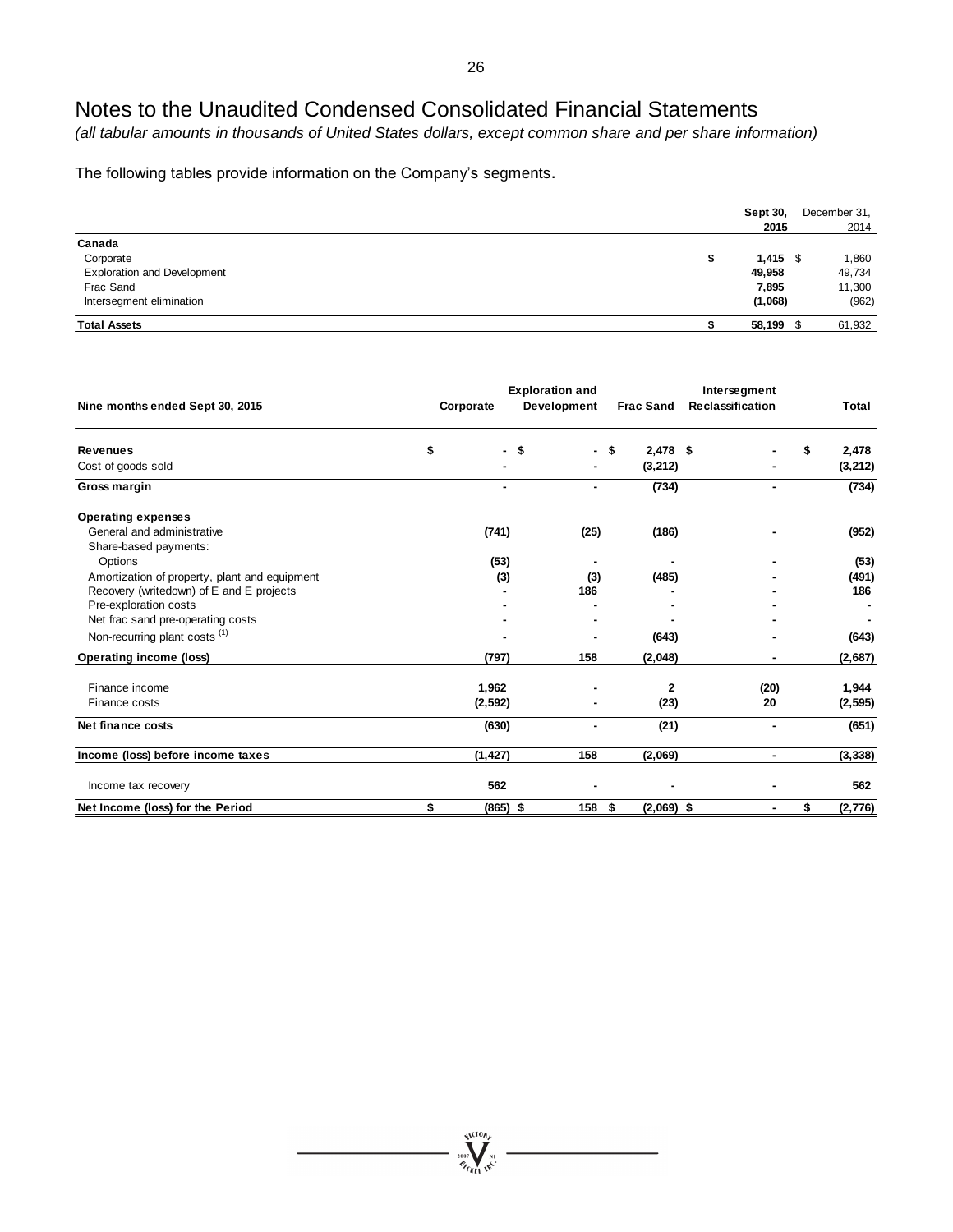*(all tabular amounts in thousands of United States dollars, except common share and per share information)*

| Three months ended Sept 30, 2015              |    | <b>Exploration and</b><br>Development<br>Corporate |           | <b>Frac Sand</b> | Intersegment<br><b>Reclassification</b> | Total |          |  |
|-----------------------------------------------|----|----------------------------------------------------|-----------|------------------|-----------------------------------------|-------|----------|--|
| <b>Revenues</b>                               | \$ | Ŝ.<br>٠                                            | £.        | 325              | Ŝ.                                      |       | 325      |  |
| Cost of goods sold                            |    |                                                    |           | (888)            |                                         |       | (888)    |  |
| Gross margin                                  |    | $\blacksquare$                                     | ٠         | (563)            | ٠                                       |       | (563)    |  |
| <b>Operating expenses</b>                     |    |                                                    |           |                  |                                         |       |          |  |
| General and administrative                    |    | (185)                                              | (22)      | (106)            |                                         |       | (313)    |  |
| Share-based payments:                         |    |                                                    |           |                  |                                         |       |          |  |
| Options                                       |    | (5)                                                |           |                  |                                         |       | (5)      |  |
| Amortization of property, plant and equipment |    | (2)                                                | (2)       | (157)            |                                         |       | (161)    |  |
| Recovery (writedown) of E and E projects      |    |                                                    |           |                  |                                         |       |          |  |
| Pre-exploration costs                         |    |                                                    |           |                  |                                         |       |          |  |
| Net frac sand pre-operating costs             |    |                                                    |           |                  |                                         |       |          |  |
| Non-recurring plant costs (1)                 |    |                                                    |           | 13               |                                         |       | 13       |  |
| Operating income (loss)                       |    | (192)                                              | (24)      | (813)            |                                         |       | (1,029)  |  |
| Finance income                                |    | 185                                                |           |                  |                                         |       | 185      |  |
| Finance costs                                 |    | (755)                                              |           |                  |                                         |       | (755)    |  |
| Net finance costs                             |    | (570)                                              | ٠         | ٠                | ٠                                       |       | (570)    |  |
| Income (loss) before income taxes             |    | (762)                                              | (24)      | (813)            | ٠                                       |       | (1, 599) |  |
| Income tax expense                            |    |                                                    |           |                  |                                         |       |          |  |
| Net Income (loss) for the Period              | \$ | $(762)$ \$                                         | $(24)$ \$ | $(813)$ \$       |                                         | \$    | (1, 599) |  |

(1) Costs of \$417,000 were incurred relating to 7P Plant being placed on care and maintenance as a result of reduced production from unexpected decline in sales during the first nine months of 2015. Another \$118,000 was incurred relating to railcar storage costs and one-time preparation costs for railcars to be leased that was later cancelled. Furthermore, \$108,000 was incurred relating to additional equipment rental and casual labour to move frozen sand as a result of the unexpected spring break-up.

# **22. RELATED PARTIES AND MANAGEMENT AGREEMENT**

### **Related Party Balances and Transactions**

Short-term employee benefits provided by the Company to key management personnel include salaries, directors' fees, statutory benefit contributions, paid annual vacation and paid sick leave as well as non-monetary benefits such as medical care. The Company's non-monetary benefit package for key management personnel is the same as that available to all full-time employees. In addition to short-term employee benefits, the Company may also issue options and shares as part of the Stock Option Plan and Share Bonus Plan (Notes 17 and 19).

Balances and transactions with related parties as at September 30, 2015 and December 31, 2014 and for the three and nine months ended September 30, 2015 and 2014 are shown in the following tables:

|                                                                    | <b>Sept 30.</b><br>2015 | December 31,<br>2014 |
|--------------------------------------------------------------------|-------------------------|----------------------|
| <b>Balances Outstanding</b><br>Payable to key management personnel | 152 <sup>5</sup>        | 251                  |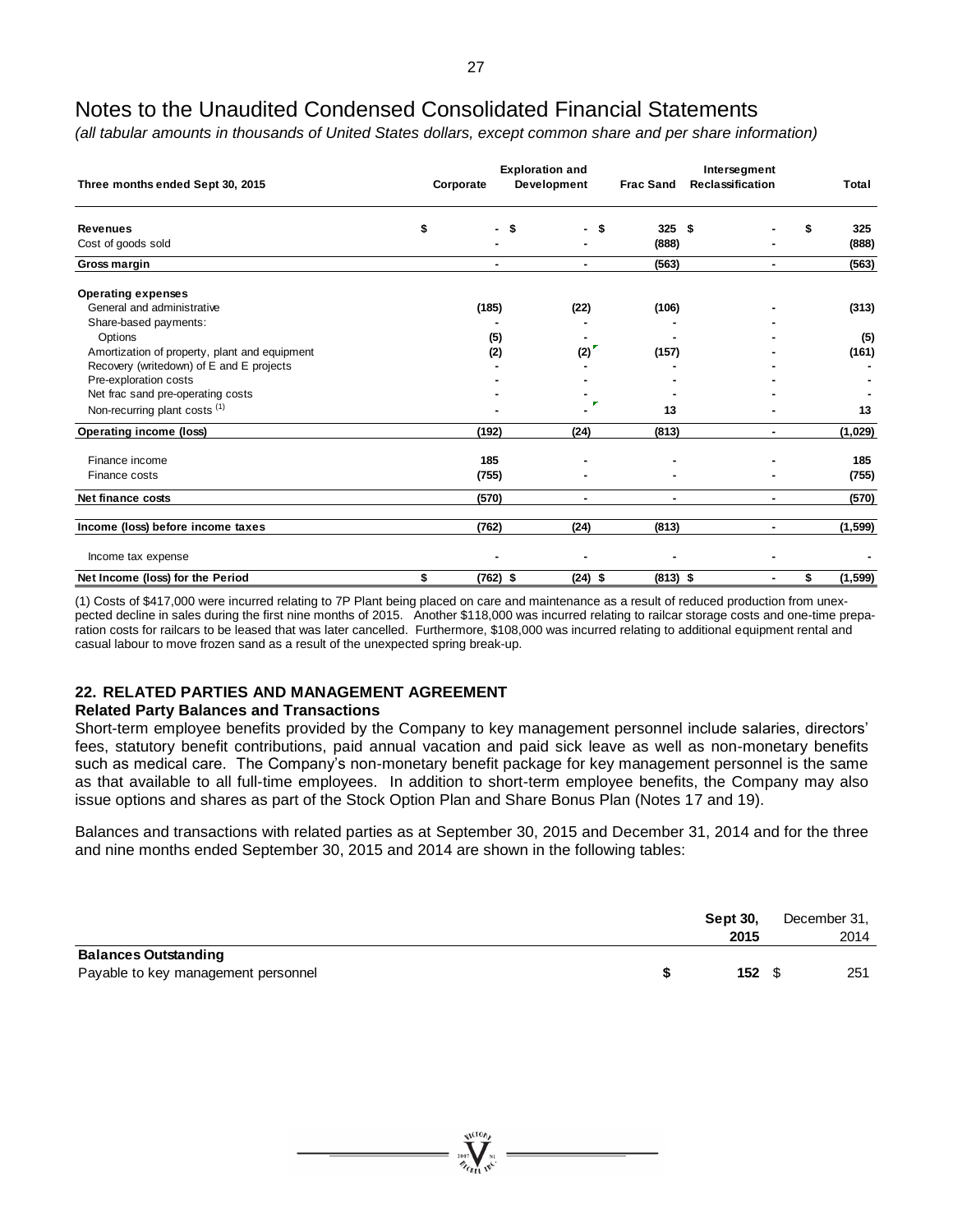*(all tabular amounts in thousands of United States dollars, except common share and per share information)*

Key management personnel compensation comprises:

|                                |                | Three months ended Sept 30. | Nine months ended Sept 30. |       |
|--------------------------------|----------------|-----------------------------|----------------------------|-------|
|                                | 2015           | 2014                        | 2015                       | 2014  |
| Short-term employee benefits   | 53             | 215                         | 310                        | 826   |
| Share-based payments - options | $\blacksquare$ | 168                         |                            | 233   |
|                                | 53             | 383                         | 310                        | 1.059 |

### **Balances and Transactions under the Management Agreement**

The Company shared management, administrative assistance and facilities with Nuinsco pursuant to a management agreement; management operates under the supervision of the respective board of directors of each respective company; there is only one common director. As described in Note 15, Nuinsco became a related party of the Company effective July 30, 2013. The costs charged by Nuinsco were recorded at the cost to Nuinsco of such services plus 10 per cent. The management agreement commenced February 1, 2007 and was terminable by the Company upon 180 days' notice and by Nuinsco upon 90 days' notice. The Company served notice of termination on September 5, 2014; accordingly, the management agreement ceased in March 2015. The Company has continued to share resources and costs with Nuinsco under a cost sharing arrangement. Nuinsco's shareholding in the Company has fallen below 10% and is no longer considered a related party.

Balances and transactions with Nuinsco under the management agreement as at September 30, 2015 and December 31, 2014 and for the three and nine months ended September 30, 2015 and 2014 are shown in the following tables:

|                                                            | <b>Sept 30.</b> |  | December 31, |  |
|------------------------------------------------------------|-----------------|--|--------------|--|
|                                                            | 2015            |  | 2014         |  |
| <b>Balances Outstanding under the Management Agreement</b> |                 |  |              |  |
| Payable to Nuinsco Resources Limited                       |                 |  | 45           |  |

|                                                          | Three months ended Sept 30. |                          |  |      | Six months ended Sept 30, |           |      |      |
|----------------------------------------------------------|-----------------------------|--------------------------|--|------|---------------------------|-----------|------|------|
|                                                          |                             | 2015                     |  | 2014 |                           | 2015      |      | 2014 |
| <b>Transaction Values under the Management Agreement</b> |                             |                          |  |      |                           |           |      |      |
| Overhead charges from Nuinsco Resources Limited          |                             | $28 \quad$ $\frac{6}{3}$ |  | 174S |                           | $221 \tS$ |      | 501  |
| Project costs charged to Nuinsco Resources Limited       |                             | 18 S                     |  | 6 S  |                           | 24        | - \$ | 18   |
| Project recoveries charged by Nuinsco Resources Limit \$ |                             | - \$                     |  | 22 S |                           | 16 S      |      | 48   |

Amounts due to or from Nuinsco under the management agreement are unsecured, non-interest bearing and due on demand. Amounts due to or from Nuinsco thereby are settled on a regular basis. Payables to key management personnel generally relate to directors' fees, consulting fees and expense reimbursements.

### **Balances and Transactions with Nuinsco Resources Limited under the Amended Loan**

The terms of the Amended Loan with Nuinsco and the balances and transactions related thereto are described in Note 15.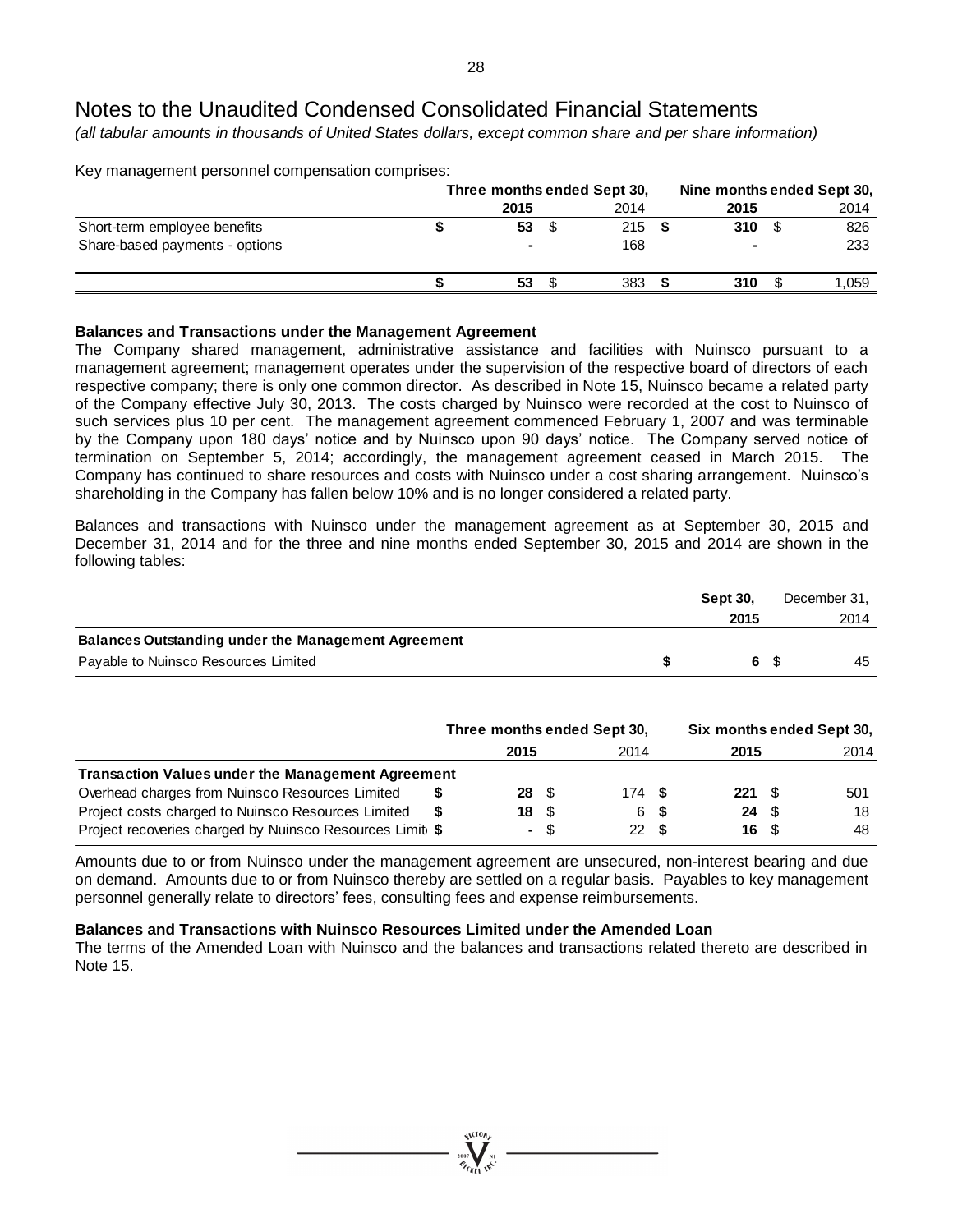*(all tabular amounts in thousands of United States dollars, except common share and per share information)*

# **23. COMPANY ENTITY**

# **Significant Subsidiary - Victory Silica**

On June 19, 2012, the Company announced a new initiative through the creation of Victory Silica. The objective is to establish the Company as a supplier of premium frac sand prior to commencing frac sand sales from the Minago project. Victory Silica's executives and employees manage the frac sand business on behalf of the Company. Until the end of the first quarter of 2014, most costs of the frac sand business related either to pre-operating costs which have been expensed through operations or to plant commissioning and mobile equipment which have been capitalized. In the first three months of 2014, sales of frac sand produced during the pre-operating stage amounted to \$248,000; these have been netted against the pre-operating expenditures recorded in the first quarter of 2014 resulting in *Net frac sand pre-operating costs* recorded in the statement of operations of \$194,000.

Significant production and sales volumes were achieved during the second quarter of 2014 thus the 7P Plant was no longer considered to be pre-operating. Consequently, operating results commenced being reported and amortization of the 7P Plant commenced in the second quarter of 2014. Full commissioning of the 7P Plant occurred in August, 2014.

|                            | <b>Sept 30,</b><br>2015 |      | December 31,<br>2014 |
|----------------------------|-------------------------|------|----------------------|
| Victory Silica Ltd.        |                         |      |                      |
| Current assets             | S                       | 3S   | 46                   |
| <b>Current liabilities</b> | 194<br>S                | S    | 143                  |
| Pre-operating costs        |                         | - \$ | 194                  |

### **24. COMMITMENT**

### **Transformer Equipment**

On May 10, 2010, the Company entered into an agreement to purchase equipment for the Minago project. The total price is \$2,840,000. The Company has made aggregate deposits of \$1,544,000 as at September 30, 2015.

# **25. SUBSEQUENT EVENT**

### **Extension of short-term loan**

As of the date of these financial statements, the Company is continuing with discussions among the holder of the SPA Loan, the holders of the unsecured Promissory ConvertibleNotes and other potential financing sources to restructure the Company's debt and recapitalize the Company.

On October 2, 2015, the Company announced that the TSX's Continued Listing Committee had granted an extension of its delisting review, deferring its delisting decision until no later than December 4, 2015. By that date the Company is required to comply with all requirements for continued listing.It is the intent of the Company to maintain a public listing for the Company's shares. In addition to working with the TSX during this period, management will evaluate alternative listing options. There can be no assurance that either the Company will be able to achieve compliance with the TSX's listing requirements within the required time frame or will secure an alternative listing.

The Company has not repaid \$2,000,000 in principal due under the Promissory Convertible Notes due November 11, 2015.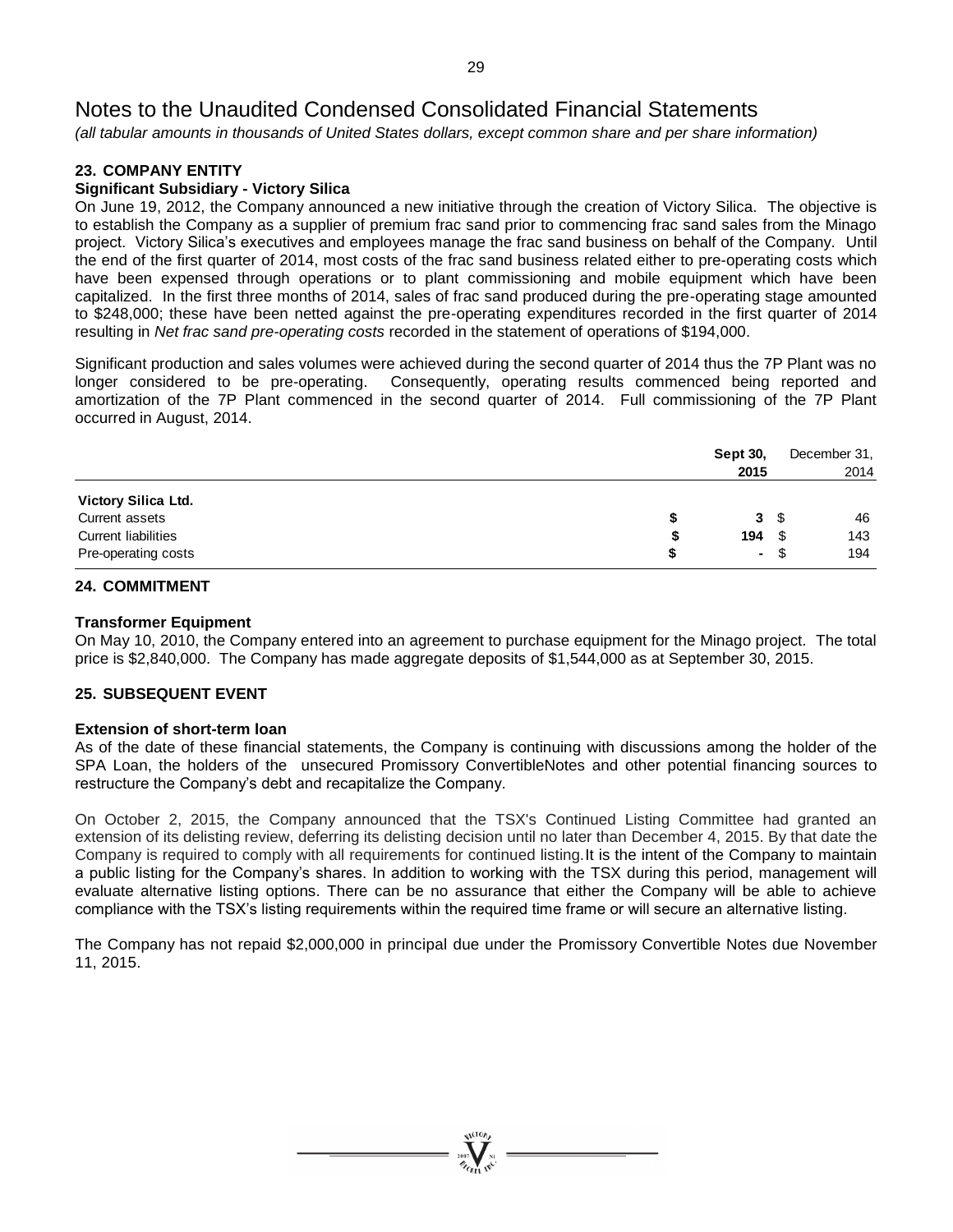

# **VICTORY NICKEL INC.**

# **MANAGEMENT'S DISCUSSION AND ANALYSIS FOR THE THREE AND NINE MONTHS ENDED SEPTEMBER 30, 2015**

**DATED NOVEMBER 12, 2015**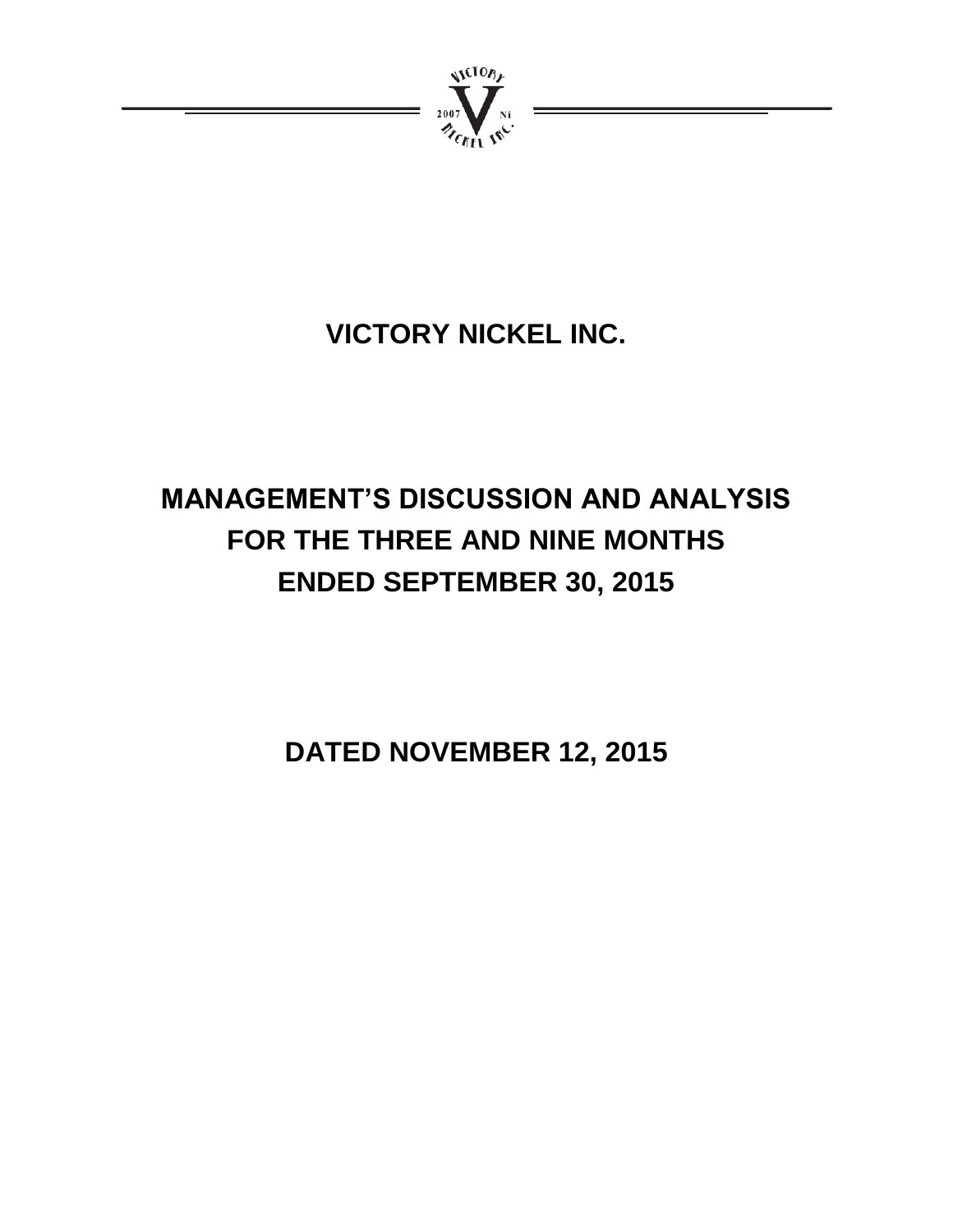# **VICTORY NICKEL INC.**

**MANAGEMENT'S DISCUSSION AND ANALYSIS**

# **For the Three and Nine Months ended September 30, 2015**

The following discussion of the results of operations, financial condition and cash flows of Victory Nickel Inc. ("Victory Nickel" or the "Company") prepared as of November 12, 2015 consolidates management's review of the factors that affected the Company's financial and operating performance for the three and nine months ended September 30, 2015, and factors reasonably expected to impact on future operations and results. This discussion is intended to supplement and complement the Company's unaudited condensed consolidated financial statements for the three and nine months ended September 30, 2015 ("Unaudited Condensed Consolidated Financial Statements") and the notes thereto.

Certain information and discussion included in this management's discussion and analysis ("MD&A") constitutes forwardlooking information. Readers are encouraged to refer to the cautionary notes contained in the section *Forward-Looking Statements* at the end of this MD&A.

Readers are also encouraged to consult the audited consolidated financial statements for the year ended December 31, 2014 ("2014 Audited Consolidated Financial Statements") which were prepared in accordance with International Financial Reporting Standards ("IFRS" or "GAAP"). The Unaudited Condensed Consolidated Financial Statements and the 2014 Audited Consolidated Financial Statements are available at www.sedar.com and at the Company's website www.victorynickel.ca. All amounts disclosed are in United States dollars ("US\$" or "US dollars") unless otherwise stated. All tabular amounts are in thousands of US dollars.

Shares of the Company trade on the Toronto Stock Exchange ("TSX") under the symbol NI. On August 4, 2015, the Company received a letter from the TSX advising that its eligibility for continued listing on the TSX is under review. Under the TSX's Remedial Review Process, the Company has been granted 60 days from that date to comply with all requirements for continued listing. On October 2, 2015, the Company announced that the TSX's Continued Listing Committee had granted an extension of its delisting review, deferring its delisting decision until no later than December 4, 2015. By that date the Company is required to comply with all requirements for continued listing. It is the intent of the Company to maintain a public listing for the Company's shares. In addition to working with the TSX during this period, management will evaluate alternative listing options. There can be no assurance that either the Company will be able to achieve compliance with the TSX's listing requirements within the required time frame or will secure an alternative listing.

# **Change in Functional and Presentation Currency**

Effective October 1, 2014, the Company changed its functional currency to the US dollar from the Canadian dollar ("C\$"). This change in accounting treatment is applied prospectively. Concurrently, the Company determined that it would change its presentation currency to the US\$. Refer to Note 2 (c) to the 2014 Audited Consolidated Financial Statements for additional information.

# **COMPANY OVERVIEW**

Victory Nickel is a Canadian producer of high-quality "Northern White" frac sand sourced from Wisconsin, USA, through its wholly-owned subsidiary Victory Silica Ltd. ("VSL" or "Victory Silica"). Northern White occurs predominantly in the US Mid-West and generally exceeds American Petroleum Institute ("API") specifications. For this reason, it is a highlydesirable and preferred frac sand. Frac sand is used as a proppant to enhance the recovery from oil and gas wells. The Company's frac sand processing facilities are located in Seven Persons, Alberta and comprise a wet plant with capacity of approximately 120,000 tons per annum ("tpa") and a fully-operational dry plant with a nominal capacity of 500,000 tpa (the "7P Plant"). In April 2015 the Company announced the temporary suspension of production at its 7P Plant as demand for frac sand dropped off during the spring break-up season and due to the decrease in activity related to the sudden drop in the price of oil. In May 2015, spot sales of frac sand from the 7P Plant resumed and the 7P Plant operates on an as-needed basis only.

In addition to the significant frac sand resource at its Minago project in Manitoba, in October 2014, the Company entered into an option to acquire a 100% interest in a frac sand land package totalling over 300 acres in south western Wisconsin, USA (the "Bear Coulee Property"). The option agreement provides for a cash payment on signing of the agreement, a second cash payment on delivery of permits and a third cash payment on exercise of the option. The option is valid for six months from receipt of permits with two equivalent extensions available under certain circumstances. Prior to production the Company will be required to pay \$40,000 per annum an as advance royalty on the initial 20,000 tons of sand production. Once the Bear Coulee Property is in production, the Company will be required to pay a royalty of \$2.00 per ton of frac sand sold from the property. The Bear Coulee frac sand property is located in Trempeleau County, Wisconsin.

 $\sum_{\substack{\mathbf{2007}}\\ \mathcal{H}_{\mathcal{O}_{\mathbb{F}_1}\setminus \mathbb{N}^\mathbb{C}}} \sum_{\mathbf{10} \in \mathbb{F}_2} \mathbb{I}^{\mathbb{N}^\mathbb{C}} =$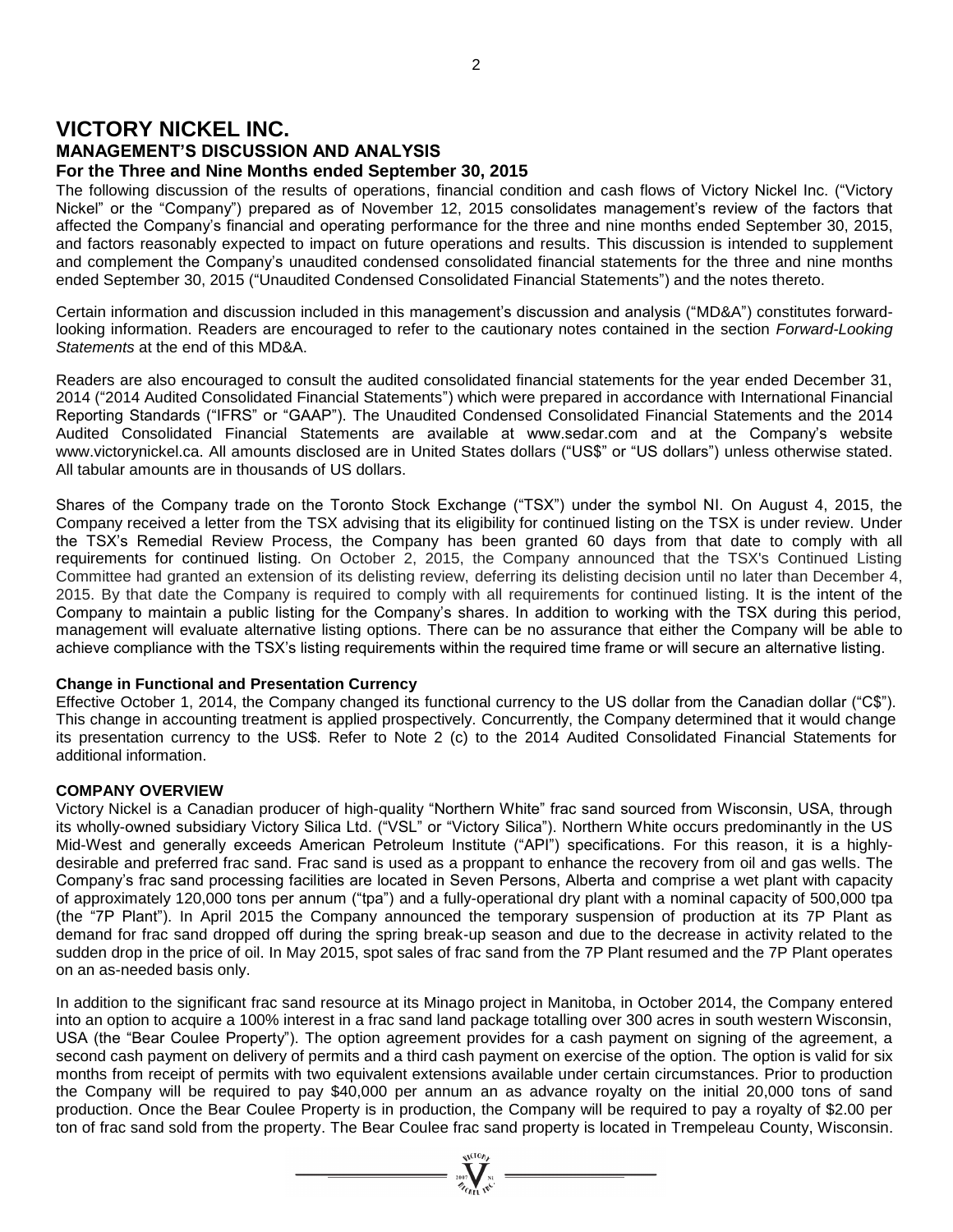In February 2015, the Company announced that a resource estimate of approximately 11 million tons of sand has been completed by Summit Envirosolutions Inc. ("Summit") on the Bear Coulee Property and was incorporated into a National Instrument 43-101 technical report.

The Company has considered constructing a wet plant in Wisconsin or Minnesota and is also completing preliminary studies to build a second 1,000,000 tpa dry plant in or near Winnipeg, Manitoba. Market conditions necessitate the deferral of any such construction until more certainty returns to the oil and gas sector.

Crucial to the success of its frac sand operations is the Company's ability to build a solid customer base within an economic distance of its production facilities. The Company was able to establish itself as a preferred supplier in the areas around Medicine Hat, Alberta through spot-market sales and short-term contracts. The Company's 7P Plant is located in close proximity to oil and gas producing plays in Alberta, BC, Saskatchewan and North Dakota, allowing customers to purchase sand FOB the 7P Plant and use their own trucks to deliver to the wellhead or, alternatively, to have the Company deliver frac sand directly to the wellhead. A small portion of finished sand is delivered by rail.

The Company was formed on February 1, 2007 as exploration and development mineral resource company and, until recently, was primarily engaged in the acquisition, exploration, evaluation and development of nickel projects and associated products in Canada. Victory Nickel owns 100% of four advanced sulphide nickel projects: the Minago, Lynn Lake (under option with Corazon Mining Ltd. ("Corazon"), an Australian public company (ASX: CZN) refer below) and Mel projects in Manitoba and the Lac Rocher project in Québec. The results of a feasibility study on the Minago Project ("FS") were announced in December 2009, the Environmental Impact Study ("EIS") was filed in May 2010 with subsequent improvements to the project announced in June 2010 and July 2011. Receipt of the Environmental Act Licence ("EAL") was announced in August 2011. In April 2014 the Company announced the filing of an amendment to the EAL. A preliminary economic assessment of Lac Rocher ("PEA") was announced in November 2008. Baseline environmental studies are ongoing at Mel in preparation for permit applications should the economics support development.

In November 2014, Corazon optioned Lynn Lake. Under the terms of the agreement, Corazon can acquire a 100% interest by issuing to Victory Nickel 40 million Corazon shares upon closing and incurring A\$3,500,000 in exploration expenditures or in payments (in cash or Corazon shares at Corazon's option) to Victory Nickel over five years. In addition, Victory Nickel will retain a 1.5% net smelter royalty on production from the Lynn Lake nickel project, and receive a payment of A\$1,000,000 (in cash or Corazon shares at Corazon's option) within 30 days of the commencement of ore processing activities at the Lynn Lake nickel project. The Company received 40,000,000 shares of Corazon in April 2015.

The Company's decision to enter the frac sand business was initially based on the need to highlight the value of the frac sand as a co-product at its Minago nickel project in Manitoba. Based on the FS, approximately 11 million tonnes of frac sand exist within the Minago pit footprint. The frac sand is a significant contributor to the economics of the Minago project. On June 19, 2012, the Company announced the creation of Victory Silica, a wholly-owned subsidiary that has been established to manage the Company's entry into frac sand production and distribution. The Company has established itself as a frac sand producer by acquiring concentrated sand in Wisconsin, USA and processing it into four main categories of finished frac sand products at the 7P Plant. The 7P Plant processed its first sand during the week commencing March 24, 2014. The plant was considered out of commissioning in early August 2014. Due to the sudden drop in the price of oil during late 2014, drilling activities by E&P companies has decreased and sales of frac sand have been significantly affected in 2015. The drop in sales required a temporary suspension in production in 2015.

#### **Going Concern**

These condensed consolidated financial statements have been prepared using Generally Accepted Accounting Principles ("GAAP") applicable to a going concern, which contemplates the realization of assets and settlement of liabilities in the normal course of business as they come due. As at September 30, 2015, the Company had a working capital deficiency of \$10,657,000. The Company generated net cash from operating activities of \$895,000 during nine months ended September 30, 2015 but this is not yet at levels sufficient to wholly fund its activities.

On July 1, 2015, the Company announced that it was not able to make the quarterly interest payment due June 30, 2015 on the securities purchase and line of credit agreement (the "SPA Loan") and on the unsecured promissory convertible notes (the "Promissory Convertible Notes") outlined below, and that it was in discussion with its lenders and other potential financiers to restructure the Company's debt and recapitalize the Company. On July 30, 2015, the Company announced it had not repaid the principal amounts due under the SPA Loan. On September 30, 2015 the Company was unable to make the quarterly interest payments on the SPA Loan and the Promissory Convertible Notes due then. On November 12, 2015, the Company announced it had not repaid \$2,000,000 in principal due under the

 $\sum_{\substack{i=0\\ \text{even }j\neq i}}^{\text{NLO},b}$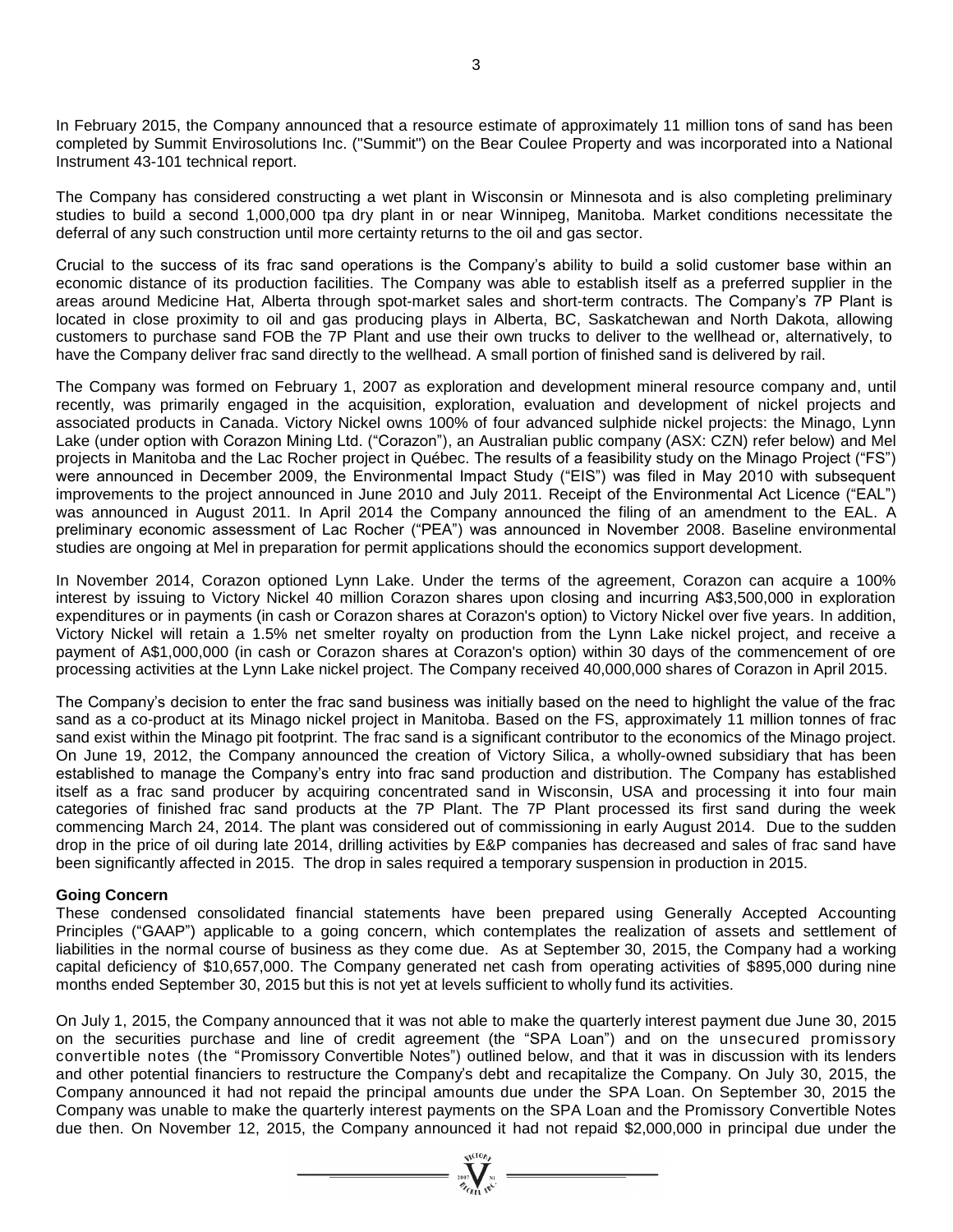Promissory Convertible Notes. The Company is continuing with discussions among the holder of the SPA Loan and other potential financing sources to restructure the Company's debt and recapitalize the Company. To date, the Company has not received acceptable expressions of interest and has not completed any debt restructuring. Without an injection of capital until the demand for frac sand returns to allow the Company to sell its inventory, the Company will not be able to meet its outstanding obligations or any new obligations as they become due. There can be no assurance that the Company will be able to restructure its debt and/or recapitalize and there is no certainty as to what steps the lenders may take in light of these defaults.

On May 15, 2014, the Company announced that it had executed the SPA Loan to issue and sell to the purchaser senior secured 14.8% notes in the aggregate principal amount of \$4,000,000 (each a "SPA Note").

In October 2014, the Company obtained a short-term facility of \$2,000,000 through the issuance of a promissory note. This facility was paid down to \$1,000,000 and the due date extended on a monthly basis by the lender to May 31, 2015 (Note 14).

On June 3, 2015, the Company announced it had entered into an amending agreement (the "Amending Agreement") with respect to the SPA loan. Under terms of the Amending Agreement, the SPA Loan was amended to permit the issuance of additional notes by the Company for an additional sum of \$1,150,000, the proceeds of which were used to repay the \$1,000,000 owed under the promissory note and for working capital purposes. The aggregate amount of \$5,150,000 under the amended loan is due on July 30, 2015. The interest rate on the Amended Loan is 14.8% per annum. As noted earlier, the Company was unable to repay the amounts due under the SPA Loan on July 30, 2015.

In addition to the SPA loan, the Company issued two year unsecured promissory convertible notes aggregating approximately \$6,000,000 (the "Promissory Convertible Notes"). One Promissory Convertible Note in the amount of \$2,000,000 is in default as it was due November 11, 2015, three Promissory Convertible Notes aggregating \$750,000 are due in February 2016, four Promissory Convertible Notes aggregating to C\$265,000 are due at various times between January and March, 2016 and one Promissory Convertible Note in the amount of \$3,000,000 is due in July, 2016, accordingly, they are classified as current liabilities, due within one year. Interest due on the Promissory Convertible Notes is due quarterly in arrears. As noted earlier, the Company was not able to make the interest payment due on June 30, 2015 and September 30, 2015.

The Company is subject to the risks and challenges experienced by other companies at a comparable stage. These risks include, but are not limited to, continuing losses, an unexpected change in the frac sand market which would limit the Company's ability to generate cash flow from the 7P Plant, dependence on key individuals and the ability to secure adequate financing or to complete corporate transactions to meet the minimum capital required to successfully complete its projects and fund other operating expenses. Development of the Company's current nickel mining projects to the production stage will require significant financing. Given the current economic climate, the ability to raise funds may prove difficult.

None of the Company's mining projects has commenced commercial production and, accordingly, the Company is dependent upon debt or equity financings, the optioning and/or sale of resource or resource-related assets and/or the ability to generate sufficient cash flow from its other operating activities for its funding. During the second quarter of 2014, the Company was in the start-up and commissioning stage and began producing and selling frac sand from the 7P Plant; on August 11, 2014, the Company announced that the 7P Plant was commissioned. On April 14, 2015, the Company announced that operations at the 7P Plant were temporarily suspended until the demand for frac sand improves; this temporary suspension was due to the dramatic decrease in energy pricing that began in 2014. On June 23, 2015, the Company announced that there were no sales made during the period from March 14 to May 12, 2015 at which time frac sand sales activity resumed. Sales activity has not resumed at the rates achieved during 2014 and the 7P Plant operates temporarily on an as-needed basis in order to fulfil customer needs.

Despite these sales, the near-term outlook in the frac sand market remains unclear due to the continuing downward pressure on the oil price and related impact on exploration and production on oilfield services companies. The strength of the US dollar is also impacting demand for high-quality Wisconsin sand as the price for domestic sand has dropped and service companies appear satisfied with using lower quality domestic sand because of the price differential. This will continue to stress the Company's liquidity until such time as the market demand recovers and operations can resume on a consistent basis.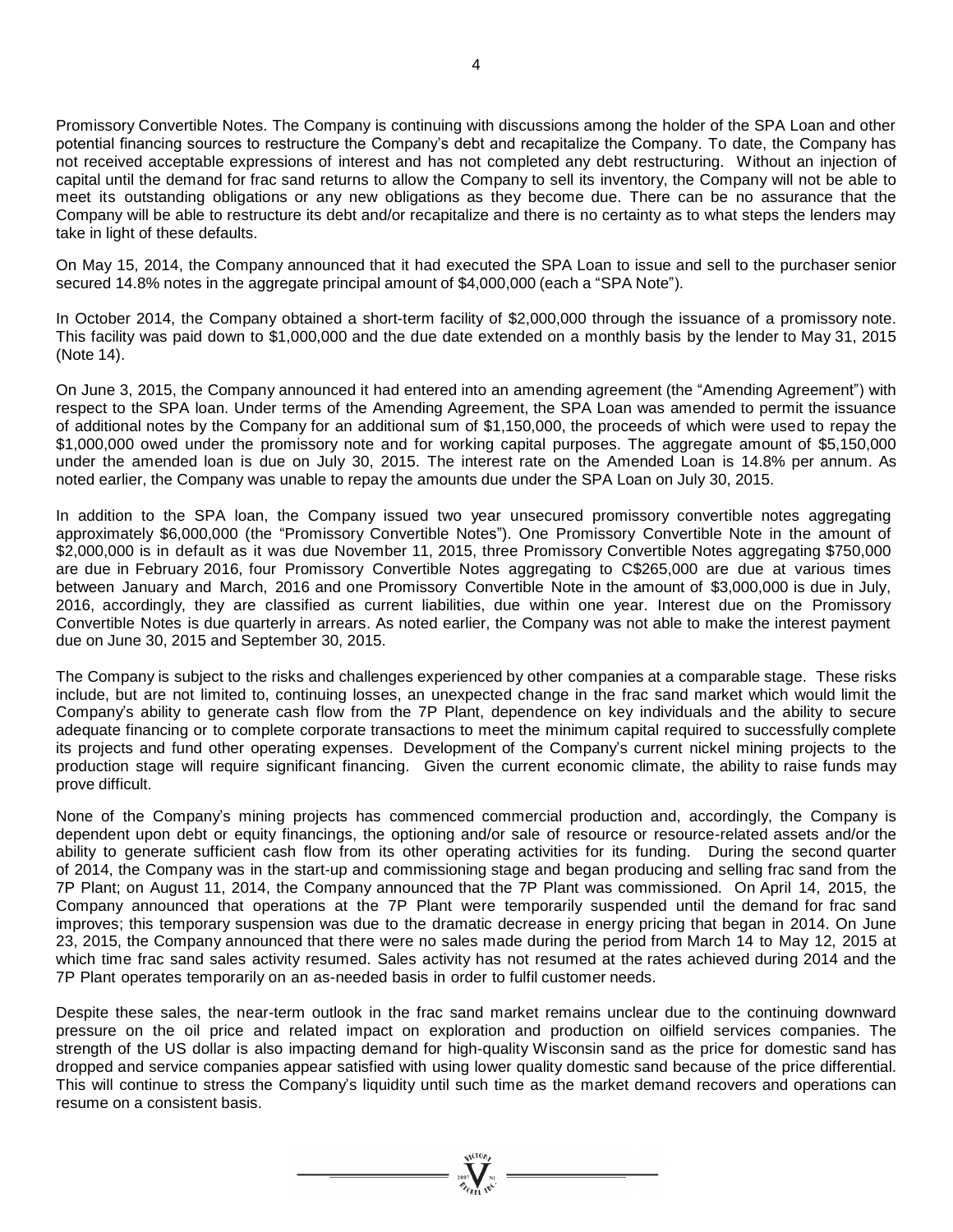The recoverability of the carrying value of exploration and evaluation projects and the mine property and development project, and ultimately the Company's ability to continue as a going concern, is dependent upon either exploration results which have the potential for the discovery of economically-recoverable reserves and resources, the Company's ability to finance exploitation of its projects through debt or equity financings and the optioning and/or sale of resource or resourcerelated assets such as royalty interests for its funding or the success of the frac sand business referred to above.

However, should the Company not be able to reach successful cash flow generation and achieve profitable operations from its frac sand business or continue to achieve favourable exploration results, obtain the necessary financing or achieve future profitable production or sale of properties, the carrying value of the Company's assets could be subject to material adjustment and, in addition, other adjustments may be necessary to these financial statements should such adverse events impair the Company's ability to continue as a going concern as contemplated under GAAP. There is no certainty, especially in the present environment, that the Company's initiatives to restructure its debt and improve working capital will be successful or that working capital generated thereby will be sufficient to fund the Company's activities including debt servicing, project expenditures and corporate costs. These conditions indicate the existence of a material uncertainty that may cast significant doubt about the Company's ability to continue as a going concern. Failure to continue as a going concern would require that the Company's assets and liabilities be restated on a liquidation basis, which would differ from the going concern basis.

### **OUTLOOK**

As a typical junior resource company with little to no access to financial and capital markets necessary to move mineral projects forward, the Company had to find an alternative. Waiting for the resource markets, more specifically the nickel markets, to turn around was not considered to be an acceptable option. So in June 2012, the Company announced its intention to enter the frac sand business with a plan that was certainly considered very aggressive and a vision at best. With the efforts of the talented team that was put together under the leadership of Ken Murdock, CEO of Victory Silica, that vision is now a reality. Victory Nickel, through its wholly owned subsidiary Victory Silica is now a producer and distributor of high-quality northern white frac sand for sale into the northern markets of Canada and the U.S. Victory Silica's product has received universal acceptance in the oil and gas service industry and the Company now boasts a customer list of leading companies in the industry.

Choosing to enter the frac sand business was not without reason. The strong market fundamentals for frac sand suggested continuing growth of the industry and new public information and strong peer group valuations indicated the availability of near-term cash flow. With an entry fee of approximately \$6,000,000 to build a frac sand processing facility, the risk was considered acceptable based on expected cash flows. Suddenly, toward the end of 2014 and apparently to everyone's surprise, the bottom fell out of the oil industry and the price of oil crashed from in excess of \$100 per barrel to the mid \$40s. There were indications of a recovery to \$60 during the first quarter but this appears to have disappeared as the price retreated. In the United States, 2014 production of 9.42 million barrels was the highest since 1983. Aided by fracking, the United States was on its way to becoming energy self-sufficient. One can only assume that the U.S. would rather provide their own oil than have to be dependent on other nations.

During the first quarter of 2015 we saw demand for frac sand come to a full stop as exploration and production ("E&P") companies cancelled or deferred capital programs. To further exaggerate the slowdown caused by a decline in drilling due to the price drop, this all happened during the typical slow period while road restrictions are in place due to spring breakup. We are now in November and the reduced demand for sand is continuing into the fourth quarter. However, we have seen some signs of returning demand. The price of oil necessary to create a resurgence of demand is yet to be understood. Major suppliers of frac sand have said that the long-term fundamental trends for sand demand remain favorable and that the price discounts are not sustainable in the long term.

The sudden negative turn of events could not have come at a more crucial time in our development and entry into the frac sand industry. Production was ramping up but the sudden slowdown in demand required that the Company temporarily suspend production at its 7P Plant. Once demand returns, the Company has in excess of 40,000 tons of sand at various stages of completion to enable the Company to immediately respond to customer needs.

The 7P plant is Phase One of the Company's three-phased plan to enter the frac sand business. During the ongoing temporary suspension of production at the 7P Plant, small plant improvements are being made which should reduce or eliminate issues experienced during the commissioning and start up stages.

The Company has reduced staffing but kept a core group of employees to ensure that the plant can be operated as needed and reactivated without delay. The Company has reduced its fixed costs by returning equipment under lease

 $= \sum_{\substack{i=1\\ i\neq j}}^{\text{N}(\text{LO})_i} \sum_{\substack{i=1\\ i\neq j}}^{\text{N}(\text{LO})_i}$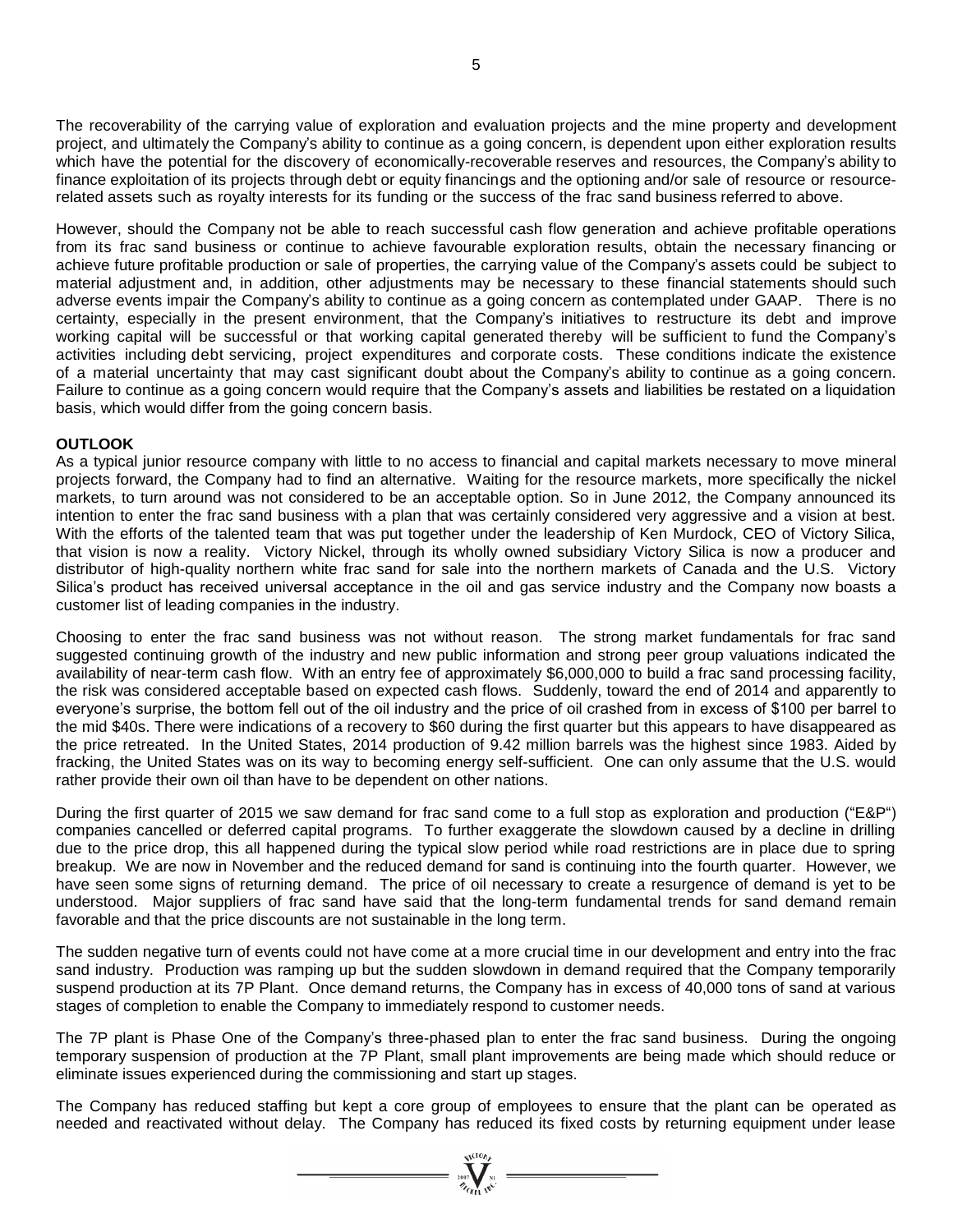such as rail cars and unloaders. In addition, the marketing and logistics team are developing programs which should allow the Company to better compete in the Canadian market where exchange rates now make domestic sand more competitive compared to imported tier one sand.

The business plan has not changed; it is only deferred. Having completed Phase One, the board of directors approved moving forward to Phase Two of the Company's three phase business plan. With the decline in demand caused by the drop in the price of oil, Phase Two will be difficult to finance. However, Phase Two is a desirable next step which would not only make the Company more competitive but also provide significant flexibility to target certain markets which often require different grades of sand.

Phase Two is to build a wash plant on a Wisconsin sand resource. Frac sand production is a two-stage process: the wet stage and the dry stage. The Company has historically contracted out the wet stage in Wisconsin prior to shipping the wet sand to its plant in Alberta. The wet stage removes the fines and clays, allowing transport of only the coarser fractions. The dry stage, where the sand is dried and separated into several products of different sizes, is completed at the Company's 7P Plant a 500,000 tpa dry processing facility. This is of great advantage in maintaining the high quality of the sand.

The three-phase approach to entry into the business was designed to minimize risk to Victory Nickel shareholders. The cost of entry with Phase One was approximately \$6,000,000, or less than \$12 per ton of annual plant production capacity. This represents approximately 30% of the expected capital required to build a new plant. The capital recovery period is generally in excess of two years with a new plant; In Victory Nickel's case, this period is approximately six months at full pricing and production levels.

Phase Three of the business plan is to build a second dry processing facility in or around Winnipeg, Manitoba capable of producing 1,000,000 tpa. The Company is targeting a site which is serviced by multiple rail carriers. This gives the Company more flexibility in accessing only the highest quality sand from the Wisconsin/Minnesota region. The ultimate plan is to provide customers with a variety of qualities which would include domestic sand, possibly from the Company's Minago project in Manitoba which has been permitted and is ready for development when the price of nickel recovers. The Minago project is a nickel project overlain by overburden which includes sand meeting the frac sand specs. The Winnipeg formation sand located at Minago is the highest-quality domestic sand and would be a welcome addition to the Company's mix of products. Not all of our customers' applications require Wisconsin sand.

The Minago FS completed in 2009 indicated that the frac sand component of the Minago open pit contributed approximately \$2.90 per pound of nickel; a very significant co-product. The sand resource at Minago is not restricted to the footprint of the open pit but extends beyond the pit limit such that it is not unreasonable to expect that there is sufficient sand to last in excess of 100 years at the million ton per year rate of extraction; this would be a new industry for Manitoba

E&P companies continue to squeeze oil services companies to reduce costs. Oilfield service companies in return push suppliers including frac sand suppliers to reduce costs. The uncertainty is causing panic selling in some cases. Conversely, there are indications that oilfield services companies are being opportunistic and stocking up on cheap sand. This is not sustainable.

We cannot change the market. All we can do is work with it and within it. The immediate concern is to satisfy the secured lender and to implement an acceptable an achievable debt restructuring plan to allow the Company to bridge the gap until markets recover. Management has been working with not only its secured lender but also with unsecured lenders and suppliers to implement an acceptable recapitalization plan. Management believes that a solution is near and expects to have the restructuring completed during the fourth quarter.

Management salaries and director's fees currently due are being deferred or eliminated. To this end we thank our employees, many suppliers and our lenders who are showing patience.

### **RESULTS OF OPERATIONS**

#### **Overall**

For the three months ended September 30, 2015, the Company had a net loss of \$1,599,000 and a net loss of \$2,776,000 for the nine months ended September 30, 2015, or a loss of \$0.03 and \$0.05 per share for both the three and nine month periods (losses for the three months ended September 30, 2014 - \$373,000 or \$0.01 per share and nine months ended

 $\sum_{\substack{i=1\\ \text{if } i\in I}}^{\text{which } j}$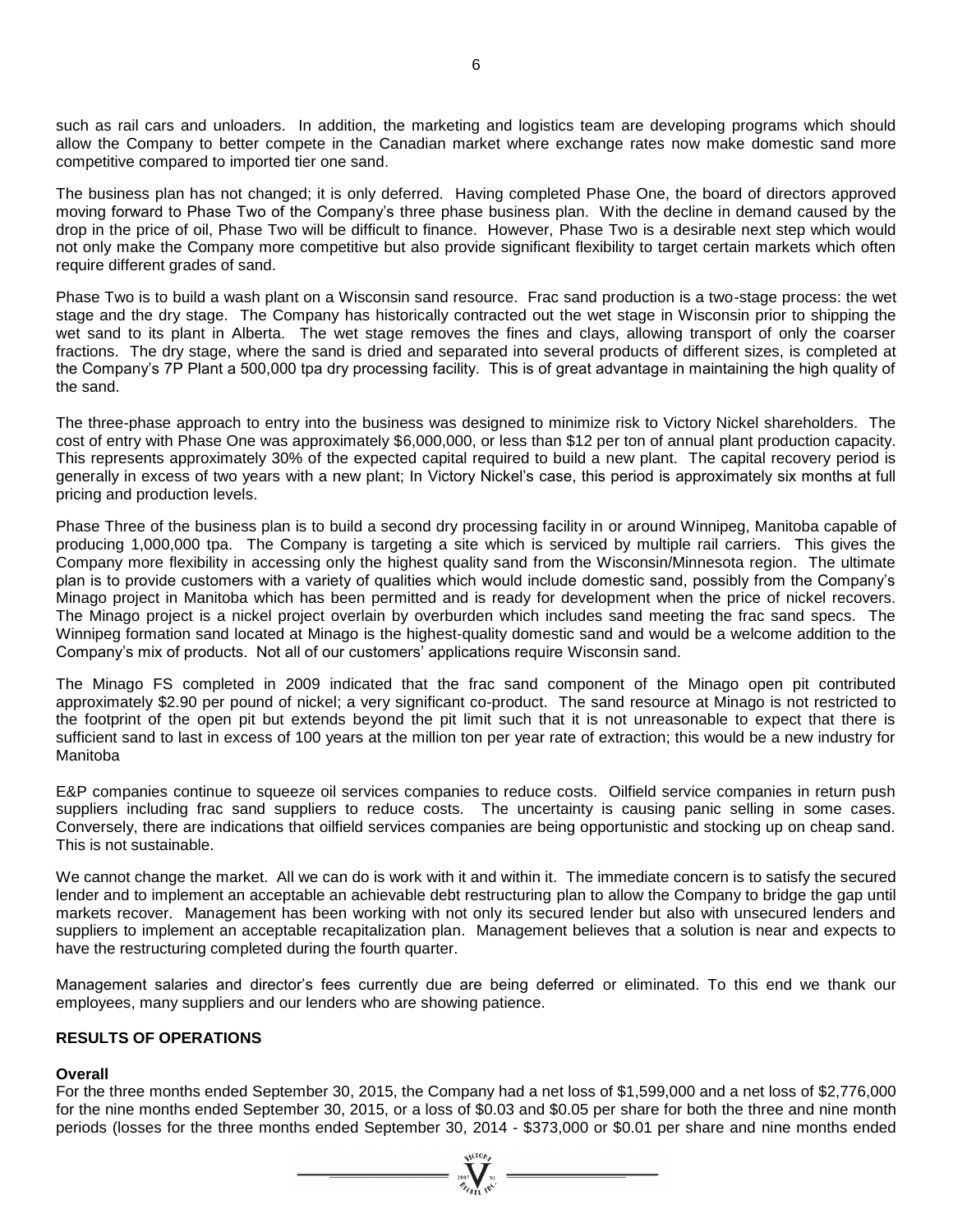September 30, 2014 - \$2,512,000 or \$0.04 per share). The following narrative discusses the relevant operations of the Frac Sand and Exploration and Development segments first, and then addresses more general and corporate activities.

#### *Three Months Ended September 30, 2015 Compared with Three Months Ended September 30, 2014*

| Three months ended Sept 30, 2015                                                                                                                                                                                                                                                                                                                                                                                                                                                                                                                                                                                                                                                                                                                                                                                                                                                                                                                                                                                                                                  | Corporate | <b>Exploration and</b><br>Development | Frac Sand         | Intersegment<br>Reclassification | Total              | Sept 30, 2014<br>Total  |
|-------------------------------------------------------------------------------------------------------------------------------------------------------------------------------------------------------------------------------------------------------------------------------------------------------------------------------------------------------------------------------------------------------------------------------------------------------------------------------------------------------------------------------------------------------------------------------------------------------------------------------------------------------------------------------------------------------------------------------------------------------------------------------------------------------------------------------------------------------------------------------------------------------------------------------------------------------------------------------------------------------------------------------------------------------------------|-----------|---------------------------------------|-------------------|----------------------------------|--------------------|-------------------------|
| Revenues<br>Cost of goods sold                                                                                                                                                                                                                                                                                                                                                                                                                                                                                                                                                                                                                                                                                                                                                                                                                                                                                                                                                                                                                                    | \$        | -\$<br>- \$                           | $325$ \$<br>(888) |                                  | \$<br>325<br>(888) | 5,463<br>\$<br>(4, 774) |
| Gross margin                                                                                                                                                                                                                                                                                                                                                                                                                                                                                                                                                                                                                                                                                                                                                                                                                                                                                                                                                                                                                                                      |           |                                       | (563)             | $\overline{\phantom{0}}$         | (563)              | 689                     |
| <b>Operating expenses</b><br>General and administrative                                                                                                                                                                                                                                                                                                                                                                                                                                                                                                                                                                                                                                                                                                                                                                                                                                                                                                                                                                                                           |           | (185)<br>(22)                         | (106)             |                                  | (313)              | (579)                   |
| Share-based payments:<br>Options<br>Amortization of property, plant and equipment                                                                                                                                                                                                                                                                                                                                                                                                                                                                                                                                                                                                                                                                                                                                                                                                                                                                                                                                                                                 |           | (5)<br>(2)<br>(2)                     | (157)             |                                  | (5)<br>(161)       | (235)<br>(174)          |
| Recovery (writedown) of E and E projects<br>Pre-exploration costs<br>Net frac sand pre-operating costs                                                                                                                                                                                                                                                                                                                                                                                                                                                                                                                                                                                                                                                                                                                                                                                                                                                                                                                                                            |           |                                       |                   |                                  |                    | (24)<br>(4)             |
| Non-recurring plant costs <sup>(1)</sup>                                                                                                                                                                                                                                                                                                                                                                                                                                                                                                                                                                                                                                                                                                                                                                                                                                                                                                                                                                                                                          |           |                                       | 13                |                                  | 13                 |                         |
| Operating income (loss)                                                                                                                                                                                                                                                                                                                                                                                                                                                                                                                                                                                                                                                                                                                                                                                                                                                                                                                                                                                                                                           |           | (192)<br>(24)                         | (813)             | $\blacksquare$                   | (1,029)            | (327)                   |
| Finance income<br>Finance costs                                                                                                                                                                                                                                                                                                                                                                                                                                                                                                                                                                                                                                                                                                                                                                                                                                                                                                                                                                                                                                   |           | 185<br>(755)                          |                   |                                  | 185<br>(755)       | 987<br>(1, 242)         |
| Net finance costs                                                                                                                                                                                                                                                                                                                                                                                                                                                                                                                                                                                                                                                                                                                                                                                                                                                                                                                                                                                                                                                 |           | (570)<br>$\blacksquare$               | $\blacksquare$    | $\blacksquare$                   | (570)              | (255)                   |
| Income (loss) before income taxes                                                                                                                                                                                                                                                                                                                                                                                                                                                                                                                                                                                                                                                                                                                                                                                                                                                                                                                                                                                                                                 |           | (762)<br>(24)                         | (813)             | $\blacksquare$                   | (1, 599)           | (582)                   |
| Income tax expense                                                                                                                                                                                                                                                                                                                                                                                                                                                                                                                                                                                                                                                                                                                                                                                                                                                                                                                                                                                                                                                |           |                                       |                   |                                  |                    | 209                     |
| Net Income (loss) for the Period                                                                                                                                                                                                                                                                                                                                                                                                                                                                                                                                                                                                                                                                                                                                                                                                                                                                                                                                                                                                                                  | \$        | $(762)$ \$<br>$(24)$ \$               | $(813)$ \$        | $\blacksquare$                   | \$<br>(1, 599)     | \$<br>(373)             |
| place, demand for frac sand in the Company's target markets basically came to a full stop in the first quarter of 2015. The<br>Company accumulated inventory of in excess of 40,000 tons at various stages of the process. Until inventories are drawn<br>down through sales, the Company temporarily suspended production. Sales resumed on a spot basis in May, 2015.<br>During this period, operating personnel were trained and equipment was debugged.<br>The commissioning of the Company's 7P Plant was completed during the third quarter of 2014 and, during that three-<br>month period, produced 39,121 tons of various grades of frac sand.<br>Revenues<br>During the third quarter ended September 30, 2015, revenue was \$325,000 or \$114.88 per ton on sales of 2,829 tons<br>resulting in a negative gross margin of \$563,000. This period was not a typical sales period as the sudden and material<br>drop in the price of oil caused such uncertainty in the market that E&P companies effectively stopped activities in our<br>market area. |           |                                       |                   |                                  |                    |                         |
| Revenues of \$5,463,000 for the three months ended September 30, 2014 were generated from the sale of 34,892 tons of<br>frac sand. The three-month period included approximately one month of commissioning                                                                                                                                                                                                                                                                                                                                                                                                                                                                                                                                                                                                                                                                                                                                                                                                                                                       |           |                                       |                   |                                  |                    |                         |
| Cost of goods sold<br>The cost of goods sold includes the cost of concentrated sand purchased in Wisconsin, the cost of delivery to the 7P Plant<br>including handling and transloading costs and the operating cost to dry and screen the concentrated sand into four main<br>dry products. These costs are capitalized as a component of inventory on a normalized basis and are charged to cost of<br>goods sold when title to the product passes to the customer.                                                                                                                                                                                                                                                                                                                                                                                                                                                                                                                                                                                             |           |                                       |                   |                                  |                    |                         |
| The cost of goods sold was \$888,000, or \$313.89 per ton of frac sand sold for the three months ended September 30,<br>2015, including an inventory write-down of \$494,000 as the Company wrote off obsolete inventory and recorded finished<br>inventory at the lower of cost or net realizable value. The price per ton of frac sand after the inventory adjustment was<br>\$138.92. This compares with \$4,774,000 for the same period of 2014 or \$136.82 per ton; a portion of the sales are priced                                                                                                                                                                                                                                                                                                                                                                                                                                                                                                                                                        |           |                                       |                   |                                  |                    |                         |

#### **Frac Sand**

#### *Revenues*

#### *Cost of goods sold*

 $\sum_{\substack{2007 \ \text{N} \text{N} \\ \mathcal{D}_{\text{f}}}} \sum_{\substack{N \mid \text{N} \\ \text{N} \mid \text{N} \mid}}$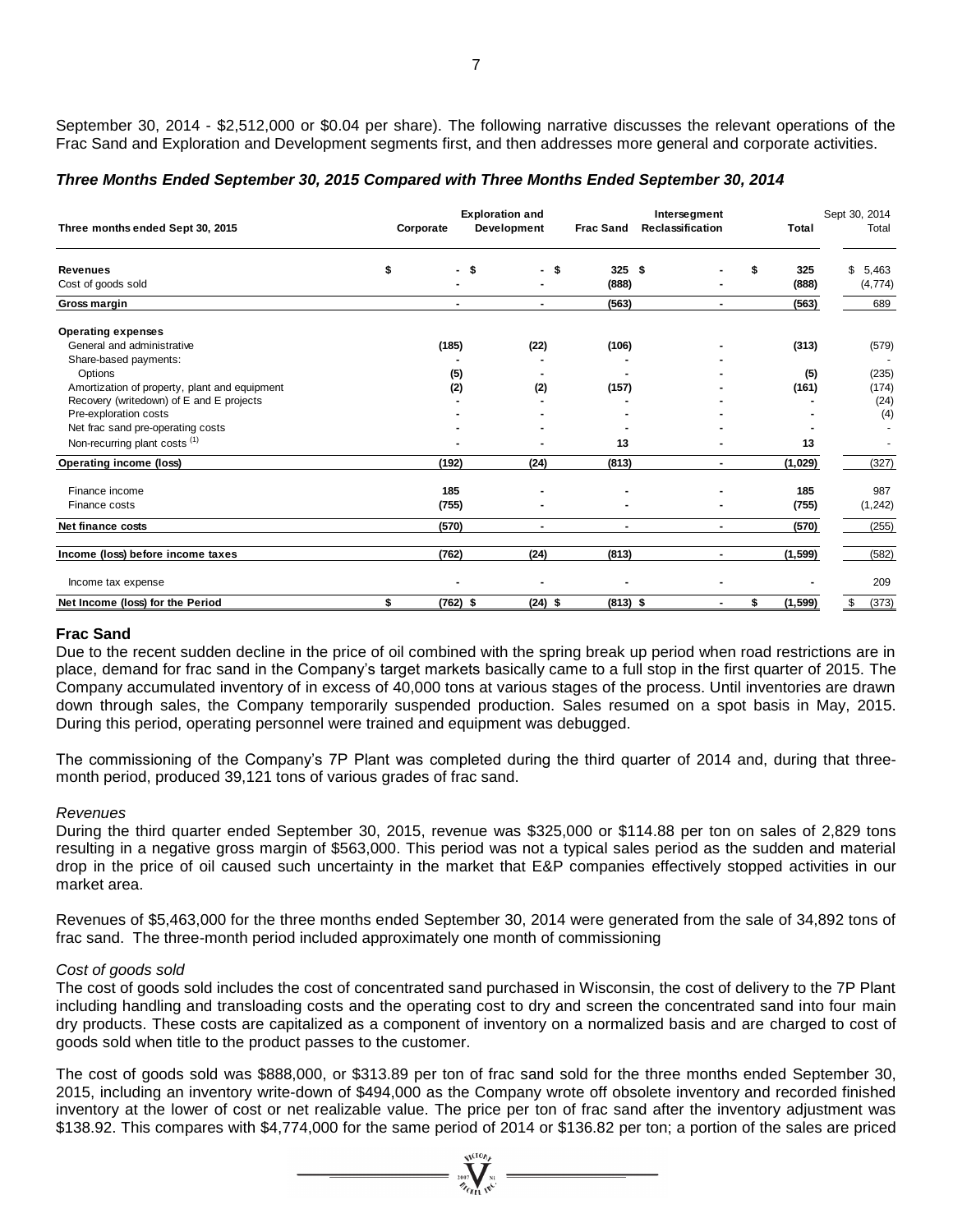on a delivered basis and include transportation costs to the customer. Included in the three month period of 2014 is approximately one month of commissioning during which time production and sales were below full capacity levels as the plant was not operating at its design level.

Costs incurred from the 2015 temporary suspension are included in *Non-recurring plant costs* and do not form part of the cost of sales or inventory. The Company has now reduced manpower to a skeleton crew sufficient to start production as demand returns on a consistent basis.

Costs per ton are per dry ton, unless otherwise stated.

Concentrated wet sand is purchased through long-term supply agreements with third parties at specified prices per ton. For the three months ended September 30, 2015 the cost of washed concentrated sand delivered to rail and included as a component of inventory was \$32.81 per ton. Transportation costs including freight charges and fuel surcharges when transporting sand from Wisconsin to the 7P Plant, transload costs at the source and at the 7P Plant, as well as railcar lease payments were \$59.79 per ton for the three months ended September 30, 2015. Other elements of cost of goods sold were \$25.78 per ton during the three months ended September 30, 2015 and were primarily operating expenditures at the plant and mobile equipment lease payments. This adds to a finished goods inventory cost of \$119.4 per ton. Finish goods inventory was written-down to the net realizable value of \$105.00 per ton to reflect current market conditions in the quarter. Finished goods inventory does not include freight for sales sold delivered to the customer.

#### *Gross margin*

The 7P Plant generated a negative gross margin of \$563,000 (2014-gross margin of \$689,000).(2014-\$19.75) for the three months ended September 30, 2015 on sales revenue of \$325,000 (2014-\$5,463,000). The negative gross margin was affected by a combination of price reductions and cost increases due to the low production level during 2015 and the inventory adjustment. The sustained drop in the price of oil is putting pressure on the price of frac sand as producers discount excess inventory.

#### *General and administrative and other costs*

General and administrative ("G&A") costs for the frac segment amounted to \$106,000 for the three months ended September 30, 2015. These costs include Victory Silica administration, marketing and logistics management. The Company has now reduced manpower to a skeleton crew and overhead sufficient to start production as demand requires.

Amortization of property, plant and equipment of \$157,000 was recorded for the quarter, compared with \$171,000 for the same period of 2014 for items in use at the 7P Plant including owned and leased equipment. The 7P Plant assets came into use primarily in the second quarter of 2014, at which time amortization commenced.

#### *Net income/ (loss)*

All of the above items combined to produce a net loss for the frac sand segment of \$813,000 for the three months ended September 30, 2015.

#### **Exploration and Development**

There were no write-downs necessary for impairment of projects and no pre-exploration expenditures for the three months ended September 30, 2015 and \$24,000 for the same period in 2014. On November 4, 2014, the Company announced it had optioned the Lynn Lake project to Corazon. As part of that transaction, the Company received 40,000,000 shares of Corazon on April 6, 2015 valued at \$192,000.

### **Net Loss for the three month period ended September 30, 2014 – Corporate and Total**

The net loss for the three months ended September 30, 2015 was \$1,599,000, compared with \$373,000 for the same period of 2014, including operating expenses of \$466,000 (2014 - \$1,016,000), net finance costs of \$570,000 (net finance costs 2014 – \$255,000) and an income tax loss of \$nil (2014 recovery - \$209,000).

G&A expenses were \$313,000 as the Company has reduced its overhead due to the slowdown in the market for frac sands, as compared with \$579,000 incurred in the third quarter of 2014.

G&A costs include: statutory costs incurred as a public company, general investor relations expenses, consulting, travel costs, health benefits and director costs. G&A expenses include costs charged by Nuinsco for administrative services described under Transactions with Related Parties and Management Agreement with Nuinsco below. Effective March

 $\sum_{\substack{2007\\ \mathcal{U}_{GEM}}}\sum_{W}^{N}$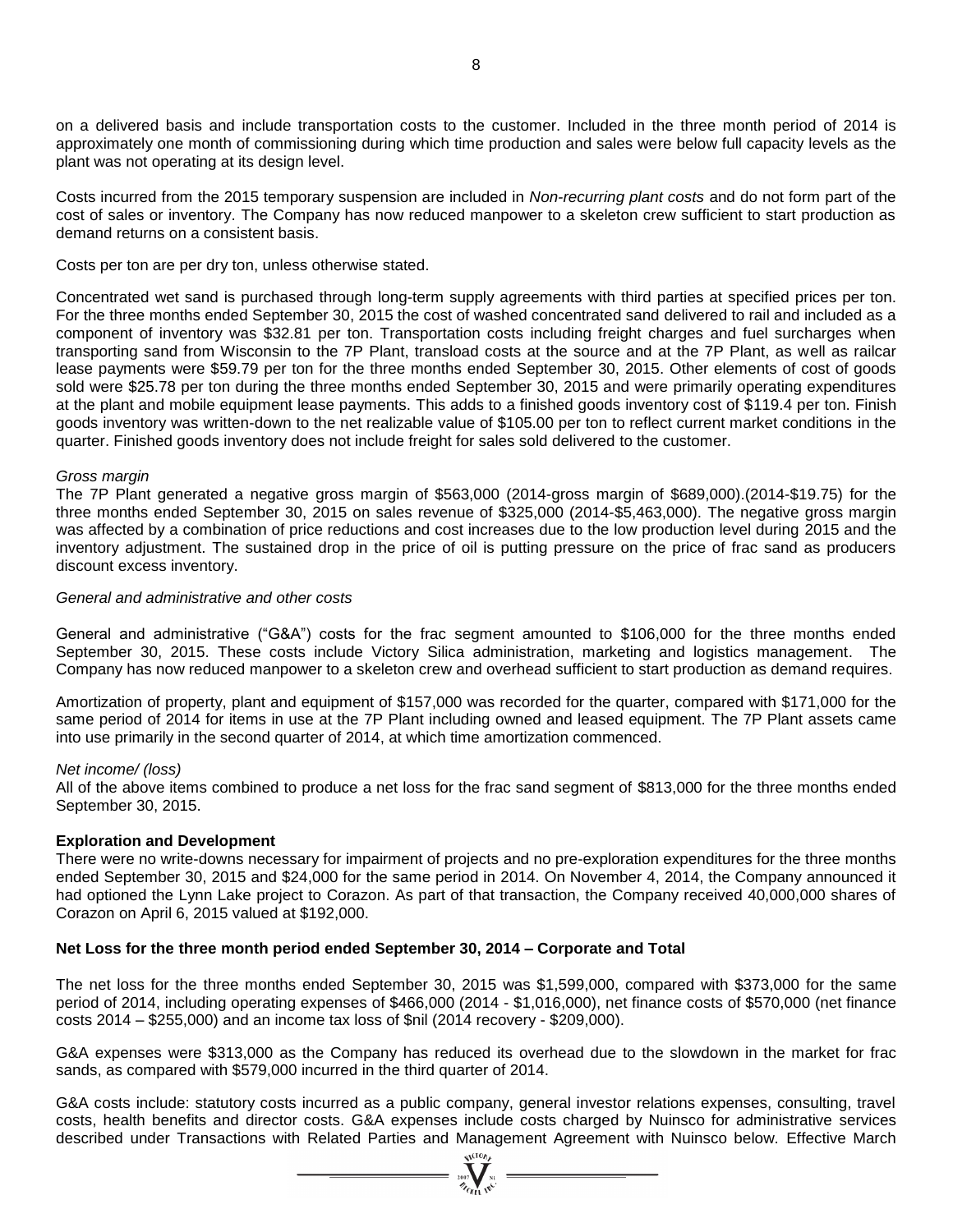2015, the Management Agreement has been terminated by Victory Nickel but the Company continues to share resources and costs with Nuinsco under a cost sharing arrangement.

The share-based payment expense for options for the three months ended September 30, 2015 of \$5,000 reflects partial vesting of 671,875 options with a weighted average fair value of C\$0.42. There were no options granted during the current quarter.

On September 12, 2014, the Company consolidated its common shares on a one-for-ten basis (the "Share Consolidation"). In the prior comparative period, share-based payment expense of \$235,000 reflects 443,071 shares (after giving retroactive effect to the Share Consolidation) issued during the third quarter 2014 upon the exercise of warrants issued as part of the rights offering completed in July 2013.

*Net finance income (costs)*

|                                                      | Three months ended Sept 30, |    |                |            | Nine months ended Sept 30, |  |
|------------------------------------------------------|-----------------------------|----|----------------|------------|----------------------------|--|
|                                                      | 2015                        |    | 2014           | 2015       | 2014                       |  |
| Interest income on bank deposits                     | \$<br>۰.                    | \$ | $\blacksquare$ | \$<br>٠    | \$                         |  |
| Net change in fair value of financial liabilities at |                             |    |                |            |                            |  |
| fair value through operations                        |                             |    | 987            | 226        | 1,569                      |  |
| Gain on adjustment of estimated cash flows           | 73                          |    |                | 1,566      |                            |  |
| Net foreign exchange gain                            | 112                         |    |                | 152        |                            |  |
| <b>Finance income</b>                                | 185                         |    | 987            | 1,944      | 1,569                      |  |
| Interest expense on loans                            |                             |    |                |            |                            |  |
| Accrued and Cash settled                             | 494                         |    | 376            | 1,477      | 765                        |  |
| Amortization of loan fees                            | 102                         |    | 277            | 587        | 466                        |  |
| Amortization of embedded option derivatives          | 159                         |    | 175            | 531        | 277                        |  |
| Commitment fee                                       |                             |    |                |            | 3                          |  |
| Loss on adjustment of estimated cash flows           |                             |    | 20             |            | 269                        |  |
| Net change in fair value of financial liabilities at |                             |    |                |            |                            |  |
| fair value through operations                        |                             |    | (73)           |            |                            |  |
| Net foreign exchange loss                            |                             |    | 464            |            | 963                        |  |
| <b>Finance costs</b>                                 | 755                         |    | 1,242          | 2,595      | 2,742                      |  |
| <b>Net Finance Income/(Costs)</b>                    | \$<br>$(570)$ \$            |    | $(256)$ \$     | $(651)$ \$ | (1, 174)                   |  |

For the three months ended September 30, 2015 and 2014, net finance cost was \$570,000 and \$256,000 respectively. The Company considers financing activities, other than those related to equipment leased in the frac sand segment, to be part of the Corporate segment.

The finance income decreased \$802,000 from \$987,000 from the corresponding prior year quarter due to the income from the fair value of the warrants issued in connection with the SPA Loan which have a cashless exercise feature and from a gain of \$73,000 (2014 – loss of \$20,000) from the estimated cash flows from the Participating Interest. Both of these instruments and their accounting are described below. The recent slowdown in demand and the losses incurred during the first nine months of 2015 necessitated deferral for payment of the Participating Interest and resulted in a gain. The Company applied probability weightings of 5%, 40% and 55% as risk factors to varying levels of expected cash flows. The probability weighted average cash flows has remained at 75% as at September 30 2015 (2014 – 75%) The percentage participation in net cash flows under the Participation Interest is 52.16%.

Finance costs were \$755,000 for the three months ended September 30, 2015, compared with \$1,242,000 for the same period of 2014. The components were quite different when comparing the quarters. Cash and accrued interest expense was \$494,000 for the quarter ended September 30, 2015 (2014 - \$376000). The increase in interest expense during 2015 was primarily attributable to interest on the SPA Loan, an additional Promissory Convertible Note issued in July 2014, and another short-term loan issued to fund the construction and working capital for the frac sand business.

The Company has issued several tranches of convertible notes. There are several elements of finance expense associated with these: cash-settled interest expense paid on a calendar quarter basis, non-cash amortization of loan fees, non-cash amortization of the embedded derivative related to the value of the convertibility feature at inception and

 $\sum_{\substack{2007\\77}}^{\text{WLOB}}\sum_{\text{N}}^{\text{N}}$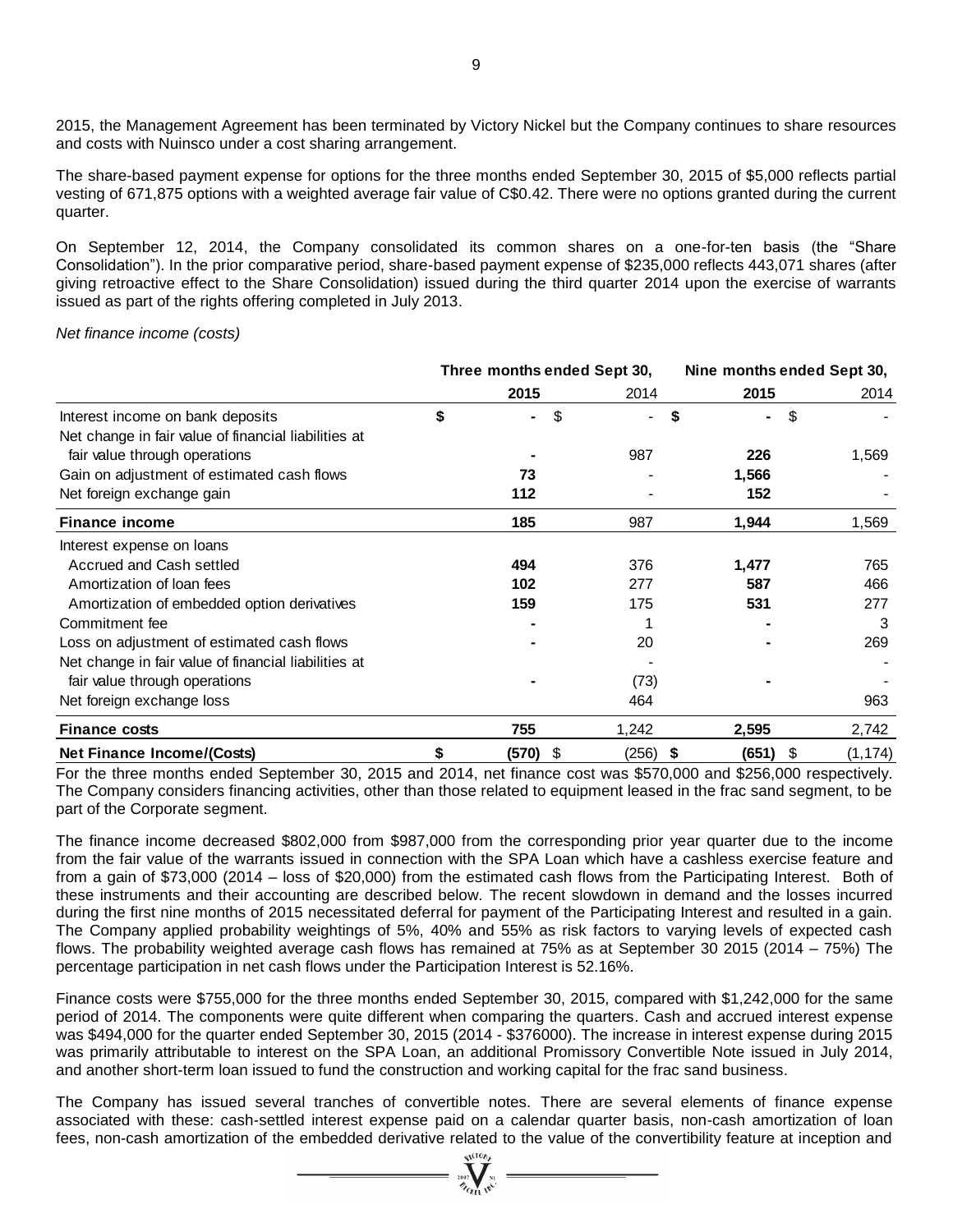the change in the value of that embedded derivative at the end of a reporting period. All amortizable elements are calculated using the effective interest rate method. Promissory Convertible notes were issued in 2013 and 2014 with similar terms and requiring similar accounting treatments. The aggregate outstanding principal value of the Promissory Convertible Notes as at September 30, 2015 is \$5,979,000, which are due at various times over the next 12 months.

Aggregate interest settled in cash or accrued for the three months ended September 30, 2015 amounted to \$494,000. On July 1, 2015, the Company announced that it was not able to make the quarterly interest payment due June 30, 2015 on the SPA Loan and the approximately \$6.0 million of Promissory Convertible Notes. On July 30, 2015 the Company announced that it had not repaid the amounts due, including the principal amount, on July 30, 2015, under the SPA Loan. The Company was also unable to make the quarterly interest payments due September 30, 2015.

Amortization of cash-settled loan fees in the quarter ended September 30, 2015 amounted to \$102,000 with an additional \$159,000 for amortization of a portion of the embedded option derivatives related to the convertible Promissory Convertible Notes remaining of \$580,000 calculated at inception (\$878,000 of which was recorded in 2014). The value of the embedded option derivatives did not decrease in the third quarter and, accordingly, \$nil was credited through operations as finance income during the quarter ending September 30, 2015.

The embedded option derivatives are calculated using the Black-Scholes option-pricing methodology and are a function of share price, the C\$1.00 conversion price (after the retroactive effect of the Share Consolidation), risk-free interest rate, length of time to expiry and share price volatility as well as the US dollar exchange rate for loans denominated in US dollars but convertible using a Canadian dollar price. All other things being equal, one would expect the value of the option to decline as time approaches the expiry date. However, because of the volatility of exchange rates and the Company's share price, this may not always be the case. Further, since one Promissory Convertible Note was exchanged into a portion of the SPA Loan in the second quarter of 2014, a portion of the embedded option derivative was de-recognized. The SPA Loan does not contain an embedded option derivative feature; however, the warrants which were issued therewith may be exercised on a cashless basis. The value of the warrants is considered to be debt rather than equity and changes in the fair value of the warrants is also recorded through net finance income.

#### *Income tax recovery*

The Company does not allocate income taxes between segments. In the three months ended September 30, 2015, the Company did not record any tax loses or recovery. In 2014 it recorded an income tax recovery of \$228,000. This was primarily a function of higher taxable losses. Furthermore, because the losses are expected to be used to shelter frac sand income in a lower tax rate jurisdiction, the income tax rate in place is expected to be 25%.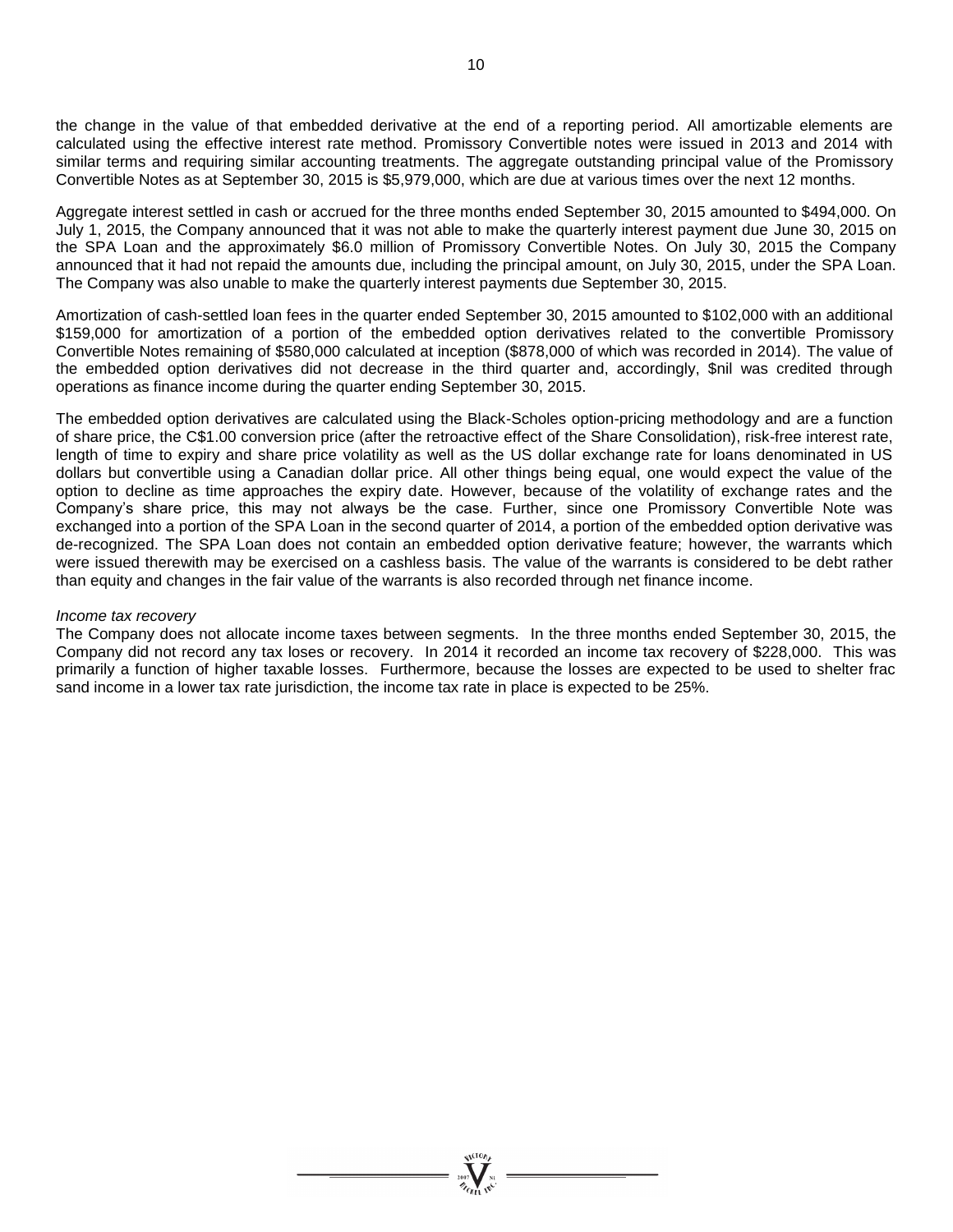| Nine months ended Sept 30, 2015                                                                                                                                                                                                                                                                                                                                                                                                                                                                                                                                                                                                                                                                                                  | Corporate | <b>Exploration and</b><br>Development |                                | Intersegment<br>Frac Sand Reclassification | Total                   | Sept 30, 2014<br>Total  |
|----------------------------------------------------------------------------------------------------------------------------------------------------------------------------------------------------------------------------------------------------------------------------------------------------------------------------------------------------------------------------------------------------------------------------------------------------------------------------------------------------------------------------------------------------------------------------------------------------------------------------------------------------------------------------------------------------------------------------------|-----------|---------------------------------------|--------------------------------|--------------------------------------------|-------------------------|-------------------------|
| <b>Revenues</b><br>Cost of goods sold                                                                                                                                                                                                                                                                                                                                                                                                                                                                                                                                                                                                                                                                                            | \$        | - \$                                  | - \$<br>$2,478$ \$<br>(3, 212) |                                            | \$<br>2,478<br>(3, 212) | \$<br>6,773<br>(6, 230) |
| Gross margin                                                                                                                                                                                                                                                                                                                                                                                                                                                                                                                                                                                                                                                                                                                     |           | $\blacksquare$<br>$\blacksquare$      | (734)                          | $\blacksquare$                             | (734)                   | 543                     |
| <b>Operating expenses</b><br>General and administrative                                                                                                                                                                                                                                                                                                                                                                                                                                                                                                                                                                                                                                                                          | (741)     | (25)                                  | (186)                          |                                            | (952)                   | (1, 847)                |
| Share-based payments:                                                                                                                                                                                                                                                                                                                                                                                                                                                                                                                                                                                                                                                                                                            |           |                                       |                                |                                            |                         |                         |
| Options<br>Amortization of property, plant and equipment                                                                                                                                                                                                                                                                                                                                                                                                                                                                                                                                                                                                                                                                         |           | (53)<br>(3)<br>(3)                    | (485)                          |                                            | (53)<br>(491)           | (312)<br>(390)          |
| Recovery (writedown) of E and E projects                                                                                                                                                                                                                                                                                                                                                                                                                                                                                                                                                                                                                                                                                         |           | 186                                   |                                |                                            | 186                     | (50)                    |
| Pre-exploration costs                                                                                                                                                                                                                                                                                                                                                                                                                                                                                                                                                                                                                                                                                                            |           |                                       |                                |                                            |                         | (4)                     |
| Net frac sand pre-operating costs                                                                                                                                                                                                                                                                                                                                                                                                                                                                                                                                                                                                                                                                                                |           |                                       |                                |                                            |                         | (194)                   |
| Non-recurring plant costs <sup>(1)</sup>                                                                                                                                                                                                                                                                                                                                                                                                                                                                                                                                                                                                                                                                                         |           |                                       | (643)                          |                                            | (643)                   | $\sim$                  |
| Operating income (loss)                                                                                                                                                                                                                                                                                                                                                                                                                                                                                                                                                                                                                                                                                                          | (797)     | 158                                   | (2,048)                        | $\blacksquare$                             | (2,687)                 | (2, 254)                |
| Finance income                                                                                                                                                                                                                                                                                                                                                                                                                                                                                                                                                                                                                                                                                                                   | 1,962     |                                       | 2                              | (20)                                       | 1,944                   | 1,569                   |
| Finance costs                                                                                                                                                                                                                                                                                                                                                                                                                                                                                                                                                                                                                                                                                                                    | (2, 592)  |                                       | (23)                           | 20                                         | (2, 595)                | (2, 742)                |
| Net finance costs                                                                                                                                                                                                                                                                                                                                                                                                                                                                                                                                                                                                                                                                                                                | (630)     | $\blacksquare$                        | (21)                           | $\blacksquare$                             | (651)                   | (1, 173)                |
|                                                                                                                                                                                                                                                                                                                                                                                                                                                                                                                                                                                                                                                                                                                                  |           |                                       |                                |                                            |                         |                         |
| Income (loss) before income taxes                                                                                                                                                                                                                                                                                                                                                                                                                                                                                                                                                                                                                                                                                                | (1, 427)  | 158                                   | (2,069)                        | $\blacksquare$                             | (3, 338)                | (3, 427)                |
| Income tax recovery                                                                                                                                                                                                                                                                                                                                                                                                                                                                                                                                                                                                                                                                                                              | 562       |                                       |                                |                                            | 562                     | 915                     |
| Net Income (loss) for the Period                                                                                                                                                                                                                                                                                                                                                                                                                                                                                                                                                                                                                                                                                                 | \$        | $(865)$ \$<br>158                     | \$<br>$(2,069)$ \$             | $\blacksquare$                             | \$<br>(2, 776)          | \$<br>(2, 512)          |
| property and equipment of \$491,000 (2014-\$390,000), net frac sand pre-operating costs of \$nil (2014 - \$194,000), non-<br>recurring plant costs of 643,000 (2014 - \$nil.) and net finance costs of \$651,000 (2014 - \$1,173,000). The results in 2014<br>also included a recovery of \$244,000 related to the Lynn Lake option which is no longer in force. Furthermore, income tax<br>recoveries were recorded in both nine month periods being \$562,000 in 2015 and \$706,000 in 2014.<br>G&A expenses decreased by \$895,000 in 2015 compared with the same period of 2014. The main reason for the<br>decrease is related to the Company reducing its overhead due to the slowdown in the market for frac sand and the |           |                                       |                                |                                            |                         |                         |
| reversal of \$225,000 of accrued bonuses.<br>Income tax recovery                                                                                                                                                                                                                                                                                                                                                                                                                                                                                                                                                                                                                                                                 |           |                                       |                                |                                            |                         |                         |
|                                                                                                                                                                                                                                                                                                                                                                                                                                                                                                                                                                                                                                                                                                                                  |           |                                       |                                |                                            |                         |                         |
| The Company does not allocate income taxes between segments. In the quarter ended September 30, 2015, the<br>Company recorded an income tax recovery of \$562,000, compared with an income tax recovery of \$915,000 for the same<br>period of 2014. This is primarily a function of higher taxable losses.                                                                                                                                                                                                                                                                                                                                                                                                                      |           |                                       |                                |                                            |                         |                         |
| Other significant changes                                                                                                                                                                                                                                                                                                                                                                                                                                                                                                                                                                                                                                                                                                        |           |                                       |                                |                                            |                         |                         |
| The changes in other balances not specifically addressed in other sections of this MD&A are described herein.                                                                                                                                                                                                                                                                                                                                                                                                                                                                                                                                                                                                                    |           |                                       |                                |                                            |                         |                         |
| Cash and cash equivalents have decreased from \$712,000 to \$9,000 excluding restricted deposits of \$37,000 which<br>support a letter of credit provided to one equipment supplier. The Liquidity and Capital Resources section describes the<br>cash flows for the period in detail.                                                                                                                                                                                                                                                                                                                                                                                                                                           |           |                                       |                                |                                            |                         |                         |
| Inventory of \$3,367,000 comprises various grades of finished product and concentrated sand at various locations from the<br>transload facilities in Wisconsin and Minnesota, in transit to Seven Persons and at the 7P Plant itself. Valuation of the                                                                                                                                                                                                                                                                                                                                                                                                                                                                           |           |                                       |                                |                                            |                         |                         |

### *Nine Months Ended September 30, 2015 Compared With Nine Months Ended September 30, 2014*

#### *Income tax recovery*

### *Other significant changes*

 $\sum_{\substack{\text{2007}\ \text{2007y} \ \text{N} \ \text{2007y}}}$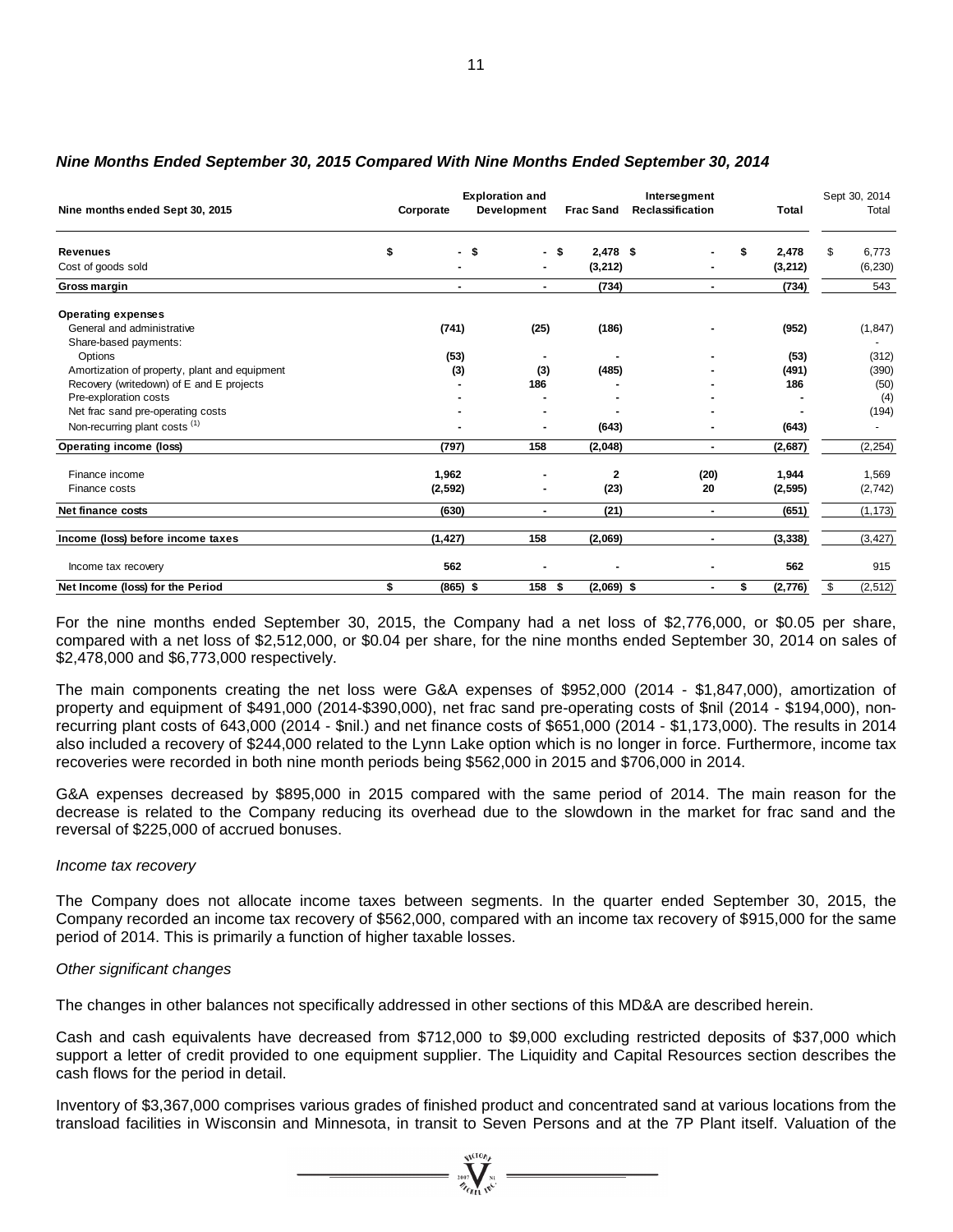inventory is based on normalized costs anticipated during normal production levels. Obsolete inventory was written off and finished goods inventory was writen-down to its net realizable value during the third quarter of 2015.

Property, plant and equipment decreased to \$5,761,000 at the end of September 2015 from \$6,179,000 as at December 31, 2014 primarily due to amortization. The mobile equipment is in use and is being depreciated; amortization on the plant commenced in the second quarter 2014 given its availability for use in production. The first sand was processed through the 7P Plant in March, 2014 and commissioning occurred in early August 2014.

Receivables and prepaids decreased from \$3,367,000 to \$350,000 during the nine months ended September 30, 2015. The decrease of \$2,499,000 to \$226,000 in trade accounts receivable from frac sand sales reflects the slowdown in demand. The majority of the receivables have been collected by the date of this report and we do not expect to experience any losses given the quality of our customers. Prepaids include \$50,000 of deposits to sand suppliers as at September 30, 2015 (December 31, 2014 - \$555,000).

Marketable securities as at September 30, 2015 increased by \$109,000 from December 31, 2014, primarily as a result of the Company receiving 40,000,000 shares of Corazon Mining Limited on April 6, 2015 valued at \$192,000 as part of the option agreement of Lynn Lake offset by market adjustments. No sales occurred during 2015 or 2014.

Project expenditures are described below in Mine Property and Development Activities and Exploration and Evaluation Activities.

The increase in trade and other payables of \$379,000 to \$3,411,000 relates primarily to an increase in days outstanding for trade payables of \$200,000 for supplies, transportation and property, plant and equipment for the 7P Plant and an increase in accrued liabilities of \$254,000 related to the frac sand business. With the slowdown in sales and the resulting impact on cash availability, the Company has had to defer payments to suppliers.

As previously described, Victory Nickel has several loans and borrowings due within one year amounting to \$11,271,000 a total decrease of \$821,000 over the loans and borrowings as at December 31, 2014 of \$10,450,000. Changes in the embedded option derivatives described earlier, account for the remaining changes in loans and borrowings.

Note 14 to the Unaudited Condensed Consolidated Financial Statements include an analysis of the loans and borrowings balances. Refer to the Liquidity and Capital Resources section for additional discussion.

The Company has entered into several finance leases to purchase mobile equipment with a total fair value of \$570,000 at various acquisition dates; the long-term portion of the related obligation is \$170,000 at the end of September 2015 (December 31, 2014 - \$275,000) and the short-term lease obligation of \$140,000 (December 31, 2014 - \$137,000) is included in *Trade and other payables*. Note 16 to the Unaudited Condensed Consolidated Financial Statements includes an analysis of the lease obligation.

The Participating Interest is a financial liability carried at amortized cost. The valuation thereof is determined by a model of estimated cash flows. As a result of changes in model assumptions resulted in revised amortized cost carrying amount of the Participating Interest of \$1,979,000 (December 31, 2014 - \$3,548,000) and, accordingly \$1,569,000 was recorded as a *gain on adjustment of estimated cash flows* through the statement of operations.

The deferred tax liability balance amounts to \$264,000 as at September 30, 2015 (December 31, 2014 - \$817,000). The main components of the balance relate to the tax effects of E&E projects and the MP&D project, offset by the tax value of net operating tax losses carried forward. The deferred tax liability amount reflects a rate of 25%.

The share capital balance has not changed as at September 30, 2015 (December 31, 2014 - \$52,570,000). On September 12, 2014, the Company consolidated its common shares on a one-for-ten basis (the "Share Consolidation"); any reference to the number of common shares, options and warrants, weighted average number and per share information has been adjusted retroactively to be comparable using that basis as if the Share Consolidation had been effective on the first day of the reporting period referred to in this MD&A. In 2014, the increase in share capital of \$344,000 was primarily due to the exercise of 463,000 options (after giving retroactive effect to the Share Consolidation) in the first quarter of 2014 generating cash of \$201,000 and requiring a transfer from contributed surplus to share capital of \$144,000.

Contributed surplus has increased to \$5,696,000 from \$5,644,000 as at December 31, 2014 primarily as a result of options vesting during the first nine months of 2015 of \$52,000.

=  $\sum_{i=1}^{N^{(10)}}$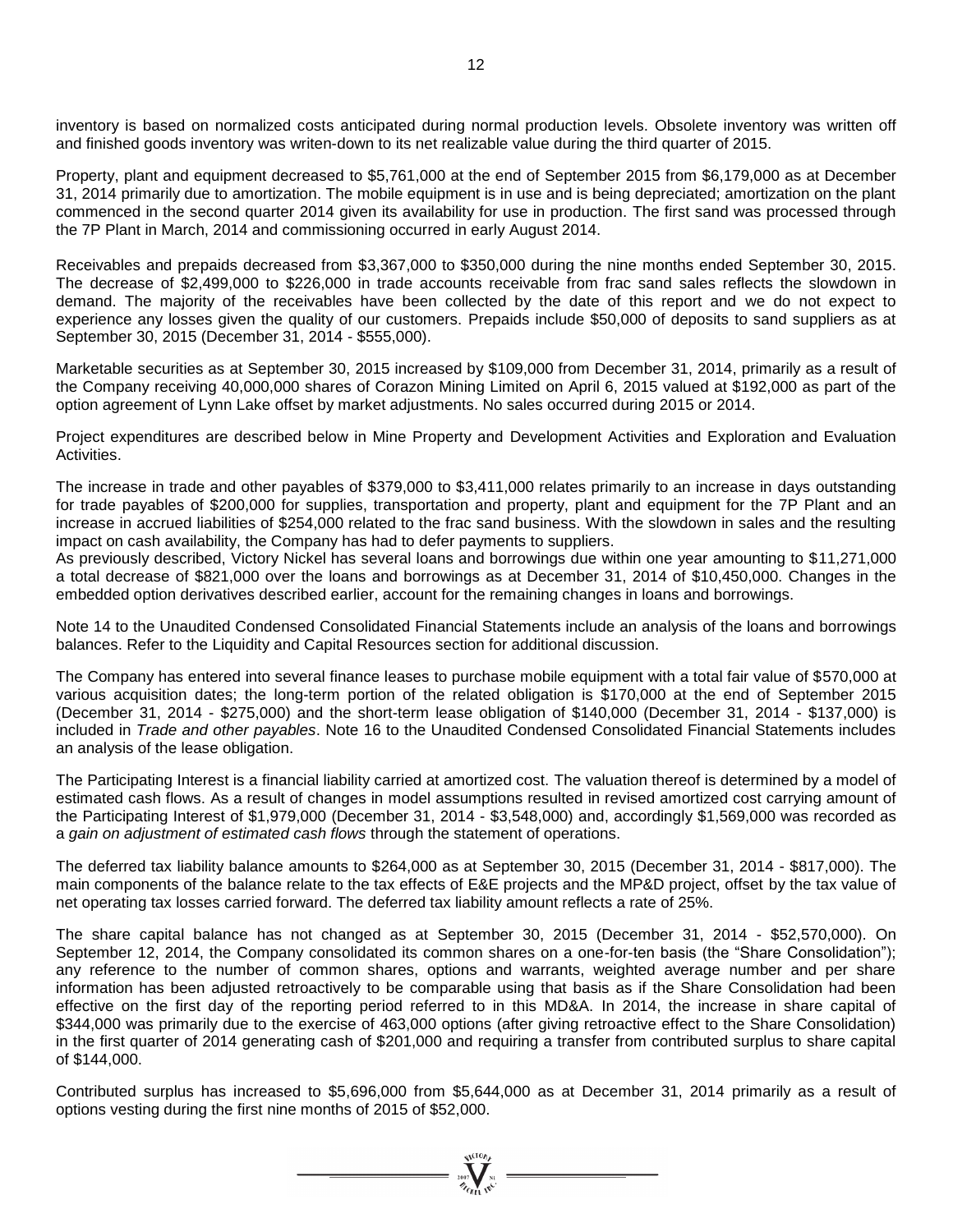Costs of \$417,000 were incurred during the nine months ending September 30, 2015 related to 7P Plant being placed on care and maintenance as a result of reduced production from the unexpected decline in sales during the first nine months of 2015. Another \$118,000 was incurred relating to railcar storage costs and one-time preparation costs for railcars to be leased that was later cancelled. Furthermore, costs totalling \$108,000 relating to additional equipment rental and casual labour to move frozen sand as a result of the protracted spring break-up were incurred.

The finance income of \$1,944,000 for the nine month period ending September 30, 2015 primarily relates to the gain on the estimated cash flows from the Participating Interest discussed above. Finance income of \$1,569,000 for the nine month period ending September 30, 2014 primarily due to the reduction in the value of the embedded option derivatives related to the Company's convertible debt combined with a reduction in the fair value of the warrants issued in connection with the SPA Loan which have a cashless exercise feature.

Finance costs for the first nine months of 2015 were to \$2,595,000 compared to \$2,742,000 for the same period in 2014. These include cash-settled and accrued interest, amortization of cash and non-cash-based fees, changes in embedded option values associated with the convertible debt and amortization of inception values of embedded option derivatives related to debt as well as the change in value of estimated cash flows associated with the Participating Interest. Note 19 to the Unaudited Condensed Consolidated Financial Statements provides an analysis of the costs. Of all the elements in the table, the only ones which are immediately cash-settled are interest income on bank deposits (which is insignificant) and cash-settled interest expense.

The income tax recovery has increased significantly, as has the pre-tax loss. Certain of the elements in finance costs are not taxable and their volatility has an apparent effect on the effective income tax recovery rate.

#### **SUMMARY OF QUARTERLY RESULTS**

| Fiscal year 2015                                   |                         |      |    | 3rd Quarter             | 2 <sup>nd</sup> Quarter      | 1 <sup>st</sup> Quarter         |     |
|----------------------------------------------------|-------------------------|------|----|-------------------------|------------------------------|---------------------------------|-----|
| Revenue                                            |                         |      |    | (1)<br>325              | \$<br>(1)<br>631             | \$<br>$1,522$ (1)               |     |
| Gross margin (loss)                                |                         |      |    | (2)<br>(563)            | \$<br>(2)<br>76              | \$<br>$(247)$ <sup>(2)</sup>    |     |
| Net finance income (costs)                         |                         |      |    | (3)<br>(570)            | \$<br>(3)<br>(794)           | \$<br>713                       | (3) |
| Net income (loss)                                  |                         |      | \$ | (4)<br>(1, 599)         | \$<br>$(906)$ <sup>(4)</sup> | \$<br>$(271)^{(4)}$             |     |
| Total comprehensive loss                           |                         |      | \$ | (1,679)                 | \$<br>(945)                  | \$<br>(178)                     |     |
| Earnings (loss) per share - basic and diluted (16) |                         |      | \$ | (0.03)                  | \$<br>(0.02)                 | \$<br>(0.00)                    |     |
| Fiscal year 2014                                   | 4 <sup>th</sup> Quarter |      |    | 3 <sup>rd</sup> Quarter | 2 <sup>nd</sup> Quarter      | 1 <sup>st</sup> Quarter         |     |
| Revenue                                            | \$<br>7,203             | (1)  | \$ | (1)<br>5,463            | \$<br>(1)<br>1,310           | \$                              |     |
| Gross margin (loss)                                | \$<br>670               | (2)  |    | (2)<br>689              | \$<br>(2)<br>(146)           | \$                              |     |
| Net finance income (costs)                         | \$<br>714               | (5)  |    | (7)<br>(255)            | \$<br>(9)<br>(47)            | \$<br>$(872)$ <sup>(11)</sup>   |     |
| Net income (loss)                                  | \$<br>96                | (6)  | S  | (8)<br>(373)            | \$<br>(10)<br>(693)          | \$<br>$(1,446)$ <sup>(12)</sup> |     |
| Total comprehensive loss                           | \$<br>(2, 287)          |      | \$ | (464)                   | \$<br>(724)                  | \$<br>(1, 371)                  |     |
| Earnings (loss) per share - basic and diluted (16) | \$<br>0.00              |      | \$ | (0.01)                  | \$<br>(0.01)                 | \$<br>(0.02)                    |     |
| Fiscal year 2013                                   | 4 <sup>th</sup> Quarter |      |    | 3 <sup>rd</sup> Quarter | 2 <sup>nd</sup> Quarter      | 1 <sup>st</sup> Quarter         |     |
| Net finance costs                                  | \$<br>(3, 443)          | (13) | \$ | (66)                    | \$<br>(73)                   | \$<br>(37)                      |     |
| Net loss                                           | \$<br>(3,656)           | (14) |    | (503)                   | \$<br>(417)                  | \$<br>(313)                     |     |
| Total comprehensive loss                           | \$<br>(3,628)           | (15) |    | (518)                   | \$<br>(493)                  | \$<br>(436)                     |     |
|                                                    |                         |      |    |                         |                              |                                 |     |

(1) Revenue represents sales of frac sand (first sales were recognized in the second quarter of 2014).

(2) Gross margin (loss) includes cost of goods sold which include operating costs for a full period despite production being at less-than-full capacity.

(3) Net finance income include the change in the fair value of the embedded option derivatives related to the Convertible Notes, a reduction in fair value of warrants issued in connection with SPA Loan, and a gain on adjustment of estimated cash flows for the Participating Interest, offset by amortization of embedded derivatives and loan fees.

(4) Includes the effects noted above.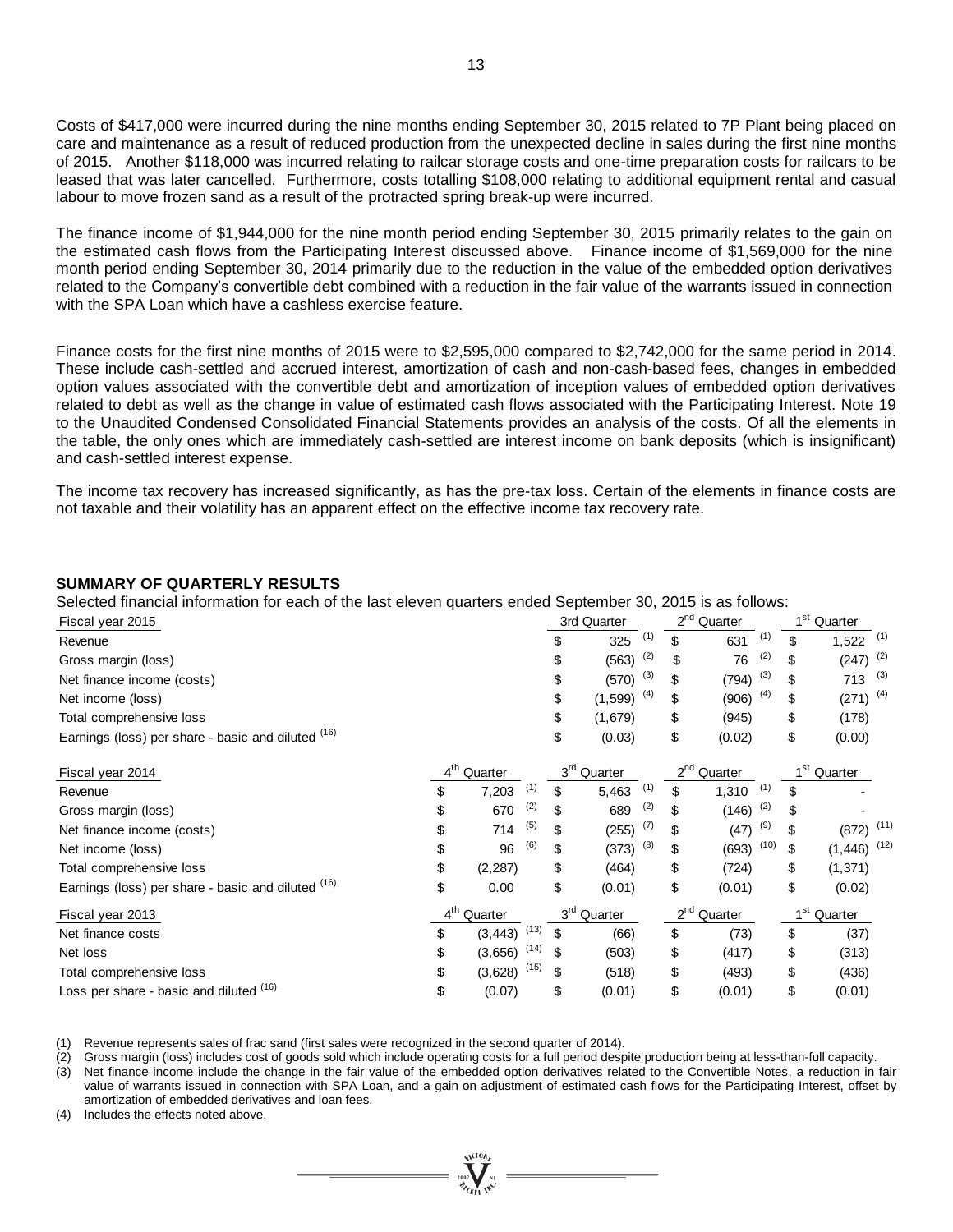- (5) Net finance costs include \$708,000 change in the fair value of the embedded option derivatives related to the Convertible Notes partly offset by \$493,000 gain on adjustment of estimated cash flows for the Participating Interest.
- (6) Includes the effects noted in (1), (2), and (5).
- (7) Net finance costs include \$827,000 change in the fair value of the embedded option derivatives related to the Convertible Notes as well as \$20,000 loss on adjustment of estimated cash flows for the Participating Interest.
- (8) Includes the effects noted in (1), (2), and (7).
- (9) Net finance costs include \$450,000 change in the fair value of the embedded option derivatives related to the Convertible Notes as well as \$135,000 loss on adjustment of estimated cash flows for the Participating Interest.
- (10) Includes the effects noted in (1), (2), and (9).
- (11) Net finance costs include \$505,000 change in the fair value of the embedded derivatives related to the Convertible Notes as well as \$97,000 loss on adjustment of estimated cash flows for the Long-term liability with Nuinsco.
- (12) Includes the effects noted above combined with increased costs relating to the frac sand business and net frac sand pre-operating costs of \$194,000.
- (13) Net finance costs for the period includes \$3,133,000 for the loss on adjustment of estimated cash flows for the Long-term liability with Nuinsco and \$154,000 for the increase in value of the embedded derivative related to the convertible promissory note.
- (14) Net loss for the period includes \$229,000 for costs charged under the Management Agreement with Nuinsco and cost sharing arrangement and reflects increased activity on the frac sand business and an income tax recovery of \$532,000.
- (15) Total comprehensive loss for the period includes the effects noted above.

#### **LIQUIDITY AND CAPITAL RESOURCES**

As at September 30, 2015, the Company had a working capital deficiency of \$10,657,000, compared with a working capital deficiency of \$3,045,000 as at December 31, 2014.

The increase in working capital deficiency of \$7,612,000 since December 31, 2014 resulted primarily from the outstanding financing and accrued interest of \$11,271,000 used to fund the construction and upgrading of the 7P Plant and working capital, coming due within one year. Of this amount, \$5,150,000 is secured by the assets of the Company. Working capital was also affected, an increase in accounts payable of \$379,000 as well as a large decrease in accounts receivable balance, offset by a \$1,046,000 increase in inventory, both of which are due to the decline in frac sand demand during the first half of 2015.

#### **Participating Interest**

On April 22, 2014, Nuinsco exercised its conversion option and converted its loan to the Participating Interest. At the same time, it relinquished its security over the assets of the Company since the Conversion constituted payment of the loan in full. This obligation will be settled through a 52.16% participation in net operating cash flows from the frac sand business after recoupment of capital costs for Phase One and pre-operating expenses. The participation is capped at \$6,053,000 provided the Company proceeds with Phase Two, otherwise the cap is approximately \$8,071,000. Distributions under the Participating Interest terms are calculated based on operating cash flow after recovery of capital and pre-operating costs and take into account working capital. It is presently anticipated that the first payment under the Participating Interest could occur in the second quarter of 2017.

As at September 30, 2015 the carrying value of the Participating Interest was revalued at \$1,979,000 to take into account future expected cash flows based on current market information. This compares with \$3,548,000 at December 31, 2014. The change in value of \$1,569,000 in the nine months ended September 30, 2015 has been recorded through *Finance Income* in the statement of operations (for further description see Note 15 to the Unaudited Condensed Consolidated Financial Statements).

The Company will continue to reassess the carrying value of the Participating Interest as circumstances warrant.

**Convertible Notes** – During 2013 and 2014 two-year Promissory Convertible Notes bearing interest at the rate of 14.8% per annum and aggregating \$5,979,000 were issued to fund the construction of the 7P Plant and working capital requirements. The accounting complexities of these financial liabilities have been described earlier. The Promissory Convertible Notes may be converted in whole or in part, at any time, at the option of the holders into Victory Nickel shares at a conversion price of C\$1.00 per share.

**SPA Loan** - On May 15, 2014, the Company entered into a senior secured line of credit agreement in the amount of \$4,000,000 (the "SPA" Loan"). The SPA Loan bears interest of 14.8% per annum and matures on July 30, 2015 and is now is classified as a current liability due within one year. Full details of the SPA Loan are described in the 2014 Audited Consolidated Financial Statements.

The terms of the SPA warrants contain a cashless exercise feature which requires the warrants to be recognized as a liability rather than as equity within contributed surplus. Accordingly, the fair value of the warrants at inception of \$554,000 is recorded as a liability with the balance of the SPA Loan. Any change in the fair value of the warrants is also recorded as

 $\sum_{\alpha}$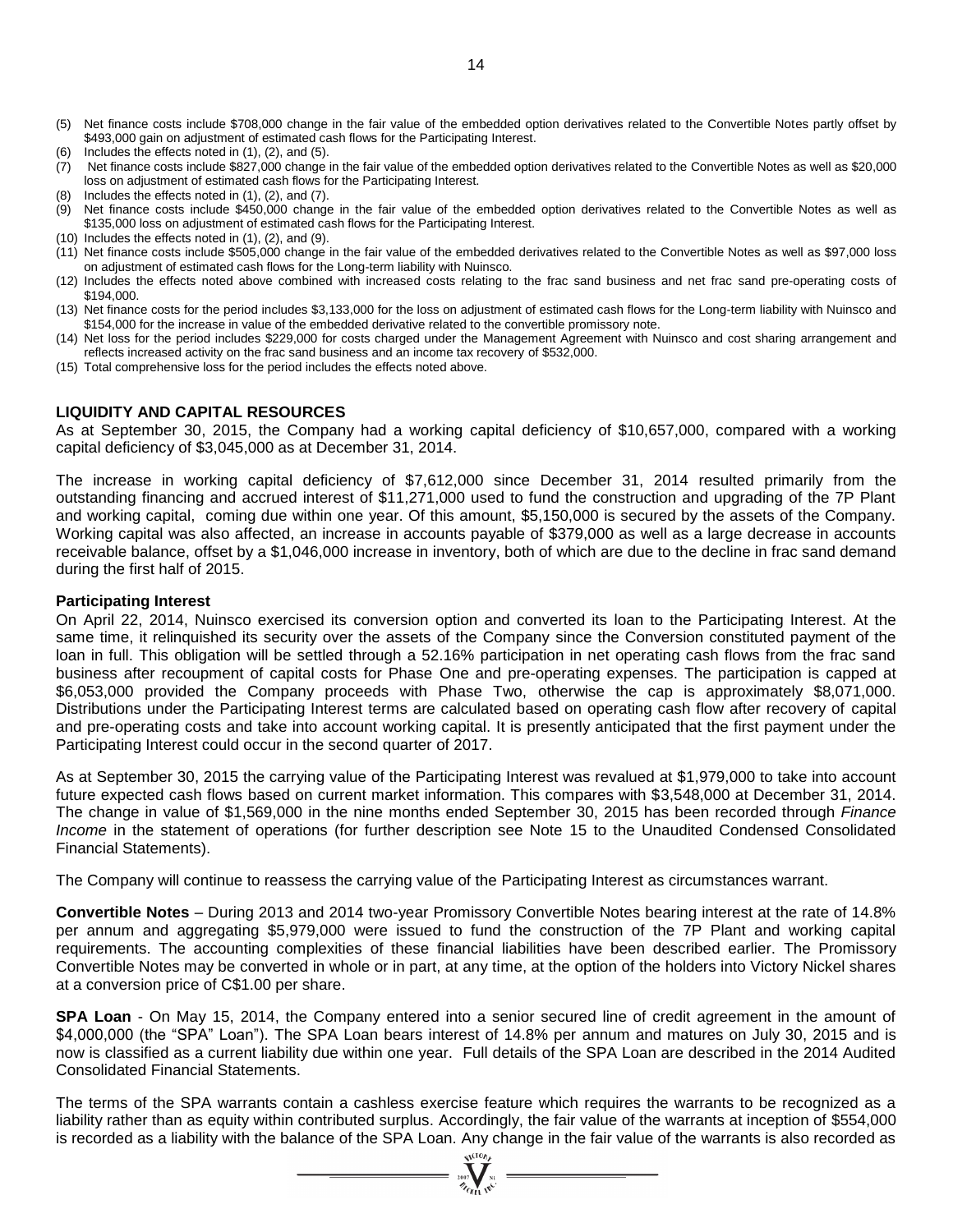a component of the SPA Loan and charged to finance income or costs in the statement of operations. The fair value change amounted to a decrease of \$7,000 in the three months ended September 30, 2015 (a net decrease of \$554,000 since inception) bringing the fair value of the cashless warrants to \$0 as at September 30, 2015.

In the three months ended September 30, 2015, the Company paid \$nil in cash and accrued \$410,000 for interest and amortized \$102,000 in loan fees into interest income.

In June 2015 the SPA loan was increased by \$1,150,000 to \$5,150,000. Of the increase, \$1,000,000 was used to repay its short-term facility and \$150,000 was made available for working capital purposes. As consideration, the warrant price was reduced from \$1.00 per share to \$0.50 per share and additional warrants of 575,000 were granted.

On July 1, 2015, the Company announced that it was not able to make the quarterly interest payment due June 30, 2015 on the SPA Loan and on the Promissory Convertible Notes outlined above, and that it was in discussion with its lenders and other potential financiers to restructure the Company's debt and recapitalize the Company.

On July 30, 2015, the Company announced it had not repaid the principal amounts due under the SPA Loan, and that it was continuing with discussions among the holder of the SPA Loan and other potential financing sources to restructure the Company's debt and recapitalize the Company. The Company was unable to make the interest payment due September 30, 2015. To date, the Company has not received acceptable expressions of interest and has not completed any debt restructuring. Without an injection of capital until the demand for frac sand returns to allow the Company to sell its inventory, the Company will not be able to meet its outstanding obligations or any new obligations as they become due.

**Short Term Facility** – On October 1, 2014, the Company completed a short-term financing by way of a \$2,000,000 promissory note. The promissory note bears interest at 28%, calculated and settled monthly. This short-term loan has been renewed on a monthly basis upon payment of extension fees and penalties. The Company repaid \$1,000,000 during the first two months of 2015 and in June the Company announced it had entered into an amending agreement (the "Amending Agreement") whereby the short-term facility and the SPA loan were combined to create the Amended Loan Facility.

**Cash flows in the first nine months of 2015** - Cash and cash equivalents as at September 30, 2015 and December 31, 2014 were held with major Canadian banks. The Company has a policy of investing its available cash in Canadian government instruments and certificates of deposit or other direct obligations of major Canadian banks, unless otherwise specifically approved by the Board.

For the nine months ended September 30, 2015, the Company generated cash from operating activities of \$895,000 compared with cash used of \$5,953,000 during the same period of 2014. The build-up of receivables as at December 31, 2014 was essentially all collected during the first nine months of 2015 and provided an increase in cash of \$3,017,000 compared to the first half of 2014 and extending payables and accrued interest contributed \$225,000. However, there continues to be limited revenues due to the slowdown in operating activity during the first nine months of 2015 as mentioned earlier. The Company will require a restructuring of its debt and likely an infusion of new capital while ramping up operations to the level where cash flow is sufficient to meet it needs.

Costs incurred to advance the Company's exploration, evaluation and development projects are capitalized, as summarized below under the discussion of investing activities. Costs to set up the Company's frac sand operations and operating costs were recorded as part of pre-operating expenditures net of sales revenue of \$194,000 for the first nine months of 2014 and thereafter are part of cost of goods sold or other expense lines. In the nine months ended September 30, 2015, \$3,212,000 was charged to cost of goods sold, including a write-down of finished goods inventory to the lower of cost or net realizable value and the write off of obsolete inventory in the third quarter of 2015 in the amount of \$495,000. Revenue in 2015 amounted to \$2,478,000.

As operating activity began to slow down during the first nine months of 2015 due the sudden and material drop in the price of oil and the spring breakup period as mentioned earlier, receivables decreased to \$350,000 as at September 30, 2015 compared with \$3,367,000 as at December 31, 2014, while inventory and trade and other payables continue to grow. The Company continues to hold discussions with financiers and potential business partners to fund the working capital deficit.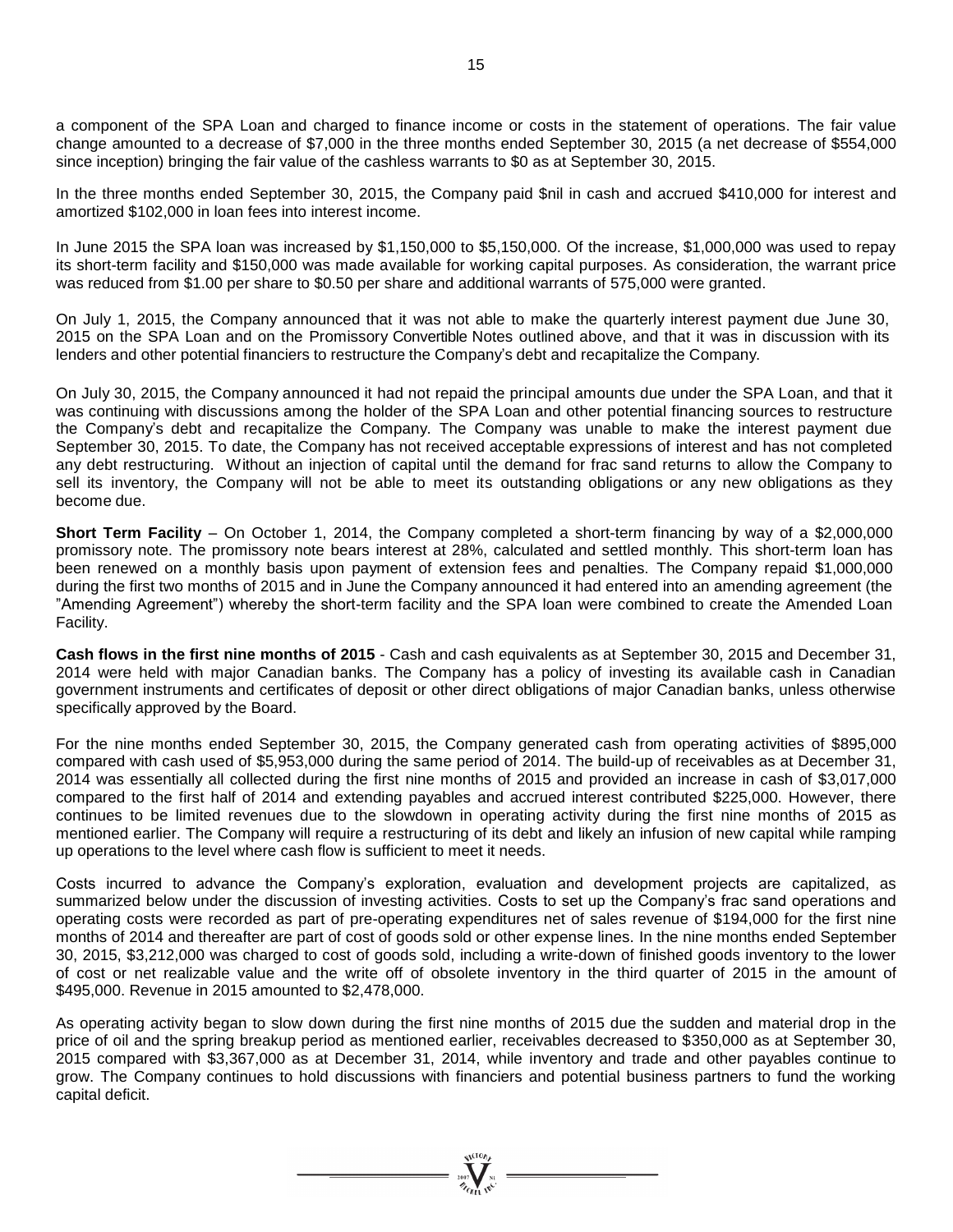During the nine months ended September 30, 2015, costs incurred by investing activities were \$173,000, compared with cash used of \$2,455,000 in the prior comparable period. Aggregate amounts of \$26,000 and \$114,000 were used to advance the MP&D project and E&E projects, respectively, during the periods (2014 - \$1,566,000 and \$608,000). In the first nine months of 2015, \$33,000 was used for expenditures on the 7P Plant acquisition, equipment and improvements  $(2014 - $2,056,000)$ .

The Company used \$1,425,000 in financing activities during the nine months ended September 30, 2015 compared with \$7,209,000 generated in the corresponding period in 2014. In 2014, the main source of funds was an additional \$4,000,000 from various Promissory Convertible Notes issued to March 2014. In 2015, \$1,000,000 of the short-term facility was repaid. Loan interest was \$1,481,000 compared with \$765,000 in 2014. The increase is due to the increased debt described elsewhere. Aggregate payments under leases for deposits and other principal payments totalled \$102,000 for mobile equipment used in the frac sand business, compared with payments of \$101,000 in 2014. The Company also deposited \$37,000 (2014 – \$271,000) of funds to support letters of credit issued to facilitate the Company's frac sand business.

There were no equity financings completed during the period. During the same period in 2014 the Company received \$341,000 through the exercise of options.

The Company's activities during the nine months ended September 30, 2015 used cash and cash equivalents of \$703,000, compared with \$1,199,000 during the first nine months of 2014.

#### **Table of Contractual Commitments**

|                                                          | Due Date                            | <b>Currency</b>  |                  |      | September 30, 2015 December 31, 2014 |
|----------------------------------------------------------|-------------------------------------|------------------|------------------|------|--------------------------------------|
| Transformer and electrical equipment                     | On shipping                         | <b>US Dollar</b> | \$<br>$1,296$ \$ |      | 1,296                                |
| Loans and borrowings (including unpaid accrued interest) |                                     |                  |                  |      |                                      |
| Amended Loan                                             | January 31, 2015                    | Canadian Dollar  | - \$             |      |                                      |
| Participating Interest                                   | Refer to note below Canadian Dollar |                  | $\sim$           |      |                                      |
| <b>Convertible Notes</b>                                 | November 11, 2015                   |                  |                  |      |                                      |
|                                                          | to July 7, 2016                     | <b>US Dollar</b> | \$<br>5,750 \$   |      | 5,750                                |
|                                                          | January 30, 2016                    |                  |                  |      |                                      |
| <b>Convertible Notes</b>                                 | to March 13, 2016 Canadian Dollar   |                  | $265 \quad$ \$   |      | 265                                  |
| SPA Loan                                                 | July 30, 2015                       | <b>US Dollar</b> | $5,150$ \$       |      | 4,000                                |
| Promissory Note <sup>(1)</sup>                           | May 31, 2015                        | <b>US Dollar</b> | $\sim$           |      | 2,000                                |
| Purchase of 7P Plant                                     | Refer to note below Canadian Dollar |                  | $\sim$           |      |                                      |
| Leased mobile equipment                                  | Within one year                     | Canadian Dollar  | 187              | - \$ | 179                                  |
|                                                          | One to five years                   | Canadian Dollar  | 227              |      | 328                                  |

Using November 12, 2015 prices, the aggregate market value of the Company's marketable securities held in public company shares is approximately \$221,000.

As at November 12, 2015, the Company had options and warrants outstanding which could bring in additional funds. Most of those instruments are not "in-the-money" and the receipt of such funds cannot be relied upon.

The Company has good title to its projects and will continue to maintain the projects in good standing.

The Company recognizes the imminent cash requirement to repay debt and is actively pursuing restructuring of its debt to term it out for several years. To date, the Company has not received acceptable expressions of interest and has not completed any debt restructuring.

Development of the Minago mine will require considerable financial resources. The Company recognizes that the current state of the financial markets and the apparent lack of support for mining projects will make financing this project difficult. However, validating the frac sand portion of the project could provide leverage to get potential partners interested in the nickel portion of the project.

The Company has in excess of 40,000 tons of sand in inventory which should generate cash to bring suppliers debt up-todate. The Company is also reducing all discretionary costs which should not have a negative impact on its ability to resume production. Staffing, salaries, and director fees have been reduced or deferred where possible.

 $\frac{1}{\sqrt{\frac{1}{n}}\sum_{i=1}^{n} a_i}$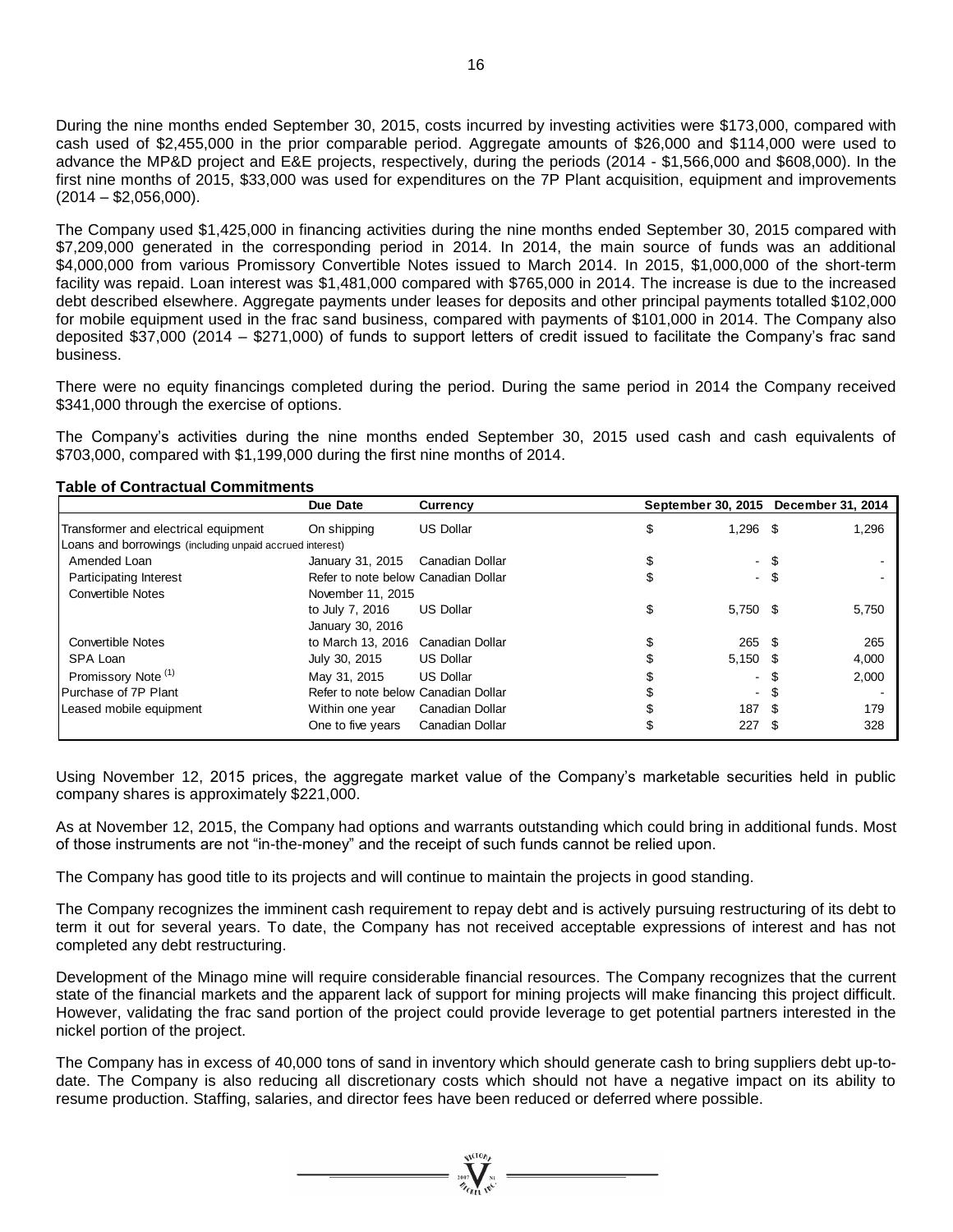The Company continues to hold discussions with local and overseas financiers and potential business partners with respect to the nickel and frac sand opportunities.

# **BUSINESS UPDATE**

#### **Reporting Segment**

The Company is engaged in the exploration, evaluation and development of properties for the mining and production of nickel and associated products. The Company also produces frac sand for the oil and gas industry in Canada and the northern US. Accordingly, the Company commenced reporting on a segmented basis in 2014. The Company has three reporting segments: Corporate, Exploration and Development, and Frac Sand.

The Corporate segment supports all of the Company's activities.

Senior management makes decisions with respect to Exploration and Development by considering exploration and development potential and results on a project basis. The exploration and development projects are all located in Canada.

The Frac Sand segment is managed and operated by Victory Silica's executives and employees although the business and operating assets are part of Victory Nickel (refer also to Note 20 in the Unaudited Condensed Consolidated Financial Statements). The segment is located in Canada although sand as raw material is imported from the US.

The following table provides additional information on the Company's total segment assets. The segmented Statement of Operations has been presented earlier in the MD&A in the discussion of operating results for the nine months ended September 30, 2015.

|                                                                                                                                                                                                                                                                                                                                                                                                                                                                                                                                                                                                                                                                                                                                                                                                                                                                                                                                                                            | Sept 30,         | December 31, |
|----------------------------------------------------------------------------------------------------------------------------------------------------------------------------------------------------------------------------------------------------------------------------------------------------------------------------------------------------------------------------------------------------------------------------------------------------------------------------------------------------------------------------------------------------------------------------------------------------------------------------------------------------------------------------------------------------------------------------------------------------------------------------------------------------------------------------------------------------------------------------------------------------------------------------------------------------------------------------|------------------|--------------|
|                                                                                                                                                                                                                                                                                                                                                                                                                                                                                                                                                                                                                                                                                                                                                                                                                                                                                                                                                                            | 2015             | 2014         |
| Canada                                                                                                                                                                                                                                                                                                                                                                                                                                                                                                                                                                                                                                                                                                                                                                                                                                                                                                                                                                     |                  |              |
| Corporate                                                                                                                                                                                                                                                                                                                                                                                                                                                                                                                                                                                                                                                                                                                                                                                                                                                                                                                                                                  | \$<br>$1,415$ \$ | 1,860        |
| <b>Exploration and Development</b>                                                                                                                                                                                                                                                                                                                                                                                                                                                                                                                                                                                                                                                                                                                                                                                                                                                                                                                                         | 49,958           | 49,734       |
| Frac Sand                                                                                                                                                                                                                                                                                                                                                                                                                                                                                                                                                                                                                                                                                                                                                                                                                                                                                                                                                                  | 7,895            | 11,300       |
| Intersegment elimination                                                                                                                                                                                                                                                                                                                                                                                                                                                                                                                                                                                                                                                                                                                                                                                                                                                                                                                                                   | (1,068)          | (962)        |
| <b>Total Assets</b>                                                                                                                                                                                                                                                                                                                                                                                                                                                                                                                                                                                                                                                                                                                                                                                                                                                                                                                                                        | \$<br>58,199 \$  | 61,932       |
| <b>EXPLORATION AND DEVELOPMENT ACTIVITIES</b><br>Paul Jones, Vice-President, Exploration, is a "qualified person" as defined under NI-43-101, and he has<br>supervised and approved the preparation of the information relating to the material mineral projects of the<br>Company described herein.                                                                                                                                                                                                                                                                                                                                                                                                                                                                                                                                                                                                                                                                       |                  |              |
| MINE PROPERTY AND DEVELOPMENT ACTIVITIES<br>During the nine months ended September 30, 2015, \$114,000 was incurred on the Minago project (September 30, 2014 -<br>$$271,000$ ).                                                                                                                                                                                                                                                                                                                                                                                                                                                                                                                                                                                                                                                                                                                                                                                           |                  |              |
| <b>Minago Project</b><br>The Company's 100%-owned Minago project is a permitted project ready for development. It is located on the unexposed<br>southern part of the Thompson Nickel Belt in Manitoba, and is one of Canada's largest undeveloped sulphide nickel<br>deposits. Minago has been shown to be capable of producing a nickel concentrate grading from 22.3% up to 35.0%,<br>making it reportedly the world's highest grade nickel concentrate. In addition to metal by-products such as copper, cobalt,<br>gold, platinum, palladium, silver and rhodium, a layer of silica sand averaging approximately nine metres thick overlies<br>the nickel mineralization within the open pit. Approximately 84% of the sand is marketable as frac sand. The frac sand<br>forms part of the overburden that must be removed prior to mining the nickel ore. According to the FS, production of frac<br>sand could begin 20 months after the start of mine development. |                  |              |
| The analytical data and geological interpretations obtained from a work program in 2010 were incorporated into an<br>updated geological model and resource estimate. The updated resource incorporates a 24% increase (over the previous<br>resource estimate) in the NI-43-101-compliant measured and indicated and pit-constrained sulphide nickel resource used<br>in the Minago FS. The FS is posted at www.sedar.com. Note that all resources are contained in the Nose Deposit and the<br>update below does not include the results of the 2011 drilling program.                                                                                                                                                                                                                                                                                                                                                                                                    |                  |              |

### **EXPLORATION AND DEVELOPMENT ACTIVITIES**

#### **MINE PROPERTY AND DEVELOPMENT ACTIVITIES**

#### **Minago Project**

 $\frac{\sum_{\substack{\text{200%} \\ \text{200%} \\ \text{200%}}}}{\sum_{\substack{\text{200%} \\ \text{200%}}}} \frac{\sum_{\substack{\text{200%} \\ \text{200%}}}}{\sum_{\substack{\text{200%} \\ \text{200%}}}}$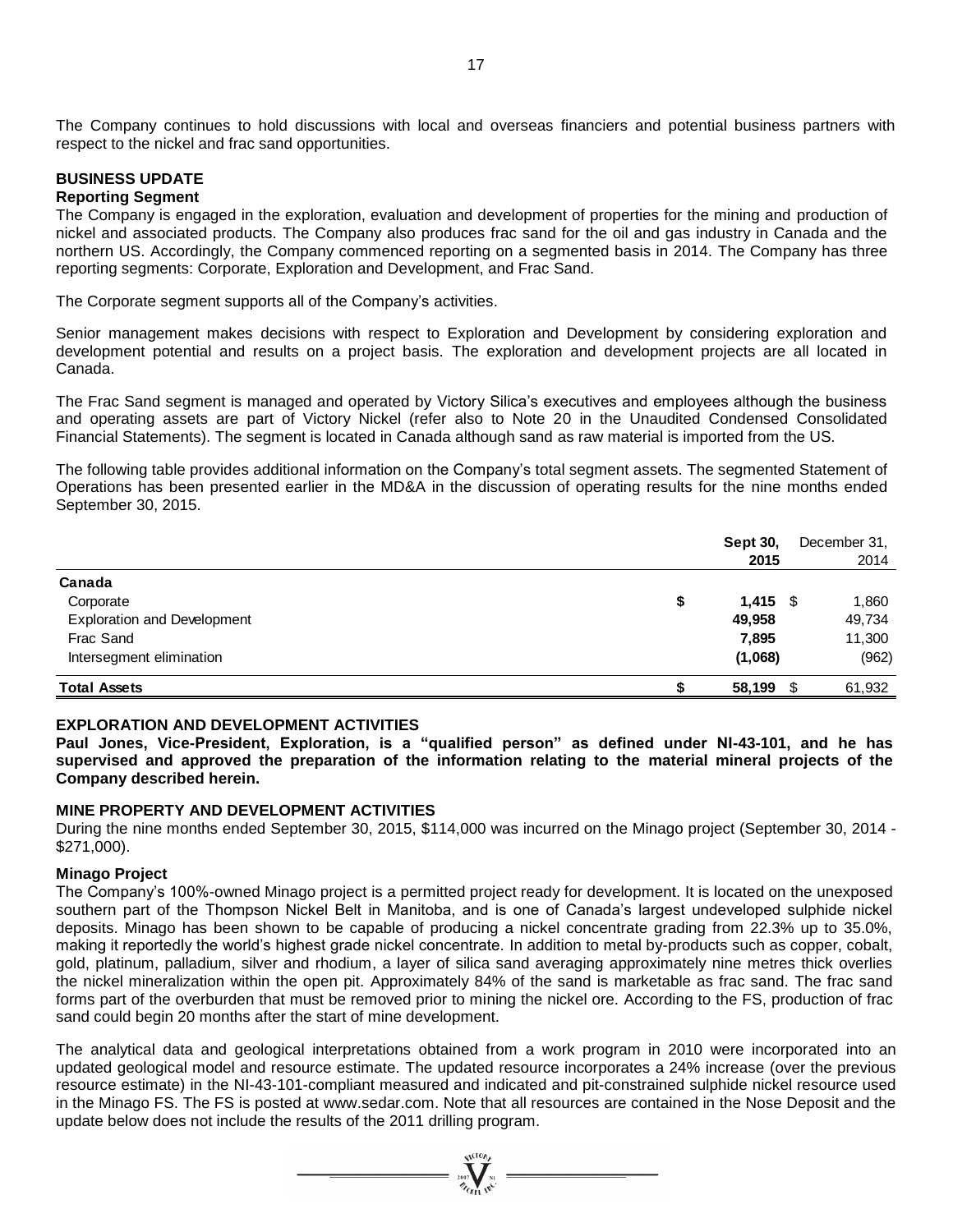|                  | April<br><b>Pit-Constrained</b><br>2011<br><b>Resource</b> |              |                   | March 2010 In-Pit Resource <sup>2</sup> | Increase (Decrease) in<br><b>Contained Metal</b> |            |                   |        |
|------------------|------------------------------------------------------------|--------------|-------------------|-----------------------------------------|--------------------------------------------------|------------|-------------------|--------|
|                  | Tonnes                                                     | Grade        | <b>Ni Content</b> | <b>Tonnes</b>                           | Grade                                            | Ni Content | <b>Ni Content</b> | Change |
| Category         | <b>Millions</b>                                            | $%$ Ni $S^3$ | <b>MLb</b>        | Millions                                | %NiS <sup>3</sup>                                | M Lb       | <b>MLb</b>        | %      |
| <b>Measured</b>  | 8.2                                                        | 0.473        | 85.0              | 6.6                                     | 0.488                                            | 71.4       | 13.7              | 19.2   |
| <b>Indicated</b> | 22.8                                                       | 0.432        | 217.2             | 19.1                                    | 0.410                                            | 172.6      | 44.6              | 25.9   |
| M&I              | 31.0                                                       | 0.443        | 302.2             | 25.7                                    | 0.430                                            | 243.9      | 58.3              | 23.9   |
| <b>Inferred</b>  | 0.2                                                        | 0.380        | 1.4               | 1.4                                     | 0.402                                            | 12.2       | (10.8)            | (88.4) |

<sup>1</sup> Lerch-Grossman pit optimization shell  $\frac{2}{3}$  Whittle pit optimization shell  $\frac{3}{3}$  Nickel in sulphide form

A winter work program was conducted at Minago in 2011 comprised 8,793m of diamond drilling in 20 drill holes with associated ground and borehole electromagnetic geophysics. A total of 15 holes were collared to intersect the "North Limb", a domain of nickel-bearing ultramafic rock extending at least 1.5km north from the Nose Deposit.

A 3,500m winter work program was conducted in early 2012 to test a number of targets around the property that have been identified in previous work programs as well as areas that are scheduled for Minago mine infrastructure development. In part, the drilling evaluated the nickel-bearing Ospwagan Group/Pipe Formation rocks in the vicinity of the Minago Nose Deposit.

Importantly, two holes of the 2012 program tested known nickel-bearing serpentinite that underlies mining lease ML-003 approximately 5km south of the Nose Deposit. Thirteen historic drill holes are known to have been drilled by previous operators in the area between 1968 and 1971. Ten of the thirteen holes intersected serpentinized ultramafic rock, while seven of these holes obtained significant intersections of nickel-mineralized serpentinite from within a body interpreted to be >2 km long. The most extensive intersection, in MXB-70-60, was 605m grading 0.3% Ni from 154m down hole. DDHs V-12-07 and V-12-09 completed in the winter of 2012 both intersected significant widths of serpentinite and obtained analytical results consistent with historic results.

No fieldwork has been conducted on the project subsequent to the winter 2012 work program; current work is related to reporting and evaluation of existing results as well as gathering additional geochemical information from existing drill core. An application to renew the Minago mining leases ML-002 and ML-003 was successful and both leases have been renewed for a 21-year term.

On August 23, 2011, the Manitoba Government issued Victory Nickel's final EAL for the Minago project. The licence expires on August 22, 2014 unless the Company completes a certain amount of work to move the project forward. During 2014, the Company has complied with the conditions of the EAL and, in December, filed an Environmental Act Proposal ("EAP") to amend the EAL to relocate the proposed tailings and waste rock management facility. The construction of drainage ditches installed to lower down the water table within the pit shell limits, the installation of Flow Gauging and Telemetry systems and the implementation of a comprehensive environmental monitoring program are considered part of the site development necessary to maintain the EAL which would otherwise expire in August, 2014.

### *Frac Sand*

An indicated resource of 15 million tonnes of sandstone has been estimated to occur within the current Minago pit shell. The frac sand component of this resource of approximately 11 million tonnes is a significant contributor to the positive economics at Minago. As part of the FS, Outotec produced a feasibility-level design for a frac sand plant complete with capital and operating costs to produce 1,140,000 tonnes of frac sand annually for a ten-year period. Considerable potential exists to expand the resource beyond the limits of the current pit.

### **EXPLORATION AND EVALUATION ACTIVITIES**

For the nine months ended September 30, 2015, the Company incurred exploration expenditures on its E&E projects of \$26,000 for (September 30, 2014 – \$79,000). Expenditures have been minimal due to the tight equity markets and management's focus on Victory Silica and the frac sand business.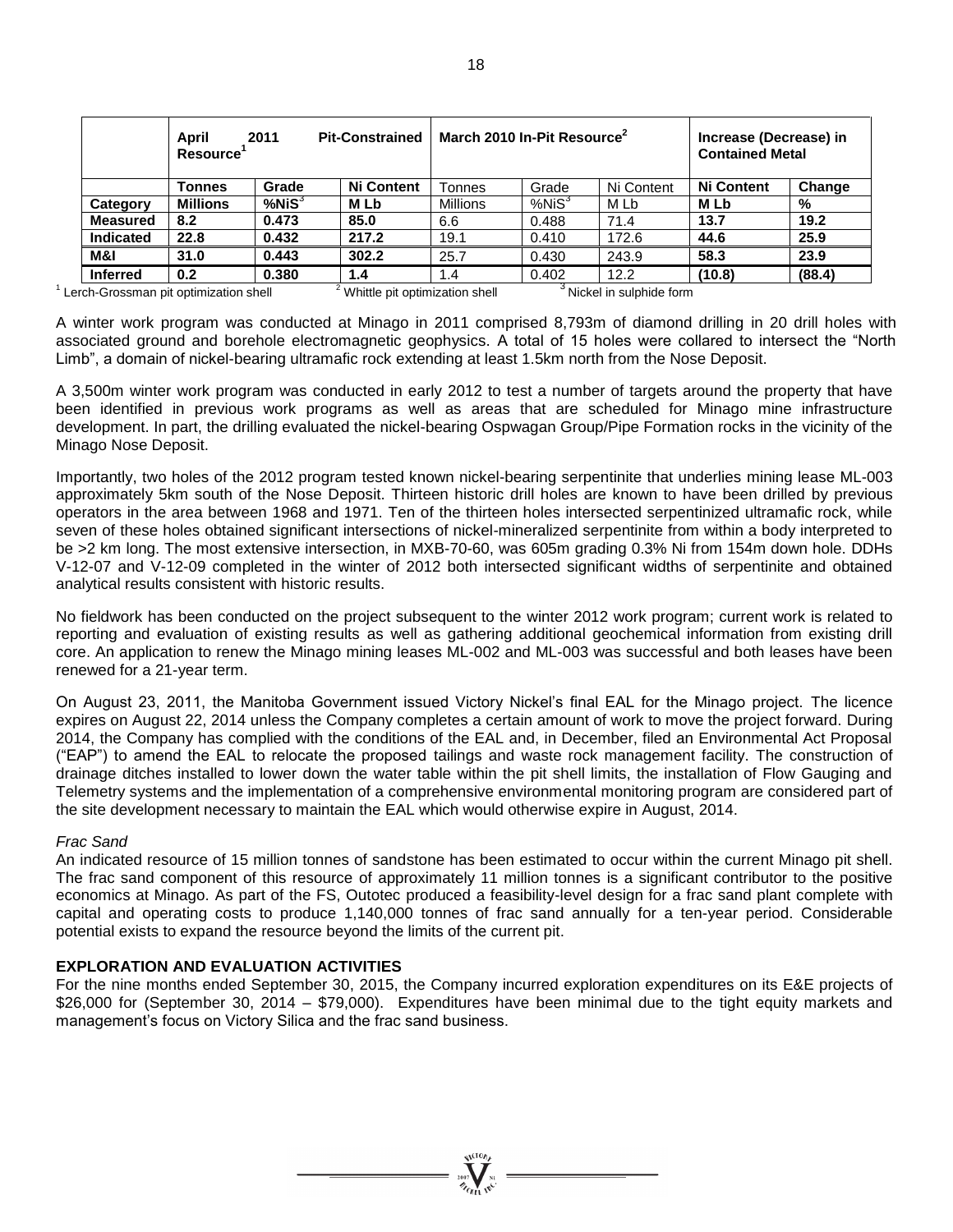### **FRAC SAND**

#### **Bear Coulee Property**

In October 2014, the Company entered into an option to acquire a 100% interest in a frac sand land package totalling over 300 acres in Trempeleau County Wisconsin, USA (the "Bear Coulee Property"). The option agreement provides for a cash payment of \$10,000 on signing of the agreement (and paid in 2014), a second cash payment on delivery of permits and a third cash payment on exercise of the option. The option is valid for six months following receipt of permits with two equivalent extensions available under certain circumstances. Prior to production, the Company will be required to pay \$40,000 per annum as advance royalties on the initial 20,000 tons of sand production. Once the Bear Coulee Property is in production, the Company will be required to pay a royalty of \$2.00 per ton of frac sand sold from the property.

In February 2015, the Company announced the completion of a National Instrument 43-101 technical report describing a resource estimate of approximately 11 million tons of frac sand on the Bear Coulee Property.

### **NICKEL**

#### **Lac Rocher**

Lac Rocher, with year round access, is located in northwestern Québec and has measured (0.29 million tonnes grading 1.23% Ni) and indicated (0.51 million tonnes grading 1.05% Ni) resources of 0.80 million tonnes grading 1.12% nickel, at a 0.5% nickel cutoff, for approximately 20 million pounds of in-situ nickel located between surface and 125 vertical metres. Additional inferred resources total 0.44 million tonnes grading 0.65% Ni. Mineralization remains open to the southwest. The breakeven price of nickel per lb in the Lac Rocher PEA was US\$9.74 with copper at US\$3.65.

The Lac Rocher property is subject to a discovery incentive plan (the "DIP") to reward certain individuals involved in the discovery of Lac Rocher with a 2% net smelter royalty ("NSR") for mines that were discovered on certain properties prior to the expiry of the DIP. The NSR is payable only on revenues earned after recovery of all development costs for any mine on the property. The terms of the DIP provide the Company with a right of first refusal on any proposed disposition of the NSR. In addition, the DIP contains put/call provisions under which the Company may be required to purchase, or may exercise an option to purchase, the NSR at the value of its discounted cash flows, as defined therein. The Lac Rocher property is the only property subject to the DIP. As the Lac Rocher property is not yet in production, no royalties are currently payable.

#### **Mel Project**

The 100% owned Mel project is located on the Thompson Nickel Belt, just north of Thompson, Manitoba. It is a large property, approximately 25km east-west by about 6km north-south, and remains underexplored.

Mel has an indicated resource of 4.3 million tonnes grading 0.88% nickel (approximately 83 million pounds in-situ nickel) and an additional inferred resource of one million tonnes grading 0.84% nickel (approximately 19 million pounds in-situ nickel) and offers significant exploration upside as well as near-term production potential.

The re-evaluation of the Mel dataset is continuing for both the drill hole data on the Mel deposit and the considerable drilling (111 drill holes) conducted of the claims portion of the property. The study has included reinterpretation of the geological context in order to evaluate new or under-tested target areas for future work and that can be incorporated into further, more refined, modelling of the Mel resource. No fieldwork was conducted during 2013, 2014 or in 2015 to date. An application to renew Mel mining lease ML-007 was successful and the lease has been renewed for a 21-year term.

Under the terms of the option agreement, Vale must mill ore from the Mel project at cash costs plus 5% subject to capacity availability and metallurgy – this is unaffected by Vale's decision not to exercise its back-in right. Furthermore, in accordance with the terms of the agreement with Vale, they now are entitled to a 10% royalty on "distributable earnings" as defined in the agreement. Distributable earnings is defined as net revenue less operating expenses, before federal and provincial income taxes, after provincial mining taxes and less aggregate pre-production capital but before depreciation.

#### **Lynn Lake**

The Lynn Lake property is located in the historic mining town of Lynn Lake in northern Manitoba, about 320km by road northwest of the Thompson mining camp. The property is the former Sherritt Gordon Mines Limited ("Sherritt") mine site known as the Lynn Lake A Mine and Farley Mine, comprised of 13 mining claims, 14 mining claim leases and 2 mineral

 $= \sum_{\alpha \in \mathcal{N}_{\ell(n)} \atop \beta \neq \alpha_{\ell(n-1)} \alpha^{C}}^{\gamma_{1}(\text{GO}_{\beta})}$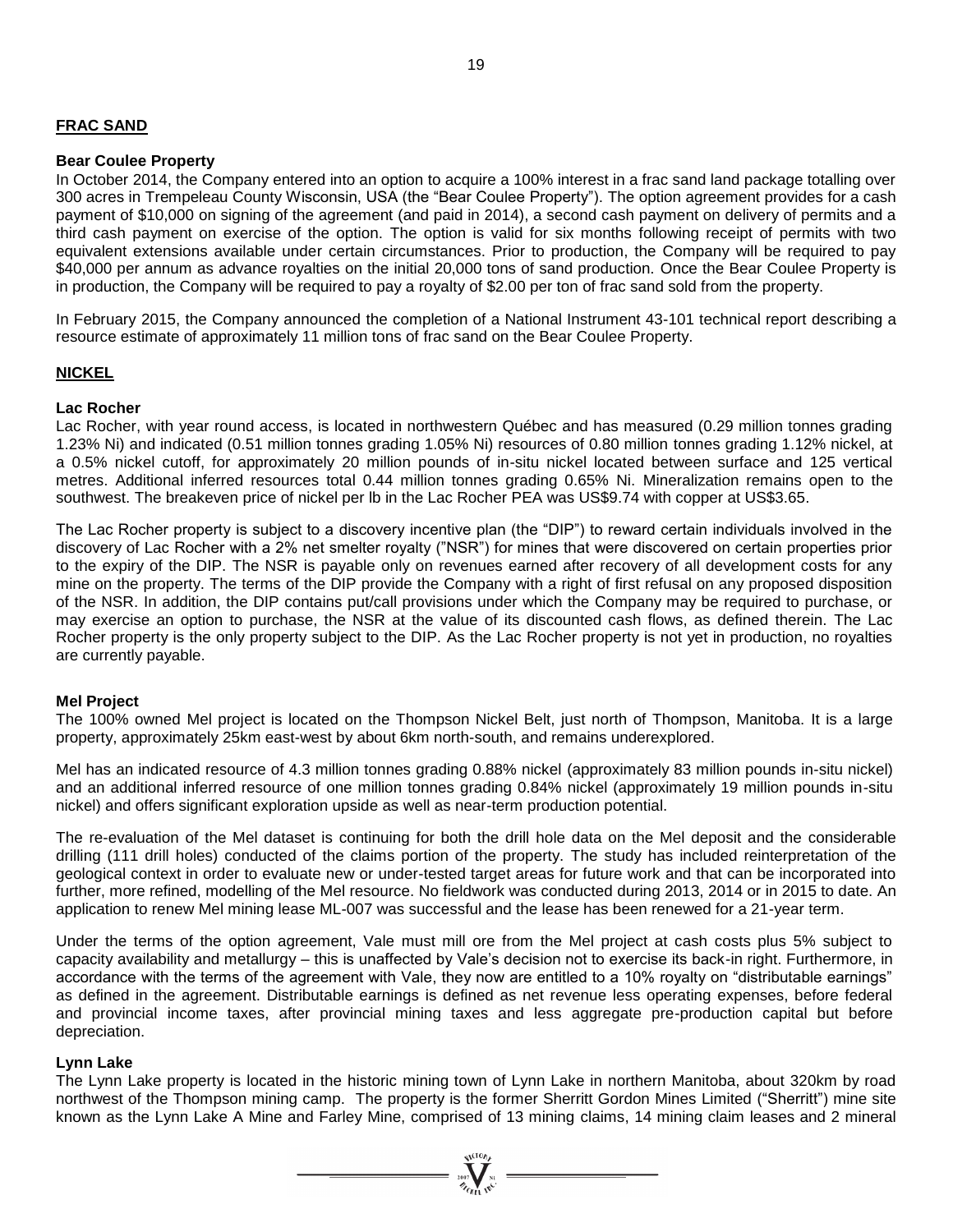leases covering an area of 2,170.26 hectares. The property was operated by Sherritt from 1953 to 1976 with reported production of 22.2 million tons at an average grade of 1.023% nickel and 0.535% copper.

As discussed earlier and described in Note 12 to the 2014 Audited Consolidated Financial Statements, the Company had optioned Lynn Lake to Prophecy Coal with subsequent assignment to Wellgreen. In March, 2014, Wellgreen relinquished the option on the property and it has reverted to the Company. On November 4, 2014, the Company announced that it had optioned the Lynn Lake project to Corazon, an Australian listed public company with assets in the Lynn Lake area. Under the terms of the agreement, Corazon can acquire a 100% interest in Lynn Lake by issuing 40 million Corazon shares to the Company upon closing and incurring A\$3,500,000 in exploration expenditures or in payments (in cash or Corazon shares at Corazon's option) to Victory Nickel over five years. In addition, Victory Nickel will retain a 1.5% net smelter royalty on production from the Lynn Lake nickel project, and receive a payment of A\$1,000,000 (in cash or Corazon shares at Corazon's option) within 30 days of the commencement of ore processing activities at the Lynn Lake nickel project.

On April 6, 2015 Corazon Mining Ltd. ("Corazon") issued 40,000,000 Corazon shares to Victory Nickel as part of the terms of the option agreement between the two companies.

Also under the agreement, Victory Nickel retains a 1.5% net smelter return royalty on any production from the claims and leases transferred by Victory Nickel to Corazon, 1% of which can be purchased by Corazon for A\$1M. Corazon must spend A\$3.5M in exploration and resource development over five years upon execution of the agreement - should Corazon fail to make the expenditures, the difference between the expenditure requirement and the actual expenditures must be paid to Victory Nickel in cash or shares of Corazon, or the project is returned to Victory Nickel. Within 30 days of the commencement of commercial ore processing at Lynn Lake, Corazon is required to make a payment of A\$1M in cash and/or shares of Corazon to Victory Nickel.

#### **FRAC SAND SEGMENT**

As explained above, the Frac Sand segment is managed and operated by Victory Silica's executives and employees although the business and operating assets are part of Victory Nickel (refer also to Note 21 in the Unaudited Condensed Consolidated Financial Statements). The segment is located in Canada although sand as raw material is currently imported from the US. The plan is to eventually produce both domestic and imported sand.

The Company completed Phase One of its three phase business plan. Phase One provided for the refurbishment and upgrading of the 7P Plant to a capacity of 500,000 tpa of high-quality frac sand. The 7P Plant was completed in March 2014 followed by commissioning until early August.

Successful completion of Phase One was expected to lead to Phase Two which provides for the building of a wash plant in Wisconsin, USA followed by Phase Three which provides for the construction of a second dry processing facility in Manitoba with a capacity of approximately 1,000,000 tpa. With the completion of Phase One, the Board of Directors approved proceeding with Phase Two provided non-dilutive financing can be arranged. However, in February 2015, the Company announced that Phase Two had been deferred due to the uncertainty caused by the drop in the price of oil.

As mentioned above, sales decreased monthly from January to March and, as a result of commodity market uncertainty and longer than expected spring break-up conditions, the Company temporarily suspended the frac sand operations on April 14, 2015. In May, spot sales of frac sand from the 7P Plant resumed and the 7P Plant continues to operate on an asneeded basis only. Frac sand sales typically slow down during spring break-up road restrictions in Alberta. This year, the spring break-up slowdown was more pronounced than in prior years as the majority of E&P companies to conserve capital by postponing drilling activity to less costly periods after spring break-up. Since that time due to continued uncertainty in the oil price E&P companies are reducing capital expenditure programs and, as a result, drilling activity has slowed. The market uncertainty is placing pressure on Victory Nickel's oilfield service company customers to reduce E&P company drilling costs.

These companies, in turn, look to their suppliers, including frac sand producers, to help lower their costs. Accordingly, frac sand prices in Canada have decreased to levels that do not appear to be sustainable over the long term. The weakness of the Canadian dollar has made domestic sand more competitive over this period and is taking some of the market previously available for imported sand.

The Company has built approximately 40,000 tons of finished product and raw material inventory at its 7P Plant which is using to supply its customers as fracking activity warrants.

=  $\sum_{\frac{300}{Z_{\ell}}\leq \frac{1}{10^{C}}}$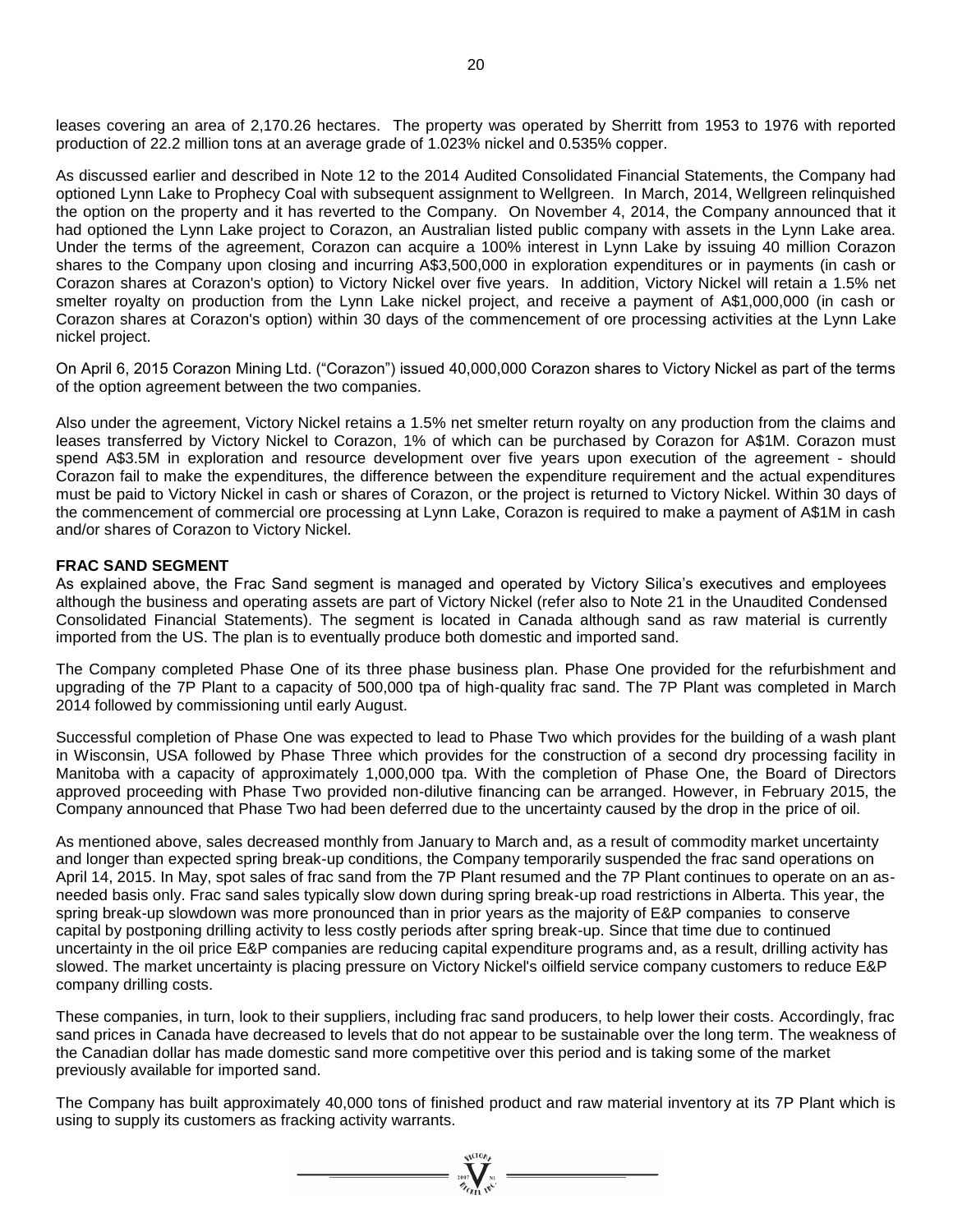#### **IMPAIRMENT ANALYSIS UPDATE**

While the metals markets and other general economic factors continue to be relatively stable, there has been no marked recovery except for a strengthening US dollar. The Company performed a detailed impairment analysis on each of its E&E projects and the MP&D project as at December 31, 2014. The Company does not believe that there have been any material changes to date which would adversely affect this analysis. Furthermore there has been no change in management's plans for the projects which would cause a reassessment.

Management concluded that no impairment existed in each of its projects effective September 30, 2015 and that costs incurred to date are recoverable. The Company will continue to monitor developments as they occur in the metals markets and the economy and will update its impairment analysis to take account of any such changes, as appropriate.

#### **CRITICAL ACCOUNTING ESTIMATES AND JUDGEMENTS**

Critical accounting estimates and judgements used in the preparation of the consolidated financial statements include determining the carrying value of investments, MP&D and E&E projects, assessing the impairment and classification of long-lived assets, determining the recoverability of deferred income tax assets, the valuation of the convertibility feature of the loans and promissory notes, the valuation of share-based payments and the disclosure of contingencies and going concern matters. These estimates involve considerable judgement and are, or could be, affected by significant factors that are out of the Company's control.

For a complete list of the significant accounting policies as well as information concerning the use of estimates, judgements and measurement uncertainty, reference should be made to Note 3 to the Company's 2014 Audited Consolidated Financial Statements. The Company's financial statements have been prepared using the going concern assumption; reference should be made to Note 1 to the Company's 2014 Audited Consolidated Financial Statements.

The recorded value of the Company's E&E projects and the MP&D project is based on historic costs that are expected to be recovered in the future. The Company's recoverability evaluation is based on market conditions for minerals, underlying mineral resources associated with the properties and future costs that may be required for ultimate realization through mining operations or by sale. The Company is in an industry that is exposed to a number of risks and there is always the potential for a material adjustment to the value assigned to these assets. Such risks also extend to the evaluation of fair values of net assets upon acquisition.

The value of the Participating Interest is a significant estimate which uses a model of estimated cash flows and applies probability-weighted estimates to the model. Assumptions are made about the phase at which the frac sand business will be when payments are being made as well as production costs and volumes and sales prices and volumes.

The fair value of the stock options and warrants, as well as the embedded option derivative in the promissory note, is calculated using the Black-Scholes option-pricing model that takes into account the exercise price, expected life of the option/warrant, expected volatility of the underlying shares, expected dividend yield, and the risk-free interest rate for the term of the option/warrant or embedded option derivative.

The Company has determined that it is highly probable that Victory Nickel will generate returns sufficient to utilize its taxable losses prior to their expiry. This is a significant judgement that, dependent upon future events, may turn out to be incorrect. Presently, since Victory Silica is not revenue-generating, a full valuation allowance has been recorded against losses incurred in that subsidiary. The Company will monitor any changes in circumstances which could require a reversal of the valuation allowance.

#### **NEW ACCOUNTING POLICIES**

IFRS issued by the International Accounting Standards Board ("IASB") have been adopted in the Company's 2014 Audited Consolidated Financial Statements. There have been no new accounting policies adopted by the Company, except as noted Note 3 to those statements.

#### **FUTURE ACCOUNTING CHANGES**

#### **New Standards and Interpretations Not Yet Adopted**

Since the issuance of the Company's 2014 Audited Consolidated Financial Statements, the IASB and International Financial Reporting Interpretations Committee ("IFRIC") have issued several new and revised standards and interpretations. However, the revised standards and interpretations are not applicable to the Company or are expected to have minimal impact.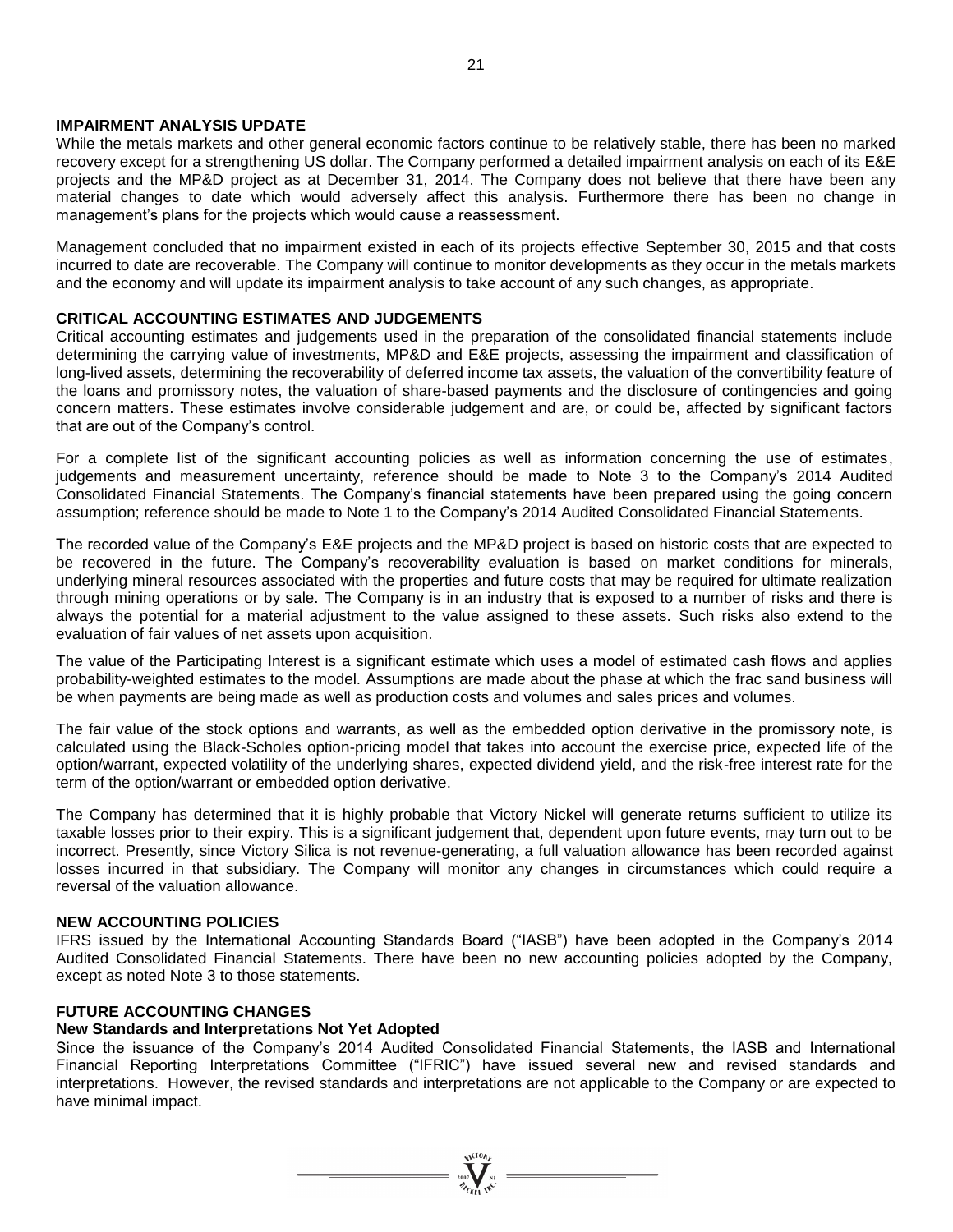#### **CORPORATE GOVERNANCE**

The Company's Board of Directors is responsible for ensuring that management fulfils its responsibilities for financial reporting and internal control and exercises this responsibility principally through the Audit Committee. The Audit Committee, which is comprised of directors, none of whom are employees or officers of the Company, meets with management to review the Unaudited Condensed Consolidated Financial Statements to satisfy itself that management is properly discharging its responsibilities to the directors who approve the financial statements. The Board of Directors has also appointed compensation and corporate governance and nominating committees composed of non-executive directors.

#### **Evaluation of Disclosure Controls and Procedures**

The Company's Chief Executive Officer and Chief Financial Officer, (collectively, the "Certifying Officers"), are responsible for designing a system of disclosure controls and procedures, or causing them to be designed under their supervision, to provide reasonable assurance that information required to be disclosed in reports filed with or submitted to, securities regulatory authorities is recorded, processed, summarized and reported within the time periods specified under Canadian securities laws and that material information relating to the Company is made known to them with respect to financial and operational conditions to allow timely decisions regarding required disclosure. For the fiscal quarter ended September 30, 2015, an evaluation was commissioned by the Company under the supervision of the Certifying Officers and with the participation of management of the effectiveness of the Company's disclosure controls and procedures as defined under the rules adopted by the Canadian securities regulatory authorities. Based on this evaluation, the Certifying Officers have concluded that the design and operation of the Company's disclosure controls and procedures were effective as at September 30, 2015. Such controls are facilitated by the small size of the Company's senior management team and their access to material information.

There were no changes to the Company's disclosure controls and procedures that occurred during the quarter ended September 30, 2015 that materially affected, or are reasonably likely to affect, the Company's disclosure controls and procedures.

#### **Evaluation of Internal Control over Financial Reporting**

The Company's Certifying Officers are responsible for designing a system of internal controls over financial reporting, or causing them to be designed under their supervision, to provide reasonable assurance regarding the reliability of financial reporting and preparation of consolidated financial statements for external purposes in accordance with Canadian GAAP. The Company used the COSO (1992) control framework and is in the process of updating its methodology to incorporate the COSO (2013) framework into its analyses for the future. The COSO Board has made the COSO (1992) framework available for use until an unspecified date at which point it is expected to be considered superseded. For the fiscal quarter ended September 30, 2015, an evaluation was commissioned by the Company under the supervision of the Certifying Officers and with the participation of management of the effectiveness of the Company's internal control over financial reporting. Based on this evaluation, the Certifying Officers have concluded that the design and operation of the Company's internal controls over financial reporting and procedures were effective as at September 30, 2015.

The management of the Company was required to apply its judgement in evaluating the cost-benefit relationship of possible controls and procedures. The result of the inherent limitations in all control systems means no evaluation of controls can provide absolute assurance that all control issues and instances of fraud, if any, have been detected.

There were no changes to the Company's internal controls over financial reporting that occurred during the quarter ended September 30, 2015 that materially affected, or are reasonably likely to affect, the Company's internal controls over financial reporting. However, reliance was placed on mitigating controls around processes that are currently still evolving to reduce risk of material misstatement on the financial statements to an acceptable level.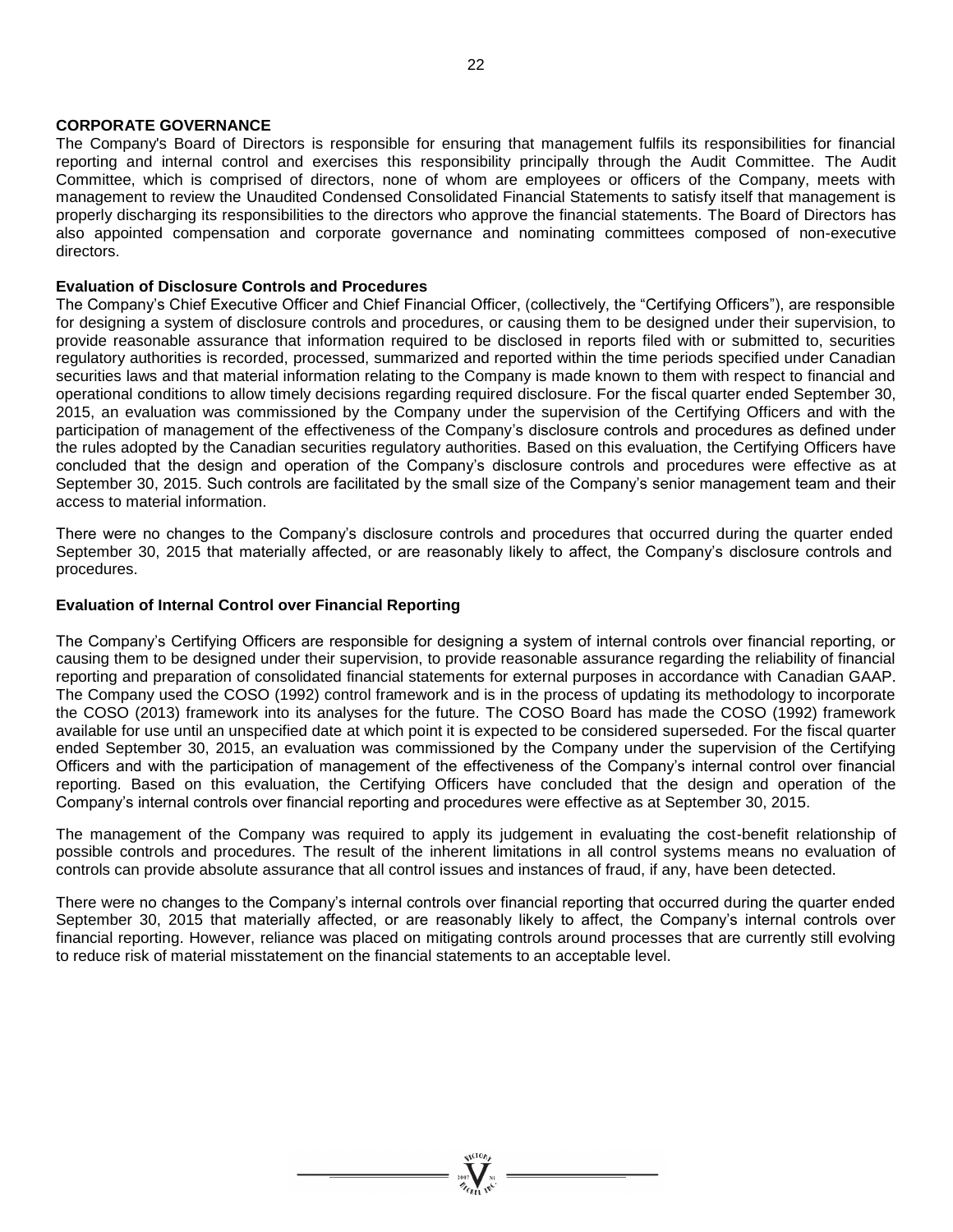### **TRANSACTIONS WITH RELATED PARTIES AND MANAGEMENT AGREEMENT WITH NUINSCO RESOURCES LIMITED**

#### **Related Party Balances and Transactions for Services**

Short-term employee benefits provided by the Company to key management personnel include salaries, directors' fees, statutory contributions, paid annual vacation and paid sick leave as well as non-monetary benefits such as medical care. The Company's non-monetary benefit package for key management personnel is the same as that available to all fulltime employees. In addition to short-term employee benefits, the Company may also issue options and shares as part of the Stock Option Plan and Share Bonus Plan (Notes 17 and 19 to the 2014 Audited Consolidated Financial Statements). Payables to key management personnel generally relate to directors' fees, consulting fees, and expense reimbursements.

Balances and transactions with related parties as at September 30, 2015 and December 31, 2014 and for the three and nine

|                                                                             | <b>Sept 30.</b> | December 31, |
|-----------------------------------------------------------------------------|-----------------|--------------|
|                                                                             | 2015            | 2014         |
| <b>Balances Outstanding</b>                                                 |                 |              |
| Payable to key management personnel                                         | $152 \quad$ \$  | 251          |
| months ended September 30, 2015 and 2014 are shown in the following tables: |                 |              |

Key management personnel compensation comprises:

|                                | Three months ended Sept 30, |                |  |      | Nine months ended Sept 30. |  |       |  |
|--------------------------------|-----------------------------|----------------|--|------|----------------------------|--|-------|--|
|                                |                             | 2015           |  | 2014 | 2015                       |  | 2014  |  |
| Short-term employee benefits   |                             | 53             |  | 215  | 310                        |  | 826   |  |
| Share-based payments - options |                             | $\blacksquare$ |  | 168  |                            |  | 233   |  |
|                                |                             | 53             |  | 383  | 310                        |  | 1.059 |  |

#### **Balances and Transactions with Nuinsco Resources Limited under the Management Agreement**

The Company shared management, administrative assistance and facilities with Nuinsco pursuant to a Management Agreement; management operates under the supervision of the respective board of directors of each respective company; there is only one common director. As described in Note 15 to the Unaudited Condensed Consolidated Financial Statements, Nuinsco, who became a related party of the Company effective July 30, 2013, is no longer considered a related party as their shareholding in the Company decreased below 10%. The costs charged by Nuinsco are recorded at the cost to Nuinsco of such services plus 10 per cent. The Management Agreement commenced February 1, 2007 and is terminable by the Company upon 180 days' notice and by Nuinsco upon 90 days' notice. The Company served notice of termination on September 5, 2014; accordingly, the Management Agreement ceased in March 2015. The Company has continued to share resources and costs with Nuinsco under a cost sharing arrangement.

Balances and transactions with Nuinsco under the management agreement as at September 30, 2015 and December 31, 2014 and for the three and nine months ended September 30, 2015 and 2014 are shown in the following tables:

|                                                            | <b>Sept 30.</b> | December 31. |
|------------------------------------------------------------|-----------------|--------------|
|                                                            | 2015            | 2014         |
| <b>Balances Outstanding under the Management Agreement</b> |                 |              |
| Payable to Nuinsco Resources Limited                       | 6 S             | 45           |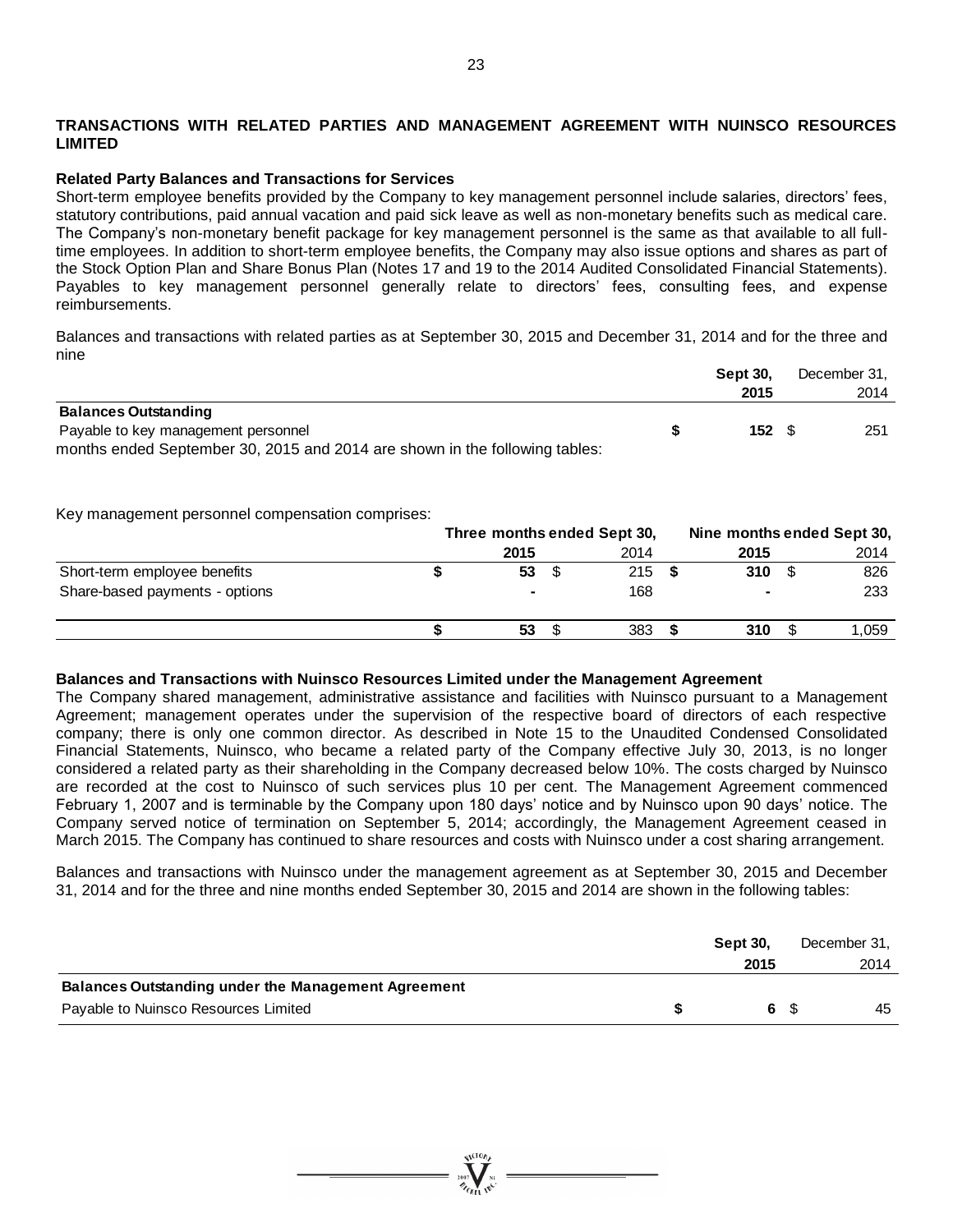|                                                          | Three months ended Sept 30, |                          |      |      | Six months ended Sept 30, |             |  |      |
|----------------------------------------------------------|-----------------------------|--------------------------|------|------|---------------------------|-------------|--|------|
|                                                          |                             | 2015                     |      | 2014 |                           | 2015        |  | 2014 |
| <b>Transaction Values under the Management Agreement</b> |                             |                          |      |      |                           |             |  |      |
| Overhead charges from Nuinsco Resources Limited          |                             | $28 \quad$ $\frac{6}{3}$ |      | 174S |                           | $221 \t{S}$ |  | 501  |
| Project costs charged to Nuinsco Resources Limited       |                             | 18 S                     |      | 6 S  |                           | $24 \quad$  |  | 18   |
| Project recoveries charged by Nuinsco Resources Limit \$ |                             |                          | - \$ | 22S  |                           | 16 S        |  | 48   |

#### **Balances and Transactions with Nuinsco under the Participating Interest**

|                                                                                                                                                                                                                                                                                                                                                                                                                                                                                                |             | 2015 | 2014      |     | 2015            |                           | 2014         |
|------------------------------------------------------------------------------------------------------------------------------------------------------------------------------------------------------------------------------------------------------------------------------------------------------------------------------------------------------------------------------------------------------------------------------------------------------------------------------------------------|-------------|------|-----------|-----|-----------------|---------------------------|--------------|
| <b>Transaction Values under the Management Agreement</b>                                                                                                                                                                                                                                                                                                                                                                                                                                       |             |      |           |     |                 |                           |              |
| Overhead charges from Nuinsco Resources Limited                                                                                                                                                                                                                                                                                                                                                                                                                                                |             | 28   | \$<br>174 | - 5 | 221             | \$                        | 501          |
| Project costs charged to Nuinsco Resources Limited                                                                                                                                                                                                                                                                                                                                                                                                                                             | \$          | 18   | \$<br>6   | \$  | 24              | \$                        | 18           |
| Project recoveries charged by Nuinsco Resources Limit \$                                                                                                                                                                                                                                                                                                                                                                                                                                       |             |      | \$<br>22  | -\$ | 16              | $\boldsymbol{\mathsf{S}}$ | 48           |
| Amounts due to or from Nuinsco under the management agreement are unsecured, non-interest bearing and due on<br>demand. Amounts due to or from Nuinsco thereby are settled on a regular basis.                                                                                                                                                                                                                                                                                                 |             |      |           |     |                 |                           |              |
| Balances and Transactions with Nuinsco under the Participating Interest<br>The terms of the Participating Interest are described in Note 14 to the Unaudited Condensed Consolidated Financial<br>Statements as well as in the Liquidity and Capital Resources section of this MD&A. A summary of the balances and<br>transactions related thereto is included in the table and accompanying note below:                                                                                        |             |      |           |     |                 |                           |              |
|                                                                                                                                                                                                                                                                                                                                                                                                                                                                                                | <b>Note</b> |      |           |     | Sept 30<br>2015 |                           | December 31, |
| <b>Participating Interest</b><br>Advance for working capital                                                                                                                                                                                                                                                                                                                                                                                                                                   |             |      |           | \$  |                 | \$                        | 2014<br>940  |
| Advance under Amended Loan for standby commitment                                                                                                                                                                                                                                                                                                                                                                                                                                              |             |      |           |     |                 |                           | 1,135        |
|                                                                                                                                                                                                                                                                                                                                                                                                                                                                                                |             |      |           |     |                 |                           |              |
| Aggregate advances                                                                                                                                                                                                                                                                                                                                                                                                                                                                             |             |      |           |     |                 |                           | 2,075        |
| Less: settled in Units of Victory Nickel                                                                                                                                                                                                                                                                                                                                                                                                                                                       |             |      |           |     |                 |                           | (1, 135)     |
| Less: unamortized loan fees                                                                                                                                                                                                                                                                                                                                                                                                                                                                    |             |      |           |     |                 |                           | (51)         |
| Opening balance                                                                                                                                                                                                                                                                                                                                                                                                                                                                                |             |      |           |     | 3,548           |                           | 889          |
| Change in fair value                                                                                                                                                                                                                                                                                                                                                                                                                                                                           | 20          |      |           |     | (1, 569)        |                           | 2,875        |
| Effect of foreign exchange                                                                                                                                                                                                                                                                                                                                                                                                                                                                     |             |      |           |     |                 |                           | (216)        |
| <b>Participating Interest</b>                                                                                                                                                                                                                                                                                                                                                                                                                                                                  |             |      |           | \$  | 1,979           | \$                        | 3,548        |
|                                                                                                                                                                                                                                                                                                                                                                                                                                                                                                |             |      |           |     |                 |                           |              |
| Current portion - due within one year (1)                                                                                                                                                                                                                                                                                                                                                                                                                                                      |             |      |           | \$  |                 | \$                        |              |
| Long-term portion <sup>(2)</sup>                                                                                                                                                                                                                                                                                                                                                                                                                                                               |             |      |           |     | 1,979           |                           | 3,548        |
| <b>Participating Interest</b>                                                                                                                                                                                                                                                                                                                                                                                                                                                                  |             |      |           | \$  | 1,979           | $\frac{1}{2}$             | 3,548        |
| <b>OUTSTANDING SHARE DATA</b><br>As at November 12, 2015, the Company had 57,634,578 common shares issued and outstanding. In addition, there were<br>2,701,000 stock options and 3,825,000 warrants outstanding. However, none of the options and warrants are "in the<br>money", all the warrants are exercisable.                                                                                                                                                                           |             |      |           |     |                 |                           |              |
| <b>RECENT DEVELOPMENTS</b><br>The slowdown in demand for frac sand and the necessary temporary suspension of production has required the Company<br>to implement initiatives to conserve cash. The rail car leases were cancelled and arrangements are being made with other<br>suppliers to bridge the period until sales resume. Funds placed on deposit to support letters of credit to facilitate the railcar<br>leases have been redeemed by the lessor to reduce the Company's payables. |             |      |           |     |                 |                           |              |
| The Company has in excess of 40,000 tons of sand in inventory which could generate cash when sold to bring suppliers<br>debt up-to-date. The Company has eliminated all discretionary costs which should not have a negative impact on its ability<br>to resume production. Staff, salaries, and director fees are being reduced or deferred where possible.                                                                                                                                   |             |      |           |     |                 |                           |              |
| In June the Company announced it had entered into the Amending Agreement whereby the short-term facility and the<br>SPA loan were restructured to create the Amended Loan Facility in the aggregate amount of \$5,150,000.                                                                                                                                                                                                                                                                     |             |      |           |     |                 |                           |              |
| On July 1, 2015, the Company announced that it was not able to make the quarterly interest payment due June 30, 2015<br>on the Amended Loan Facility and approximately \$6.0 million of unsecured Promissory Convertible Notes. On July 30,<br>2015, the Company announced it had not repaid the principal amounts due under the SPA Loan, and on September 30,                                                                                                                                |             |      |           |     |                 |                           |              |

### **OUTSTANDING SHARE DATA**

### **RECENT DEVELOPMENTS**

 $\sum_{\substack{2007 \ \mathcal{P}_{\mathcal{I}}}} \sum_{\substack{N1}}$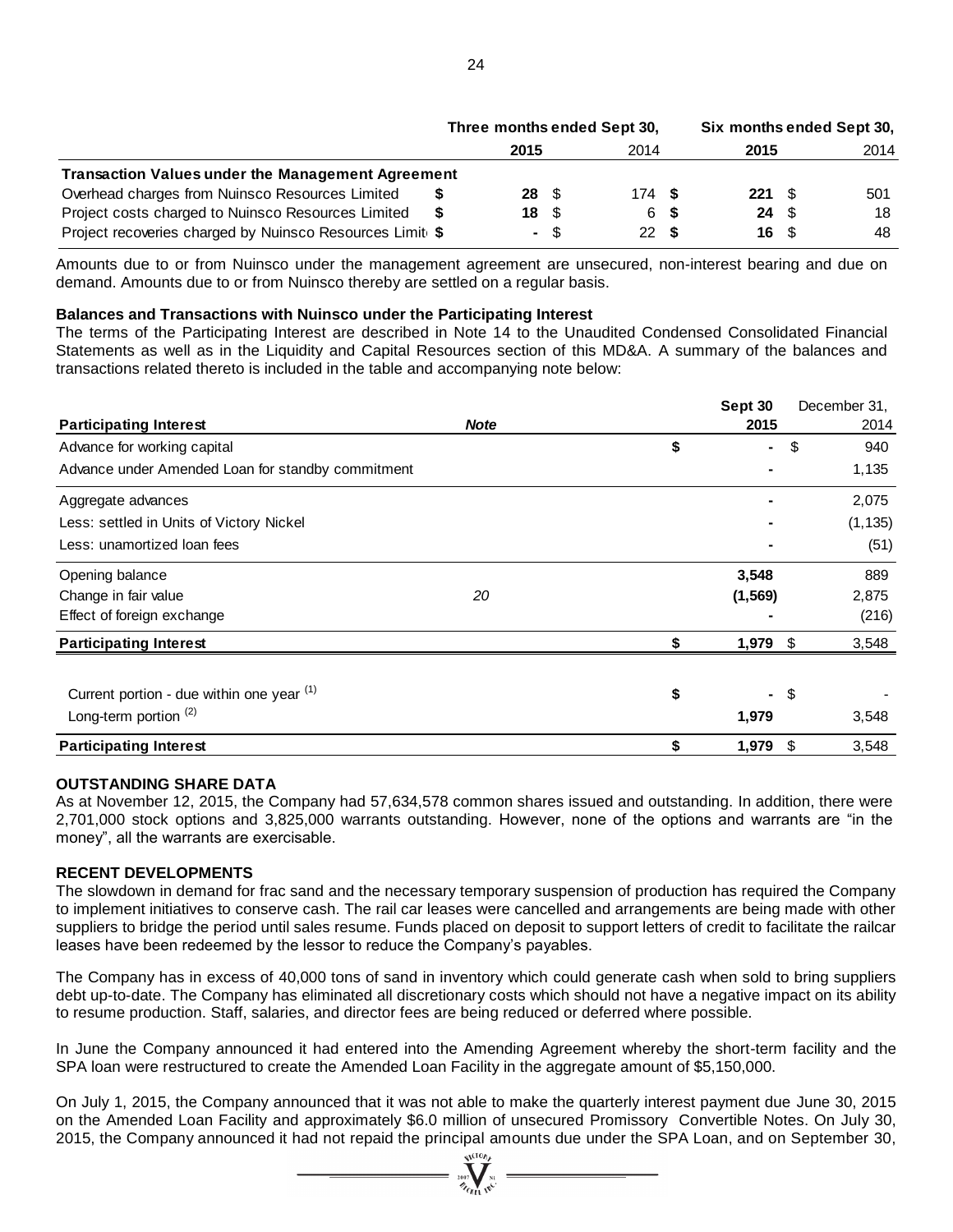2015, the Company was unable to make any of its quarterly interest payments. Discussions with the holder of the SPA Loan and other potential financing sources to restructure the Company's debt and recapitalize the Company continue with the fourth quarter set as a target for settlement. Without an injection of capital until the demand for frac sand returns to allow the Company to sell its inventory, the Company will not be able to meet its outstanding obligations or any new obligations as they become due.

There can be no assurance that the Company will be able to restructure its debt and/or recapitalize and there is no certainty as to what steps the lenders may take in light of these defaults.

Shares of the Company trade on the Toronto Stock Exchange ("TSX") under the symbol NI. On August 4, 2015, the Company received a letter from the TSX advising that its eligibility for continued listing on the TSX is under review. Under the TSX's Remedial Review Process, the Company has been granted 60 days from that date to comply with all requirements for continued listing. On October 2, 2015, the Company announced that the TSX's Continued Listing Committee had granted an extension of its delisting review, deferring its delisting decision until no later than December 4, 2015. By that date the Company is required to comply with all requirements for continued listing.

#### **RISKS AND UNCERTAINTIES**

The exploration and development of natural resources are speculative activities that involve a high degree of financial risk. Additionally, there are specific risks related to the Company's presence in the frac sand market. The risk factors which should be taken into account in assessing Victory Nickel's activities and an investment in its securities include, but are not necessarily limited to, those set out in detail below.

The relative significance of each risk described below will vary as a function of several factors including, but not limited to, the state of the economy, the stage of Victory Nickel's projects, the availability of financing on acceptable terms and other matters.

Any one or more of these risks could have a material adverse effect on the value of any investment in Victory Nickel and the business, financial condition, operating results or prospects of Victory Nickel and should be taken into account in assessing Victory Nickel's activities.

### **Financial and Investment Risks** *Going Concern*

On July 1, 2015, the Company announced that it was not able to make the quarterly interest payment due June 30, 2015 on the SPA Loan and on the Promissory Convertible Notes outlined above, and that it was in discussion with its lenders and other potential financiers to restructure the Company's debt and recapitalize the Company. On July 30, 2015, the Company announced it had not repaid the amounts due, including the principal amount, under the SPA Loan. On September 30, 2015 the Company was unable to make the quarterly interest payments on the SPA Loan and the Promissory Convertible Notes due then. On November 12, 2015, the Company announced it had not repaid \$2,000,000 in principal due under the Promissory Convertible Notes.The Company is continuing with discussions among the holder of the SPA Loan, unsecured creditors and other potential financing sources to restructure the Company's debt and recapitalize the Company. To date, the Company has not received acceptable expressions of interest and has not completed any debt restructuring. Without an injection of capital until the demand for frac sand returns to allow the Company to sell its inventory, the Company will not be able to meet its outstanding obligations or any new obligations as they become due. There can be no assurance that the Company will be able to restructure its debt and/or recapitalize and there is no certainty as to what steps the lenders may take in light of these defaults.

None of the Company's mining projects has commenced commercial production and, accordingly, the Company is dependent upon debt or equity financings, and the optioning and/or sale of resource or resource-related assets and/or the ability to generate sufficient cash flow from its other operating activities for its funding. The Company's 7P Plant completed commissioning during the third quarter 2014 and is capable of producing at a commercial level. However, the recent decrease in drilling activity due to the decrease in the price of oil, has delayed the Company's ability to generate sufficient cash flow to meet operating requirements.

The recoverability of the carrying value of exploration and evaluation projects and the mine property and development project, and ultimately the Company's ability to continue as a going concern, is dependent upon either exploration results which have the potential for the discovery of economically-recoverable reserves and resources, the Company's ability to finance exploitation of its projects through debt or equity financings and the optioning and/or sale of resource or resource-

 $\sum_{\substack{\text{2007}\\ \text{2007}}}\sum_{\substack{\text{N1}\\ \text{N1}}}^{N_{\text{LO}}(10\text{m})} =$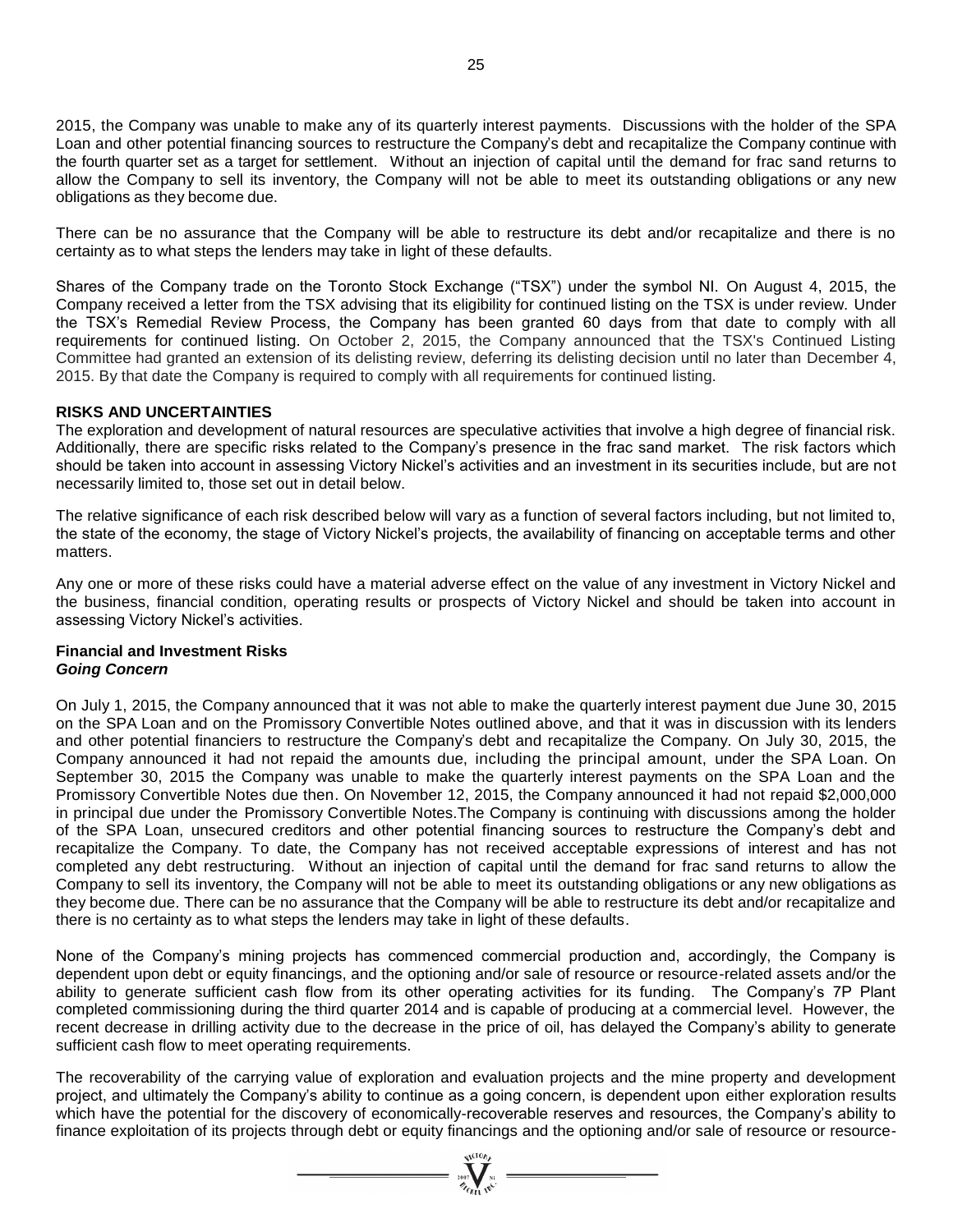related assets such as royalty interests for its funding or the success of the frac sand business referred to above.

However, should the Company not be able to reach successful cash flow generation and achieve profitable operations from its frac sand business or continue to achieve favourable exploration results, obtain the necessary financing or achieve future profitable production or sale of properties, the carrying value of the Company's assets could be subject to material adjustment and, in addition, other adjustments may be necessary to the financial statements should such adverse events impair the Company's ability to continue as a going concern as contemplated under GAAP. There is no certainty, especially in the present environment, that the Company's initiatives to improve working capital will be successful or that working capital generated thereby will be sufficient to fund the Company's activities including project expenditures and corporate costs. These conditions indicate the existence of a material uncertainty that may cast significant doubt about the Company's ability to continue as a going concern.

#### *Substantial Capital Requirements*

Victory Nickel will have to make substantial capital expenditures for the development of, and to achieve production from, its nickel projects. Production will only be reached a number of years following the start of development. Until that time, the Company is reliant on cash flows generated by its frac sand business, on the equity markets and asset sales to generate cash for ongoing operations and programs. There can be no assurance that any debt or equity financing or cash generated by operations or asset sales will be available or sufficient to meet these requirements or for other corporate purposes or, if debt or equity financing is available, that it will be on terms acceptable to Victory Nickel. Moreover, future activities may require Victory Nickel to alter its capitalization significantly. The inability of Victory Nickel to access sufficient capital for its operations could have a material adverse effect on its financial condition, results of operations or prospects. Flow-through financing cannot be used to fund the Company's corporate costs.

The 7P Plant has been substantially completed, however additional capital will be required. Future phases of the business plan as outlined earlier in this MD&A will require additional capital; these phases are independent of the 7P Plant. This capital requirement may be in excess of the net funds generated by the business. The frac sand operations have ongoing requirements for working capital financing. There is a risk that sufficient working capital financing may not be available at suitable prices.

The Company recognizes the requirement to repay outstanding principal and interest on existing debt and is actively working on restructuring its obligations. To date, the Company has not finalized any debt restructuring.

### *Market Perception*

Market perception of junior exploration, development and mining companies and frac sand companies may continue to shift such that companies in these sectors continue to be viewed unfavourably by investors. This could impact the value of investors' holdings and Victory Nickel's ability to raise further funds by issue of additional securities or debt.

#### *Metal and Frac Sand Prices*

There is no assurance that, even if commercial quantities of mineral resources are developed, a profitable market will exist for the sale of such product. Nickel and by-product prices fluctuate on a daily basis and are affected by numerous factors beyond Victory Nickel's control – including factors which are influenced by worldwide circumstances. The level of interest rates, the rate of inflation, world supply and demand for commodities and stability of exchange rates can all cause significant fluctuations in commodity prices. Such external economic factors are in turn influenced by changes in international investment patterns and monetary systems and political developments. The prices of nickel and by-products have historically fluctuated widely and future price declines could cause commercial production to be uneconomical and such fluctuations could have a material adverse effect on Victory Nickel's business, financial condition and prospects. As Victory Nickel has historically been in the exploration and development stage, the above factors have had no material impact on present operations but must be considered in evaluating the impairment of long-lived assets. These factors are of significant importance for the FS and decisions related thereto as well as being important to the developing frac sand business.

The business case developed to support the Company's entry into the frac sand business made significant assumptions on pricing of frac sand as well as for important cost elements of production and transportation. The price for frac sand sales is subject to market forces beyond the Company's control. Over the past 12 months or more, the impact of such market forces has negatively impacted demand and pricing for frac sand and there can be no assurance that these impacts will not continue in the future.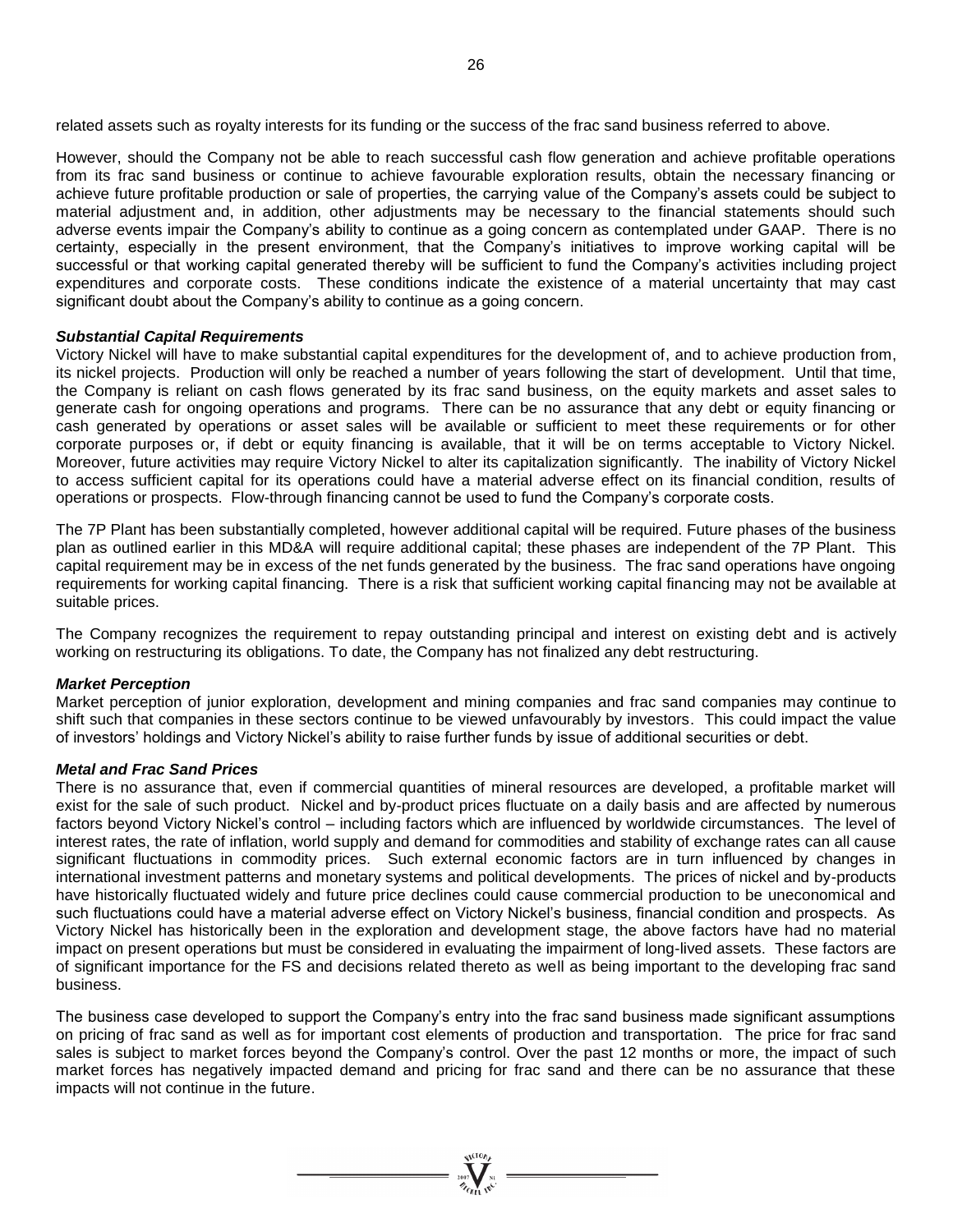#### *Areas of Investment Risk*

The Company's Common Shares are listed on the TSX. The share prices of publicly-traded companies can be volatile as the price of shares is dependent upon a number of factors, some of which are general or market or sector specific and others that are specific to Nuinsco. On August 4, 2015, the Company received a letter from the TSX advising that its eligibility for continued listing on the TSX is under review. Under the TSX's Remedial Review Process, the Company had been granted 60 days from that date to comply with all requirements for continued listing. On October 2, 2015, the Company announced that the TSX's Continued Listing Committee had granted an extension of its delisting review, deferring its delisting decision until no later than December 4, 2015. By that date the Company is required to comply with all requirements for continued listing. It is the intent of the Company to maintain a public listing for the Company's shares. In addition to working with the TSX during this period, management will evaluate alternative listing options. There can be no assurance that either the Company will be able to achieve compliance with the TSX's listing requirements within the required time frame or will secure an alternative listing.

The market for shares in small public companies is less liquid than for large public companies. Investors should be aware that the value of the Company's common shares may be volatile and may go down as well as up and investors may therefore not recover their original investment.

The market price of the Company's common shares may not reflect the underlying value of the Company's net assets. The price at which investors may dispose of their securities may be influenced by a number of factors, some of which may pertain to the Company and others of which are extraneous. On any disposal of their common shares, investors may realize less than the original amount invested.

#### **Industry Risks**

#### *Speculative Nature of Mineral Exploration*

Mineral exploration is highly speculative in nature, involves many risks and frequently is non-productive. There is no assurance that Victory Nickel's exploration efforts will be successful. Few properties that are explored are ultimately developed into economically-viable operating mines. Success in establishing reserves is a result of a number of factors, including the quality of Victory Nickel's management, level of geological and technical expertise, the quality of land available for exploration and other factors. Once mineralization is discovered, it may take several years in the initial phases of drilling until production is possible, during which time the economic feasibility of production may change. Substantial expenditures are required to establish proven and probable reserves through drilling to determine the optimal extraction method for the ore and the metallurgical process to extract the metals from the ore and, in the case of new properties, to construct mining and processing facilities. It is possible that even preliminary due diligence will show adverse results, leading to the abandonment of projects. It is impossible to ensure that preliminary feasibility studies or full feasibility studies, such as has been released with respect to Minago, on Victory Nickel's projects or the current or proposed exploration programs on any of the properties in which Victory Nickel has exploration rights will result in a profitable commercial mining operation. As a result of these uncertainties, no assurance can be given that Victory Nickel's exploration programs will result in the establishment or expansion of resources or reserves.

#### *Evaluation and Development Projects*

In general, evaluation and development projects have no operating history upon which to base estimates of future cash operating costs. For evaluation and development projects such as the mineral resource properties owned by Victory Nickel, estimates of proven and probable reserves are, to a large extent, based upon the interpretation of geological data obtained from drill holes and other sampling techniques and feasibility studies. This information is used to calculate estimates of the capital cost, cash operating costs based upon anticipated tonnage and grades of ore to be mined and processed, the configuration of the ore body, expected recovery rates, comparable facility and equipment operating costs, anticipated climatic conditions and other factors. In addition, there remains to be undertaken certain feasibility and/or development preparation work on the projects that could adversely impact estimates of capital and operating costs required for the development of the projects. Costs necessary to develop the projects could be significant and will have a direct impact on the economic evaluation of the projects. As a result, it is possible that the actual capital cost, cash operating costs and economic returns of the projects may differ from those currently estimated. The costs estimated under the FS for Minago differed from the PEA and may differ again upon actual development.

#### *Frac Sand Industry*

Frac sand processing is a new business for Victory Nickel. The industry is closely linked to the oil and gas industry and is therefore affected by economic factors impacting that industry, including the effect of future cycles based on historic experience. Demand for frac sand is influenced by many factors, including: global and regional economic and political events and conditions, fluctuations in pricing and availability of oil and gas and other energy sources, demand for oil and

 $\sum_{\substack{\frac{2007}{3}}{2007}} \sum_{\substack{n=1\\n \neq n}}^{\sqrt{100}n}$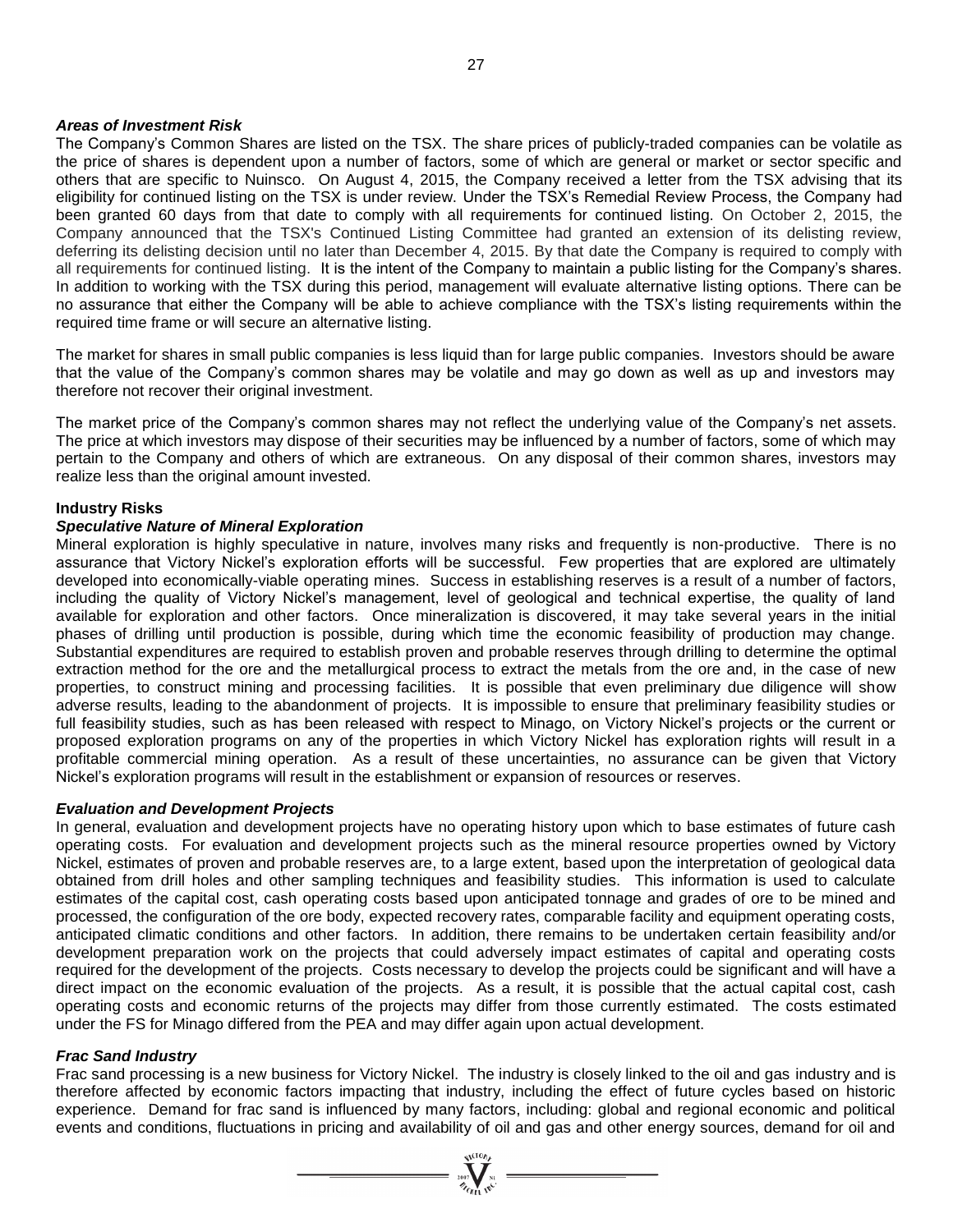gas products, demand for cars and other vehicles, technological innovation impacting alternative energy sources, changes in the regulatory framework for mining and processing frac sand and the hydraulic fracturing industry. The oil and gas industry can be prone to sudden, unexpected production slowdowns which may impact exploration, development, production and well completion activities. These factors, such as the recent drop in the price of oil, cannot readily be predicted or controlled. Negative developments could cause the demand for frac sand products to decline which could have adverse effects on business, financial condition, results of operations, cash flows and prospects.

With respect to the frac sand industry itself, risks include: changes in transportation availability and pricing, inclement or hazardous weather conditions from flooding or climate change, environmental hazards, industrial accidents, changes in the regulatory framework impacting mining, processing and the fracking industries in both Canada and the US, inability to procure sand in the required quantities or qualities, inability to obtain replacement parts or equipment on a timely basis, reduction in the availability of water for processing, inability to hire, train and retain qualified staff at acceptable rates; and other technical difficulties or failures. Any prolonged downtime could impact deliveries and reputation.

The fracking industry has been hailed as significantly contributing to North America's energy self-sufficiency. A combination of techniques is used, any changes impacting the use of frac sand as a proppant through regulation or technological innovation may negatively impact the frac sand industry. In addition, heightened political, regulatory and public scrutiny of hydraulic fracturing practices could potentially expose the Company or its customers to increased legal and regulatory proceedings, and any such proceedings could be time-consuming, costly or result in substantial legal liability or significant reputational harm.

#### *Competition*

The mineral exploration business is highly competitive in all of its phases. Victory Nickel competes with numerous other companies and individuals, including competitors with greater financial, technical and other resources than Victory Nickel, in the search for and acquisition of exploration and development rights on attractive mineral properties. Victory Nickel's ability to acquire exploration and development rights in the future will depend not only on its ability to develop the properties on which it currently has exploration and development rights, but also on its ability to select and acquire exploration and development rights on other suitable properties. There is no assurance that Victory Nickel will compete successfully in acquiring exploration and development rights on such other properties or in securing customers, sand supplies or other resources such as transportation.

Victory Nickel also faces competition in the frac sand market with respect to its frac sand business and there is no assurance that Victory Nickel will compete successfully in processing and selling frac sand in such market. Frac sand is a proppant used in the completion and re-completion of oil and natural gas wells to stimulate and maintain oil and natural gas production through the process of hydraulic fracturing. Frac sand is the most commonly used proppant and is less expensive than other proppants, such as resin-coated sand and manufactured ceramics. A significant shift in demand from frac sand to other proppants; from the Company's Northern White frac sand sourced in the United States which is generally of higher quality than, and sells at higher prices than, Canadian domestically-sourced frac sand; or the development of new processes to replace hydraulic fracturing altogether, could cause a decline in the demand for the frac sand the Company processes and result in a material adverse effect on the Company's financial condition and results of operations. If significant new reserves of raw frac sand are discovered and developed, and those frac sands have similar characteristics to the raw frac sand processed by the Company, the Company's ability to maintain or acquire contracts may be negatively impacted which could have a material adverse effect on the Company's results of operations and cash flows over the long term. Additionally, quality sand supply is a limited resource and the presently-identified sources are a significant distance away from the 7P Plant which provides logistical challenges in securing timely railcar and other transportation at acceptable prices.

### **Operational Risks**

# *Limited History of Operations*

Victory Nickel has no history of earnings and limited financial resources. Victory Nickel currently has no operating mines and its ultimate success may depend on the ability of active mining operations to generate cash flow in the future, as well as its ability to access capital markets for its development requirements. There is no assurance that Victory Nickel will earn profits in the future. Significant capital investment will be required to achieve commercial production at Victory Nickel's existing nickel projects. There is no assurance that Victory Nickel will be able to raise the required funds to continue these activities.

Frac sand processing represents a relatively new initiative for Victory Nickel. While the Company attempted to mitigate the risks of entering the frac sand market through the hiring of experienced personnel, initial business projections have not yet

 $\sum_{\substack{2007 \ \cancel{$\forall_1 \text{C}10 \text{F}_1$} \\ \cancel{\#_1}}}\sum_{\substack{N1}}$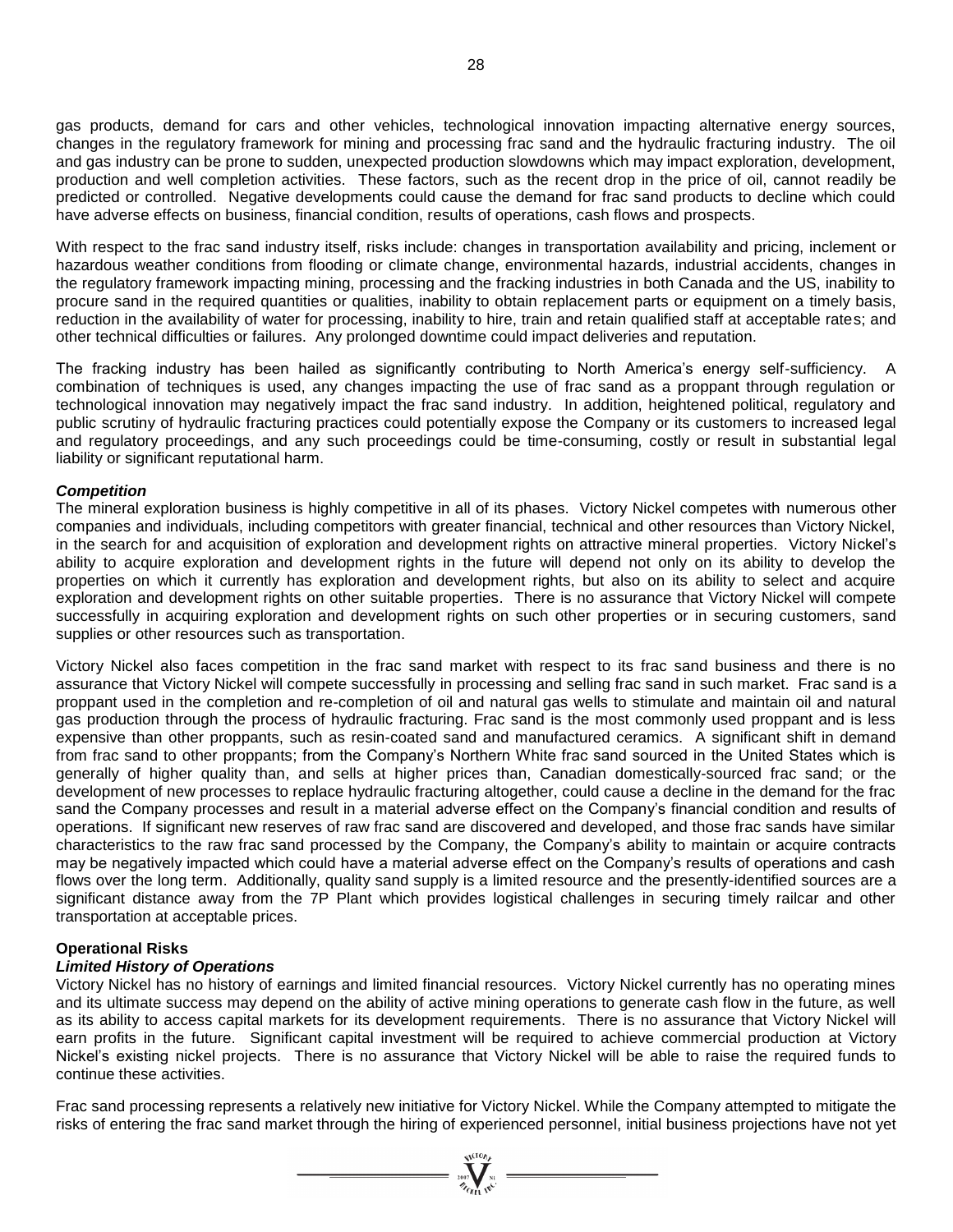been achieved primarily due to circumstances outside of the Company's control, as discussed above. While the 7P Plant continues to operate on an as-needed basis, there can be no assurance when or if full-time operations will resume.

### *Frac Sand Processing Operations*

The 7P Plant is the Company's only frac sand processing facility. Any adverse development at the 7P Plant or in the end markets the 7P Plant serves, including adverse developments due to catastrophic events or weather, decreased demand for commercial silica products, a decrease in the availability of transportation services or adverse developments affecting the Company's customers, could have a material adverse effect on the Company's financial condition and results of operations. The availability of suitably-qualified staff at acceptable prices also represents a risk.

The procurement, production and delivery of frac sand can be logistically complex – transportation costs represent a significant portion of frac sand costs. Unavailability of appropriate transportation and rail cars or lines on a timely basis may impact turnaround and cause delays in deliveries. Changes in respective transportation costs or decreases in dependability may also impair the Company's ability to receive and/or deliver product with adverse effects on costs, revenues and reputation. Further, changes to logistics to reflect changed demand may not be able to occur on a timely basis, resulting in adverse effects on the cost profile.

Processing frac sand includes substantial costs for energy – electricity and gas – as well as water. Problems in securing sufficient energy supply at appropriate prices would have impact on operating costs and the ability to recover those increased costs may be impaired.

The specifications for frac sand are detailed; maintaining a robust quality control process is key to producing a high-quality product. Failure to do so could cause lost revenues and lost reputation.

### *Development Targets, Permitting and Operational Delays*

There can be no assurance that Victory Nickel will be able to complete the planned development of its projects on time or on budget due to, among other things, delays in receiving required consents, permits and registrations, the delivery and installation of plant and equipment and cost overruns, or that the current personnel, systems, procedures and controls will be adequate to support Victory Nickel's operations. Any failure to meet development targets or other operational delays or inadequacies could have a material adverse effect. In particular, while the Company is confident it has complied with the conditions of the EAL and has filed, with the government of Manitoba, an EAP to amend its EAL providing for the relocation of the Minago project tailings impoundment to an area much more suitable than previously proposed in the FS, there is no guarantee that the EAP will be approved or that an amendment to the EAL will be granted.

The Company's frac sand business has since its inception been reliant upon third parties to supply Northern White feedstock for its 7P Plant. Any difficulties on the part of these suppliers with respect to securing, maintaining or extending permits for its properties and operations, including appropriate water rights, may have adverse effects on the supply of sand.

#### *Resources and Reserves*

The figures for mineral resources and mineral reserves are estimates and no assurance can be given that the anticipated level of recovery and/or grades of mineral reserves or mineral resources will be realized. Moreover, short-term operating factors relating to ore reserves and resources, such as the need for orderly development of an ore body or the processing of new or different ore grades, may cause a mining operation to be unprofitable in any particular accounting period.

The Company's frac sand business in its present phase is reliant upon a handful of suppliers for its product. The Company has no resources or reserves of its own that can presently be exploited; although it has announced reserves on the Bear Coulee option in Wisconsin. Permitting this property for production is expected to take several years. The frac sand resource at Minago is not contemplated to be developed until either Phase Three of the frac sand initiative or as part of the Minago FS which requires significant financing to be developed.

#### *Title Risks*

Victory Nickel's ability to hold various mineral rights require licences, permits and authorizations and, in some cases, renewals of existing licences, permits and authorizations from various governmental and quasi-governmental authorities. Management believes that Victory Nickel currently holds or has applied for all necessary licences, permits and authorizations to carry on the activities which Victory Nickel is currently conducting and to hold the mineral rights Victory Nickel currently holds under applicable laws and regulations in effect at the present time. Management also believes that

 $\sum_{\substack{i=1\\ \text{for all } i\infty}}^{\text{NLOB}}$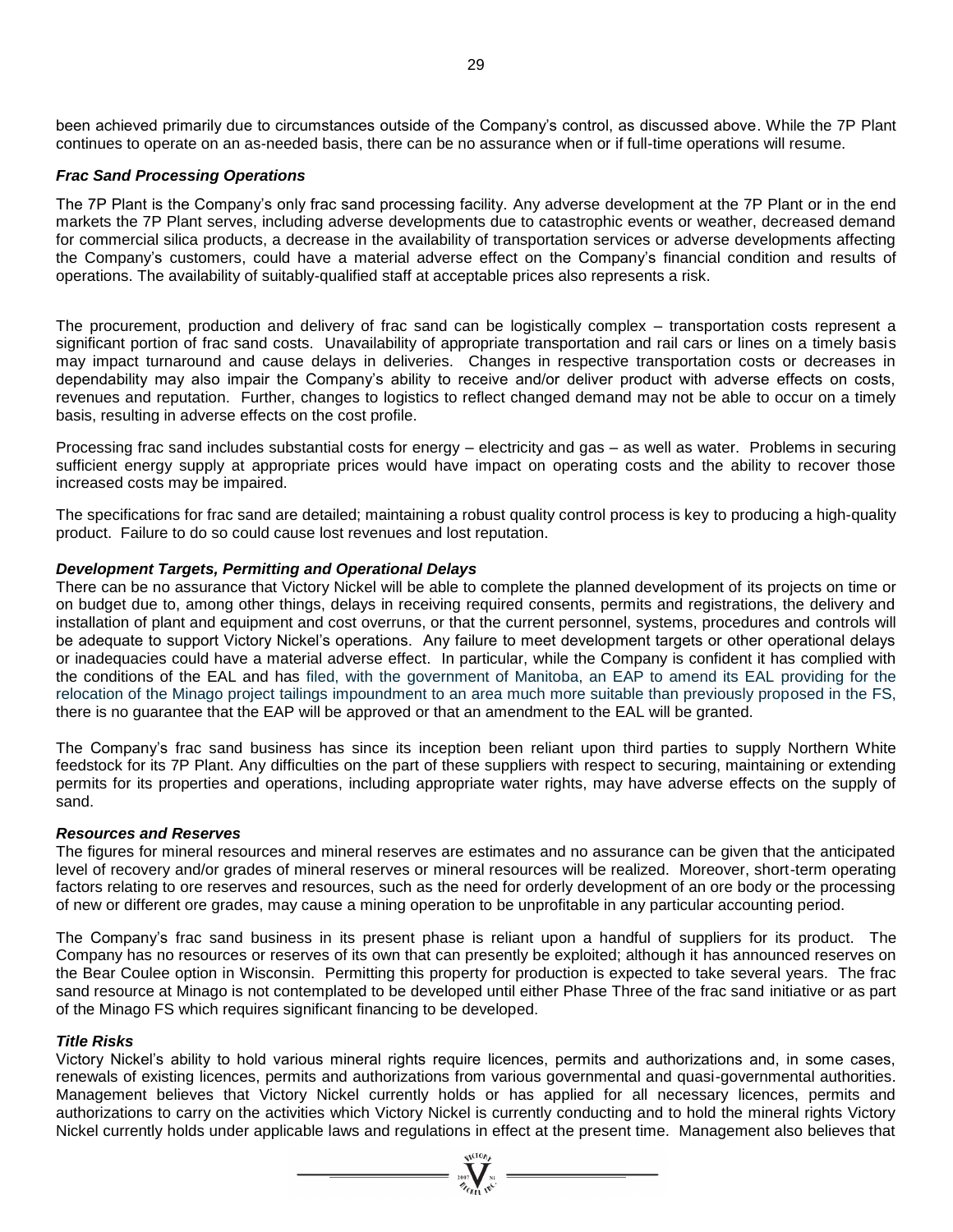Victory Nickel is complying in all material respects with the terms of such licences, permits and authorizations. However, Victory Nickel's ability to obtain, sustain or renew such licences, permits and authorizations on acceptable terms is subject to changes in regulations and policies and to the discretion of the applicable governmental and quasi-governmental bodies.

#### *Insurance Risk*

Victory Nickel faces all of the hazards and risks normally incidental to the exploration and development of base metals, any of which could result in damage to life or property, environmental damage and possible legal liability for any or all such damage caused. Victory Nickel's activities may be subject to prolonged disruptions due to weather conditions depending on the location of operations in which Victory Nickel has interests; not all such risks are insurable.

Similarly, the frac sand processing plant faces many hazards and risks arising from the transportation and processing of frac sand materials, any of which could result in the matters described above. Again, not all such risks are insurable.

#### **Regulatory Risks**

#### *Government Regulation*

Existing and possible future environmental and social impact legislation, regulations and actions, including the regulation of air and water quality, mining reclamation, solid and hazardous waste handling and disposal, the promotion of occupational health and safety, the protection of wildlife and ecological systems and the protection of the societies and communities of indigenous peoples, could cause significant expense, capital expenditures, restrictions and delays in activities, the extent of which cannot be predicted and which may well be beyond Victory Nickel's capacity to fund. Environmental laws are becoming more stringent and actively enforced. Environmental and social impact studies may be required for some operations and significant fines and clean-up responsibilities may be assessed for companies causing damage to the environment in the course of their activities.

#### *Economic, Political, Judicial, Administrative, Taxation or Other Regulatory Factors*

Victory Nickel may be adversely affected by changes in economic, political, judicial, administrative, taxation or other regulatory factors in the areas in which Victory Nickel does or will operate and holds its interests, as well as unforeseen matters. In particular, the fracking industry is often at the forefront of public attention whether or not deserved. Nonetheless, this provokes attention and scrutiny.

#### **Other Risks**

#### *Environmental and Health Risks*

The Company has no significant exposure to environmental or health risks from its exploration and development activities, although this will change as the Company's projects approach production (a normal characteristic of mineral industry projects). Lynn Lake, acquired pursuant to a takeover bid and recently subject to option with Corazon, is a former operating mine; however indemnifications exist from the Manitoba Government with respect to any pre-existing environmental concerns at that property.

The frac sand operation involves processing silica sand. In addition to environmental regulation, the Company is subject to laws and regulations relating to human exposure to crystalline silica under the *Occupational Health and Safety Act*. Workplace exposure to crystalline silica is monitored; the occupational exposure limits in Alberta for respirable crystalline silica are among the lowest in Canada and the US.

#### *Key Personnel*

Victory Nickel relies on a limited number of key consultants and senior management and there is no assurance that Victory Nickel will be able to retain such key consultants or other senior management. The loss of one or more such key consultants or members of senior management, if not replaced, could have a material adverse effect on Victory Nickel's business, financial condition and prospects. Directors and management had previously accepted deferrals of remuneration in order to assist the Company through the economic turmoil; however, this potentially adds to the risk of losing experienced personnel.

#### *Conflicts of Interest*

Certain of the Company's directors and officers are also directors and officers of other natural resource companies. Consequently, there exists the possibility for such directors and officers to be in a position of conflict. Any decision made by any of such directors and officers relating to Victory Nickel will be made in accordance with their duties and obligations to deal fairly and in good faith with Victory Nickel and such other companies.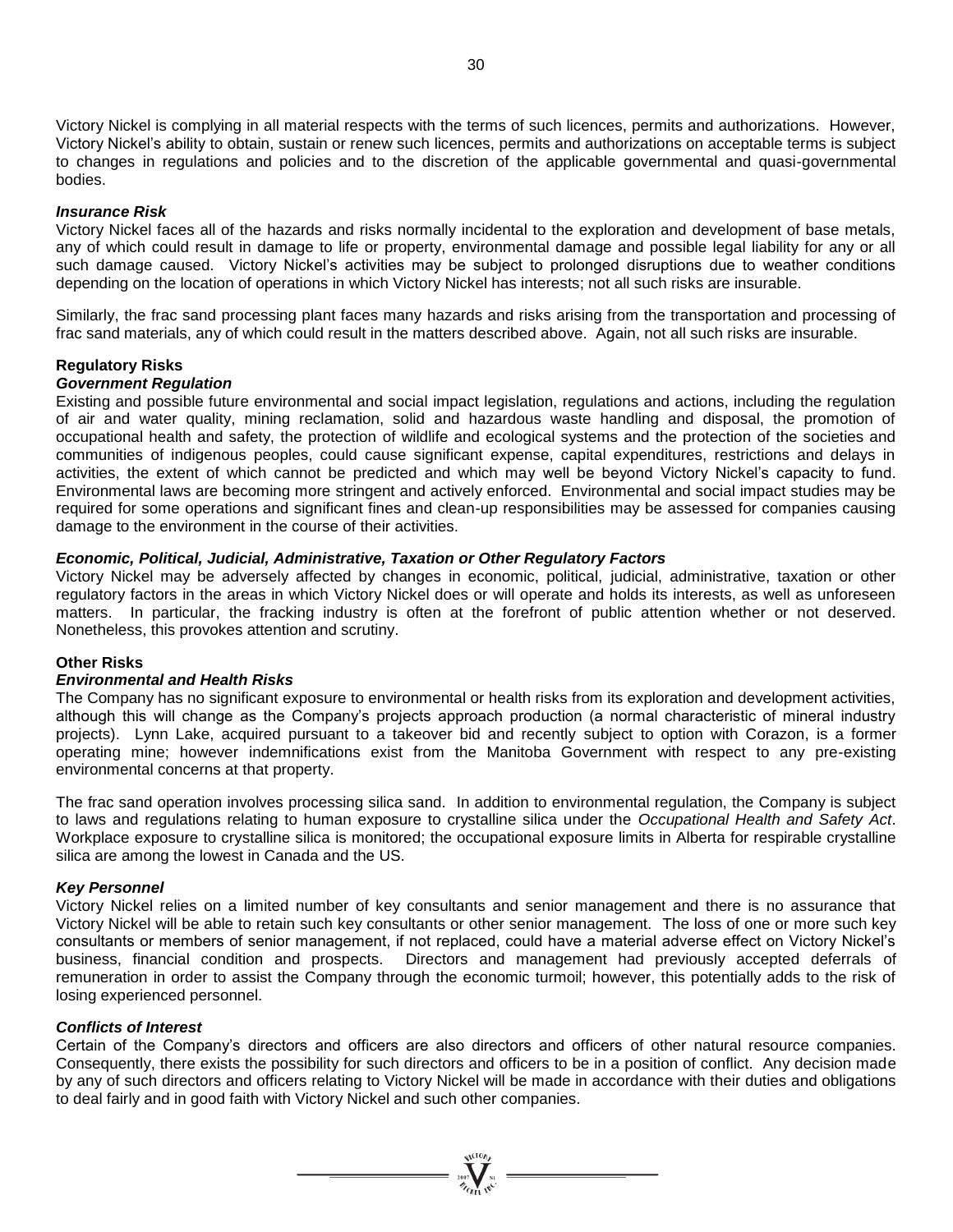#### *Investments and Other Agreements with Resource Companies*

In addition, Victory Nickel makes, from time to time, investments in the common shares of publicly-traded companies in the junior natural resources sector or may enter into option or other agreements therewith. These companies are subject to similar risks and uncertainties as is Victory Nickel, and Victory Nickel's investments in and agreements with these companies are subject to similar areas of risk as noted above. Victory Nickel seeks to manage its exposure by ensuring that appropriate recourse is included in such agreements upon the counterparty's or assignee's failure to meet contractual obligations.

#### **Summary**

The future success of the Company is subject to a number of risk factors that are common to the junior natural resources sector and frac sand producers. These include the extent to which it can outline natural resources on its properties and establish the economic viability of developing those properties and the political, economic and legislative stability of the territories in which the Company's interests are located. Another significant factor is the ability of the Company to obtain necessary financing or to find strategic partners to fund expenditure commitments as they fall due, as the Company currently has limited funds. Furthermore, the development of any nickel resource interest may take years to complete and the resulting income, if any, from the sale of any nickel or by- or co-products produced by the Company is largely dependent upon factors that are beyond its control, such as costs of development, operating costs and the market value of the end product.

The Company has attempted to mitigate some of the risks associated with securing financing for the maintenance and advancement of its nickel properties through its entry into the frac sand processing business, however the frac sand business also has its own set of risks as indicated earlier, and of which investors should be aware.

#### **FORWARD-LOOKING STATEMENTS**

**Forward-Looking Information:** This MD&A contains forward-looking information. All statements, other than statements of historic fact, that address activities, events or developments that the Company believes, expects or anticipates will or may occur in the future (including, without limitation, statements regarding estimates and/or assumptions in respect of production, revenue, cash flow, costs, economic return, net present value, mine life and financial models, mineral resource estimates, potential mineralization, potential mineral resources, timing of possible production, the Company's development plans and objectives and the ability of the Company to restructure its debt with the relevant lenders and the ability of the Company to pay future interest and other payments in connection with such debts) constitute forward-looking information

The forward-looking information contained in this MD&A reflects the current expectations or beliefs of the Company based on information currently available to the Company. Forward-looking information is subject to a number of risks and uncertainties that may cause the actual results of the Company to differ materially from current expectations, including, but not limited to, an unwillingness of the Company's lenders to refinance the Company's debts on terms favourable to the Company or at all and the ability of the Company to continue selling frac sand. Additionally, if the Company is unable to restructure its debts, obtain additional financing and/or continue generating revenue through the sale of frac sand, the Company may be required to curtail activities and/or liquidate its assets or the Company's creditors may seek to seize its assets.

Factors that could cause actual results or events to differ materially from current expectations include, among other things: uncertainty of estimates of capital and operating costs, production estimates and estimated economic return; the possibility that actual circumstances will differ from estimates and assumptions; uncertainties relating to the availability and costs of financing needed in the future; failure to establish estimated mineral resources; fluctuations in commodity prices and currency exchange rates; inflation; recoveries being less than those indicated by the testwork carried out to date (there can be no assurance that recoveries in small scale laboratory tests will be duplicated in large tests under onsite conditions or during production); changes in equity markets; operating performance of facilities; environmental and safety risks; delays in obtaining or failure to obtain necessary permits and approvals from government authorities; unavailability of plant, equipment or labour; inability to retain key management and personnel; changes to regulations or policies affecting the Company's activities in exploration and development and the frac sand processing business; the uncertainties involved in interpreting geological data; and the other risks disclosed under the heading "Risks and Uncertainties" and elsewhere. Any forward-looking statement speaks only as of the date on which it is made and, except as may be required by applicable securities laws, the Company disclaims any intent or obligation to update any forwardlooking information, whether as a result of new information, future events or results or otherwise. Although the Company believes that the assumptions inherent in the forward-looking information are reasonable, forward-looking information is

=  $\sum_{\substack{i=1 \ i \neq j}}^{N^{(\text{LO})} \cdot \text{N}^{(\text{LO})}}$  =